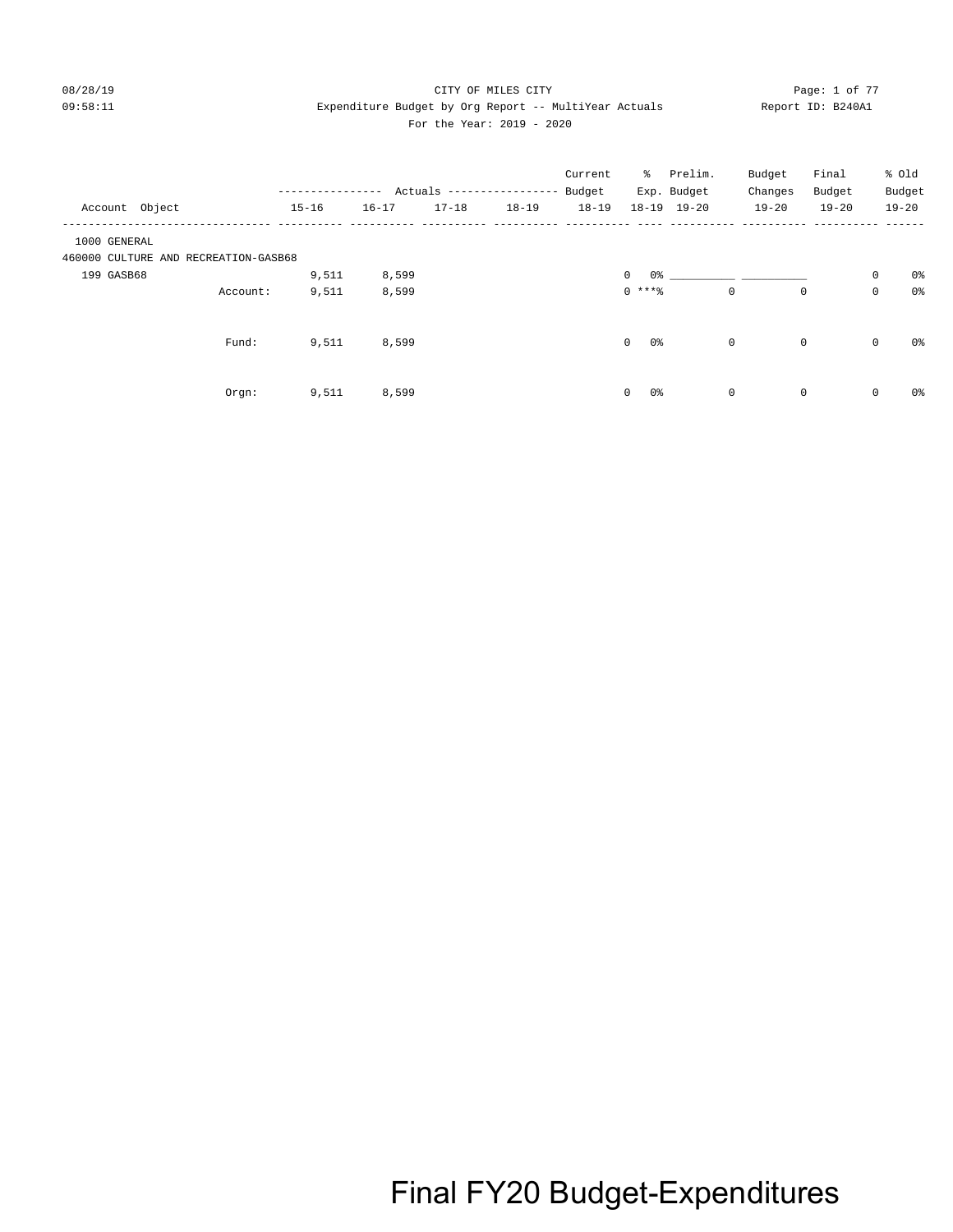### 08/28/19 CITY OF MILES CITY Page: 2 of 77 09:58:11 Expenditure Budget by Org Report -- MultiYear Actuals Report ID: B240A1 For the Year: 2019 - 2020

1 Mayor

|                               |                          |               |                                                 |           | Current    | ៖          | Prelim.                                                                                                                                                                                                                                                                                                                | Budget            | Final                  | % Old          |
|-------------------------------|--------------------------|---------------|-------------------------------------------------|-----------|------------|------------|------------------------------------------------------------------------------------------------------------------------------------------------------------------------------------------------------------------------------------------------------------------------------------------------------------------------|-------------------|------------------------|----------------|
|                               |                          |               | --------------- Actuals ---------------- Budget |           |            |            | Exp. Budget                                                                                                                                                                                                                                                                                                            | Changes           | Budget                 | Budget         |
| Account Object                | $15 - 16$                | $16 - 17$     | $17 - 18$                                       | $18 - 19$ | $18 - 19$  |            | 18-19 19-20                                                                                                                                                                                                                                                                                                            | $19 - 20$         | $19 - 20$              | $19 - 20$      |
| 1000 GENERAL                  |                          |               |                                                 |           |            |            |                                                                                                                                                                                                                                                                                                                        |                   |                        |                |
| 410200 Executive Services(01) |                          |               |                                                 |           |            |            |                                                                                                                                                                                                                                                                                                                        |                   |                        |                |
| 111 Salaries and Wages - Perm | 21,000                   | 22,000        | 22,000                                          | 22,000    |            |            | 22,002 100% 21,996 ________                                                                                                                                                                                                                                                                                            |                   | 21,996                 | 100%           |
| 142 Workers' Compensation     | 86                       | 91            | 84                                              | 94        |            |            | 94 100%                                                                                                                                                                                                                                                                                                                |                   | 94                     | 100%           |
| 143 Health Insurance          | 3,864                    |               |                                                 |           |            | $\circ$    |                                                                                                                                                                                                                                                                                                                        |                   | $\mathbf{0}$           | 0 <sup>o</sup> |
| 144 FICA                      | 1,314                    | 1,683         | 1,683                                           | 1,683     |            | 1,683 100% |                                                                                                                                                                                                                                                                                                                        | 1,683             | 1,683                  | 100%           |
| 145 PERS                      | 827                      |               |                                                 |           |            | $\Omega$   |                                                                                                                                                                                                                                                                                                                        |                   | $\mathbf 0$            | 0 <sub>8</sub> |
| 190 On Behalf Retirement Paym |                          |               | 35,129                                          |           |            | $\Omega$   |                                                                                                                                                                                                                                                                                                                        |                   | $\circ$                | 0 <sub>8</sub> |
| 210 Office Supplies and Mater |                          |               | 248                                             |           | 125        | 0%         |                                                                                                                                                                                                                                                                                                                        | 125               | 125                    | 100%           |
| 214 Small Items of Equipment  |                          |               | 910                                             |           |            | $\Omega$   | $0$ $\frac{1}{2}$ $\frac{1}{2}$ $\frac{1}{2}$ $\frac{1}{2}$ $\frac{1}{2}$ $\frac{1}{2}$ $\frac{1}{2}$ $\frac{1}{2}$ $\frac{1}{2}$ $\frac{1}{2}$ $\frac{1}{2}$ $\frac{1}{2}$ $\frac{1}{2}$ $\frac{1}{2}$ $\frac{1}{2}$ $\frac{1}{2}$ $\frac{1}{2}$ $\frac{1}{2}$ $\frac{1}{2}$ $\frac{1}{2}$ $\frac{1}{2}$ $\frac{1}{2$ |                   | $\Omega$               | 0 <sub>8</sub> |
| 220 Operating Expenses        | 146                      | 147           | 146                                             | 146       |            |            |                                                                                                                                                                                                                                                                                                                        |                   | 0                      | 0 <sub>8</sub> |
| 311 Postage, Box Rent, Etc.   | $\overline{\phantom{0}}$ |               |                                                 |           |            | $\Omega$   |                                                                                                                                                                                                                                                                                                                        |                   | 0                      | 0 <sup>°</sup> |
| 345 Telephone                 | 348                      | 336           | 399                                             | 398       | 550        | 72%        |                                                                                                                                                                                                                                                                                                                        | 550 350           | 550                    | 100%           |
| 347 Internet                  |                          |               |                                                 |           | 100        |            |                                                                                                                                                                                                                                                                                                                        |                   | $\mathbf{0}$           | 0 <sup>o</sup> |
| 350 Professional Services     | 83                       | 90            | 84                                              | 83        | 150        | 55%        |                                                                                                                                                                                                                                                                                                                        | 150 30            | 150                    | 100%           |
| 360 Contr R & M               | 1,018                    | 919           | 920                                             | 955       |            |            | 775 123%                                                                                                                                                                                                                                                                                                               | 775 _____________ | 775                    | 100%           |
| 370 Travel                    | 1,120                    |               | 392                                             |           | 500        |            | 0% _____________ ____________                                                                                                                                                                                                                                                                                          |                   | $\circ$                | 0%             |
| 380 Training Services         | 150                      |               |                                                 | 39        | 400        | 10%        |                                                                                                                                                                                                                                                                                                                        | 400 000           | 400                    | 100%           |
| Account:                      | 29,958                   | 25,266        | 61,995                                          | 25,398    | 26,379 96% |            |                                                                                                                                                                                                                                                                                                                        | 25,773 0          | 25,773                 | 97%            |
| Fund:                         | 29,958                   | 25,266        | 61,995                                          | 25,398    | 26,379 96% |            | 25,773                                                                                                                                                                                                                                                                                                                 |                   | $\mathbf{0}$<br>25,773 | 97%            |
|                               |                          |               |                                                 |           |            |            |                                                                                                                                                                                                                                                                                                                        |                   |                        |                |
| Orgn:                         |                          | 29,958 25,266 | 61,995                                          | 25,398    | 26,379 96% |            | 25,773                                                                                                                                                                                                                                                                                                                 |                   | $\circ$<br>25,773      | 97%            |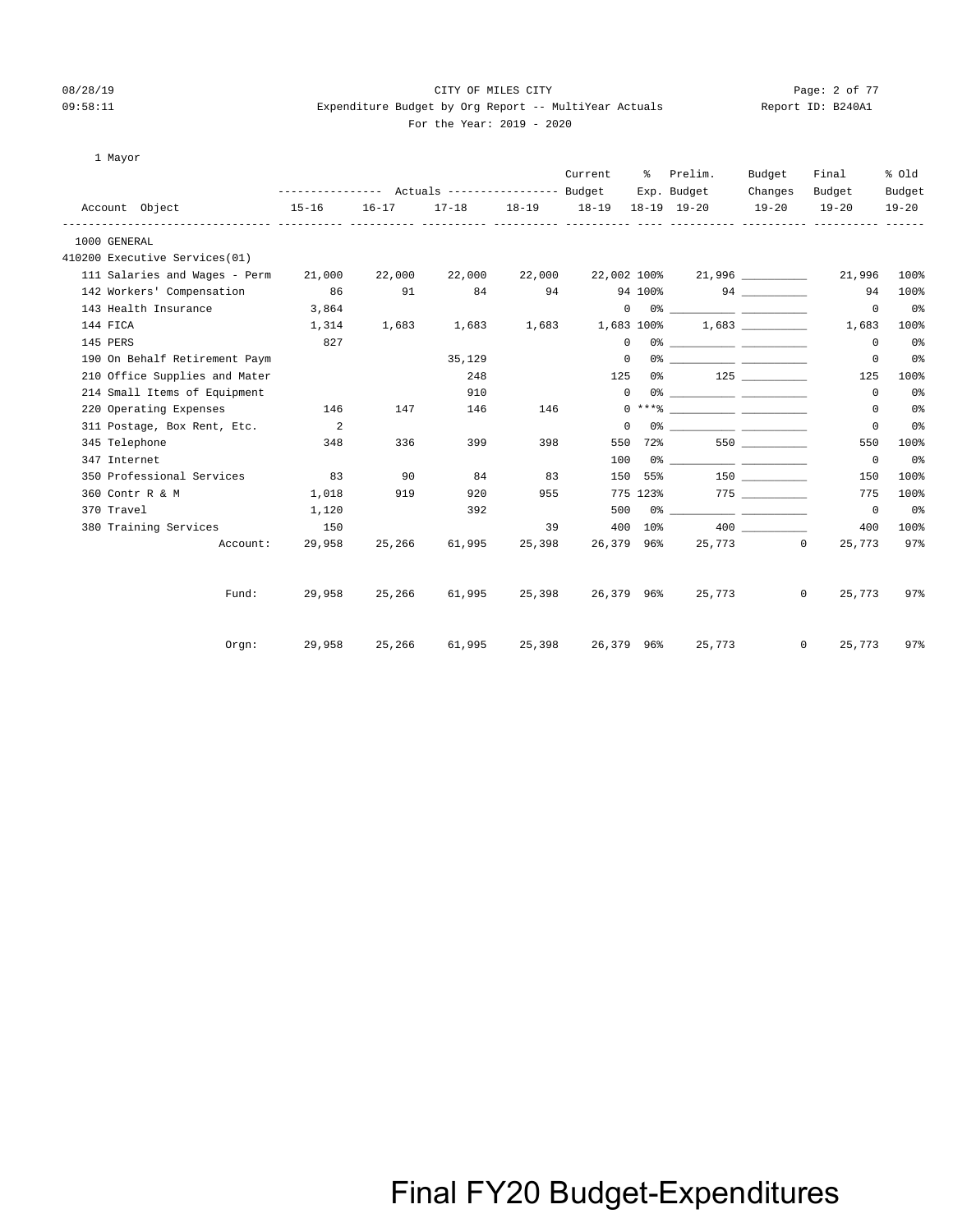### 08/28/19 CITY OF MILES CITY Page: 3 of 77 09:58:11 Expenditure Budget by Org Report -- MultiYear Actuals Report ID: B240A1 For the Year: 2019 - 2020

### 2 City Council

|                                                 |                                                              |           |           |        | Current                 | ៖          | Prelim.                                                                                                                                                                                                                                                                                                                                                            | Budget               | Final               | % old               |
|-------------------------------------------------|--------------------------------------------------------------|-----------|-----------|--------|-------------------------|------------|--------------------------------------------------------------------------------------------------------------------------------------------------------------------------------------------------------------------------------------------------------------------------------------------------------------------------------------------------------------------|----------------------|---------------------|---------------------|
| Account Object                                  | --------------- Actuals ---------------- Budget<br>$15 - 16$ | $16 - 17$ | $17 - 18$ |        | 18-19 18-19             |            | Exp. Budget<br>$18-19$ $19-20$                                                                                                                                                                                                                                                                                                                                     | Changes<br>$19 - 20$ | Budget<br>$19 - 20$ | Budget<br>$19 - 20$ |
| 1000 GENERAL                                    |                                                              |           |           |        | <u>----- ----------</u> |            |                                                                                                                                                                                                                                                                                                                                                                    |                      |                     |                     |
| 410100 Legislative Services(02)                 |                                                              |           |           |        |                         |            |                                                                                                                                                                                                                                                                                                                                                                    |                      |                     |                     |
| 111 Salaries and Wages - Perm                   | 23,250                                                       | 23,750    | 31,092    | 32,001 | 31,968 100%             |            |                                                                                                                                                                                                                                                                                                                                                                    | 31,968               | 31,968              | 100%                |
| 141 Unemployment Insurance                      | 5                                                            | 2         |           |        |                         |            | $\begin{picture}(150,10) \put(0,0){\vector(1,0){100}} \put(15,0){\vector(1,0){100}} \put(15,0){\vector(1,0){100}} \put(15,0){\vector(1,0){100}} \put(15,0){\vector(1,0){100}} \put(15,0){\vector(1,0){100}} \put(15,0){\vector(1,0){100}} \put(15,0){\vector(1,0){100}} \put(15,0){\vector(1,0){100}} \put(15,0){\vector(1,0){100}} \put(15,0){\vector(1,0){100}}$ |                      | $^{\circ}$          | 0%                  |
| 142 Workers' Compensation                       | 161                                                          | 149       | 119       | 136    |                         | 137 99%    |                                                                                                                                                                                                                                                                                                                                                                    |                      | 136                 | 99%                 |
| 144 FICA                                        | 1,778                                                        | 1,816     | 2,378     | 2,448  |                         | 2,445 100% |                                                                                                                                                                                                                                                                                                                                                                    | $2,445$ _________    | 2,445               | 100%                |
| 145 PERS                                        | 372                                                          | 251       | 329       | 343    |                         | 339 101%   |                                                                                                                                                                                                                                                                                                                                                                    |                      | 346                 | 102%                |
| 220 Operating Expenses                          | 235                                                          | 485       | 218       | 146    |                         | 200 73%    |                                                                                                                                                                                                                                                                                                                                                                    |                      | 100                 | 50%                 |
| 350 Professional Services                       | 750                                                          | 179       |           |        | $\mathbf 0$             |            |                                                                                                                                                                                                                                                                                                                                                                    |                      | $\overline{0}$      | 0%                  |
| 370 Travel                                      |                                                              |           | 422       | 273    |                         | 100 273%   |                                                                                                                                                                                                                                                                                                                                                                    | 380 380              | 380                 | 380%                |
| 380 Training Services                           |                                                              |           | 50        |        | 500                     | 0 %        |                                                                                                                                                                                                                                                                                                                                                                    |                      | 500                 | 100%                |
| Account:                                        | 26,551                                                       | 26,632    | 34,608    | 35,347 | 35,689 99%              |            |                                                                                                                                                                                                                                                                                                                                                                    | 35,875 0             | 35,875              | 100%                |
| 410105 Safety Culture-Supplies                  |                                                              |           |           |        |                         |            |                                                                                                                                                                                                                                                                                                                                                                    |                      |                     |                     |
| 230 Repair and Maintenance Su                   |                                                              | 173       |           |        | 250                     | 0 %        |                                                                                                                                                                                                                                                                                                                                                                    | 250                  | 250                 | 100%                |
| 330 Publicity, Subscriptions                    | 176                                                          |           |           |        | $\mathbf 0$             | 0 %        |                                                                                                                                                                                                                                                                                                                                                                    |                      | $\overline{0}$      | 0%                  |
| Account:                                        | 176                                                          | 173       |           |        | 250                     | 0%         | 250                                                                                                                                                                                                                                                                                                                                                                | $\mathbf 0$          | 250                 | 100%                |
| 470300 Ecomonic Development                     |                                                              |           |           |        |                         |            |                                                                                                                                                                                                                                                                                                                                                                    |                      |                     |                     |
| 350 Professional Services                       | 5,000                                                        | 15,995    | 15,809    | 15,604 | 15,604 100%             |            |                                                                                                                                                                                                                                                                                                                                                                    |                      | 15,492              | 99%                 |
| Account:                                        | 5,000                                                        | 15,995    | 15,809    | 15,604 | 15,604 100%             |            |                                                                                                                                                                                                                                                                                                                                                                    | 15,492 0             | 15,492              | 99%                 |
| 521000 Interfund Operating Transfers Out        |                                                              |           |           |        |                         |            |                                                                                                                                                                                                                                                                                                                                                                    |                      |                     |                     |
| 820 Transfers to Other Funds<br>Transfer to CIP | 23,779                                                       | 82,800    | 75,000    | 19,099 | 54,952 35%              |            | 17,458                                                                                                                                                                                                                                                                                                                                                             | $-17,458$            | $\mathbf 0$         | 0%                  |
| Account:                                        | 23,779                                                       | 82,800    | 75,000    | 19,099 | 54,952 35%              |            | 17,458                                                                                                                                                                                                                                                                                                                                                             | $-17,458$            | 0                   | 0%                  |
|                                                 |                                                              |           |           |        |                         |            |                                                                                                                                                                                                                                                                                                                                                                    |                      |                     |                     |
| Fund:                                           | 55,506                                                       | 125,600   | 125,417   | 70,050 | 106,495 66%             |            | 69,075                                                                                                                                                                                                                                                                                                                                                             | $-17,458$            | 51,617              | 48%                 |
| Orgn:                                           | 55,506                                                       | 125,600   | 125,417   | 70,050 | 106,495                 | 66%        | 69,075                                                                                                                                                                                                                                                                                                                                                             | $-17,458$            | 51,617              | 48%                 |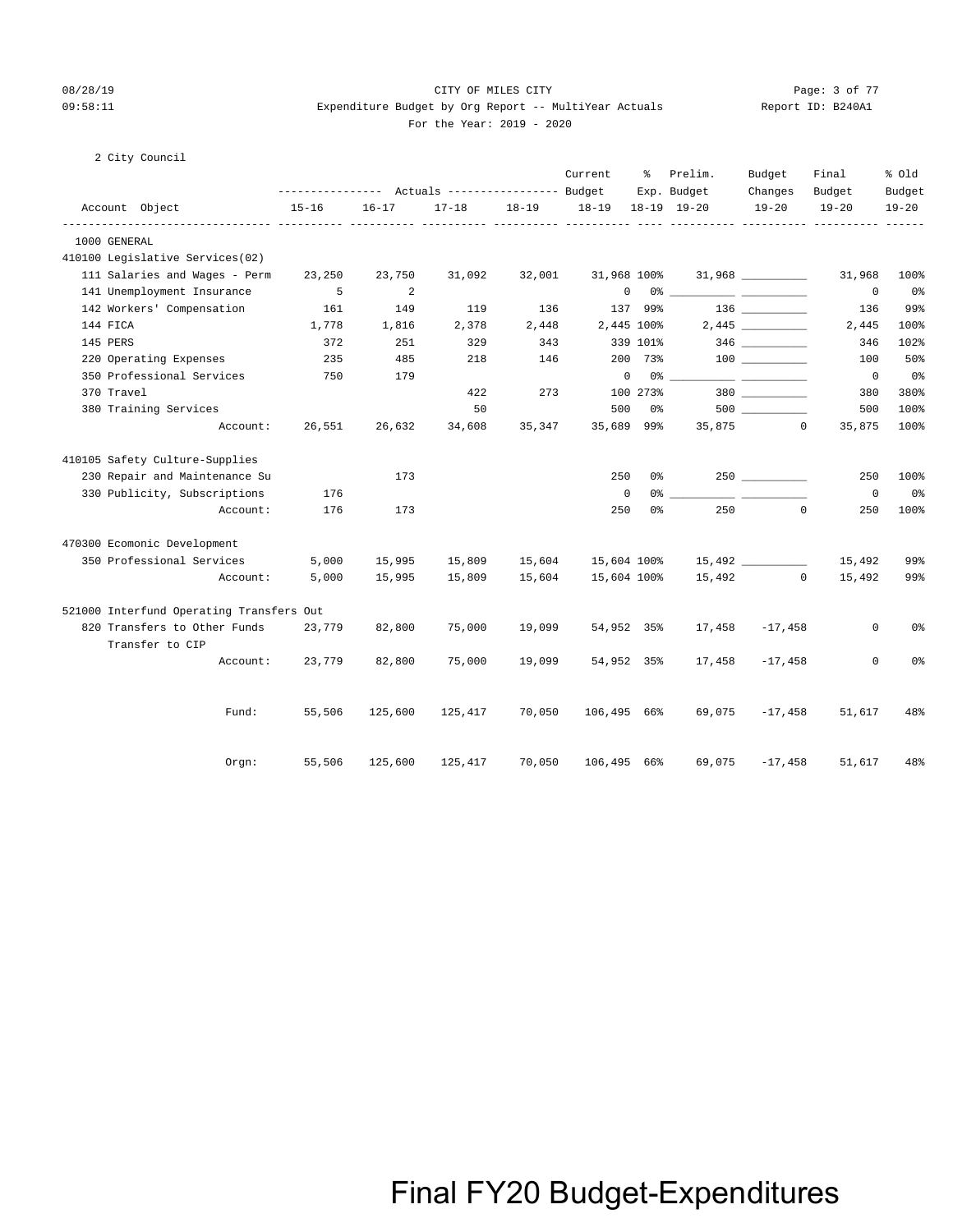### 08/28/19 CITY OF MILES CITY Page: 4 of 77 09:58:11 Expenditure Budget by Org Report -- MultiYear Actuals Report ID: B240A1 For the Year: 2019 - 2020

3 City Clerk

|                                                      |           |           | --------------- Actuals ---------------- Budget |           | Current     | ိ           | Prelim.<br>Exp. Budget | Budget<br>Changes                      | Final<br>Budget | % old<br>Budget   |
|------------------------------------------------------|-----------|-----------|-------------------------------------------------|-----------|-------------|-------------|------------------------|----------------------------------------|-----------------|-------------------|
| Account Object                                       | $15 - 16$ | $16 - 17$ | $17 - 18$                                       | $18 - 19$ | $18 - 19$   |             | $18-19$ $19-20$        | $19 - 20$                              | $19 - 20$       | $19 - 20$         |
| --------------- ---------- ---------<br>1000 GENERAL |           |           |                                                 |           |             |             |                        |                                        |                 |                   |
| 410500 Financial Services(03)                        |           |           |                                                 |           |             |             |                        |                                        |                 |                   |
| 111 Salaries and Wages - Perm                        | 103,603   | 112,392   | 115,064                                         | 107,371   | 126,452 85% |             |                        | $113,048$ _________                    | 113,048         | 89%               |
| 131 VACATION                                         | 10,707    | 7,016     | 7,781                                           | 8,678     |             | 7,100 122%  |                        |                                        | 7,100           | 100%              |
| 132 SICK LEAVE                                       | 3,833     | 4,073     | 5,588                                           | 4,447     | 4,100 108%  |             |                        | $4,100$ _________                      | 4,100           | 100%              |
| 133 OTHER LEAVE PAY                                  | 3,338     | 4,082     | 4,739                                           | 4,038     |             | 3,327 121%  |                        |                                        | 3,360           | 101%              |
| 141 Unemployment Insurance                           | 183       | 192       | 334                                             | 438       |             | 212 207%    |                        |                                        | 191             | $90\%$            |
| 142 Workers' Compensation                            | 1,474     | 1,574     | 1,504                                           | 1,573     | 1,731 91%   |             |                        |                                        | 1,562           | $90\%$            |
| 143 Health Insurance                                 | 22,015    | 24,512    | 25,364                                          | 25,019    | 25,742 97%  |             |                        |                                        | 27,656          | 107%              |
| 144 FICA                                             | 9,316     | 9,808     | 10,228                                          | 9,542     | 10,785 88%  |             |                        |                                        | 9,762           | 91%               |
| 145 PERS                                             | 9,585     | 10,464    | 11,072                                          | 10,407    | 11,941 87%  |             |                        | $11,064$ __________                    | 11,064          | 93%               |
| 196 CLOTHING ALLOTMENT                               | 300       | 563       | 518                                             | 574       |             | 525 109%    |                        | $450$ ________                         | 450             | 86%               |
| 210 Office Supplies and Mater                        | 1,569     | 1,820     | 2,491                                           | 1,095     |             | 2,500 44%   |                        | $2,200$ _________                      | 2,200           | 88%               |
| 214 Small Items of Equipment                         | 459       | 2,509     | 282                                             | 3,061     |             | 3,000 102%  |                        |                                        | 1,800           | 60%               |
| Printer for Linda W                                  |           |           |                                                 |           |             |             |                        |                                        |                 |                   |
| Computer and software update-Mary                    |           |           |                                                 |           |             |             |                        |                                        |                 |                   |
| 220 Operating Expenses                               | 2,309     | 2,678     | 1,815                                           | 1,720     |             | 2,800 61%   |                        | $2,500$ __________                     | 2,500           | 89%               |
| Miscellanous \$2500                                  |           |           |                                                 |           |             |             |                        |                                        |                 |                   |
| 230 Repair and Maintenance Su                        |           |           | 416                                             |           | 0           |             | $0\%$ __               |                                        | 0               | 0%                |
| 311 Postage, Box Rent, Etc.                          | 1,020     | 3,396     | $-44$                                           | 1,647     |             | $3,000$ 55% |                        | $1,500$ _________                      | 1,500           | 50%               |
| 320 Printing, Duplicating, Ty                        | 146       | 147       |                                                 | 65        | 100         | 65%         |                        | $\begin{tabular}{c} 100 \end{tabular}$ | 100             | 100%              |
| 330 Publicity, Subscriptions                         | 2,353     | 1,912     | 1,700                                           | 998       |             | $2,200$ 45% |                        |                                        | 2,200           | 100%              |
| 334 Memberships, Registration                        | 2,908     | 3,124     | 2,925                                           | 3,276     |             | 3,200 102%  |                        |                                        | 3,200           | 100%              |
| 345 Telephone                                        | 729       | 574       | 671                                             | 615       |             | 650 95%     |                        | 650                                    | 650             | 100%              |
| 347 Internet                                         | 254       | 215       | 254                                             | 234       |             | 250 94%     |                        | $250$ ________                         | 250             | 100%              |
| 350 Professional Services                            | 23,991    | 35,525    | 29,697                                          | 24,663    | 35,000 70%  |             |                        | $33,850$ __________                    | 33,850          | 97%               |
| Oleness- \$23,500                                    |           |           |                                                 |           |             |             |                        |                                        |                 |                   |
| Onix- \$350                                          |           |           |                                                 |           |             |             |                        |                                        |                 |                   |
| Budget filing with State \$1000                      |           |           |                                                 |           |             |             |                        |                                        |                 |                   |
| Post Employee \$7000                                 |           |           |                                                 |           |             |             |                        |                                        |                 |                   |
| TFID Software \$2,000                                |           |           |                                                 |           |             |             |                        |                                        |                 |                   |
| 360 Contr R & M                                      | 10,478    | 10,346    | 21,999                                          | 12,118    | 19,100 63%  |             |                        |                                        | 18,606          | $97$ <sup>8</sup> |
| Data Image \$3650                                    |           |           |                                                 |           |             |             |                        |                                        |                 |                   |
| Google \$3200                                        |           |           |                                                 |           |             |             |                        |                                        |                 |                   |
| Archive \$2112                                       |           |           |                                                 |           |             |             |                        |                                        |                 |                   |
| Annual Maintenance \$5900                            |           |           |                                                 |           |             |             |                        |                                        |                 |                   |
| Munic Code \$3800                                    |           |           |                                                 |           |             |             |                        |                                        |                 |                   |
| Positive Pay 606                                     |           |           |                                                 |           |             |             |                        |                                        |                 |                   |
| 370 Travel                                           | 1,129     | 773       | 1,352                                           | 2,172     |             | 2,500 87%   |                        |                                        | 2,500           | 100%              |
| Mary & myself to Clerk Institute                     |           |           |                                                 |           |             |             |                        |                                        |                 |                   |
| Clerk to Annual Conference                           |           |           |                                                 |           |             |             |                        |                                        |                 |                   |
| Linda to Butte                                       |           |           |                                                 |           |             |             |                        |                                        |                 |                   |
| 380 Training Services                                | 980       | 989       | 1,541                                           | 1,471     |             | 1,500 98%   |                        |                                        | 1,600           | 107%              |
| Mary & myself to Clerk Institute                     |           |           |                                                 |           |             |             |                        |                                        |                 |                   |
| Clerk to Annual Conference                           |           |           |                                                 |           |             |             |                        |                                        |                 |                   |
| Linda to Butte                                       |           |           |                                                 |           |             |             |                        |                                        |                 |                   |
| Mary and Linda-Payroll Training                      |           |           |                                                 |           |             |             |                        |                                        |                 |                   |
| 382 Books                                            |           |           | 117                                             |           | 100         | 0%          |                        | $350$ ________                         | 350             | 350%              |
| MCA after legislation closes                         |           |           |                                                 |           |             |             |                        |                                        |                 |                   |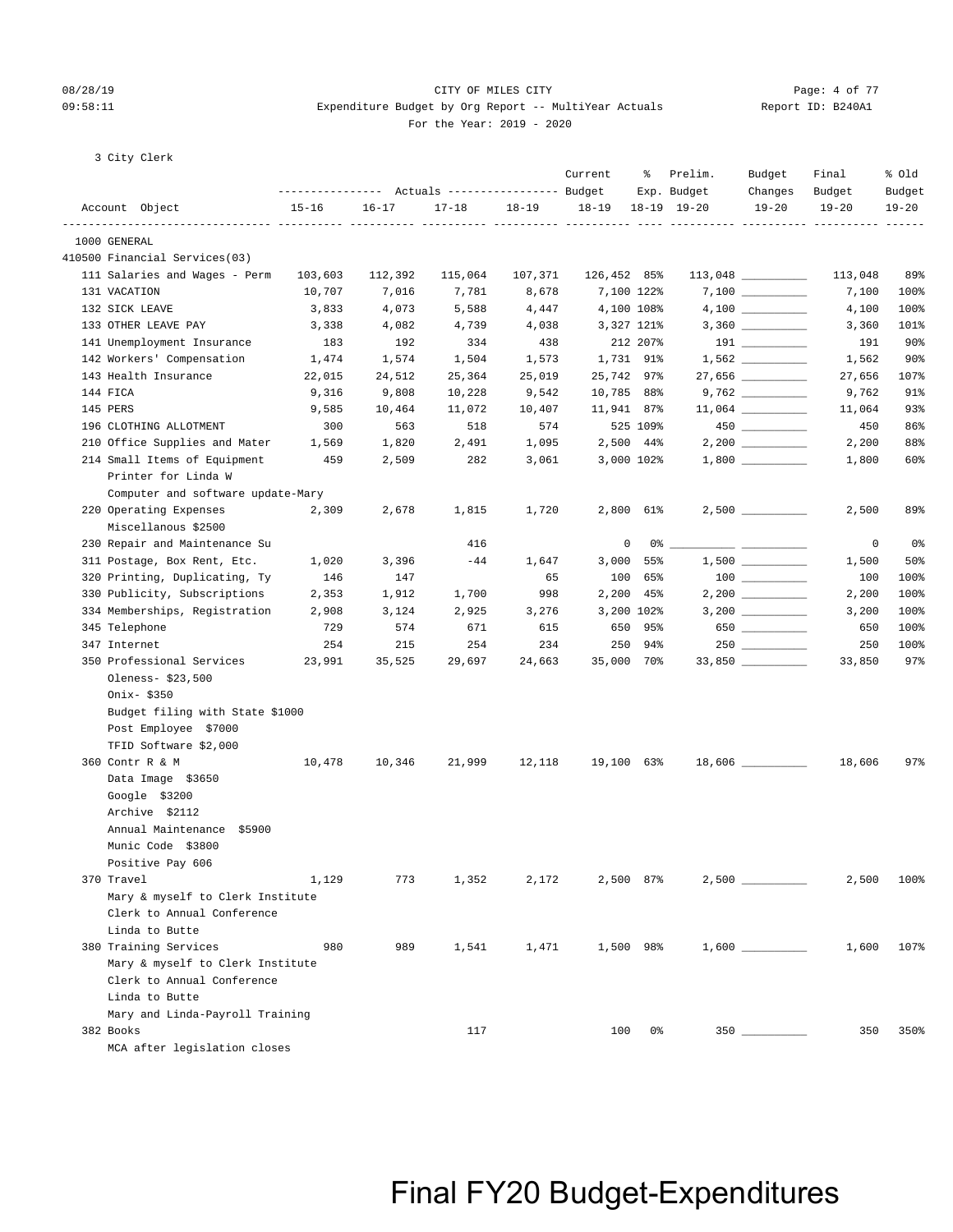### 08/28/19 CITY OF MILES CITY Page: 5 of 77 09:58:11 Expenditure Budget by Org Report -- MultiYear Actuals Report ID: B240A1 For the Year: 2019 - 2020

### 3 City Clerk

|                                   |                                                 |           |                                     |             | Current     | ႜႜ          | Prelim.                     | Budget       | Final                                | % old     |
|-----------------------------------|-------------------------------------------------|-----------|-------------------------------------|-------------|-------------|-------------|-----------------------------|--------------|--------------------------------------|-----------|
|                                   | --------------- Actuals ---------------- Budget |           |                                     |             |             |             | Exp. Budget                 | Changes      | Budget                               | Budget    |
| Account Object<br>$15-16$         |                                                 | $16 - 17$ | $17 - 18$                           | 18-19 18-19 |             |             | 18-19 19-20                 | $19 - 20$    | $19 - 20$                            | $19 - 20$ |
| 390 Other Purchased Services      |                                                 | 26        | 28                                  |             |             |             | 150 0%                      |              | ----------- ---------- ------<br>100 | 67%       |
| 513 Liability<br>26,637 22,496    |                                                 |           | 56,847                              | 81,904      |             | 81,904 100% |                             |              | 91,301                               | 111%      |
| 521 Surety Bonds for Official 750 |                                                 | 750       | 890                                 | 863         |             | 863 100%    |                             |              | 750                                  | 87%       |
| 555 Bank Service Charges          |                                                 |           | 140                                 | 240         |             |             | 300 80% 300                 |              | 300                                  | 100%      |
| \$20 Monthly Service charge       |                                                 |           |                                     |             |             |             |                             |              |                                      |           |
| NSF \$60                          |                                                 |           |                                     |             |             |             |                             |              |                                      |           |
| Account:                          | 240,066                                         |           | 261,956 305,313 308,229 351,032 88% |             |             |             | 342,050                     | $\mathbf{0}$ | 342,050                              | 97%       |
| 411101 Labor Negotiations         |                                                 |           |                                     |             |             |             |                             |              |                                      |           |
| 350 Professional Services 18,394  |                                                 | 9,788     | 4,681                               | 7,894       | 7,000 113%  |             | 6,400                       | 7,000        | 13,400                               | 191%      |
| Account:                          | 18,394                                          | 9,788     | 4,681                               | 7,894       |             | 7,000 113%  | 6,400                       | 7,000        | 13,400                               | 191%      |
|                                   |                                                 |           |                                     |             |             |             |                             |              |                                      |           |
| Fund:                             | 258,460                                         |           | 271,744 309,994                     |             |             |             | 316,123 358,032 88% 348,450 | 7,000        | 355,450                              | 99%       |
|                                   |                                                 |           |                                     |             |             |             |                             |              |                                      |           |
| Orgn:                             | 258,460                                         |           | 271,744 309,994                     | 316,123     | 358,032 88% |             | 348,450                     | 7,000        | 355,450                              | 99%       |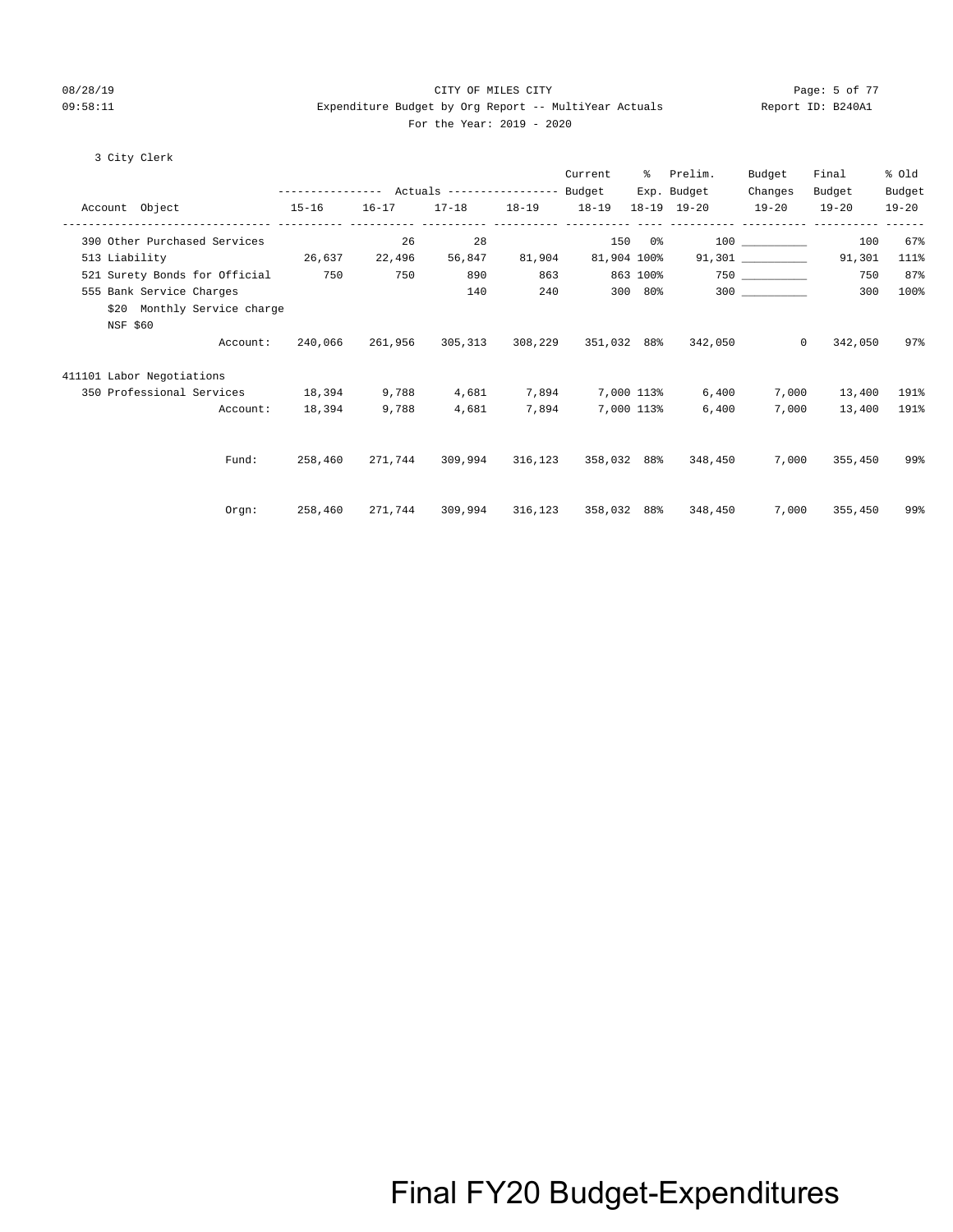$4$ 

#### 08/28/19 CITY OF MILES CITY Page: 6 of 77 09:58:11 Expenditure Budget by Org Report -- MultiYear Actuals Report ID: B240A1 For the Year: 2019 - 2020

| Attornev |  |
|----------|--|
|----------|--|

|                                      | --------------- Actuals ---------------- Budget                    |           |                         |       | Current                       | ႜၟ         | Prelim.                                                                                                                                                                                                                                                                                                                                                            | Budget               | Final               | % Old               |
|--------------------------------------|--------------------------------------------------------------------|-----------|-------------------------|-------|-------------------------------|------------|--------------------------------------------------------------------------------------------------------------------------------------------------------------------------------------------------------------------------------------------------------------------------------------------------------------------------------------------------------------------|----------------------|---------------------|---------------------|
| Account Object                       | $15 - 16$                                                          | $16 - 17$ |                         |       | 17-18 18-19 18-19 18-19 19-20 |            | Exp. Budget                                                                                                                                                                                                                                                                                                                                                        | Changes<br>$19 - 20$ | Budget<br>$19 - 20$ | Budget<br>$19 - 20$ |
| 1000 GENERAL                         |                                                                    |           |                         |       |                               |            |                                                                                                                                                                                                                                                                                                                                                                    |                      |                     |                     |
| 411100 Legal Services(04)            |                                                                    |           |                         |       |                               |            |                                                                                                                                                                                                                                                                                                                                                                    |                      |                     |                     |
| 111 Salaries and Wages - Perm 96,961 |                                                                    | 97,314    | 94,618                  |       | 93,482 103,724 90%            |            |                                                                                                                                                                                                                                                                                                                                                                    |                      | 103,796             | 100%                |
| 131 VACATION                         | 3,611                                                              | 2,638     | 3,682                   |       |                               |            | $2,834$ $2,700$ $105%$ $2,700$ $\_\_$                                                                                                                                                                                                                                                                                                                              |                      | 2,700               | 100%                |
| 132 SICK LEAVE                       | 1,013                                                              | 1,828     | 887                     | 704   |                               |            | $1,900$ 37% $1,900$ <u>_____________</u>                                                                                                                                                                                                                                                                                                                           |                      | 1,900               | 100%                |
| 133 OTHER LEAVE PAY                  |                                                                    | 97        | 97                      |       |                               |            | $\begin{picture}(180,10) \put(0,0){\vector(1,0){100}} \put(10,0){\vector(1,0){100}} \put(10,0){\vector(1,0){100}} \put(10,0){\vector(1,0){100}} \put(10,0){\vector(1,0){100}} \put(10,0){\vector(1,0){100}} \put(10,0){\vector(1,0){100}} \put(10,0){\vector(1,0){100}} \put(10,0){\vector(1,0){100}} \put(10,0){\vector(1,0){100}} \put(10,0){\vector(1,0){100}}$ |                      | $\overline{0}$      | 0%                  |
| 141 Unemployment Insurance           | 153                                                                | 153       | 249                     | 340   |                               |            | $163209$ $163$ $163$                                                                                                                                                                                                                                                                                                                                               |                      | 163                 | 100%                |
| 142 Workers' Compensation 591        |                                                                    | 617       | 566                     | 633   |                               |            | 688 92% 689                                                                                                                                                                                                                                                                                                                                                        |                      | 689                 | 100%                |
| 143 Health Insurance                 |                                                                    | 7,612     | 8,601                   | 8,931 |                               | 8,876 101% |                                                                                                                                                                                                                                                                                                                                                                    |                      | 9,536               | 107%                |
| 144 FICA                             | 7,777                                                              | 7,733     | 7,541                   | 7,367 | 8,287 89%                     |            |                                                                                                                                                                                                                                                                                                                                                                    |                      | 8,292               | 100%                |
| 145 PERS                             | 8,401                                                              | 8,527     | 8,409                   | 8,315 | 9,175 91%                     |            |                                                                                                                                                                                                                                                                                                                                                                    | 9,398                | 9,398               | 102%                |
| 196 CLOTHING ALLOTMENT               | 75                                                                 | 75        | 150                     | 150   | 150 100%                      |            |                                                                                                                                                                                                                                                                                                                                                                    |                      | 150                 | 100%                |
| 210 Office Supplies and Mater 687    |                                                                    | 833       | 557                     | 297   |                               | 1,000 30%  |                                                                                                                                                                                                                                                                                                                                                                    | 1,000                | 1,000               | 100%                |
| 214 Small Items of Equipment 425     |                                                                    | 960       | 937                     | 891   |                               | 1,000 89%  |                                                                                                                                                                                                                                                                                                                                                                    |                      | 1,000               | 100%                |
| 220 Operating Expenses 1,859         |                                                                    | 2,298     | 1,124                   | 882   | 1,500 59%                     |            |                                                                                                                                                                                                                                                                                                                                                                    |                      | 1,000               | 67%                 |
| 311 Postage, Box Rent, Etc. 391      |                                                                    | 299       | 380                     | 321   | 500 64%                       |            |                                                                                                                                                                                                                                                                                                                                                                    |                      | 500                 | 100%                |
| 345 Telephone                        | 91                                                                 | 47        | 58                      |       |                               |            |                                                                                                                                                                                                                                                                                                                                                                    |                      | 100                 | 100%                |
| 350 Professional Services 13,824     |                                                                    | 12,171    | 9,212                   |       | $-3,322$ 5,000 $-66\%$        |            |                                                                                                                                                                                                                                                                                                                                                                    | $5,000 -1,000$       | 4,000               | 80%                 |
| 360 Contr R & M                      |                                                                    |           |                         |       |                               | 207 0%     |                                                                                                                                                                                                                                                                                                                                                                    |                      | 207                 | 100%                |
| 370 Travel                           | 610                                                                | 1,075     |                         |       | 696 700                       |            | 700 99%                                                                                                                                                                                                                                                                                                                                                            |                      | 700                 | 100%                |
|                                      | Account: 136,469                                                   |           | 144,277 137,068 122,562 |       |                               |            | 145,670 84% 146,131 -1,000 145,131                                                                                                                                                                                                                                                                                                                                 |                      |                     | 99%                 |
| Fund:                                | 136,469                                                            |           |                         |       |                               |            | $144,277$ $137,068$ $122,562$ $145,670$ $84\%$ $146,131$ $-1,000$                                                                                                                                                                                                                                                                                                  |                      | 145,131             | 99%                 |
| $0$ rqn:                             | 136,469 144,277 137,068 122,562 145,670 84% 146,131 -1,000 145,131 |           |                         |       |                               |            |                                                                                                                                                                                                                                                                                                                                                                    |                      |                     | 99%                 |
|                                      |                                                                    |           |                         |       |                               |            |                                                                                                                                                                                                                                                                                                                                                                    |                      |                     |                     |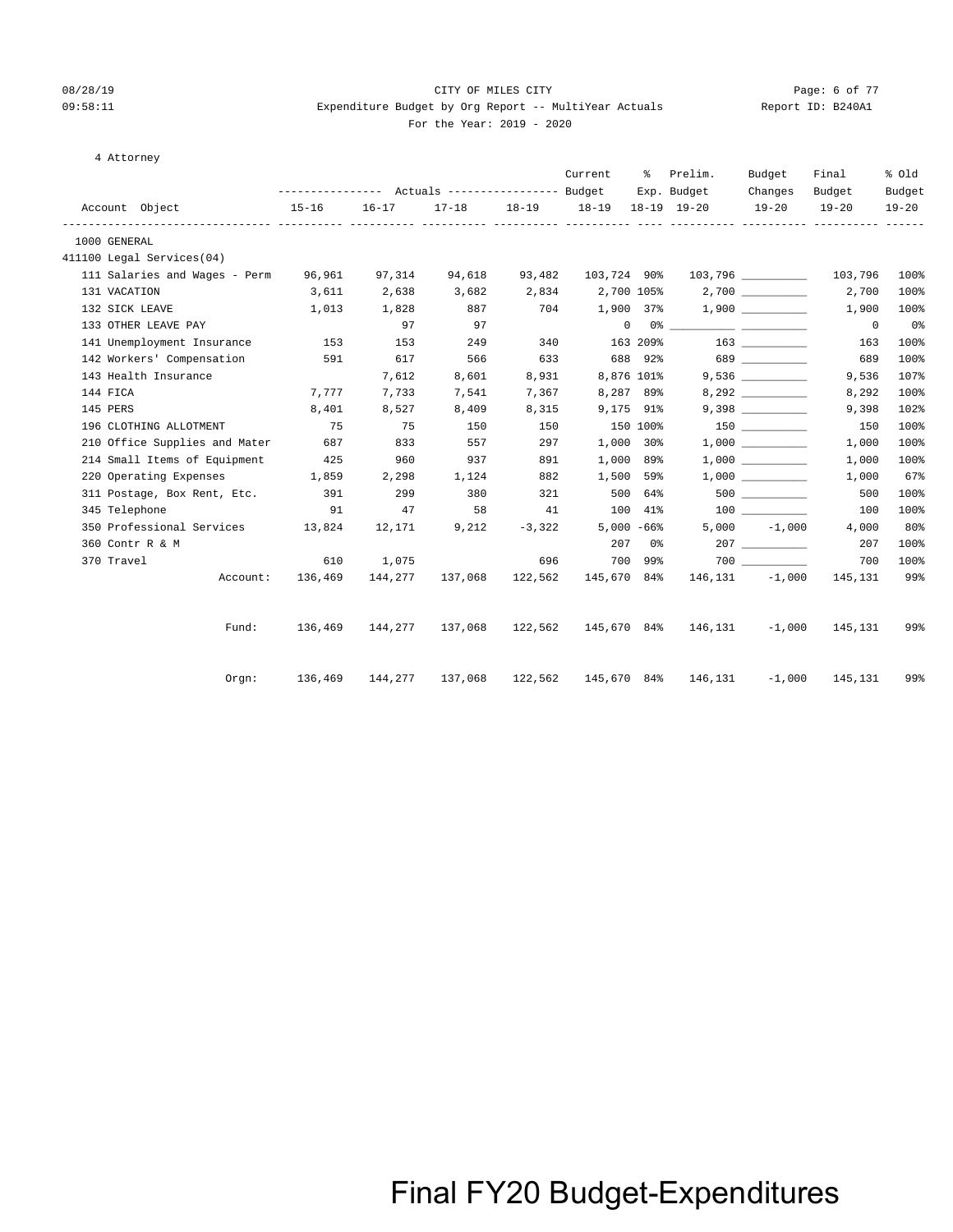### 08/28/19 CITY OF MILES CITY Page: 7 of 77 09:58:11 Expenditure Budget by Org Report -- MultiYear Actuals Report ID: B240A1

For the Year: 2019 - 2020

|          | 5 Police                                                                                                 |           |           |                                                 |           |             |                |                        |                      |                 |                 |
|----------|----------------------------------------------------------------------------------------------------------|-----------|-----------|-------------------------------------------------|-----------|-------------|----------------|------------------------|----------------------|-----------------|-----------------|
|          |                                                                                                          |           |           | --------------- Actuals ---------------- Budget |           | Current     | ႜ              | Prelim.<br>Exp. Budget | Budget<br>Changes    | Final<br>Budget | % old<br>Budget |
|          | Account Object                                                                                           | $15 - 16$ | $16 - 17$ | $17 - 18$                                       | $18 - 19$ | $18 - 19$   |                | $18-19$ $19-20$        | $19 - 20$            | $19 - 20$       | $19 - 20$       |
|          | 1000 GENERAL                                                                                             |           |           |                                                 |           |             |                |                        |                      |                 |                 |
|          | 420140 Crime Control and Investigation(05)                                                               |           |           |                                                 |           |             |                |                        |                      |                 |                 |
|          | 111 Salaries and Wages - Perm                                                                            | 642,152   | 649,496   | 669,017                                         | 674,486   | 751,508 90% |                | 653,336                | 15,288               | 668,624         | 89%             |
|          | 16 Officers minue 1 Office Staff                                                                         |           |           |                                                 |           |             |                |                        |                      |                 |                 |
|          | 121 OVERTIME-PERMANENT                                                                                   | 61,583    | 101,557   | 84,887                                          | 117,028   | 30,000 390% |                |                        | $30,000$ ___________ | 30,000          | 100%            |
|          | 131 VACATION                                                                                             | 45,253    | 50,956    | 49,746                                          | 57,332    | 51,000 112% |                |                        | 51,000               | 51,000          | 100%            |
|          | 1 officer payout for leave                                                                               |           |           |                                                 |           |             |                |                        |                      |                 |                 |
|          | 132 SICK LEAVE                                                                                           | 11,292    | 32,773    | 27,250                                          | 35,450    | 25,000 142% |                |                        | $25,000$ __________  | 25,000          | 100%            |
|          | 133 OTHER LEAVE PAY                                                                                      | 35,637    | 43,479    | 56,063                                          | 45,913    | 39,010 118% |                |                        | $32,372$ __________  | 32,372          | 83%             |
|          | 134 HOLIDAY PAY                                                                                          | 34,387    | 10,067    | 19,232                                          | 39,589    | 10,100 392% |                |                        | $10,100$ ________    | 10,100          | 100%            |
|          | 141 Unemployment Insurance                                                                               | 1,263     | 1,352     | 2,296                                           | 3,435     | 1,360 253%  |                | 1,203                  | 23                   | 1,226           | $90\%$          |
|          | 142 Workers' Compensation                                                                                | 40,221    | 41,600    | 39,003                                          | 45,308    | 42,967 105% |                | 32,372                 | 6,625                | 38,997          | 91%             |
|          | 143 Health Insurance                                                                                     | 102,426   | 125,769   | 128,755                                         | 134,777   | 142,022 95% |                | 136,752                | 6,294                | 143,046         | 101%            |
| 144 FICA |                                                                                                          | 12,218    | 13,303    | 13,594                                          | 14,558    | 13,146 111% |                |                        | 11,626 222           | 11,848          | $90\%$          |
| 145 PERS |                                                                                                          |           | 478       | 636                                             | 997       |             | 600 166%       |                        |                      | 600             | 100%            |
|          | 146 Police Pension                                                                                       | 94,591    | 115,820   | 107,425                                         | 105,787   | 123,400 86% |                | 106,417                | 2,202                | 108,619         | 88%             |
|          | 190 On Behalf Retirement Paym                                                                            |           |           | 202,716                                         |           |             | $\mathbf 0$    |                        |                      | 0               | 0%              |
|          | 196 CLOTHING ALLOTMENT                                                                                   | 11,370    | 12,378    | 11,908                                          | 11,460    | 11,960 96%  |                |                        | $11,960$ _________   | 11,960          | 100%            |
|          | 210 Office Supplies and Mater                                                                            | 7,901     | 6,440     | 6,956                                           | 7,880     |             | 6,000 131%     |                        |                      | 6,500           | 108%            |
|          | 214 Small Items of Equipment                                                                             | 12,493    | 11,028    | 5,157                                           | 5,967     |             | 7,500 80%      |                        |                      | 12,500          | 167%            |
|          | Computers-\$5,000                                                                                        |           |           |                                                 |           |             |                |                        |                      |                 |                 |
|          | 220 Operating Expenses                                                                                   | 20,217    | 17,553    | 22,108                                          | 20,549    | 15,000 137% |                |                        |                      | 18,000          | 120%            |
|          | 2- Bullet proof vest- \$1500                                                                             |           |           |                                                 |           |             |                |                        |                      |                 |                 |
|          | 226 Clothing and Uniforms                                                                                | 317       | 1,459     | 326                                             | 630       |             | 500 126%       |                        |                      | 500             | 100%            |
|          | 227 Firearm Supplies                                                                                     | 6,350     | 3,324     | 4,066                                           | 2,040     |             | 3,800 54%      |                        |                      | 3,800           | 100%            |
|          | 230 Repair and Maintenance Su                                                                            | 12,445    | 11,474    | 9,685                                           | 9,851     | 10,000 99%  |                |                        | $10,000 -1,000$      | 9,000           | $90\%$          |
|          | 231 Gas, Oil, Diesel Fuel, Gr                                                                            | 19,717    | 22,253    | 29,102                                          | 32,049    | 25,000 128% |                |                        | $25,000$ __________  | 25,000          | 100%            |
|          | 311 Postage, Box Rent, Etc.                                                                              | 1,028     | 974       | 1,196                                           | 598       |             | $1,000$ 60%    |                        |                      | 1,000           | 100%            |
|          | 320 Printing, Duplicating, Ty                                                                            | 28        | 41        | 7                                               | 56        |             | $0***8$        |                        |                      | 0               | 0%              |
|          | 330 Publicity, Subscriptions                                                                             | 554       | 649       | 145                                             |           | 200         | 0%             | 200                    | $-200$               | 0               | 0%              |
|          | 334 Memberships, Registration                                                                            | 1,762     | 1,845     | 1,712                                           | 1,558     |             | 2,208 71%      |                        |                      | 2,000           | 91%             |
|          | 345 Telephone                                                                                            | 3,996     | 3,590     | 3,987                                           | 3,743     | 4,000       | 94%            |                        |                      | 4,000           | 100%            |
|          | 346 Garbage Service                                                                                      | $-59$     |           |                                                 |           | 0           | 0%             |                        |                      | 0               | 0%              |
|          | 347 Internet                                                                                             | 853       | 722       | 853                                             | 787       | 800         | 98%            |                        |                      | 800             | 100%            |
|          | 350 Professional Services                                                                                | 25,239    | 18,254    | 21,765                                          | 23,490    | 21,260 110% |                | 21,260                 | $-5,000$             | 16,260          | 76%             |
|          | 360 Contr R & M                                                                                          | 794       | 365       | 351                                             | 881       |             | 400 220%       | 600                    |                      | 600             | 150%            |
|          | 366 R&M Vehicles - Police/Ani                                                                            | 17,390    | 9,656     | 14,538                                          | 23,931    | 15,500 154% |                |                        | $21,980 -5,000$      | 16,980          | 110%            |
|          | 370 Travel                                                                                               | 4,385     | 3,968     | 6,303                                           | 8,897     |             | 5,500 162%     | 5,500                  | $-1,000$             | 4,500           | 82%             |
|          | 1 officer to MLEA Training                                                                               |           |           |                                                 |           |             |                |                        |                      |                 |                 |
|          | 380 Training Services                                                                                    | 6,959     | 10,908    | 8,093                                           | 10,465    |             | 8,000 131%     | 8,600                  | $-2,000$             | 6,600           | 83%             |
|          | Check for amount of \$600 was received for 1/3 of Coy Sheets training. Money was<br>deposited in FY18/19 |           |           |                                                 |           |             |                |                        |                      |                 |                 |
|          | 511 Insurance on Buildings                                                                               |           |           |                                                 |           | 0           | 0%             |                        |                      |                 | $25*****$       |
|          | True #                                                                                                   |           |           |                                                 |           |             |                |                        |                      |                 |                 |
|          | 512 Insurance on Vehicles & E                                                                            | 1,346     | 1,269     | 3,048                                           | 1,507     |             | 1,507 100%     |                        |                      | 1,204           | 80%             |
| 530 Rent |                                                                                                          |           |           | 6,232                                           | 37,390    | 37,380 100% |                |                        |                      | 37,380          | 100%            |
|          | 700 Grants, Contributions & I                                                                            | 4,000     | 4,000     | 4,000                                           | 4,000     |             | $6,650$ $60\%$ |                        |                      | 6,000           | $90\%$          |
|          | 790 K9 from contributions                                                                                |           |           |                                                 | 20,015    | 19,500 103% |                |                        |                      | 3,000           | 15%             |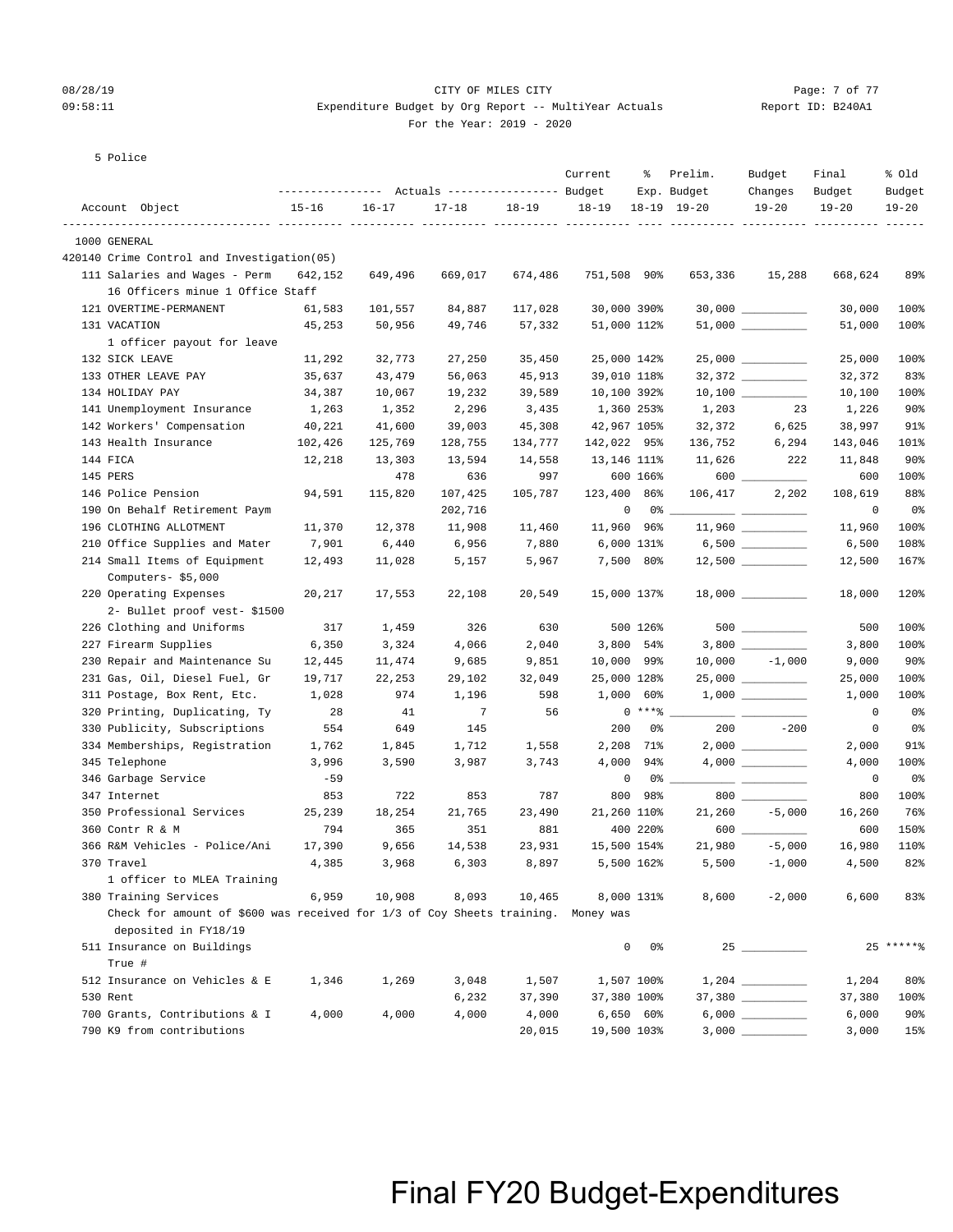5 Police

#### 08/28/19 CITY OF MILES CITY Page: 8 of 77 09:58:11 Expenditure Budget by Org Report -- MultiYear Actuals Report ID: B240A1 For the Year: 2019 - 2020

Account Object 15-16 16-17 17-18 18-19 18-19 18-19 19-20 19-20 19-20 19-20

---------------- Actuals ----------------- Budget Exp. Budget Changes Budget Budget

Current % Prelim. Budget Final % Old

| 791 Shop With A Cop<br>4,689<br>1,961<br>5,000<br>$\mathbf 0$<br>$0$ $\frac{1}{2}$ $\frac{1}{2}$ $\frac{1}{2}$ $\frac{1}{2}$ $\frac{1}{2}$ $\frac{1}{2}$ $\frac{1}{2}$ $\frac{1}{2}$ $\frac{1}{2}$ $\frac{1}{2}$ $\frac{1}{2}$ $\frac{1}{2}$ $\frac{1}{2}$ $\frac{1}{2}$ $\frac{1}{2}$ $\frac{1}{2}$ $\frac{1}{2}$ $\frac{1}{2}$ $\frac{1}{2}$ $\frac{1}{2}$ $\frac{1}{2}$ $\frac{1}{2$<br>940 Machinery & Equipment<br>1,500<br>$\mathsf 0$<br>$\circ$<br>Account: 1,244,797 1,328,800 1,565,619 1,502,404 1,438,778 104% 1,292,587 16,454 1,309,041<br>420144 School Resource Officer<br>111 Salaries and Wages - Perm<br>51,580<br>0<br>$\mathbf 0$<br>$\Omega$<br>121 OVERTIME-PERMANENT<br>1,538<br>$\mathbf 0$<br>$\Omega$<br>131 VACATION<br>767<br>0<br>132 SICK LEAVE<br>48<br>$\mathbf 0$<br>$\mathbf 0$<br>133 OTHER LEAVE PAY<br>1,159<br>$\Omega$<br>0<br>$\mathsf 0$<br>$\mathsf 0$<br>134 HOLIDAY PAY<br>1,557<br>141 Unemployment Insurance<br>85<br>$\mathbf 0$<br>0<br>142 Workers' Compensation<br>$\mathbf 0$<br>2,595<br>0<br>143 Health Insurance<br>$\mathbf 0$<br>$\mathbf 0$<br>7,747<br>144 FICA<br>815<br>$\mathbf 0$<br>$\mathbf 0$<br>146 Police Pension<br>6,873<br>$\mathbf 0$<br>$\mathsf 0$<br>$\mathbf{0}$<br>$0$ *** %<br>$\mathbf 0$<br>$\mathbf 0$<br>74,764<br>Account:<br>420160 Communications-Dispatch<br>111 Salaries and Wages - Perm<br>187,939<br>232,808<br>240,197<br>208,738<br>245,260 85%<br>238,516<br>121 OVERTIME-PERMANENT<br>24,797<br>24,800 49%<br>11,217<br>16,276<br>12,116<br>24,800<br>131 VACATION<br>19,769<br>13,500 142%<br>13,408<br>13,823<br>19,135<br>13,500<br>7,400 159%<br>132 SICK LEAVE<br>12,809<br>7,405<br>5,517<br>11,735<br>7,400<br>133 OTHER LEAVE PAY<br>10,414<br>11,182<br>11,620<br>14,733<br>5,261 280%<br>5,266<br>134 HOLIDAY PAY<br>3,363<br>5,609<br>3,400 333%<br>3,400<br>12,140<br>11,330<br>141 Unemployment Insurance<br>463<br>374<br>718<br>978<br>442 221%<br>431<br>142 Workers' Compensation<br>14,301<br>12,340<br>13,428<br>13,281 101%<br>$12,944$ __________<br>12,944<br>11,638<br>53,258 84%<br>143 Health Insurance<br>38,337<br>34,500<br>41,267<br>44,703<br>57,218<br>144 FICA<br>23,518<br>19,045<br>21,934<br>20,990<br>22,519 93%<br>$22,003$ __________<br>22,003<br>25,378 90%<br>25,393<br>145 PERS<br>22,604<br>20,290<br>23,348<br>22,838<br>25,393<br>$\mathsf 0$<br>146 Police Pension<br>$-77$<br>0%<br>$\mathbf 0$<br>للمساحد<br>196 CLOTHING ALLOTMENT<br>1,956<br>1,469<br>1,708<br>1,708<br>2,000<br>85%<br>2,000<br>210 Office Supplies and Mater<br>3,500<br>$-1,500$<br>1,217<br>1,760<br>1,956<br>2,436<br>3,500<br>70%<br>2,000<br>214 Small Items of Equipment<br>561<br>4,500<br>2,500<br>$-1,000$<br>0%<br>1,500<br>220 Operating Expenses<br>1,533<br>29<br>54<br>69<br>2,000<br>$3\%$<br>2,000<br>$-1,000$<br>1,000<br>1,454<br>600<br>0 <sup>8</sup><br>600<br>231 Gas, Oil, Diesel Fuel, Gr<br>600<br>150 30<br>311 Postage, Box Rent, Etc.<br>35<br>121<br>102<br>75 136%<br>22<br>150<br>320 Printing, Duplicating, Ty<br>300<br>0 <sup>8</sup><br>$300$<br>300<br>26<br>100<br>$100$<br>330 Publicity, Subscriptions<br>60<br>26%<br>100<br>334 Memberships, Registration<br>371<br>446<br>500<br>89%<br>500<br>65<br>436<br>4,061<br>3,419<br>4,042<br>3,720<br>5,000<br>74%<br>345 Telephone<br>5,000<br>774<br>$-2,500$<br>350 Professional Services<br>8,460<br>716<br>674<br>10,000<br>$8\,$<br>4,000<br>1,500<br>100<br>$100$ $-$<br>100<br>360 Contr R & M<br>0%<br>$-2,000$<br>370 Travel<br>227<br>1,397<br>3,492<br>2,429<br>3,000<br>81%<br>3,000<br>1,000<br>380 Training Services<br>883<br>350<br>$-90$<br>3,000<br>$-3%$<br>3,000<br>$-2,000$<br>1,000<br>1,010 |          |         |         |         |         |             |         |           |         |                 |
|----------------------------------------------------------------------------------------------------------------------------------------------------------------------------------------------------------------------------------------------------------------------------------------------------------------------------------------------------------------------------------------------------------------------------------------------------------------------------------------------------------------------------------------------------------------------------------------------------------------------------------------------------------------------------------------------------------------------------------------------------------------------------------------------------------------------------------------------------------------------------------------------------------------------------------------------------------------------------------------------------------------------------------------------------------------------------------------------------------------------------------------------------------------------------------------------------------------------------------------------------------------------------------------------------------------------------------------------------------------------------------------------------------------------------------------------------------------------------------------------------------------------------------------------------------------------------------------------------------------------------------------------------------------------------------------------------------------------------------------------------------------------------------------------------------------------------------------------------------------------------------------------------------------------------------------------------------------------------------------------------------------------------------------------------------------------------------------------------------------------------------------------------------------------------------------------------------------------------------------------------------------------------------------------------------------------------------------------------------------------------------------------------------------------------------------------------------------------------------------------------------------------------------------------------------------------------------------------------------------------------------------------------------------------------------------------------------------------------------------------------------------------------------------------------------------------------------------------------------------------------------------------------------------------------------------------------------------------------------------------------------------------------------------------------------------------------------------------------------------------------------------------------------------------------------------------------------------------------------------------------------------------------------------------------------------------------------------------------------------------------------------------------------------------------------------------------------------------------------------------------------------------------------------------------------------------------------------------------------------------------------------------------------------------------------------------------------------------------|----------|---------|---------|---------|---------|-------------|---------|-----------|---------|-----------------|
|                                                                                                                                                                                                                                                                                                                                                                                                                                                                                                                                                                                                                                                                                                                                                                                                                                                                                                                                                                                                                                                                                                                                                                                                                                                                                                                                                                                                                                                                                                                                                                                                                                                                                                                                                                                                                                                                                                                                                                                                                                                                                                                                                                                                                                                                                                                                                                                                                                                                                                                                                                                                                                                                                                                                                                                                                                                                                                                                                                                                                                                                                                                                                                                                                                                                                                                                                                                                                                                                                                                                                                                                                                                                                                                            |          |         |         |         |         |             |         |           |         | 0 <sub>8</sub>  |
|                                                                                                                                                                                                                                                                                                                                                                                                                                                                                                                                                                                                                                                                                                                                                                                                                                                                                                                                                                                                                                                                                                                                                                                                                                                                                                                                                                                                                                                                                                                                                                                                                                                                                                                                                                                                                                                                                                                                                                                                                                                                                                                                                                                                                                                                                                                                                                                                                                                                                                                                                                                                                                                                                                                                                                                                                                                                                                                                                                                                                                                                                                                                                                                                                                                                                                                                                                                                                                                                                                                                                                                                                                                                                                                            |          |         |         |         |         |             |         |           |         | 0 <sup>o</sup>  |
|                                                                                                                                                                                                                                                                                                                                                                                                                                                                                                                                                                                                                                                                                                                                                                                                                                                                                                                                                                                                                                                                                                                                                                                                                                                                                                                                                                                                                                                                                                                                                                                                                                                                                                                                                                                                                                                                                                                                                                                                                                                                                                                                                                                                                                                                                                                                                                                                                                                                                                                                                                                                                                                                                                                                                                                                                                                                                                                                                                                                                                                                                                                                                                                                                                                                                                                                                                                                                                                                                                                                                                                                                                                                                                                            |          |         |         |         |         |             |         |           |         | 90 <sup>°</sup> |
|                                                                                                                                                                                                                                                                                                                                                                                                                                                                                                                                                                                                                                                                                                                                                                                                                                                                                                                                                                                                                                                                                                                                                                                                                                                                                                                                                                                                                                                                                                                                                                                                                                                                                                                                                                                                                                                                                                                                                                                                                                                                                                                                                                                                                                                                                                                                                                                                                                                                                                                                                                                                                                                                                                                                                                                                                                                                                                                                                                                                                                                                                                                                                                                                                                                                                                                                                                                                                                                                                                                                                                                                                                                                                                                            |          |         |         |         |         |             |         |           |         |                 |
|                                                                                                                                                                                                                                                                                                                                                                                                                                                                                                                                                                                                                                                                                                                                                                                                                                                                                                                                                                                                                                                                                                                                                                                                                                                                                                                                                                                                                                                                                                                                                                                                                                                                                                                                                                                                                                                                                                                                                                                                                                                                                                                                                                                                                                                                                                                                                                                                                                                                                                                                                                                                                                                                                                                                                                                                                                                                                                                                                                                                                                                                                                                                                                                                                                                                                                                                                                                                                                                                                                                                                                                                                                                                                                                            |          |         |         |         |         |             |         |           |         | 0 <sub>8</sub>  |
|                                                                                                                                                                                                                                                                                                                                                                                                                                                                                                                                                                                                                                                                                                                                                                                                                                                                                                                                                                                                                                                                                                                                                                                                                                                                                                                                                                                                                                                                                                                                                                                                                                                                                                                                                                                                                                                                                                                                                                                                                                                                                                                                                                                                                                                                                                                                                                                                                                                                                                                                                                                                                                                                                                                                                                                                                                                                                                                                                                                                                                                                                                                                                                                                                                                                                                                                                                                                                                                                                                                                                                                                                                                                                                                            |          |         |         |         |         |             |         |           |         | 0 <sub>8</sub>  |
|                                                                                                                                                                                                                                                                                                                                                                                                                                                                                                                                                                                                                                                                                                                                                                                                                                                                                                                                                                                                                                                                                                                                                                                                                                                                                                                                                                                                                                                                                                                                                                                                                                                                                                                                                                                                                                                                                                                                                                                                                                                                                                                                                                                                                                                                                                                                                                                                                                                                                                                                                                                                                                                                                                                                                                                                                                                                                                                                                                                                                                                                                                                                                                                                                                                                                                                                                                                                                                                                                                                                                                                                                                                                                                                            |          |         |         |         |         |             |         |           |         | 0%              |
|                                                                                                                                                                                                                                                                                                                                                                                                                                                                                                                                                                                                                                                                                                                                                                                                                                                                                                                                                                                                                                                                                                                                                                                                                                                                                                                                                                                                                                                                                                                                                                                                                                                                                                                                                                                                                                                                                                                                                                                                                                                                                                                                                                                                                                                                                                                                                                                                                                                                                                                                                                                                                                                                                                                                                                                                                                                                                                                                                                                                                                                                                                                                                                                                                                                                                                                                                                                                                                                                                                                                                                                                                                                                                                                            |          |         |         |         |         |             |         |           |         | 0%              |
|                                                                                                                                                                                                                                                                                                                                                                                                                                                                                                                                                                                                                                                                                                                                                                                                                                                                                                                                                                                                                                                                                                                                                                                                                                                                                                                                                                                                                                                                                                                                                                                                                                                                                                                                                                                                                                                                                                                                                                                                                                                                                                                                                                                                                                                                                                                                                                                                                                                                                                                                                                                                                                                                                                                                                                                                                                                                                                                                                                                                                                                                                                                                                                                                                                                                                                                                                                                                                                                                                                                                                                                                                                                                                                                            |          |         |         |         |         |             |         |           |         | 0 <sub>8</sub>  |
|                                                                                                                                                                                                                                                                                                                                                                                                                                                                                                                                                                                                                                                                                                                                                                                                                                                                                                                                                                                                                                                                                                                                                                                                                                                                                                                                                                                                                                                                                                                                                                                                                                                                                                                                                                                                                                                                                                                                                                                                                                                                                                                                                                                                                                                                                                                                                                                                                                                                                                                                                                                                                                                                                                                                                                                                                                                                                                                                                                                                                                                                                                                                                                                                                                                                                                                                                                                                                                                                                                                                                                                                                                                                                                                            |          |         |         |         |         |             |         |           |         | 0%              |
|                                                                                                                                                                                                                                                                                                                                                                                                                                                                                                                                                                                                                                                                                                                                                                                                                                                                                                                                                                                                                                                                                                                                                                                                                                                                                                                                                                                                                                                                                                                                                                                                                                                                                                                                                                                                                                                                                                                                                                                                                                                                                                                                                                                                                                                                                                                                                                                                                                                                                                                                                                                                                                                                                                                                                                                                                                                                                                                                                                                                                                                                                                                                                                                                                                                                                                                                                                                                                                                                                                                                                                                                                                                                                                                            |          |         |         |         |         |             |         |           |         | 0 <sub>8</sub>  |
|                                                                                                                                                                                                                                                                                                                                                                                                                                                                                                                                                                                                                                                                                                                                                                                                                                                                                                                                                                                                                                                                                                                                                                                                                                                                                                                                                                                                                                                                                                                                                                                                                                                                                                                                                                                                                                                                                                                                                                                                                                                                                                                                                                                                                                                                                                                                                                                                                                                                                                                                                                                                                                                                                                                                                                                                                                                                                                                                                                                                                                                                                                                                                                                                                                                                                                                                                                                                                                                                                                                                                                                                                                                                                                                            |          |         |         |         |         |             |         |           |         | 0%              |
|                                                                                                                                                                                                                                                                                                                                                                                                                                                                                                                                                                                                                                                                                                                                                                                                                                                                                                                                                                                                                                                                                                                                                                                                                                                                                                                                                                                                                                                                                                                                                                                                                                                                                                                                                                                                                                                                                                                                                                                                                                                                                                                                                                                                                                                                                                                                                                                                                                                                                                                                                                                                                                                                                                                                                                                                                                                                                                                                                                                                                                                                                                                                                                                                                                                                                                                                                                                                                                                                                                                                                                                                                                                                                                                            |          |         |         |         |         |             |         |           |         | 0%              |
|                                                                                                                                                                                                                                                                                                                                                                                                                                                                                                                                                                                                                                                                                                                                                                                                                                                                                                                                                                                                                                                                                                                                                                                                                                                                                                                                                                                                                                                                                                                                                                                                                                                                                                                                                                                                                                                                                                                                                                                                                                                                                                                                                                                                                                                                                                                                                                                                                                                                                                                                                                                                                                                                                                                                                                                                                                                                                                                                                                                                                                                                                                                                                                                                                                                                                                                                                                                                                                                                                                                                                                                                                                                                                                                            |          |         |         |         |         |             |         |           |         | 0 <sub>8</sub>  |
|                                                                                                                                                                                                                                                                                                                                                                                                                                                                                                                                                                                                                                                                                                                                                                                                                                                                                                                                                                                                                                                                                                                                                                                                                                                                                                                                                                                                                                                                                                                                                                                                                                                                                                                                                                                                                                                                                                                                                                                                                                                                                                                                                                                                                                                                                                                                                                                                                                                                                                                                                                                                                                                                                                                                                                                                                                                                                                                                                                                                                                                                                                                                                                                                                                                                                                                                                                                                                                                                                                                                                                                                                                                                                                                            |          |         |         |         |         |             |         |           |         | 0%              |
|                                                                                                                                                                                                                                                                                                                                                                                                                                                                                                                                                                                                                                                                                                                                                                                                                                                                                                                                                                                                                                                                                                                                                                                                                                                                                                                                                                                                                                                                                                                                                                                                                                                                                                                                                                                                                                                                                                                                                                                                                                                                                                                                                                                                                                                                                                                                                                                                                                                                                                                                                                                                                                                                                                                                                                                                                                                                                                                                                                                                                                                                                                                                                                                                                                                                                                                                                                                                                                                                                                                                                                                                                                                                                                                            |          |         |         |         |         |             |         |           |         | 0%              |
|                                                                                                                                                                                                                                                                                                                                                                                                                                                                                                                                                                                                                                                                                                                                                                                                                                                                                                                                                                                                                                                                                                                                                                                                                                                                                                                                                                                                                                                                                                                                                                                                                                                                                                                                                                                                                                                                                                                                                                                                                                                                                                                                                                                                                                                                                                                                                                                                                                                                                                                                                                                                                                                                                                                                                                                                                                                                                                                                                                                                                                                                                                                                                                                                                                                                                                                                                                                                                                                                                                                                                                                                                                                                                                                            |          |         |         |         |         |             |         |           |         |                 |
|                                                                                                                                                                                                                                                                                                                                                                                                                                                                                                                                                                                                                                                                                                                                                                                                                                                                                                                                                                                                                                                                                                                                                                                                                                                                                                                                                                                                                                                                                                                                                                                                                                                                                                                                                                                                                                                                                                                                                                                                                                                                                                                                                                                                                                                                                                                                                                                                                                                                                                                                                                                                                                                                                                                                                                                                                                                                                                                                                                                                                                                                                                                                                                                                                                                                                                                                                                                                                                                                                                                                                                                                                                                                                                                            |          |         |         |         |         |             |         |           |         | 97%             |
|                                                                                                                                                                                                                                                                                                                                                                                                                                                                                                                                                                                                                                                                                                                                                                                                                                                                                                                                                                                                                                                                                                                                                                                                                                                                                                                                                                                                                                                                                                                                                                                                                                                                                                                                                                                                                                                                                                                                                                                                                                                                                                                                                                                                                                                                                                                                                                                                                                                                                                                                                                                                                                                                                                                                                                                                                                                                                                                                                                                                                                                                                                                                                                                                                                                                                                                                                                                                                                                                                                                                                                                                                                                                                                                            |          |         |         |         |         |             |         |           |         | 100%            |
|                                                                                                                                                                                                                                                                                                                                                                                                                                                                                                                                                                                                                                                                                                                                                                                                                                                                                                                                                                                                                                                                                                                                                                                                                                                                                                                                                                                                                                                                                                                                                                                                                                                                                                                                                                                                                                                                                                                                                                                                                                                                                                                                                                                                                                                                                                                                                                                                                                                                                                                                                                                                                                                                                                                                                                                                                                                                                                                                                                                                                                                                                                                                                                                                                                                                                                                                                                                                                                                                                                                                                                                                                                                                                                                            |          |         |         |         |         |             |         |           |         | 100%            |
|                                                                                                                                                                                                                                                                                                                                                                                                                                                                                                                                                                                                                                                                                                                                                                                                                                                                                                                                                                                                                                                                                                                                                                                                                                                                                                                                                                                                                                                                                                                                                                                                                                                                                                                                                                                                                                                                                                                                                                                                                                                                                                                                                                                                                                                                                                                                                                                                                                                                                                                                                                                                                                                                                                                                                                                                                                                                                                                                                                                                                                                                                                                                                                                                                                                                                                                                                                                                                                                                                                                                                                                                                                                                                                                            |          |         |         |         |         |             |         |           |         | 100%            |
|                                                                                                                                                                                                                                                                                                                                                                                                                                                                                                                                                                                                                                                                                                                                                                                                                                                                                                                                                                                                                                                                                                                                                                                                                                                                                                                                                                                                                                                                                                                                                                                                                                                                                                                                                                                                                                                                                                                                                                                                                                                                                                                                                                                                                                                                                                                                                                                                                                                                                                                                                                                                                                                                                                                                                                                                                                                                                                                                                                                                                                                                                                                                                                                                                                                                                                                                                                                                                                                                                                                                                                                                                                                                                                                            |          |         |         |         |         |             |         |           |         | 100%            |
|                                                                                                                                                                                                                                                                                                                                                                                                                                                                                                                                                                                                                                                                                                                                                                                                                                                                                                                                                                                                                                                                                                                                                                                                                                                                                                                                                                                                                                                                                                                                                                                                                                                                                                                                                                                                                                                                                                                                                                                                                                                                                                                                                                                                                                                                                                                                                                                                                                                                                                                                                                                                                                                                                                                                                                                                                                                                                                                                                                                                                                                                                                                                                                                                                                                                                                                                                                                                                                                                                                                                                                                                                                                                                                                            |          |         |         |         |         |             |         |           |         | 100%            |
|                                                                                                                                                                                                                                                                                                                                                                                                                                                                                                                                                                                                                                                                                                                                                                                                                                                                                                                                                                                                                                                                                                                                                                                                                                                                                                                                                                                                                                                                                                                                                                                                                                                                                                                                                                                                                                                                                                                                                                                                                                                                                                                                                                                                                                                                                                                                                                                                                                                                                                                                                                                                                                                                                                                                                                                                                                                                                                                                                                                                                                                                                                                                                                                                                                                                                                                                                                                                                                                                                                                                                                                                                                                                                                                            |          |         |         |         |         |             |         |           |         | 98%             |
|                                                                                                                                                                                                                                                                                                                                                                                                                                                                                                                                                                                                                                                                                                                                                                                                                                                                                                                                                                                                                                                                                                                                                                                                                                                                                                                                                                                                                                                                                                                                                                                                                                                                                                                                                                                                                                                                                                                                                                                                                                                                                                                                                                                                                                                                                                                                                                                                                                                                                                                                                                                                                                                                                                                                                                                                                                                                                                                                                                                                                                                                                                                                                                                                                                                                                                                                                                                                                                                                                                                                                                                                                                                                                                                            |          |         |         |         |         |             |         |           |         | 97%             |
|                                                                                                                                                                                                                                                                                                                                                                                                                                                                                                                                                                                                                                                                                                                                                                                                                                                                                                                                                                                                                                                                                                                                                                                                                                                                                                                                                                                                                                                                                                                                                                                                                                                                                                                                                                                                                                                                                                                                                                                                                                                                                                                                                                                                                                                                                                                                                                                                                                                                                                                                                                                                                                                                                                                                                                                                                                                                                                                                                                                                                                                                                                                                                                                                                                                                                                                                                                                                                                                                                                                                                                                                                                                                                                                            |          |         |         |         |         |             |         |           |         | 107%            |
|                                                                                                                                                                                                                                                                                                                                                                                                                                                                                                                                                                                                                                                                                                                                                                                                                                                                                                                                                                                                                                                                                                                                                                                                                                                                                                                                                                                                                                                                                                                                                                                                                                                                                                                                                                                                                                                                                                                                                                                                                                                                                                                                                                                                                                                                                                                                                                                                                                                                                                                                                                                                                                                                                                                                                                                                                                                                                                                                                                                                                                                                                                                                                                                                                                                                                                                                                                                                                                                                                                                                                                                                                                                                                                                            |          |         |         |         |         |             |         |           |         | 98%             |
|                                                                                                                                                                                                                                                                                                                                                                                                                                                                                                                                                                                                                                                                                                                                                                                                                                                                                                                                                                                                                                                                                                                                                                                                                                                                                                                                                                                                                                                                                                                                                                                                                                                                                                                                                                                                                                                                                                                                                                                                                                                                                                                                                                                                                                                                                                                                                                                                                                                                                                                                                                                                                                                                                                                                                                                                                                                                                                                                                                                                                                                                                                                                                                                                                                                                                                                                                                                                                                                                                                                                                                                                                                                                                                                            |          |         |         |         |         |             |         |           |         | 100%            |
|                                                                                                                                                                                                                                                                                                                                                                                                                                                                                                                                                                                                                                                                                                                                                                                                                                                                                                                                                                                                                                                                                                                                                                                                                                                                                                                                                                                                                                                                                                                                                                                                                                                                                                                                                                                                                                                                                                                                                                                                                                                                                                                                                                                                                                                                                                                                                                                                                                                                                                                                                                                                                                                                                                                                                                                                                                                                                                                                                                                                                                                                                                                                                                                                                                                                                                                                                                                                                                                                                                                                                                                                                                                                                                                            |          |         |         |         |         |             |         |           |         | 0 <sub>8</sub>  |
|                                                                                                                                                                                                                                                                                                                                                                                                                                                                                                                                                                                                                                                                                                                                                                                                                                                                                                                                                                                                                                                                                                                                                                                                                                                                                                                                                                                                                                                                                                                                                                                                                                                                                                                                                                                                                                                                                                                                                                                                                                                                                                                                                                                                                                                                                                                                                                                                                                                                                                                                                                                                                                                                                                                                                                                                                                                                                                                                                                                                                                                                                                                                                                                                                                                                                                                                                                                                                                                                                                                                                                                                                                                                                                                            |          |         |         |         |         |             |         |           |         | 100%            |
|                                                                                                                                                                                                                                                                                                                                                                                                                                                                                                                                                                                                                                                                                                                                                                                                                                                                                                                                                                                                                                                                                                                                                                                                                                                                                                                                                                                                                                                                                                                                                                                                                                                                                                                                                                                                                                                                                                                                                                                                                                                                                                                                                                                                                                                                                                                                                                                                                                                                                                                                                                                                                                                                                                                                                                                                                                                                                                                                                                                                                                                                                                                                                                                                                                                                                                                                                                                                                                                                                                                                                                                                                                                                                                                            |          |         |         |         |         |             |         |           |         | 57%             |
|                                                                                                                                                                                                                                                                                                                                                                                                                                                                                                                                                                                                                                                                                                                                                                                                                                                                                                                                                                                                                                                                                                                                                                                                                                                                                                                                                                                                                                                                                                                                                                                                                                                                                                                                                                                                                                                                                                                                                                                                                                                                                                                                                                                                                                                                                                                                                                                                                                                                                                                                                                                                                                                                                                                                                                                                                                                                                                                                                                                                                                                                                                                                                                                                                                                                                                                                                                                                                                                                                                                                                                                                                                                                                                                            |          |         |         |         |         |             |         |           |         | 33%             |
|                                                                                                                                                                                                                                                                                                                                                                                                                                                                                                                                                                                                                                                                                                                                                                                                                                                                                                                                                                                                                                                                                                                                                                                                                                                                                                                                                                                                                                                                                                                                                                                                                                                                                                                                                                                                                                                                                                                                                                                                                                                                                                                                                                                                                                                                                                                                                                                                                                                                                                                                                                                                                                                                                                                                                                                                                                                                                                                                                                                                                                                                                                                                                                                                                                                                                                                                                                                                                                                                                                                                                                                                                                                                                                                            |          |         |         |         |         |             |         |           |         | 50%             |
|                                                                                                                                                                                                                                                                                                                                                                                                                                                                                                                                                                                                                                                                                                                                                                                                                                                                                                                                                                                                                                                                                                                                                                                                                                                                                                                                                                                                                                                                                                                                                                                                                                                                                                                                                                                                                                                                                                                                                                                                                                                                                                                                                                                                                                                                                                                                                                                                                                                                                                                                                                                                                                                                                                                                                                                                                                                                                                                                                                                                                                                                                                                                                                                                                                                                                                                                                                                                                                                                                                                                                                                                                                                                                                                            |          |         |         |         |         |             |         |           |         | 100%            |
|                                                                                                                                                                                                                                                                                                                                                                                                                                                                                                                                                                                                                                                                                                                                                                                                                                                                                                                                                                                                                                                                                                                                                                                                                                                                                                                                                                                                                                                                                                                                                                                                                                                                                                                                                                                                                                                                                                                                                                                                                                                                                                                                                                                                                                                                                                                                                                                                                                                                                                                                                                                                                                                                                                                                                                                                                                                                                                                                                                                                                                                                                                                                                                                                                                                                                                                                                                                                                                                                                                                                                                                                                                                                                                                            |          |         |         |         |         |             |         |           |         | 200%            |
|                                                                                                                                                                                                                                                                                                                                                                                                                                                                                                                                                                                                                                                                                                                                                                                                                                                                                                                                                                                                                                                                                                                                                                                                                                                                                                                                                                                                                                                                                                                                                                                                                                                                                                                                                                                                                                                                                                                                                                                                                                                                                                                                                                                                                                                                                                                                                                                                                                                                                                                                                                                                                                                                                                                                                                                                                                                                                                                                                                                                                                                                                                                                                                                                                                                                                                                                                                                                                                                                                                                                                                                                                                                                                                                            |          |         |         |         |         |             |         |           |         | 100%            |
|                                                                                                                                                                                                                                                                                                                                                                                                                                                                                                                                                                                                                                                                                                                                                                                                                                                                                                                                                                                                                                                                                                                                                                                                                                                                                                                                                                                                                                                                                                                                                                                                                                                                                                                                                                                                                                                                                                                                                                                                                                                                                                                                                                                                                                                                                                                                                                                                                                                                                                                                                                                                                                                                                                                                                                                                                                                                                                                                                                                                                                                                                                                                                                                                                                                                                                                                                                                                                                                                                                                                                                                                                                                                                                                            |          |         |         |         |         |             |         |           |         | 100%            |
|                                                                                                                                                                                                                                                                                                                                                                                                                                                                                                                                                                                                                                                                                                                                                                                                                                                                                                                                                                                                                                                                                                                                                                                                                                                                                                                                                                                                                                                                                                                                                                                                                                                                                                                                                                                                                                                                                                                                                                                                                                                                                                                                                                                                                                                                                                                                                                                                                                                                                                                                                                                                                                                                                                                                                                                                                                                                                                                                                                                                                                                                                                                                                                                                                                                                                                                                                                                                                                                                                                                                                                                                                                                                                                                            |          |         |         |         |         |             |         |           |         | 100%            |
|                                                                                                                                                                                                                                                                                                                                                                                                                                                                                                                                                                                                                                                                                                                                                                                                                                                                                                                                                                                                                                                                                                                                                                                                                                                                                                                                                                                                                                                                                                                                                                                                                                                                                                                                                                                                                                                                                                                                                                                                                                                                                                                                                                                                                                                                                                                                                                                                                                                                                                                                                                                                                                                                                                                                                                                                                                                                                                                                                                                                                                                                                                                                                                                                                                                                                                                                                                                                                                                                                                                                                                                                                                                                                                                            |          |         |         |         |         |             |         |           |         | 100%            |
|                                                                                                                                                                                                                                                                                                                                                                                                                                                                                                                                                                                                                                                                                                                                                                                                                                                                                                                                                                                                                                                                                                                                                                                                                                                                                                                                                                                                                                                                                                                                                                                                                                                                                                                                                                                                                                                                                                                                                                                                                                                                                                                                                                                                                                                                                                                                                                                                                                                                                                                                                                                                                                                                                                                                                                                                                                                                                                                                                                                                                                                                                                                                                                                                                                                                                                                                                                                                                                                                                                                                                                                                                                                                                                                            |          |         |         |         |         |             |         |           |         | 15%             |
|                                                                                                                                                                                                                                                                                                                                                                                                                                                                                                                                                                                                                                                                                                                                                                                                                                                                                                                                                                                                                                                                                                                                                                                                                                                                                                                                                                                                                                                                                                                                                                                                                                                                                                                                                                                                                                                                                                                                                                                                                                                                                                                                                                                                                                                                                                                                                                                                                                                                                                                                                                                                                                                                                                                                                                                                                                                                                                                                                                                                                                                                                                                                                                                                                                                                                                                                                                                                                                                                                                                                                                                                                                                                                                                            |          |         |         |         |         |             |         |           |         | 100%            |
|                                                                                                                                                                                                                                                                                                                                                                                                                                                                                                                                                                                                                                                                                                                                                                                                                                                                                                                                                                                                                                                                                                                                                                                                                                                                                                                                                                                                                                                                                                                                                                                                                                                                                                                                                                                                                                                                                                                                                                                                                                                                                                                                                                                                                                                                                                                                                                                                                                                                                                                                                                                                                                                                                                                                                                                                                                                                                                                                                                                                                                                                                                                                                                                                                                                                                                                                                                                                                                                                                                                                                                                                                                                                                                                            |          |         |         |         |         |             |         |           |         | 33%             |
|                                                                                                                                                                                                                                                                                                                                                                                                                                                                                                                                                                                                                                                                                                                                                                                                                                                                                                                                                                                                                                                                                                                                                                                                                                                                                                                                                                                                                                                                                                                                                                                                                                                                                                                                                                                                                                                                                                                                                                                                                                                                                                                                                                                                                                                                                                                                                                                                                                                                                                                                                                                                                                                                                                                                                                                                                                                                                                                                                                                                                                                                                                                                                                                                                                                                                                                                                                                                                                                                                                                                                                                                                                                                                                                            |          |         |         |         |         |             |         |           |         | 33%             |
|                                                                                                                                                                                                                                                                                                                                                                                                                                                                                                                                                                                                                                                                                                                                                                                                                                                                                                                                                                                                                                                                                                                                                                                                                                                                                                                                                                                                                                                                                                                                                                                                                                                                                                                                                                                                                                                                                                                                                                                                                                                                                                                                                                                                                                                                                                                                                                                                                                                                                                                                                                                                                                                                                                                                                                                                                                                                                                                                                                                                                                                                                                                                                                                                                                                                                                                                                                                                                                                                                                                                                                                                                                                                                                                            | Account: | 426,514 | 343,764 | 398,153 | 392,344 | 449,174 87% | 437,621 | $-10,000$ | 427,621 | 95%             |

Fund: 1,746,075 1,672,564 1,963,772 1,894,748 1,887,952 100% 1,730,208 6,454 1,736,662 91%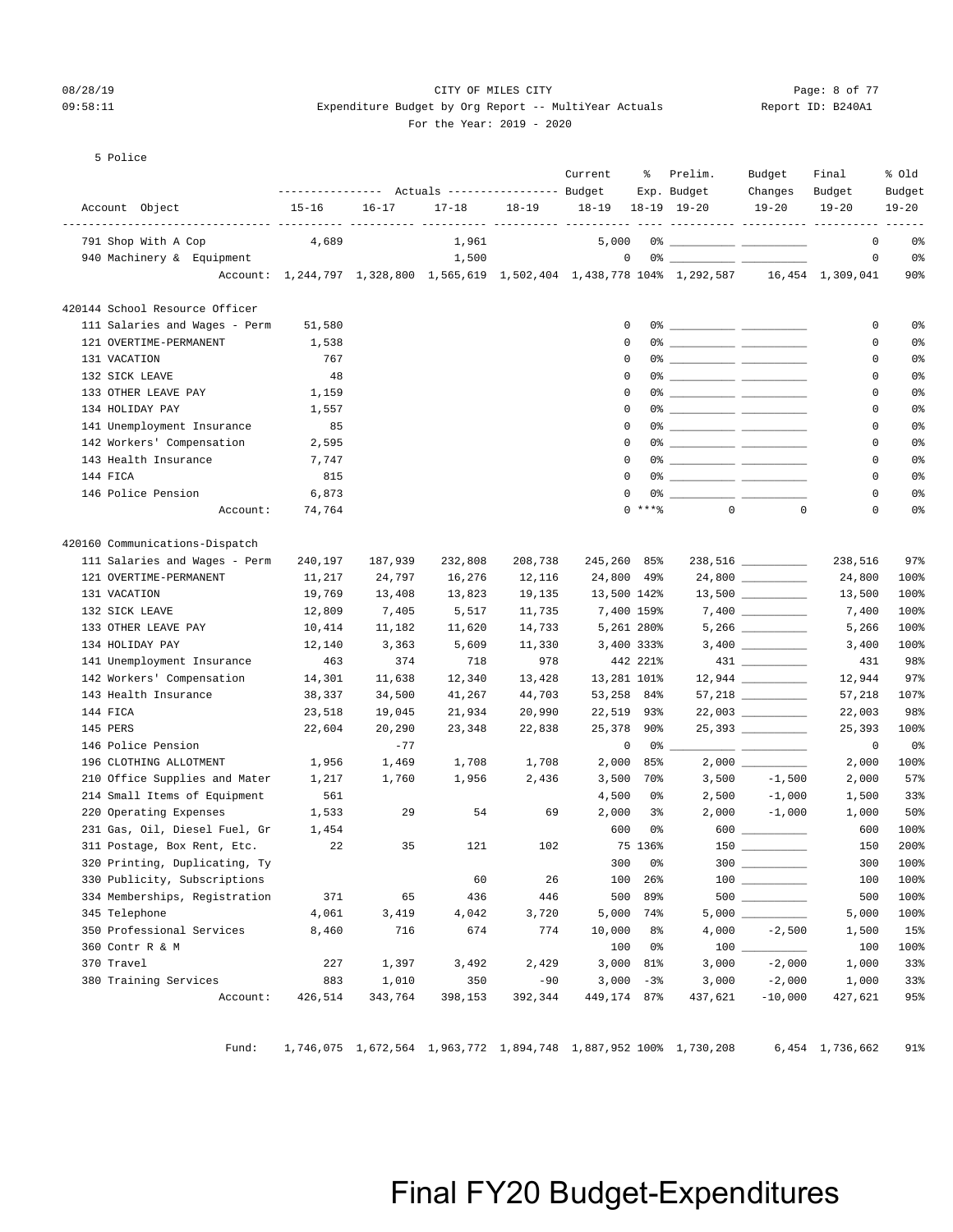### 08/28/19 CITY OF MILES CITY Page: 9 of 77 09:58:11 Expenditure Budget by Org Report -- MultiYear Actuals Report ID: B240A1 For the Year: 2019 - 2020

#### 5 Police

|                                 | ------------- |                                                                  | Actuals ----------------- Budget |           | Current   | ိ   | Prelim.<br>Exp. Budget | Budget<br>Changes       | Final<br>Budget | % Old<br>Budget |
|---------------------------------|---------------|------------------------------------------------------------------|----------------------------------|-----------|-----------|-----|------------------------|-------------------------|-----------------|-----------------|
| Account Object                  | $15 - 16$     | $16 - 17$                                                        | $17 - 18$                        | $18 - 19$ | $18 - 19$ |     | 18-19 19-20            | $19 - 20$               | $19 - 20$       | $19 - 20$       |
| 2390 DRUG FORFEITURE            |               |                                                                  |                                  |           |           |     |                        |                         |                 |                 |
| 420100 Law Enforcement Services |               |                                                                  |                                  |           |           |     |                        |                         |                 |                 |
| 210 Office Supplies and Mater   |               |                                                                  |                                  |           | 100       | 0%  |                        |                         | 100             | 100%            |
| 220 Operating Expenses          |               |                                                                  |                                  |           | 500       | 0%  |                        | 500 000                 | 500             | 100%            |
| 380 Training Services           |               |                                                                  |                                  |           | 100       | 0%  |                        | 100 000                 | 100             | 100%            |
| 900 Capital Outlay              |               |                                                                  |                                  |           | 1,000     | 0 % |                        | 1,000                   | 1,000           | 100%            |
| Account:                        |               |                                                                  |                                  |           | 1,700     | 0%  |                        | 1,700<br>$\overline{0}$ | 1,700           | 100%            |
|                                 |               |                                                                  |                                  |           |           |     |                        |                         |                 |                 |
| Fund:                           |               |                                                                  |                                  |           | 1,700     | 0 % | 1,700                  | $\circ$                 | 1,700           | 100%            |
|                                 |               |                                                                  |                                  |           |           |     |                        |                         |                 |                 |
| Orgn:                           |               | 1,746,075 1,672,564 1,963,772 1,894,748 1,889,652 100% 1,731,908 |                                  |           |           |     |                        |                         | 6,454 1,738,362 | 91%             |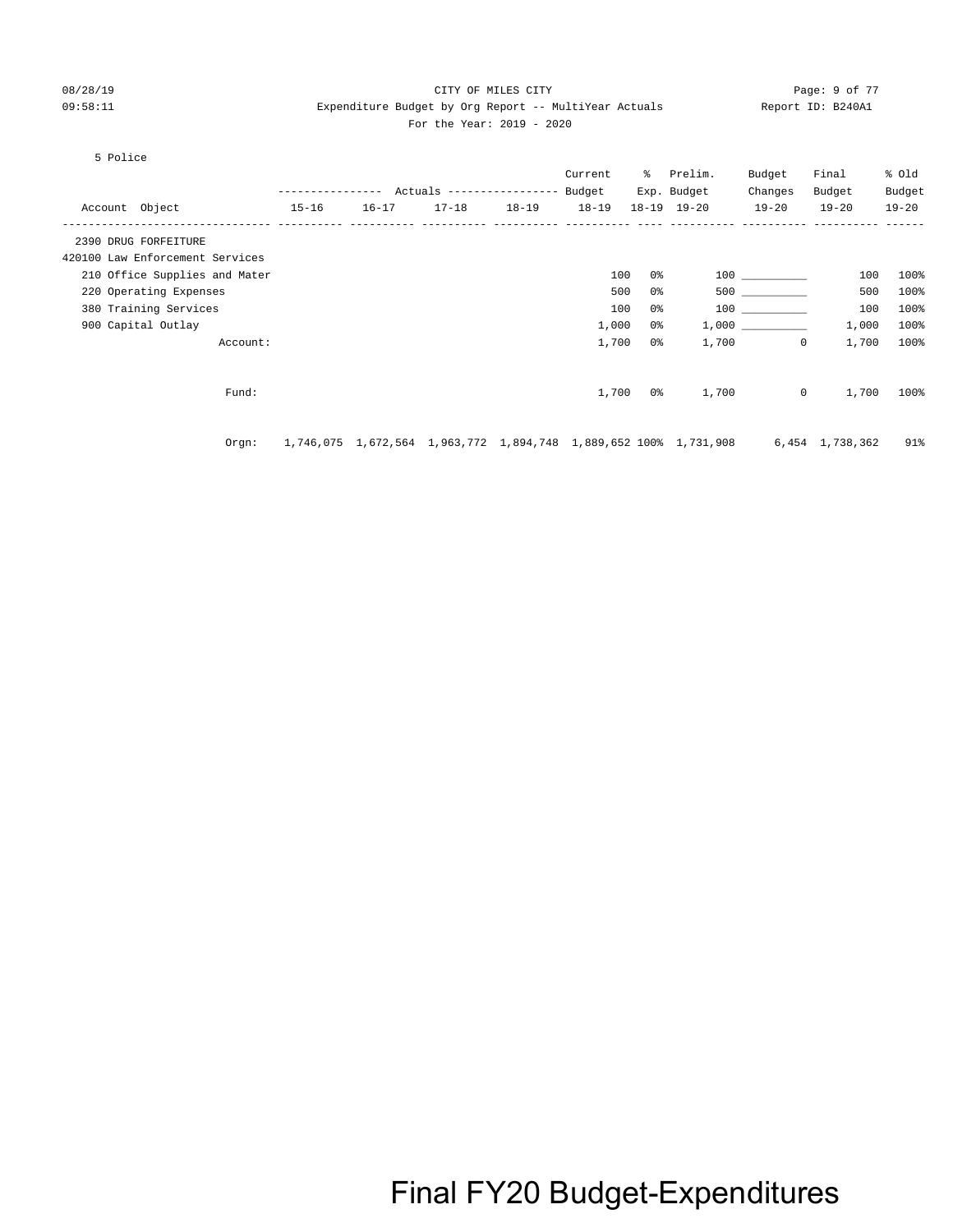### 08/28/19 CITY OF MILES CITY Page: 10 of 77 09:58:11 **Expenditure Budget by Org Report -- MultiYear Actuals** Report ID: B240A1 For the Year: 2019 - 2020

|  | For the Year: $2019 - 20$ |  |  |
|--|---------------------------|--|--|
|  |                           |  |  |

| 6 Police Judge |  |
|----------------|--|

|                               | --------------- Actuals ---------------- Budget |           |           |           | Current      | ႜ          | Prelim.<br>Exp. Budget | Budget<br>Changes | Final<br>Budget | % old<br>Budget |
|-------------------------------|-------------------------------------------------|-----------|-----------|-----------|--------------|------------|------------------------|-------------------|-----------------|-----------------|
| Account Object                | $15 - 16$                                       | $16 - 17$ | $17 - 18$ | $18 - 19$ | $18 - 19$    |            | 18-19 19-20            | $19 - 20$         | $19 - 20$       | $19 - 20$       |
| 1000 GENERAL                  | ------------ ---------- ----                    |           |           |           |              |            |                        |                   |                 | $- - - - - - -$ |
| 410300 Judicial Services(06)  |                                                 |           |           |           |              |            |                        |                   |                 |                 |
| 111 Salaries and Wages - Perm | 80,777                                          | 80,842    | 83,039    | 86,550    | 69,060 125%  |            | 81,492                 | 5,784             | 87,276          | 126%            |
| 121 OVERTIME-PERMANENT        |                                                 | 45        |           |           | 0            |            | $0\degree$ __          |                   | $\mathbf 0$     | 0 <sub>8</sub>  |
| 131 VACATION                  | 5,096                                           | 7,920     | 3,948     | 3,930     |              | 4,000 98%  |                        |                   | 4,000           | 100%            |
| 132 SICK LEAVE                | 5,081                                           | 6,779     | 3,451     | 3,459     |              | 3,500 99%  |                        |                   | 3,500           | 100%            |
| 141 Unemployment Insurance    | 105                                             | 111       | 199       | 272       |              | 115 237%   | 101                    | 39                | 140             | 122%            |
| 142 Workers' Compensation     | 936                                             | 1,026     | 884       | 1,011     |              | 780 130%   | 936                    | 73                | 1,009           | 129%            |
| 143 Health Insurance          | 15,535                                          | 16,594    | 17,194    | 17,854    |              | 8,876 201% | 12,779                 | 6,294             | 19,073          | 215%            |
| 144 FICA                      | 6,924                                           | 7,292     | 6,941     | 7,209     |              | 5,857 123% | 6,808                  | 442               | 7,250           | 124%            |
| 145 PERS                      | 5,538                                           | 6,159     | 5,797     | 7,501     |              | 6,485 116% | 7,716                  | 501               | 8,217           | 127%            |
| 196 CLOTHING ALLOTMENT        | 325                                             | 338       | 300       | 300       |              | 300 100%   |                        |                   | 300             | 100%            |
| 210 Office Supplies and Mater | 865                                             | 1,141     | 545       | 779       |              | 500 156%   |                        | 800               | 800             | 160%            |
| 214 Small Items of Equipment  | 653                                             | 349       | 1,220     | 304       |              | 1,100 28%  |                        | $600$             | 600             | 55%             |
| 220 Operating Expenses        | 16                                              | 10,222    | 150       | 226       |              | 500 45%    |                        |                   | 300             | 60%             |
| 230 Repair and Maintenance Su | 76                                              |           |           |           | 100          | 0 %        |                        |                   | 100             | 100%            |
| 311 Postage, Box Rent, Etc.   | 1,117                                           | 1,022     | 1,153     | 1,204     |              | 1,100 109% |                        |                   | 1,100           | 100%            |
| 330 Publicity, Subscriptions  |                                                 | 99        |           |           | $\mathbf 0$  | 0 %        |                        |                   | $\mathbf 0$     | 0 <sub>8</sub>  |
| 334 Memberships, Registration | 1,210                                           | 1,391     | 770       | 1,440     |              | 700 206%   |                        |                   | 1,100           | 157%            |
| 345 Telephone                 | 1,332                                           | 1,347     | 1,510     | 1,402     |              | 1,500 93%  |                        | $1,300$ _________ | 1,300           | 87%             |
| 347 Internet                  | 1,181                                           | 1,007     | 778       | 658       |              | 800 82%    |                        | $700$ ________    | 700             | 88%             |
| 350 Professional Services     | 500                                             | 500       | 7         |           | 750          | 0%         |                        | $700$             | 700             | 93%             |
| 360 Contr R & M               | 354                                             | 1,922     | 1,851     | 1,257     | 2,000        | 63%        |                        | $1,100$ _________ | 1,100           | 55%             |
| 370 Travel                    | 2,120                                           | 1,544     | 2,683     | 1,975     | 3,000        | 66%        |                        |                   | 2,000           | 67%             |
| 380 Training Services         |                                                 | 1,268     | 1,464     |           | 1,500        | 0%         |                        |                   | 500             | 33%             |
| 382 Books                     | 543                                             |           | 585       |           | 600          | 0%         |                        |                   | 600             | 100%            |
| 394 Jury and Witness Fees     | $-182$                                          | 478       | 387       | 636       |              | 500 127%   |                        |                   | 500             | 100%            |
| 533 Machinery and Equipment R |                                                 |           | 1,683     |           | 1,500        | 0 %        |                        |                   | 1,500           | 100%            |
| Account:                      | 130,102                                         | 149,396   | 136,539   | 137,967   | 115,123 120% |            | 130,532                | 13,133            | 143,665         | 124%            |
| Fund:                         | 130,102                                         | 149,396   | 136,539   | 137,967   | 115,123 120% |            | 130,532                | 13,133            | 143,665         | 124%            |
| Orgn:                         | 130,102                                         | 149,396   | 136,539   | 137,967   | 115,123 120% |            | 130,532                | 13,133            | 143,665         | 124%            |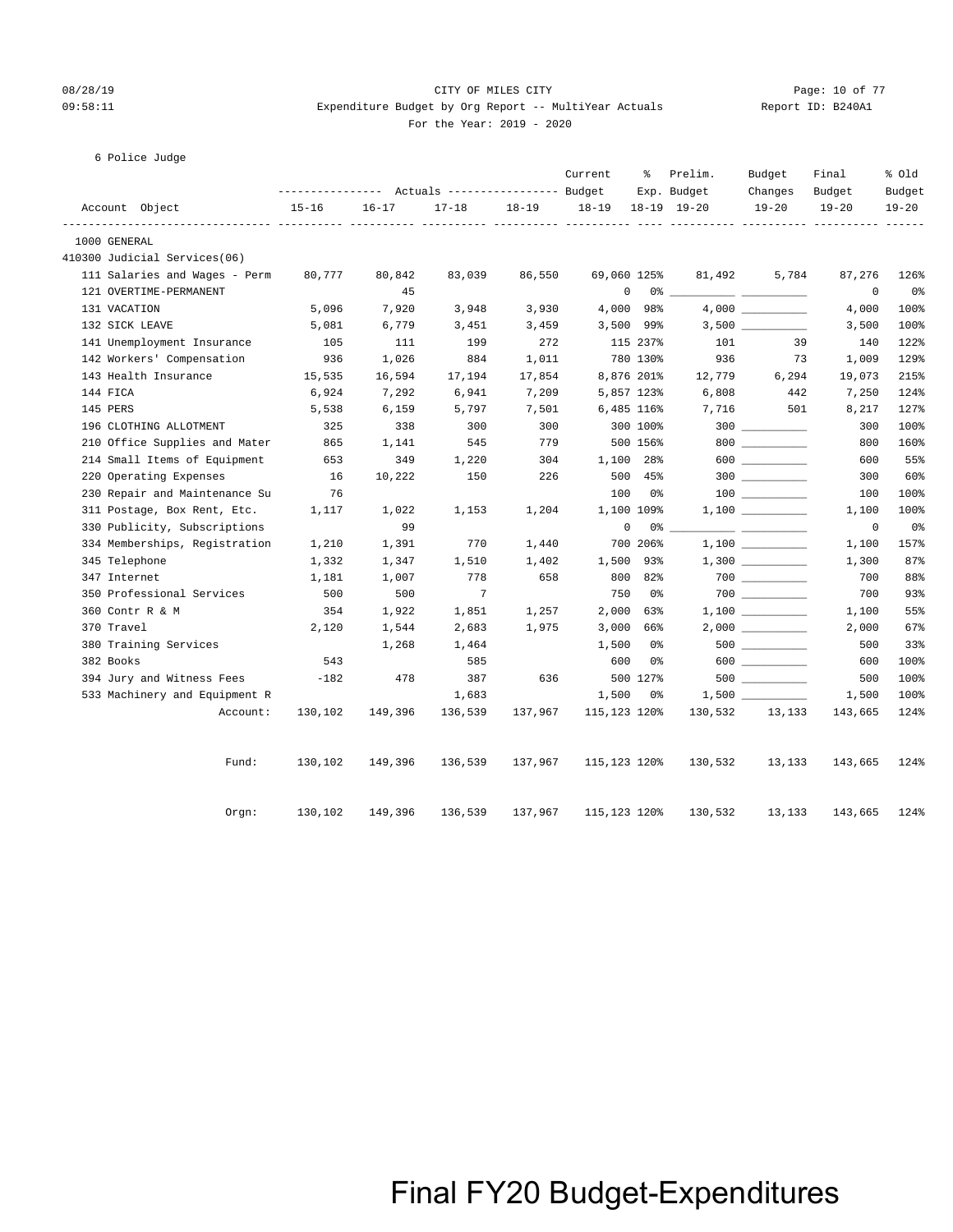7 Fire

### 08/28/19 Page: 11 of 77 CHTY OF MILES CITY CONTROL PAGE: 11 of 77 09:58:11 Expenditure Budget by Org Report -- MultiYear Actuals Report ID: B240A1

#### For the Year: 2019 - 2020

|                | ----------------- |           | Actuals ----------------- Budget |           |  | Exp. Budget       | Changes   | Budget    | Budget |
|----------------|-------------------|-----------|----------------------------------|-----------|--|-------------------|-----------|-----------|--------|
| Account Object | $15 - 16$         | $16 - 17$ | 17-18                            | $18 - 19$ |  | 18-19 18-19 19-20 | $19 - 20$ | $19 - 20$ | 19-20  |
|                |                   |           |                                  |           |  |                   |           |           |        |

Current % Prelim. Budget Final % Old

| 1000 GENERAL                                                  |         |              |              |              |                         |         |                     |                |              |
|---------------------------------------------------------------|---------|--------------|--------------|--------------|-------------------------|---------|---------------------|----------------|--------------|
| 420460 Fire Suppression(07)                                   |         |              |              |              |                         |         |                     |                |              |
| 111 Salaries and Wages - Perm                                 | 429,220 | 456,691      | 536,521      | 507,208      | 467,064 109%            | 443,680 | 16,892              | 460,572        | 99%          |
| 15Employees                                                   |         |              |              |              |                         |         |                     |                |              |
| 112 SALARIES AND WAGES - PART                                 | 25,450  | 3,979        | 4,794        | 3,753        | 6,480<br>58%            |         |                     | 6,480          | 100%         |
| Changes per Chiefs request                                    |         |              |              |              |                         |         |                     |                |              |
| 121 OVERTIME-PERMANENT                                        | 54,406  | 49,265       | 60,228       | 50,381       | 51,800 97%              |         | $51,800 -11,088$    | 40,712         | 79%          |
| 131 VACATION                                                  | 39,382  | 26,527       | 36,011       | 41,491       | 26,600 156%             |         | 26,600 _________    | 26,600         | 100%         |
| 132 SICK LEAVE                                                | 20,658  | 10,596       | 20,655       | 23,120       | 10,600 218%             |         |                     | 10,600         | 100%         |
| 133 OTHER LEAVE PAY                                           | 5,636   | 6,651        | 8,946        | 5,453        | 11,735 46%              |         | 9,723               | 9,723          | 83%          |
| 134 HOLIDAY PAY                                               | 8,973   | 11,979       | 8,988        | 11,560       | 12,000 96%              |         | $12,000$ _________  | 12,000         | 100%         |
| Changed per Chief request                                     |         |              |              |              |                         |         |                     |                |              |
| 141 Unemployment Insurance                                    | 875     | 849          | 1,690        | 2,249        | 876 257%                | 792     | 40                  | 832            | 95%          |
| 142 Workers' Compensation                                     | 21,259  | 21,276       | 23,251       | 24,884       | 19,672 126%             | 29,350  | 1,711               | 31,061         | 158%         |
| 143 Health Insurance                                          | 74,450  | 77,569       | 88,946       | 85,935       | 89,204 96%              | 83,058  | 6,389               | 89,447         | 100%         |
| 144 FICA                                                      | 8,688   | 8,427        | 10,077       | 9,513        | 9,024 105%              | 8,212   | 386                 | 8,598          | 95%          |
| 147 Firemen's Pension                                         | 63,246  | 64,830       | 73,735       | 74,627       | 88,364 84%              | 80,321  | 3,824               | 84,145         | 95%          |
| 190 On Behalf Retirement Paym                                 |         |              | 147,221      |              | 0<br>$0\%$ __           |         |                     | 0              | 0%           |
| 210 Office Supplies and Mater                                 | 1,608   | 22,822       | 6,961        | 1,412        | 7,000 20%               | 13,000  | $-1,500$            | 11,500         | 164%         |
| Replace 4 computers                                           |         |              |              |              |                         |         |                     |                |              |
| 211 Clothing Allotment                                        | 7,918   | 7,522        | 7,380        | 8,790        | 92%<br>9,600            |         |                     | 9,600          | 100%         |
| 214 Small Items of Equipment                                  | 8,681   | 6,050        | 7,484        | 3,178        | 7,000 45%               | 15,000  | $-500$              | 14,500         | 207%         |
| Replace outdated hoses                                        |         |              |              |              |                         |         |                     |                |              |
| 217 Small Item Equ/Inspector                                  |         | 86           | 40           | 6            | 500<br>1%               |         | 500                 | 500            | 100%         |
| 220 Operating Expenses                                        | 710     | 7,606        | 4,343        | 5,073        | 7,000<br>72%            |         |                     | 10,000         | 143%         |
| 222 Chemicals, Lab & Med Suppl                                | 36      |              | 36           | 224          | $0***$ $*$              |         |                     | 0              | 0%           |
| 223 Operating Exp/Inspector                                   |         | 205          | 629          |              | 1,000<br>0%             |         |                     | 2,000          | 200%         |
| 226 Clothing and Uniforms                                     | 5,645   | 7,284        | 9,795        | 8,193        | 15,000<br>55%           |         | $16,500$ __________ | 16,500         | 110%         |
| Hoods and turn out replacement (6)                            |         |              |              |              |                         |         |                     |                |              |
| 230 Repair and Maintenance Su                                 | 5,789   | 2,495        | 534          | 173          | 3,500<br>5%             |         |                     | 3,500          | 100%         |
| 231 Gas, Oil, Diesel Fuel, Gr                                 | 6,174   | 8,847        | 9,855        | 10,614       | 9,000 118%              |         |                     | 11,000         | 122%         |
| 241 Consumable Tools                                          | 528     | 164          | 1,494        | 1,021        | 2,000<br>51%            |         |                     | 3,000          | 150%         |
| 311 Postage, Box Rent, Etc.                                   | 5       | 17           | 6            | 48           | 75<br>64%               |         |                     | 150            | 200%         |
| 320 Printing, Duplicating, Ty                                 | 21      |              | 365          | 106          | 500<br>21%              |         |                     | 500            | 100%         |
| 330 Publicity, Subscriptions                                  | 285     | 403          | 296          | 667          | 150 445%                |         | $300$               | 300            | 200%         |
| 334 Memberships, Registration                                 | 1,385   | 1,854        | 2,056        | 605          | 2,000<br>30%            |         | $2,000$ __________  | 2,000          | 100%         |
| 341 Electric Utility Services                                 | 3,086   | 3,840        | 4,105        | 4,224        | 4,500 94%               |         |                     | 5,130          | 114%         |
| Includes 14% increase for MDU                                 |         |              |              |              |                         |         |                     |                |              |
| 342 Water Utility Services                                    | 386     | 381          | 401          | 414          | 450<br>92%              |         | 500                 | 500            | 111%         |
| 343 Sewer Utility Services                                    | 276     | 433          | 454          | 468          | 450 104%                |         |                     | 500            | 111%         |
| 344 Gas Utility Service                                       | 1,276   | 1,964        | 1,911        | 2,457        | 2,500 98%               |         |                     | 2,850 114%     |              |
| Includes 14% Increase for MDU                                 |         |              |              |              |                         |         |                     |                |              |
| 345 Telephone                                                 | 3,225   | 2,467        | 3,006        | 2,466        | 2,750 90%               |         |                     | 3,225          | 117%         |
| Addl cost for housing unit phone lines<br>346 Garbage Service | 815     |              |              |              |                         |         |                     |                |              |
| 347 Internet                                                  | 1,676   | 926<br>1,534 | 910<br>1,763 | 863<br>1,764 | 1,500 58%<br>1,750 101% |         |                     | 1,500<br>1,850 | 100%<br>106% |
| 350 Professional Services                                     | 3,938   | 12,432       | 10,133       | 17,757       | 57,000 31%              | 54,000  | $-25,290$           | 28,710         | 50%          |
| PAR/Feasibility Study for new builing                         |         |              |              |              |                         |         |                     |                |              |
|                                                               |         |              |              |              |                         |         |                     |                |              |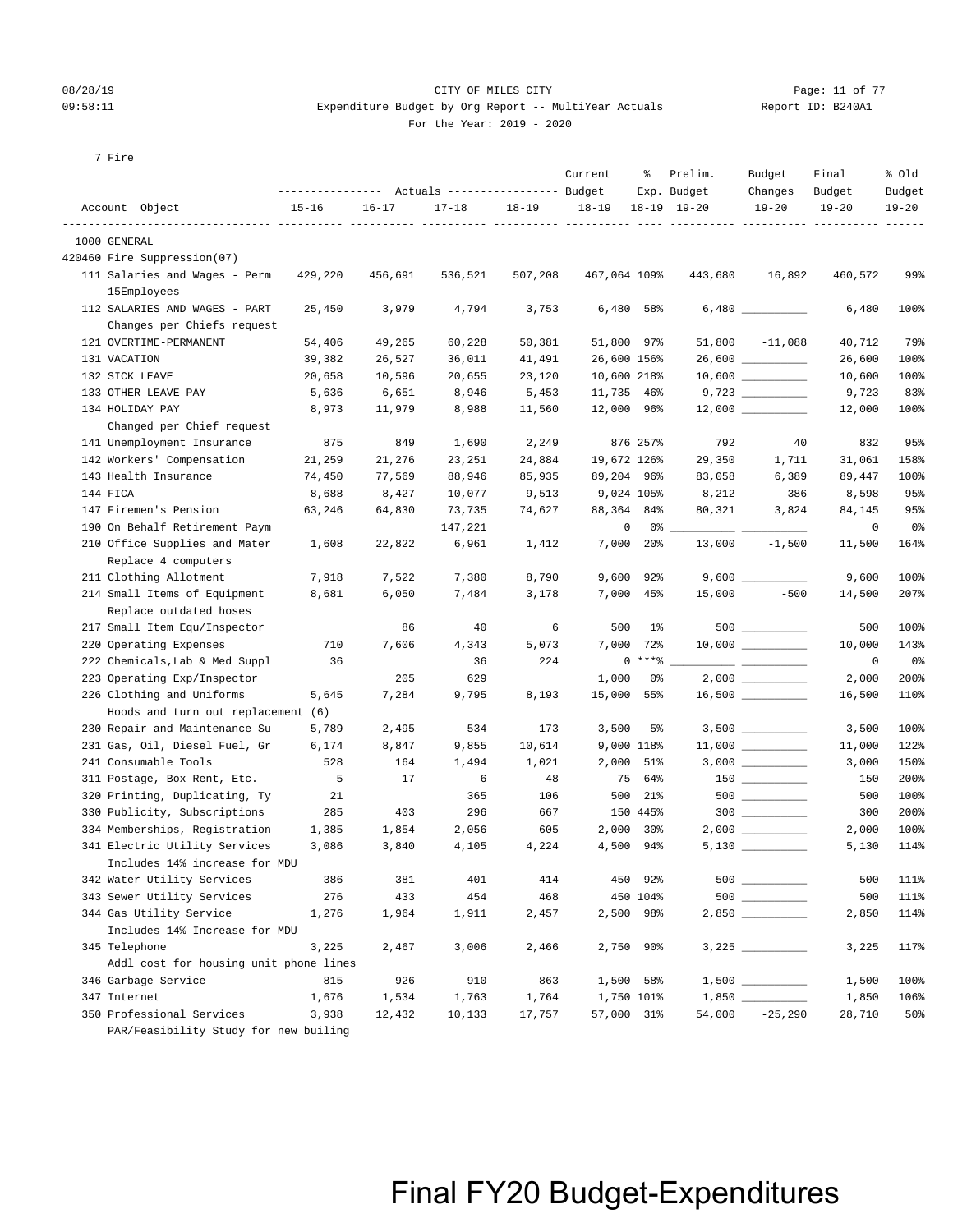### 08/28/19 CITY OF MILES CITY Page: 12 of 77 09:58:11 Expenditure Budget by Org Report -- MultiYear Actuals Report ID: B240A1 For the Year: 2019 - 2020

| Report ID: B240A |  |
|------------------|--|
|                  |  |

#### 7 Fire

|                                                                                  |          |           |           |           |                                      | Current           | % Prelim.<br>Exp. Budget                                                                | Budget<br>Changes | Final<br>Budget        | % Old<br>Budget |
|----------------------------------------------------------------------------------|----------|-----------|-----------|-----------|--------------------------------------|-------------------|-----------------------------------------------------------------------------------------|-------------------|------------------------|-----------------|
| Account Object                                                                   |          | $15 - 16$ | $16 - 17$ | $17 - 18$ | $18 - 19$                            | 18-19 18-19 19-20 |                                                                                         | $19 - 20$         | $19 - 20$              | $19 - 20$       |
| 360 Contr R & M                                                                  |          | $-19,319$ | 7,048     | 7,340     | ----------- ---------- ----<br>9,898 | 16,500 60%        |                                                                                         | $16,500 -3,000$   | 13,500                 | 82%             |
| 364 R&M Vehicles - Fire/Amb                                                      |          | 29,510    | 42,842    | 19,135    | 13,109                               | 30,000 44%        |                                                                                         |                   | 33,000                 | 110%            |
| 370 Travel                                                                       |          | 4,080     | 1,636     | 7,065     | 2,551                                | 6,500 39%         | 7,000                                                                                   | $-500$            | 6,500                  | 100%            |
| Training for the consortium<br>375 Travel/Inspector                              |          |           |           | 863       |                                      | $1,000$ 0%        |                                                                                         |                   | 1,000                  | 100%            |
| 380 Training Services                                                            |          | 18,798    | 13,714    | 12,592    | $-74$                                | 9,148 –1%         |                                                                                         | $12,000 -1,500$   | 10,500                 | 115%            |
| 382 Books                                                                        |          | 2,111     | 1,968     | 1,468     | 647                                  | 1,500 43%         |                                                                                         |                   | 2,500                  | 167%            |
| 400 BUILDING MATERIALS                                                           |          |           |           | 329       |                                      |                   |                                                                                         |                   |                        | 36%             |
|                                                                                  |          | 1,912     | 1,458     |           | 6,399                                | 7,000 91%         |                                                                                         |                   | 2,500                  |                 |
| 511 Insurance on Buildings<br>True #                                             |          | 1,526     | 1,526     | 1,494     | 843                                  | 843 100%          |                                                                                         |                   | 1,382                  | 164%            |
| 512 Insurance on Vehicles & E 4,599                                              |          |           | 4,878     | 5,042     | 5,102                                | 5,103 100%        |                                                                                         | 4,621             | 4,621                  | 91%             |
| 940 Machinery & Equipment                                                        |          |           | 12,911    |           |                                      |                   | $335,672$ 91,468 367% 50,000 ________                                                   |                   | 50,000                 | 55%             |
| SCBA for matching grant<br>Match for Water Tender Grant                          |          |           |           |           |                                      |                   |                                                                                         |                   |                        |                 |
| If City doesn't receive the Tender Grant then would like to buy 19914 Ford Chevy |          |           |           |           |                                      |                   |                                                                                         |                   |                        |                 |
|                                                                                  |          |           |           |           |                                      |                   | Account: 848,923 915,952 1,150,348 1,284,844 1,097,706 117% 1,049,724 -14,136 1,035,588 |                   |                        | 94%             |
| 490500 Other Debt Service Payments                                               |          |           |           |           |                                      |                   |                                                                                         |                   |                        |                 |
| 654 Training Center- Principa<br>Correct #                                       |          |           |           |           | 978                                  | 3,395 29%         |                                                                                         |                   | 6,707                  | 198%            |
| 655 Training Center- Interest<br>Correct #                                       |          |           |           |           | 1,873                                | 8,711 22%         |                                                                                         | 7,252             | 7,252                  | 83%             |
|                                                                                  | Account: |           |           |           | 2,851                                |                   | 12,106 24% 13,959                                                                       | $\overline{0}$    | 13,959                 | 115%            |
|                                                                                  | Fund:    |           |           |           |                                      |                   | 848,923 915,952 1,150,348 1,287,695 1,109,812 116% 1,063,683 -14,136 1,049,547          |                   |                        | 94%             |
| 2701 Fire Grants                                                                 |          |           |           |           |                                      |                   |                                                                                         |                   |                        |                 |
| 420464 Fire-Turnouts/Accountability Sys Grant                                    |          |           |           |           |                                      |                   |                                                                                         |                   |                        |                 |
| 226 Clothing and Uniforms<br>FEMA Grant                                          |          |           |           | 1,232     |                                      | 359,573 0%        |                                                                                         | 723, 232 723, 232 |                        | 201%            |
|                                                                                  | Account: |           |           | 1,232     |                                      | 359,573 0%        | 723,232                                                                                 | $\overline{0}$    | 723,232                | 201%            |
|                                                                                  | Fund:    |           |           | 1,232     |                                      | 359,573 0%        | 723,232                                                                                 | $\circ$           | 723,232 201%           |                 |
|                                                                                  | Orgn:    | 848,923   |           |           |                                      |                   | 915,952 1,151,580 1,287,695 1,469,385 88% 1,786,915                                     |                   | $-14, 136$ 1, 772, 779 | 120%            |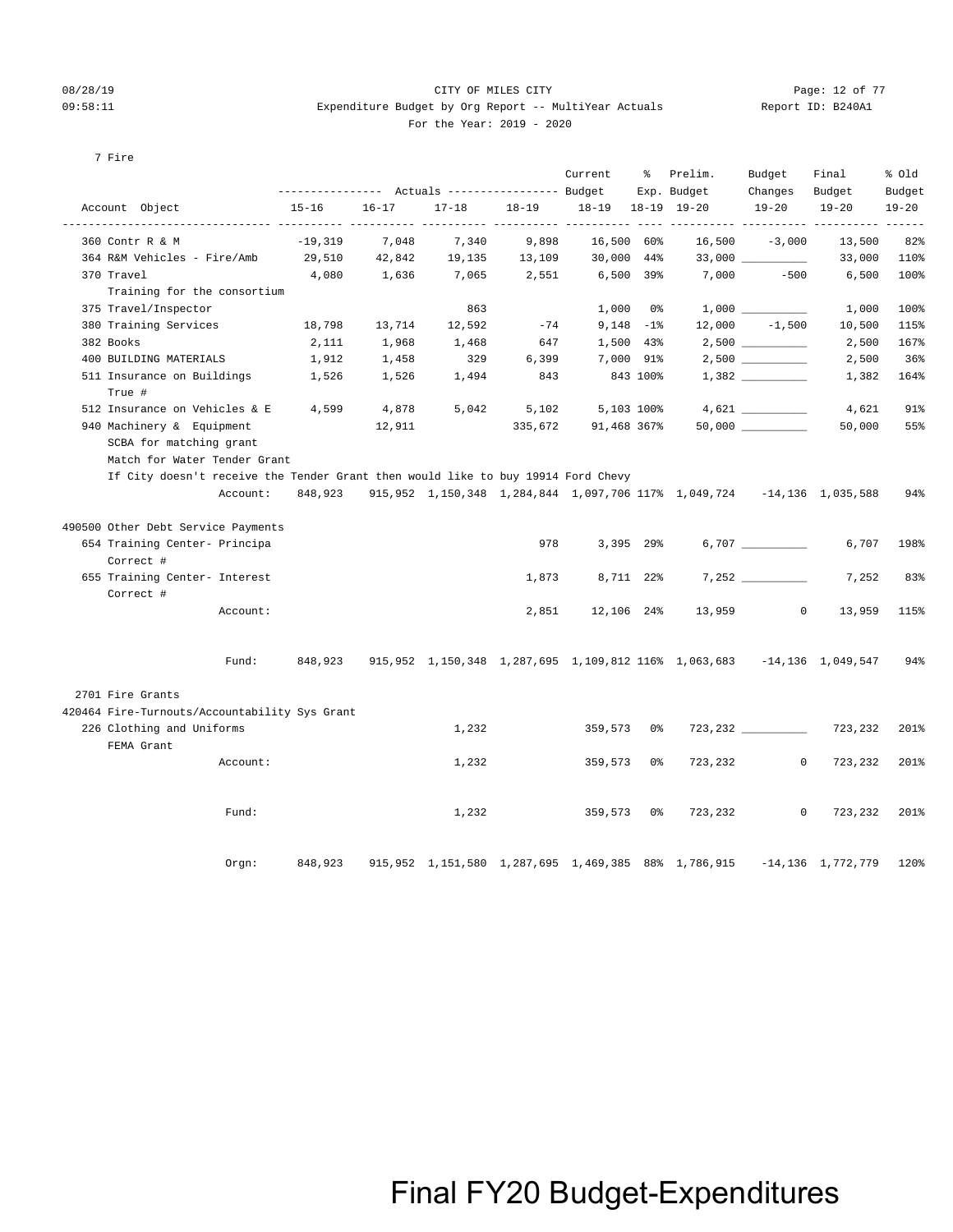### 08/28/19 Page: 13 of 77 CITY OF MILES CITY CONTROL PAGE: 13 of 77 09:58:11 Expenditure Budget by Org Report -- MultiYear Actuals Report ID: B240A1 For the Year: 2019 - 2020

8 City Hall Maintenance

|                  |        |                                |                            |        |        |        | Current                | ႜႜၟ            | Prelim.<br>Exp. Budget                                                                                                                                                                                                                                                                                                                                             | Budget<br>Changes | Final<br>Budget | % Old           |
|------------------|--------|--------------------------------|----------------------------|--------|--------|--------|------------------------|----------------|--------------------------------------------------------------------------------------------------------------------------------------------------------------------------------------------------------------------------------------------------------------------------------------------------------------------------------------------------------------------|-------------------|-----------------|-----------------|
|                  |        | Account Object                 | $15 - 16$                  |        |        |        |                        |                | 16-17 17-18 18-19 18-19 18-19 19-20 19-20 19-20                                                                                                                                                                                                                                                                                                                    |                   |                 | Budget<br>19-20 |
|                  |        |                                |                            |        |        |        |                        |                |                                                                                                                                                                                                                                                                                                                                                                    |                   |                 |                 |
| 1000 GENERAL     |        |                                |                            |        |        |        |                        |                |                                                                                                                                                                                                                                                                                                                                                                    |                   |                 |                 |
| 411230 City Hall |        |                                |                            |        |        |        |                        |                |                                                                                                                                                                                                                                                                                                                                                                    |                   |                 |                 |
|                  |        | 214 Small Items of Equipment   |                            |        |        |        | 400                    | 0 %            |                                                                                                                                                                                                                                                                                                                                                                    |                   | 400             | 100%            |
|                  |        | 220 Operating Expenses 2,713   |                            | 2,784  | 2,953  | 2,683  | 3,000                  | 89%            |                                                                                                                                                                                                                                                                                                                                                                    | 2,000             | 2,000           | 67%             |
|                  |        | 230 Repair and Maintenance Su  | 191                        | 1,581  | 1,716  | 1,546  |                        | 2,000 77%      |                                                                                                                                                                                                                                                                                                                                                                    |                   | 2,000           | 100%            |
|                  |        | 341 Electric Utility Services  | 4,872                      | 5,189  | 6,059  | 5,701  |                        | $6,000$ $95\%$ |                                                                                                                                                                                                                                                                                                                                                                    |                   | 7,000           | 117%            |
|                  |        | 342 Water Utility Services 643 |                            | 655    | 668    | 681    | 750 91%                |                |                                                                                                                                                                                                                                                                                                                                                                    | 750 300           | 750             | 100%            |
|                  |        | 343 Sewer Utility Services     | 453                        | 781    | 797    | 813    | 370 220%               |                |                                                                                                                                                                                                                                                                                                                                                                    | 600 000           | 600             | 162%            |
|                  |        | 344 Gas Utility Service        | 2,373                      | 2,348  | 2,724  | 2,027  | 3,750 54%              |                |                                                                                                                                                                                                                                                                                                                                                                    | $3,500 -1,000$    | 2,500           | 67%             |
|                  |        | 346 Garbage Service 142        |                            | 190    | 237    | 190    |                        | 250 76%        |                                                                                                                                                                                                                                                                                                                                                                    | 250               | 250             | 100%            |
|                  |        | 360 Contr R & M 11,461         |                            | 10,114 | 14,302 | 11,149 |                        |                | $15,900$ 70% $15,900$ _________                                                                                                                                                                                                                                                                                                                                    |                   | 15,900          | 100%            |
|                  |        | 400 BUILDING MATERIALS         | 2,222                      |        |        |        |                        |                | $\begin{picture}(150,10) \put(0,0){\vector(1,0){100}} \put(15,0){\vector(1,0){100}} \put(15,0){\vector(1,0){100}} \put(15,0){\vector(1,0){100}} \put(15,0){\vector(1,0){100}} \put(15,0){\vector(1,0){100}} \put(15,0){\vector(1,0){100}} \put(15,0){\vector(1,0){100}} \put(15,0){\vector(1,0){100}} \put(15,0){\vector(1,0){100}} \put(15,0){\vector(1,0){100}}$ |                   | $\circ$         | 0%              |
|                  |        | 511 Insurance on Buildings     | 2,273                      | 2,216  |        |        | 2,216 1,565 1,565 100% |                |                                                                                                                                                                                                                                                                                                                                                                    |                   | 2,940           | 188%            |
|                  |        |                                |                            |        |        |        |                        |                |                                                                                                                                                                                                                                                                                                                                                                    |                   |                 |                 |
|                  | True # | Account:                       | 27,343                     | 25,858 | 31,672 | 26,355 |                        |                | 33,985 78% 35,340 -1,000                                                                                                                                                                                                                                                                                                                                           |                   | 34,340          | 101%            |
|                  |        |                                |                            |        |        |        |                        |                |                                                                                                                                                                                                                                                                                                                                                                    |                   |                 |                 |
|                  |        |                                | Fund: 27,343 25,858 31,672 |        |        |        |                        |                | 26,355 33,985 78% 35,340                                                                                                                                                                                                                                                                                                                                           | $-1,000$          | 34,340          | 101%            |
|                  |        |                                |                            |        |        |        |                        |                |                                                                                                                                                                                                                                                                                                                                                                    |                   |                 |                 |
|                  |        | Orem:                          | 27,343                     | 25,858 | 31,672 | 26,355 |                        |                | 33,985 78% 35,340                                                                                                                                                                                                                                                                                                                                                  | $-1,000$          | 34,340          | 101%            |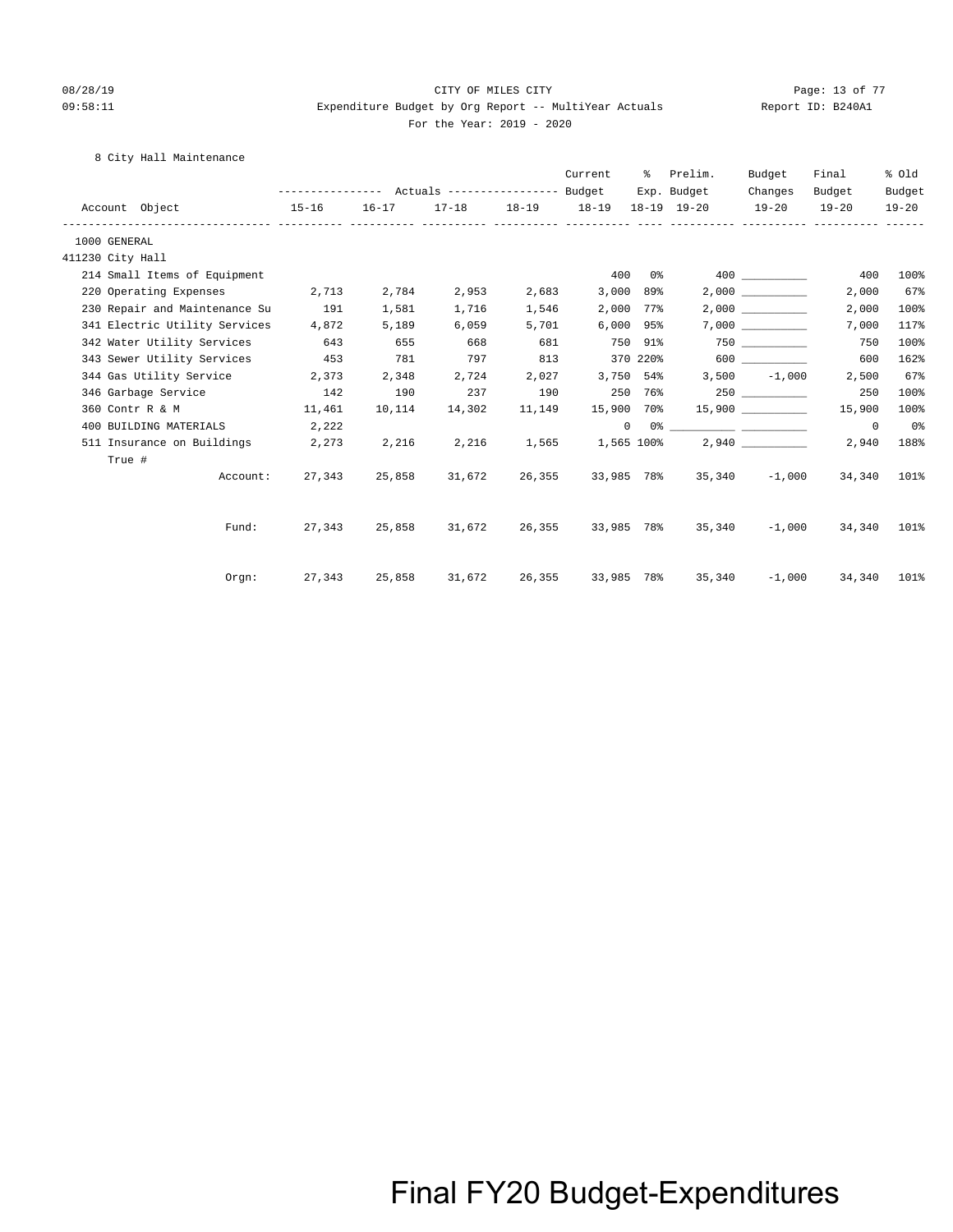### 08/28/19 CITY OF MILES CITY Page: 14 of 77 09:58:11 Expenditure Budget by Org Report -- MultiYear Actuals Report ID: B240A1 For the Year: 2019 - 2020

#### 9 Treasurer

|              |          |                               |        |               |                      |                 | Current     | ႜၟ            | Prelim.           | Budget    | Final              | % old          |
|--------------|----------|-------------------------------|--------|---------------|----------------------|-----------------|-------------|---------------|-------------------|-----------|--------------------|----------------|
|              |          |                               |        |               |                      |                 |             |               | Exp. Budget       | Changes   | Budget             | Budget         |
|              |          | Account Object<br>$15 - 16$   |        | $16 - 17$     | $17 - 18$            | $18-19$ $18-19$ |             |               | 18-19 19-20       | $19 - 20$ | $19 - 20$          | $19 - 20$      |
| 1000 GENERAL |          |                               |        |               |                      |                 |             |               |                   |           |                    |                |
|              |          | 410540 City Treasurer(09)     |        |               |                      |                 |             |               |                   |           |                    |                |
|              |          | 111 Salaries and Wages - Perm | 21,000 | 22,000        | 22,000               | 22,000          | 22,001 100% |               |                   |           | 21,996             | 100%           |
|              |          | 142 Workers' Compensation 86  |        | 91            | 84                   | 94              |             | 94 100%       | 94                |           | 94                 | 100%           |
|              | 144 FICA |                               | 1,606  | 1,683         | 1,683                | 1,683           | 1,683 100%  |               |                   |           | 1,683              | 100%           |
|              | 145 PERS |                               | 1,737  | 1,842         | 1,863                | 1,885           | 1,864 101%  |               |                   |           | 1,907              | 102%           |
|              |          | 214 Small Items of Equipment  |        |               |                      |                 |             | $0\qquad 0$ % |                   | 1,200     |                    | $1,200$ *****% |
|              |          | 220 Operating Expenses        |        |               | 30                   | 80              |             |               |                   |           | $^{\circ}$         | 0%             |
|              |          | 345 Telephone                 | 92     | 48            | 57                   | 41              |             | 50 82%        | 50                |           | 50                 | 100%           |
|              |          | 350 Professional Services     | 83     | 90            | 84                   | 83              |             | 550 15%       |                   | 550 350   | 550                | 100%           |
|              |          | 360 Contr R & M               | 2,287  | 932           | 861                  | 955             |             |               | $1,000$ 96% 1,000 |           | 1,000              | 100%           |
|              |          | Account:                      |        | 26,891 26,686 | 26,662               | 26,821          | 27,242 98%  |               |                   | 28,480 0  | 28,480             | 104%           |
|              |          |                               |        |               |                      |                 |             |               |                   |           |                    |                |
|              |          | Fund:                         |        |               | 26,891 26,686 26,662 | 26,821          |             |               | 27,242 98% 28,480 |           | $\Omega$<br>28,480 | 104%           |
|              |          |                               |        |               |                      |                 |             |               |                   |           |                    |                |
|              |          | Orem:                         |        |               | 26,891 26,686 26,662 | 26,821          | 27,242 98%  |               | 28,480            | $\Omega$  | 28,480             | 104%           |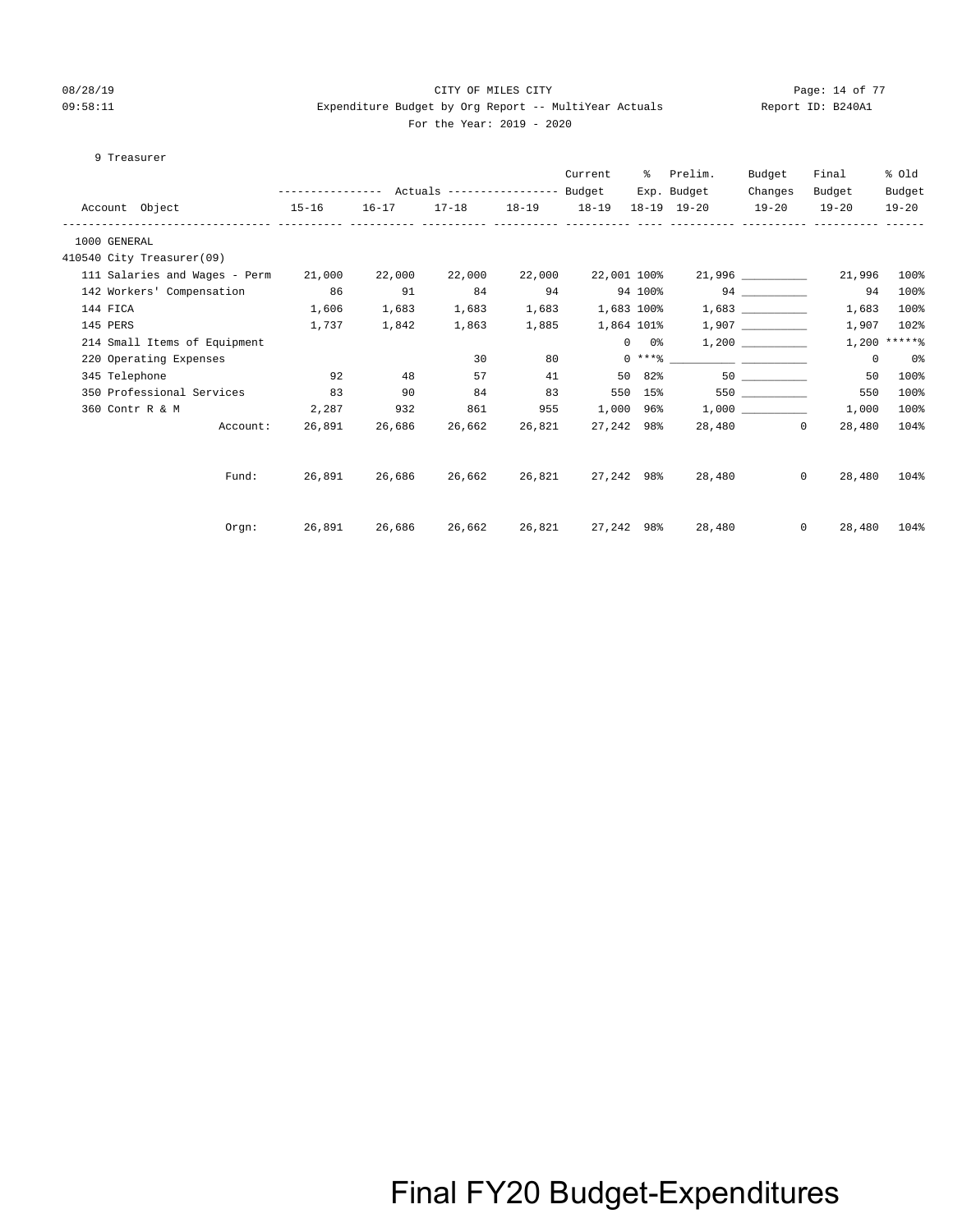### 08/28/19 CITY OF MILES CITY Page: 15 of 77 09:58:11 Expenditure Budget by Org Report -- MultiYear Actuals Report ID: B240A1

|  | For the Year: $2019 - 2020$ |  |  |
|--|-----------------------------|--|--|

#### 10 Ambulance

|                                               |           |           | Actuals ----------------- Budget |           | Current      | ႜ                   | Prelim.<br>Exp. Budget | Budget<br>Changes                                                                                                                                                                                                                                                                                                                                   | Final<br>Budget | % old<br>Budget |
|-----------------------------------------------|-----------|-----------|----------------------------------|-----------|--------------|---------------------|------------------------|-----------------------------------------------------------------------------------------------------------------------------------------------------------------------------------------------------------------------------------------------------------------------------------------------------------------------------------------------------|-----------------|-----------------|
| Account Object                                | $15 - 16$ | $16 - 17$ | $17 - 18$                        | $18 - 19$ | $18 - 19$    |                     | $18-19$ $19-20$        | $19 - 20$                                                                                                                                                                                                                                                                                                                                           | $19 - 20$       | $19 - 20$       |
| 4050 Ambulance Capital Improvement Fund       |           |           |                                  |           |              |                     |                        |                                                                                                                                                                                                                                                                                                                                                     |                 |                 |
| 420730 Emergency Medical Services-Ambulance   |           |           |                                  |           |              |                     |                        |                                                                                                                                                                                                                                                                                                                                                     |                 |                 |
| 940 Machinery & Equipment                     |           |           |                                  |           | 13,779       | 0%                  |                        |                                                                                                                                                                                                                                                                                                                                                     | 13,779          | 100%            |
| Account:                                      |           |           |                                  |           | 13,779       | 0%                  | 13,779                 | $\circ$                                                                                                                                                                                                                                                                                                                                             | 13,779          | 100%            |
|                                               |           |           |                                  |           |              |                     |                        |                                                                                                                                                                                                                                                                                                                                                     |                 |                 |
| Fund:                                         |           |           |                                  |           | 13,779       | 0%                  | 13,779                 | 0                                                                                                                                                                                                                                                                                                                                                   | 13,779          | 100%            |
| 5510 AMBULANCE FUND                           |           |           |                                  |           |              |                     |                        |                                                                                                                                                                                                                                                                                                                                                     |                 |                 |
| 420730 Emergency Medical Services-Ambulance   |           |           |                                  |           |              |                     |                        |                                                                                                                                                                                                                                                                                                                                                     |                 |                 |
| 111 Salaries and Wages - Perm<br>15 Employees | 166,808   | 177,603   | 208,620                          | 249,724   | 233,296 107% |                     | 199,668                | 8,316                                                                                                                                                                                                                                                                                                                                               | 207,984         | 89%             |
| 112 SALARIES AND WAGES - PART                 | 14,642    | 4,537     | 6,368                            | 14,568    |              | 20,000 73%          |                        |                                                                                                                                                                                                                                                                                                                                                     | 20,000          | 100%            |
| 121 OVERTIME-PERMANENT                        | 25,164    | 19,181    | 23,422                           | 24,816    |              | 19,200 129%         |                        |                                                                                                                                                                                                                                                                                                                                                     | 51,800          | 270%            |
| 131 VACATION                                  | 13,796    | 10,316    | 14,004                           | 20,436    |              | 10,400 197%         |                        | 26,600 _________                                                                                                                                                                                                                                                                                                                                    | 26,600          | 256%            |
| 132 SICK LEAVE                                | 8,034     | 4,121     | 8,033                            | 11,387    |              | 4,200 271%          |                        |                                                                                                                                                                                                                                                                                                                                                     | 10,600          | 252%            |
| 133 OTHER LEAVE PAY                           | 2,192     | 2,586     | 3,479                            | 2,686     |              | 2,480 108%          |                        |                                                                                                                                                                                                                                                                                                                                                     | 8,189           | 330%            |
| 134 HOLIDAY PAY                               | 3,490     | 4,658     | 3,496                            | 5,694     |              | 4,700 121%          |                        |                                                                                                                                                                                                                                                                                                                                                     | 12,000          | 255%            |
| 141 Unemployment Insurance                    | 351       | 334       | 669                              | 1,154     |              | 416 277%            | 442                    | 20                                                                                                                                                                                                                                                                                                                                                  | 462             | 111%            |
| 142 Workers' Compensation                     | 8,290     | 8,129     | 9,021                            | 12,437    |              | 9,665 129%          | 14,457                 | 843                                                                                                                                                                                                                                                                                                                                                 | 15,300          | 158%            |
| 143 Health Insurance                          | 28,209    | 30,166    | 35,903                           | 56,395    |              | 43,938 128%         | 40,907                 | 3,147                                                                                                                                                                                                                                                                                                                                               | 44,054          | 100%            |
| 144 FICA                                      | 3,776     | 3,506     | 4,262                            | 5,701     |              | 4,211 135%          | 4,829                  | 190                                                                                                                                                                                                                                                                                                                                                 | 5,019           | 119%            |
| 147 Firemen's Pension                         | 41,036    | 57,553    | 75,164                           | 116,124   |              | 39,386 295%         | 47,291                 | 1,883                                                                                                                                                                                                                                                                                                                                               | 49,174          | 125%            |
| 210 Office Supplies and Mater                 | 996       | 290       | 1,196                            | 3,017     |              | 3,000 101%          |                        |                                                                                                                                                                                                                                                                                                                                                     | 3,000           | 100%            |
| 214 Small Items of Equipment                  | 757       | 3,116     | 12,819                           | 1,133     |              | 7,600 15%           |                        |                                                                                                                                                                                                                                                                                                                                                     | 6,600           | 87%             |
| 217 Small Item Equ/Inspector                  |           | $-36$     |                                  |           |              | 0<br>$0\degree$ $-$ |                        |                                                                                                                                                                                                                                                                                                                                                     | 0               | 0%              |
| 220 Operating Expenses                        | 2,491     | 4,923     | 1,504                            | 1,510     | 35,000       | $4\%$               |                        |                                                                                                                                                                                                                                                                                                                                                     | 33,409          | 95%             |
| Update cot mount and cot for #26              |           |           |                                  |           |              |                     |                        |                                                                                                                                                                                                                                                                                                                                                     |                 |                 |
| 222 Chemicals, Lab & Med Suppl                | 19,933    | 24,896    | 22,197                           | 20,585    | 30,000       | 69%                 |                        |                                                                                                                                                                                                                                                                                                                                                     | 30,000          | 100%            |
| 223 Operating Exp/Inspector                   |           | 2,051     |                                  |           |              | 0                   |                        |                                                                                                                                                                                                                                                                                                                                                     | 0               | 0%              |
| 226 Clothing and Uniforms                     |           | 33        |                                  |           |              | 0<br>0%             |                        |                                                                                                                                                                                                                                                                                                                                                     | 0               | 0%              |
| 230 Repair and Maintenance Su                 | 2,639     | 974       | 585                              | 9         | 3,000        | 0%                  |                        |                                                                                                                                                                                                                                                                                                                                                     | 3,000           | 100%            |
| 231 Gas, Oil, Diesel Fuel, Gr                 | 8,175     | 8,645     | 10,836                           | 13,496    | 15,000       | 90%                 |                        | $16,000$ _________                                                                                                                                                                                                                                                                                                                                  | 16,000          | 107%            |
| 241 Consumable Tools                          | 578       | 64        | 314                              | 4,000     | 5,000        | 80%                 |                        |                                                                                                                                                                                                                                                                                                                                                     | 5,000           | 100%            |
| 300 PURCHASED SERVICES                        |           | 190       | 2,000                            |           | 2,000        | 0%                  |                        |                                                                                                                                                                                                                                                                                                                                                     | 2,000           | 100%            |
| 311 Postage, Box Rent, Etc.                   | $-13$     | 6         | 9                                | 9         | 100          | 9%                  |                        | $\begin{tabular}{c} 100 \end{tabular}$                                                                                                                                                                                                                                                                                                              | 100             | 100%            |
| 320 Printing, Duplicating, Ty                 | 8         |           | 246                              | 113       |              | 350 32%             |                        | 350                                                                                                                                                                                                                                                                                                                                                 | 350             | 100%            |
| 330 Publicity, Subscriptions                  |           |           | 140                              | 24        |              | $0***8$             |                        |                                                                                                                                                                                                                                                                                                                                                     | $\circ$         | 0%              |
| 334 Memberships, Registration                 |           | 595       | 44                               | 60        |              | $0***8$             |                        |                                                                                                                                                                                                                                                                                                                                                     | 0               | 0%              |
| 341 Electric Utility Services                 | 1,525     | 1,476     | 1,596                            | 2,049     |              | 2,000 102%          |                        |                                                                                                                                                                                                                                                                                                                                                     | 2,000           | 100%            |
| 342 Water Utility Services                    | 291       | 299       | 302                              | 311       | 400          | 78%                 |                        | $\begin{picture}(20,20) \put(0,0){\line(1,0){10}} \put(15,0){\line(1,0){10}} \put(15,0){\line(1,0){10}} \put(15,0){\line(1,0){10}} \put(15,0){\line(1,0){10}} \put(15,0){\line(1,0){10}} \put(15,0){\line(1,0){10}} \put(15,0){\line(1,0){10}} \put(15,0){\line(1,0){10}} \put(15,0){\line(1,0){10}} \put(15,0){\line(1,0){10}} \put(15,0){\line(1$ | 400             | 100%            |
| 343 Sewer Utility Services                    | 208       | 336       | 343                              | 353       |              | 325 109%            |                        |                                                                                                                                                                                                                                                                                                                                                     | 400             | 123%            |
| 344 Gas Utility Service                       | 956       | 782       | 744                              | 1,045     | 1,200        | 87%                 |                        |                                                                                                                                                                                                                                                                                                                                                     | 1,200           | 100%            |
| 345 Telephone                                 | 1,874     | 1,458     | 1,739                            | 1,535     | 1,750        | 88%                 |                        |                                                                                                                                                                                                                                                                                                                                                     | 1,750           | 100%            |
| 346 Garbage Service                           | 404       | 451       | 499                              | 451       | 1,064        | 42%                 |                        |                                                                                                                                                                                                                                                                                                                                                     | 1,065           | 100%            |
| 347 Internet                                  | 426       | 327       | 367                              | 424       | 500          | 85%                 |                        | 550                                                                                                                                                                                                                                                                                                                                                 | 550             | 110%            |
| 350 Professional Services                     | 30,974    | 37,076    | 43,271                           | 40,651    | 47,000       | 86%                 |                        | 47,000 _________                                                                                                                                                                                                                                                                                                                                    | 47,000          | 100%            |
| 360 Contr R & M                               | 1,787     | 1,258     | 490                              | 615       |              | 5,000 12%           | 5,000                  |                                                                                                                                                                                                                                                                                                                                                     | 5,000           | 100%            |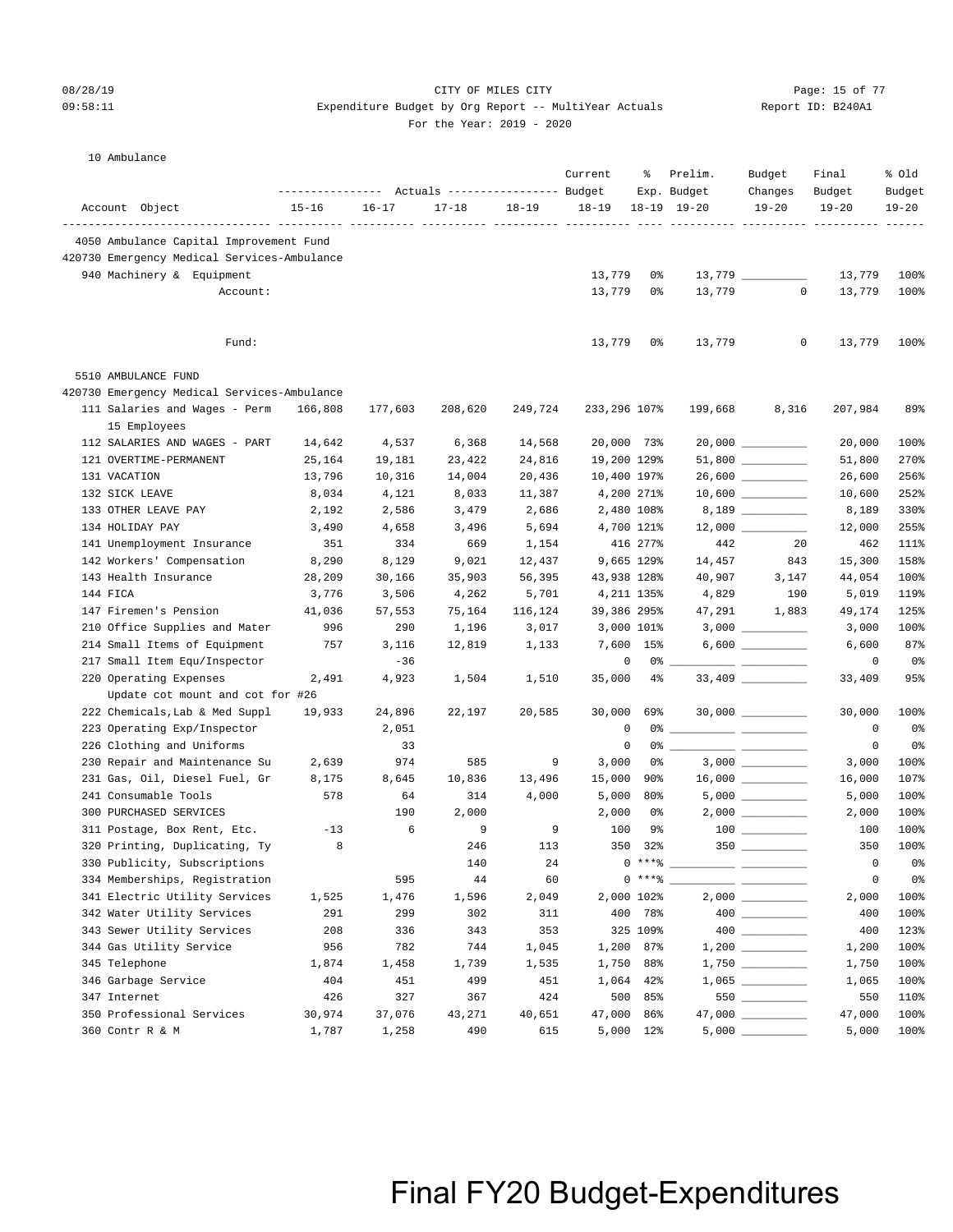### 08/28/19 CITY OF MILES CITY Page: 16 of 77 09:58:11 **Expenditure Budget by Org Report -- MultiYear Actuals** For the Year: 2019 - 2020

| Report ID: B240A1 |  |
|-------------------|--|
|                   |  |

### 10 Ambulance

|                                          |                                      |                              |         |                               | Current      |          | % Prelim.                                                                                                                                                                                                                                                                                                              | Budget                                        | Final            | % old          |
|------------------------------------------|--------------------------------------|------------------------------|---------|-------------------------------|--------------|----------|------------------------------------------------------------------------------------------------------------------------------------------------------------------------------------------------------------------------------------------------------------------------------------------------------------------------|-----------------------------------------------|------------------|----------------|
|                                          |                                      |                              |         |                               |              |          | Exp. Budget                                                                                                                                                                                                                                                                                                            | Changes                                       | Budget           | Budget         |
| Account Object                           | $15 - 16$<br>----------- ----------- | $16 - 17$                    |         | 17-18 18-19 18-19 18-19 19-20 |              |          |                                                                                                                                                                                                                                                                                                                        | $19 - 20$<br>----------- ---------- --------- | $19 - 20$        | $19 - 20$      |
| 364 R&M Vehicles - Fire/Amb              | 7,461                                | 10,828                       | 8,692   | 4,707                         | 15,000 31%   |          |                                                                                                                                                                                                                                                                                                                        |                                               | 15,000           | $100\%$        |
| 370 Travel                               | 2,682                                | 2,411                        | 491     | 88                            | 2,500 4%     |          |                                                                                                                                                                                                                                                                                                                        |                                               | 2,500            | $100\%$        |
| 380 Training Services                    | 2,945                                | 4,135                        | 9,851   | 316                           | $10,000$ 3%  |          |                                                                                                                                                                                                                                                                                                                        |                                               | 7,982            | $80\%$         |
| 382 Books                                | 990                                  | 1,033                        | 1,000   | 614                           | 2,000 31%    |          |                                                                                                                                                                                                                                                                                                                        |                                               | 2,000            | 100%           |
| 400 BUILDING MATERIALS                   | 669                                  | 2,620                        | 557     | 2,929                         | 3,000 98%    |          |                                                                                                                                                                                                                                                                                                                        |                                               | 2,000            | 67%            |
| 511 Insurance on Buildings               |                                      |                              |         | 328                           | 328 100%     |          |                                                                                                                                                                                                                                                                                                                        | 681                                           | 681              | 208%           |
| 512 Insurance on Vehicles & E<br>True #  | 1,193                                | 1,194                        | 1,159   | 1,230                         | 1,230 100%   |          |                                                                                                                                                                                                                                                                                                                        |                                               | 2,532            | 206%           |
| 810 Losses (Bad debt expense             | 84,206                               | 106,001                      | 138,328 | 70,704                        | 115,000 61%  |          |                                                                                                                                                                                                                                                                                                                        |                                               | 100,000          | 87%            |
| 811 Contractual Allowances (A            | 202,309                              | 225,810                      | 198,300 | 293,444                       | 180,000 163% |          |                                                                                                                                                                                                                                                                                                                        | $250,000$ __________                          | 250,000          | 139%           |
| 940 Machinery & Equipment                |                                      |                              |         |                               |              |          |                                                                                                                                                                                                                                                                                                                        |                                               | 6,221            | 2 <sup>8</sup> |
| New power cot                            |                                      |                              |         |                               |              |          |                                                                                                                                                                                                                                                                                                                        |                                               |                  |                |
| Account:                                 | 692,252                              |                              |         |                               |              |          | 765,932 852,060 986,872 1,175,239 84% 984,523 14,399                                                                                                                                                                                                                                                                   |                                               | 998,922          | 84%            |
| 490500 Other Debt Service Payments       |                                      |                              |         |                               |              |          |                                                                                                                                                                                                                                                                                                                        |                                               |                  |                |
| 629 Interest-Ambulance                   | 411                                  | 102                          |         |                               |              | $\Omega$ | $0$ $\frac{3}{2}$ $\frac{3}{2}$ $\frac{3}{2}$ $\frac{3}{2}$ $\frac{3}{2}$ $\frac{3}{2}$ $\frac{3}{2}$ $\frac{3}{2}$ $\frac{3}{2}$ $\frac{3}{2}$ $\frac{3}{2}$ $\frac{3}{2}$ $\frac{3}{2}$ $\frac{3}{2}$ $\frac{3}{2}$ $\frac{3}{2}$ $\frac{3}{2}$ $\frac{3}{2}$ $\frac{3}{2}$ $\frac{3}{2}$ $\frac{3}{2}$ $\frac{3}{2$ |                                               | $\mathbf 0$      | 0%             |
|                                          | Account: 411                         | 102                          |         |                               |              | $0$ **** |                                                                                                                                                                                                                                                                                                                        | $\Omega$<br>$\Omega$                          | $\Omega$         | 0%             |
| 510330 Comprehensive Liability Insurance |                                      |                              |         |                               |              |          |                                                                                                                                                                                                                                                                                                                        |                                               |                  |                |
| 513 Liability                            | 3,030                                | 1,536 2,209 3,434 3,434 100% |         |                               |              |          |                                                                                                                                                                                                                                                                                                                        | 4,931                                         | 4,931            | 144%           |
|                                          | Account: 3,030                       | 1,536                        | 2,209   | 3,434                         | 3,434 100%   |          |                                                                                                                                                                                                                                                                                                                        | $4,931$ 0                                     | 4,931            | 143%           |
| 521000 Interfund Operating Transfers Out |                                      |                              |         |                               |              |          |                                                                                                                                                                                                                                                                                                                        |                                               |                  |                |
| 820 Transfers to Other Funds 34,531      |                                      | 35,812                       | 43,717  | 35,724                        | 35,724 100%  |          |                                                                                                                                                                                                                                                                                                                        | 35,991 35,991 101%                            |                  |                |
| Adm Fees \$ 25991- True #                |                                      |                              |         |                               |              |          |                                                                                                                                                                                                                                                                                                                        |                                               |                  |                |
| Dispatch Transfer \$10,000               |                                      |                              |         |                               |              |          |                                                                                                                                                                                                                                                                                                                        |                                               |                  |                |
| Account:                                 |                                      | 34,531 35,812                | 43,717  | 35,724                        |              |          | 35,724 100% 35,991                                                                                                                                                                                                                                                                                                     | $^{\circ}$                                    | 35,991           | $100\%$        |
| Fund:                                    | 730,224                              |                              |         |                               |              |          | 803,382 897,986 1,026,030 1,214,397 84% 1,025,445 14,399 1,039,844                                                                                                                                                                                                                                                     |                                               |                  | 85%            |
| Orgn:                                    | 730,224                              | 803,382                      |         |                               |              |          | 897,986 1,026,030 1,228,176 84% 1,039,224                                                                                                                                                                                                                                                                              |                                               | 14,399 1,053,623 | 85%            |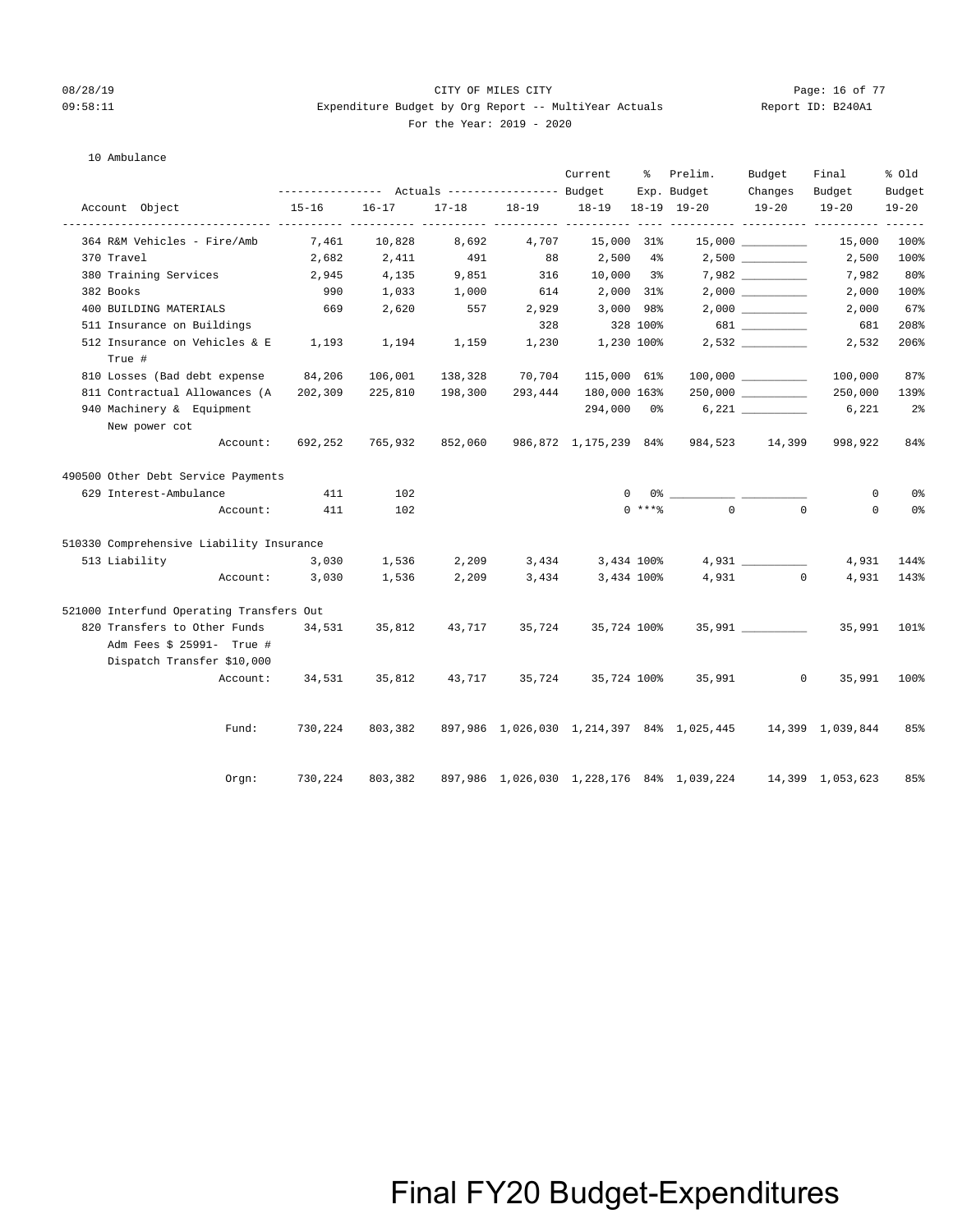### 11 Historic Preservation

| Account Object<br>$16 - 17$<br>$17 - 18$<br>$18 - 19$<br>$18 - 19$<br>18-19 19-20<br>$19 - 20$<br>$19 - 20$<br>$19 - 20$<br>$15 - 16$<br>1000 GENERAL<br>411840 Program Assistant<br>111 Salaries and Wages - Perm<br>30,609<br>26,755<br>5,016<br>0<br>0<br>131 VACATION<br>2,864<br>$\Omega$<br>$\mathbf 0$<br>835<br>313<br>132 SICK LEAVE<br>0<br>94<br>1,670<br>461<br>0<br>133 OTHER LEAVE PAY<br>400<br>15<br>0<br>440<br>0<br>141 Unemployment Insurance<br>48<br>48<br>15<br>0<br>0<br>142 Workers' Compensation<br>386<br>390<br>67<br>0<br>0<br>143 Health Insurance<br>7,767<br>8,300<br>1,429<br>$\Omega$<br>0% ____________ ___________<br>0<br>144 FICA<br>0<br>2,443<br>2,430<br>453<br>0<br>145 PERS<br>0<br>2,596<br>2,647<br>503<br>0<br>196 CLOTHING ALLOTMENT<br>0<br>0<br>140<br>140<br>210 Office Supplies and Mater<br>17<br>0<br>0<br>220 Operating Expenses<br>2,001<br>$\Omega$<br>0% ____________ ___________<br>211<br>170<br>0<br>350 Professional Services<br>$\Omega$<br>877<br>1,403<br>0<br>360 Contr R & M<br>496<br>457<br>0<br>1,018<br>0<br>$0$ *** $%$<br>$\Omega$<br>47,301<br>$\mathbf 0$<br>$\mathbf 0$<br>Account:<br>49,584<br>9,039<br>521000 Interfund Operating Transfers Out<br>820 Transfers to Other Funds<br>2,200<br>2,200<br>2,200 100%<br>3,858<br>2,200<br>2,200<br>Account:<br>2,200<br>2,200<br>2,200<br>2,200 100%<br>2,200<br>$\mathbf 0$<br>3,858<br>2,200<br>Fund:<br>51,159<br>51,784<br>11,239<br>2,200<br>2,200 100%<br>2,200<br>0<br>2,200<br>2310 TIFD-Downtown<br>460462 Urban Renewal District<br>$14,740$ _________<br>111 Salaries and Wages - Perm<br>7,976<br>9,356<br>14,740 63%<br>14,740<br>100%<br>131 VACATION<br>1,077<br>1,600<br>100%<br>0 %<br>1,600<br>132 SICK LEAVE<br>108<br>400<br>100%<br>528<br>$27\%$<br>400<br>$0***8$<br>133 OTHER LEAVE PAY<br>389<br>120<br>0<br>141 Unemployment Insurance<br>25<br>34<br>25 136%<br>100%<br>25<br>$210$ ________<br>142 Workers' Compensation<br>100%<br>113<br>121<br>210 58%<br>210<br>144 FICA<br>765<br>739<br>1,281 58%<br>100%<br>1,281<br>833<br>801<br>1,418 56%<br>102%<br>145 PERS<br>1,451<br>$70****$<br>$0***8$<br>196 CLOTHING ALLOTMENT<br>70<br>75<br>210 Office Supplies and Mater<br>20<br>250 8%<br>75<br>42<br>1,000 100%<br>220 Operating Expenses<br>40<br>58<br>1,000 6%<br>$\begin{tabular}{c} 100 \end{tabular}$<br>100 ******<br>$0***8$<br>311 Postage, Box Rent, Etc.<br>2<br>320 Printing, Duplicating, Ty<br>100<br>$200$<br>200%<br>0%<br>200<br>330 Publicity, Subscriptions<br>100<br>0%<br>$100$<br>100<br>$300$<br>331 Publication of Formal & L<br>180<br>300<br>0%<br>100%<br>300<br>100%<br>345 Telephone<br>266<br>219 121%<br>219<br>347 Internet<br>189<br>785<br>100%<br>$24\%$<br>785<br>350 Professional Services<br>5,800<br>78<br>750<br>1,167<br>7%<br>1,500<br>360 Contr R & M<br>893<br>68<br>562 159%<br>500 |            | ----------------- | Actuals ----------------- Budget | Current | ႜ  | Prelim.<br>Exp. Budget | Budget<br>Changes | Final<br>Budget | % old<br>Budget |
|-----------------------------------------------------------------------------------------------------------------------------------------------------------------------------------------------------------------------------------------------------------------------------------------------------------------------------------------------------------------------------------------------------------------------------------------------------------------------------------------------------------------------------------------------------------------------------------------------------------------------------------------------------------------------------------------------------------------------------------------------------------------------------------------------------------------------------------------------------------------------------------------------------------------------------------------------------------------------------------------------------------------------------------------------------------------------------------------------------------------------------------------------------------------------------------------------------------------------------------------------------------------------------------------------------------------------------------------------------------------------------------------------------------------------------------------------------------------------------------------------------------------------------------------------------------------------------------------------------------------------------------------------------------------------------------------------------------------------------------------------------------------------------------------------------------------------------------------------------------------------------------------------------------------------------------------------------------------------------------------------------------------------------------------------------------------------------------------------------------------------------------------------------------------------------------------------------------------------------------------------------------------------------------------------------------------------------------------------------------------------------------------------------------------------------------------------------------------------------------------------------------------------------------------------------------------------------------------------------------------------------------------------------------------------------------------------------------------------------------------------------------------------------------------------------------------------------------------------------------------------------------------------|------------|-------------------|----------------------------------|---------|----|------------------------|-------------------|-----------------|-----------------|
|                                                                                                                                                                                                                                                                                                                                                                                                                                                                                                                                                                                                                                                                                                                                                                                                                                                                                                                                                                                                                                                                                                                                                                                                                                                                                                                                                                                                                                                                                                                                                                                                                                                                                                                                                                                                                                                                                                                                                                                                                                                                                                                                                                                                                                                                                                                                                                                                                                                                                                                                                                                                                                                                                                                                                                                                                                                                                               |            |                   |                                  |         |    |                        |                   |                 |                 |
|                                                                                                                                                                                                                                                                                                                                                                                                                                                                                                                                                                                                                                                                                                                                                                                                                                                                                                                                                                                                                                                                                                                                                                                                                                                                                                                                                                                                                                                                                                                                                                                                                                                                                                                                                                                                                                                                                                                                                                                                                                                                                                                                                                                                                                                                                                                                                                                                                                                                                                                                                                                                                                                                                                                                                                                                                                                                                               |            |                   |                                  |         |    |                        |                   |                 |                 |
|                                                                                                                                                                                                                                                                                                                                                                                                                                                                                                                                                                                                                                                                                                                                                                                                                                                                                                                                                                                                                                                                                                                                                                                                                                                                                                                                                                                                                                                                                                                                                                                                                                                                                                                                                                                                                                                                                                                                                                                                                                                                                                                                                                                                                                                                                                                                                                                                                                                                                                                                                                                                                                                                                                                                                                                                                                                                                               |            |                   |                                  |         |    |                        |                   |                 |                 |
|                                                                                                                                                                                                                                                                                                                                                                                                                                                                                                                                                                                                                                                                                                                                                                                                                                                                                                                                                                                                                                                                                                                                                                                                                                                                                                                                                                                                                                                                                                                                                                                                                                                                                                                                                                                                                                                                                                                                                                                                                                                                                                                                                                                                                                                                                                                                                                                                                                                                                                                                                                                                                                                                                                                                                                                                                                                                                               |            |                   |                                  |         |    |                        |                   |                 | 0%              |
|                                                                                                                                                                                                                                                                                                                                                                                                                                                                                                                                                                                                                                                                                                                                                                                                                                                                                                                                                                                                                                                                                                                                                                                                                                                                                                                                                                                                                                                                                                                                                                                                                                                                                                                                                                                                                                                                                                                                                                                                                                                                                                                                                                                                                                                                                                                                                                                                                                                                                                                                                                                                                                                                                                                                                                                                                                                                                               |            |                   |                                  |         |    |                        |                   |                 | 0%              |
|                                                                                                                                                                                                                                                                                                                                                                                                                                                                                                                                                                                                                                                                                                                                                                                                                                                                                                                                                                                                                                                                                                                                                                                                                                                                                                                                                                                                                                                                                                                                                                                                                                                                                                                                                                                                                                                                                                                                                                                                                                                                                                                                                                                                                                                                                                                                                                                                                                                                                                                                                                                                                                                                                                                                                                                                                                                                                               |            |                   |                                  |         |    |                        |                   |                 | 0%              |
|                                                                                                                                                                                                                                                                                                                                                                                                                                                                                                                                                                                                                                                                                                                                                                                                                                                                                                                                                                                                                                                                                                                                                                                                                                                                                                                                                                                                                                                                                                                                                                                                                                                                                                                                                                                                                                                                                                                                                                                                                                                                                                                                                                                                                                                                                                                                                                                                                                                                                                                                                                                                                                                                                                                                                                                                                                                                                               |            |                   |                                  |         |    |                        |                   |                 | 0%              |
|                                                                                                                                                                                                                                                                                                                                                                                                                                                                                                                                                                                                                                                                                                                                                                                                                                                                                                                                                                                                                                                                                                                                                                                                                                                                                                                                                                                                                                                                                                                                                                                                                                                                                                                                                                                                                                                                                                                                                                                                                                                                                                                                                                                                                                                                                                                                                                                                                                                                                                                                                                                                                                                                                                                                                                                                                                                                                               |            |                   |                                  |         |    |                        |                   |                 | 0%              |
|                                                                                                                                                                                                                                                                                                                                                                                                                                                                                                                                                                                                                                                                                                                                                                                                                                                                                                                                                                                                                                                                                                                                                                                                                                                                                                                                                                                                                                                                                                                                                                                                                                                                                                                                                                                                                                                                                                                                                                                                                                                                                                                                                                                                                                                                                                                                                                                                                                                                                                                                                                                                                                                                                                                                                                                                                                                                                               |            |                   |                                  |         |    |                        |                   |                 | 0%              |
|                                                                                                                                                                                                                                                                                                                                                                                                                                                                                                                                                                                                                                                                                                                                                                                                                                                                                                                                                                                                                                                                                                                                                                                                                                                                                                                                                                                                                                                                                                                                                                                                                                                                                                                                                                                                                                                                                                                                                                                                                                                                                                                                                                                                                                                                                                                                                                                                                                                                                                                                                                                                                                                                                                                                                                                                                                                                                               |            |                   |                                  |         |    |                        |                   |                 | 0%              |
|                                                                                                                                                                                                                                                                                                                                                                                                                                                                                                                                                                                                                                                                                                                                                                                                                                                                                                                                                                                                                                                                                                                                                                                                                                                                                                                                                                                                                                                                                                                                                                                                                                                                                                                                                                                                                                                                                                                                                                                                                                                                                                                                                                                                                                                                                                                                                                                                                                                                                                                                                                                                                                                                                                                                                                                                                                                                                               |            |                   |                                  |         |    |                        |                   |                 | 0%              |
|                                                                                                                                                                                                                                                                                                                                                                                                                                                                                                                                                                                                                                                                                                                                                                                                                                                                                                                                                                                                                                                                                                                                                                                                                                                                                                                                                                                                                                                                                                                                                                                                                                                                                                                                                                                                                                                                                                                                                                                                                                                                                                                                                                                                                                                                                                                                                                                                                                                                                                                                                                                                                                                                                                                                                                                                                                                                                               |            |                   |                                  |         |    |                        |                   |                 | 0%              |
|                                                                                                                                                                                                                                                                                                                                                                                                                                                                                                                                                                                                                                                                                                                                                                                                                                                                                                                                                                                                                                                                                                                                                                                                                                                                                                                                                                                                                                                                                                                                                                                                                                                                                                                                                                                                                                                                                                                                                                                                                                                                                                                                                                                                                                                                                                                                                                                                                                                                                                                                                                                                                                                                                                                                                                                                                                                                                               |            |                   |                                  |         |    |                        |                   |                 | 0%              |
|                                                                                                                                                                                                                                                                                                                                                                                                                                                                                                                                                                                                                                                                                                                                                                                                                                                                                                                                                                                                                                                                                                                                                                                                                                                                                                                                                                                                                                                                                                                                                                                                                                                                                                                                                                                                                                                                                                                                                                                                                                                                                                                                                                                                                                                                                                                                                                                                                                                                                                                                                                                                                                                                                                                                                                                                                                                                                               |            |                   |                                  |         |    |                        |                   |                 | 0%              |
|                                                                                                                                                                                                                                                                                                                                                                                                                                                                                                                                                                                                                                                                                                                                                                                                                                                                                                                                                                                                                                                                                                                                                                                                                                                                                                                                                                                                                                                                                                                                                                                                                                                                                                                                                                                                                                                                                                                                                                                                                                                                                                                                                                                                                                                                                                                                                                                                                                                                                                                                                                                                                                                                                                                                                                                                                                                                                               |            |                   |                                  |         |    |                        |                   |                 | 0%              |
|                                                                                                                                                                                                                                                                                                                                                                                                                                                                                                                                                                                                                                                                                                                                                                                                                                                                                                                                                                                                                                                                                                                                                                                                                                                                                                                                                                                                                                                                                                                                                                                                                                                                                                                                                                                                                                                                                                                                                                                                                                                                                                                                                                                                                                                                                                                                                                                                                                                                                                                                                                                                                                                                                                                                                                                                                                                                                               |            |                   |                                  |         |    |                        |                   |                 | 0 <sup>°</sup>  |
|                                                                                                                                                                                                                                                                                                                                                                                                                                                                                                                                                                                                                                                                                                                                                                                                                                                                                                                                                                                                                                                                                                                                                                                                                                                                                                                                                                                                                                                                                                                                                                                                                                                                                                                                                                                                                                                                                                                                                                                                                                                                                                                                                                                                                                                                                                                                                                                                                                                                                                                                                                                                                                                                                                                                                                                                                                                                                               |            |                   |                                  |         |    |                        |                   |                 | 0 <sup>8</sup>  |
|                                                                                                                                                                                                                                                                                                                                                                                                                                                                                                                                                                                                                                                                                                                                                                                                                                                                                                                                                                                                                                                                                                                                                                                                                                                                                                                                                                                                                                                                                                                                                                                                                                                                                                                                                                                                                                                                                                                                                                                                                                                                                                                                                                                                                                                                                                                                                                                                                                                                                                                                                                                                                                                                                                                                                                                                                                                                                               |            |                   |                                  |         |    |                        |                   |                 | 0 <sup>8</sup>  |
|                                                                                                                                                                                                                                                                                                                                                                                                                                                                                                                                                                                                                                                                                                                                                                                                                                                                                                                                                                                                                                                                                                                                                                                                                                                                                                                                                                                                                                                                                                                                                                                                                                                                                                                                                                                                                                                                                                                                                                                                                                                                                                                                                                                                                                                                                                                                                                                                                                                                                                                                                                                                                                                                                                                                                                                                                                                                                               |            |                   |                                  |         |    |                        |                   |                 |                 |
|                                                                                                                                                                                                                                                                                                                                                                                                                                                                                                                                                                                                                                                                                                                                                                                                                                                                                                                                                                                                                                                                                                                                                                                                                                                                                                                                                                                                                                                                                                                                                                                                                                                                                                                                                                                                                                                                                                                                                                                                                                                                                                                                                                                                                                                                                                                                                                                                                                                                                                                                                                                                                                                                                                                                                                                                                                                                                               |            |                   |                                  |         |    |                        |                   |                 | 100%            |
|                                                                                                                                                                                                                                                                                                                                                                                                                                                                                                                                                                                                                                                                                                                                                                                                                                                                                                                                                                                                                                                                                                                                                                                                                                                                                                                                                                                                                                                                                                                                                                                                                                                                                                                                                                                                                                                                                                                                                                                                                                                                                                                                                                                                                                                                                                                                                                                                                                                                                                                                                                                                                                                                                                                                                                                                                                                                                               |            |                   |                                  |         |    |                        |                   |                 | 100%            |
|                                                                                                                                                                                                                                                                                                                                                                                                                                                                                                                                                                                                                                                                                                                                                                                                                                                                                                                                                                                                                                                                                                                                                                                                                                                                                                                                                                                                                                                                                                                                                                                                                                                                                                                                                                                                                                                                                                                                                                                                                                                                                                                                                                                                                                                                                                                                                                                                                                                                                                                                                                                                                                                                                                                                                                                                                                                                                               |            |                   |                                  |         |    |                        |                   |                 | 100%            |
|                                                                                                                                                                                                                                                                                                                                                                                                                                                                                                                                                                                                                                                                                                                                                                                                                                                                                                                                                                                                                                                                                                                                                                                                                                                                                                                                                                                                                                                                                                                                                                                                                                                                                                                                                                                                                                                                                                                                                                                                                                                                                                                                                                                                                                                                                                                                                                                                                                                                                                                                                                                                                                                                                                                                                                                                                                                                                               |            |                   |                                  |         |    |                        |                   |                 |                 |
|                                                                                                                                                                                                                                                                                                                                                                                                                                                                                                                                                                                                                                                                                                                                                                                                                                                                                                                                                                                                                                                                                                                                                                                                                                                                                                                                                                                                                                                                                                                                                                                                                                                                                                                                                                                                                                                                                                                                                                                                                                                                                                                                                                                                                                                                                                                                                                                                                                                                                                                                                                                                                                                                                                                                                                                                                                                                                               |            |                   |                                  |         |    |                        |                   |                 |                 |
|                                                                                                                                                                                                                                                                                                                                                                                                                                                                                                                                                                                                                                                                                                                                                                                                                                                                                                                                                                                                                                                                                                                                                                                                                                                                                                                                                                                                                                                                                                                                                                                                                                                                                                                                                                                                                                                                                                                                                                                                                                                                                                                                                                                                                                                                                                                                                                                                                                                                                                                                                                                                                                                                                                                                                                                                                                                                                               |            |                   |                                  |         |    |                        |                   |                 |                 |
|                                                                                                                                                                                                                                                                                                                                                                                                                                                                                                                                                                                                                                                                                                                                                                                                                                                                                                                                                                                                                                                                                                                                                                                                                                                                                                                                                                                                                                                                                                                                                                                                                                                                                                                                                                                                                                                                                                                                                                                                                                                                                                                                                                                                                                                                                                                                                                                                                                                                                                                                                                                                                                                                                                                                                                                                                                                                                               |            |                   |                                  |         |    |                        |                   |                 |                 |
|                                                                                                                                                                                                                                                                                                                                                                                                                                                                                                                                                                                                                                                                                                                                                                                                                                                                                                                                                                                                                                                                                                                                                                                                                                                                                                                                                                                                                                                                                                                                                                                                                                                                                                                                                                                                                                                                                                                                                                                                                                                                                                                                                                                                                                                                                                                                                                                                                                                                                                                                                                                                                                                                                                                                                                                                                                                                                               |            |                   |                                  |         |    |                        |                   |                 |                 |
|                                                                                                                                                                                                                                                                                                                                                                                                                                                                                                                                                                                                                                                                                                                                                                                                                                                                                                                                                                                                                                                                                                                                                                                                                                                                                                                                                                                                                                                                                                                                                                                                                                                                                                                                                                                                                                                                                                                                                                                                                                                                                                                                                                                                                                                                                                                                                                                                                                                                                                                                                                                                                                                                                                                                                                                                                                                                                               |            |                   |                                  |         |    |                        |                   |                 | 0%              |
|                                                                                                                                                                                                                                                                                                                                                                                                                                                                                                                                                                                                                                                                                                                                                                                                                                                                                                                                                                                                                                                                                                                                                                                                                                                                                                                                                                                                                                                                                                                                                                                                                                                                                                                                                                                                                                                                                                                                                                                                                                                                                                                                                                                                                                                                                                                                                                                                                                                                                                                                                                                                                                                                                                                                                                                                                                                                                               |            |                   |                                  |         |    |                        |                   |                 |                 |
|                                                                                                                                                                                                                                                                                                                                                                                                                                                                                                                                                                                                                                                                                                                                                                                                                                                                                                                                                                                                                                                                                                                                                                                                                                                                                                                                                                                                                                                                                                                                                                                                                                                                                                                                                                                                                                                                                                                                                                                                                                                                                                                                                                                                                                                                                                                                                                                                                                                                                                                                                                                                                                                                                                                                                                                                                                                                                               |            |                   |                                  |         |    |                        |                   |                 |                 |
|                                                                                                                                                                                                                                                                                                                                                                                                                                                                                                                                                                                                                                                                                                                                                                                                                                                                                                                                                                                                                                                                                                                                                                                                                                                                                                                                                                                                                                                                                                                                                                                                                                                                                                                                                                                                                                                                                                                                                                                                                                                                                                                                                                                                                                                                                                                                                                                                                                                                                                                                                                                                                                                                                                                                                                                                                                                                                               |            |                   |                                  |         |    |                        |                   |                 |                 |
|                                                                                                                                                                                                                                                                                                                                                                                                                                                                                                                                                                                                                                                                                                                                                                                                                                                                                                                                                                                                                                                                                                                                                                                                                                                                                                                                                                                                                                                                                                                                                                                                                                                                                                                                                                                                                                                                                                                                                                                                                                                                                                                                                                                                                                                                                                                                                                                                                                                                                                                                                                                                                                                                                                                                                                                                                                                                                               |            |                   |                                  |         |    |                        |                   |                 |                 |
|                                                                                                                                                                                                                                                                                                                                                                                                                                                                                                                                                                                                                                                                                                                                                                                                                                                                                                                                                                                                                                                                                                                                                                                                                                                                                                                                                                                                                                                                                                                                                                                                                                                                                                                                                                                                                                                                                                                                                                                                                                                                                                                                                                                                                                                                                                                                                                                                                                                                                                                                                                                                                                                                                                                                                                                                                                                                                               |            |                   |                                  |         |    |                        |                   |                 |                 |
|                                                                                                                                                                                                                                                                                                                                                                                                                                                                                                                                                                                                                                                                                                                                                                                                                                                                                                                                                                                                                                                                                                                                                                                                                                                                                                                                                                                                                                                                                                                                                                                                                                                                                                                                                                                                                                                                                                                                                                                                                                                                                                                                                                                                                                                                                                                                                                                                                                                                                                                                                                                                                                                                                                                                                                                                                                                                                               |            |                   |                                  |         |    |                        |                   |                 | 30 <sup>8</sup> |
|                                                                                                                                                                                                                                                                                                                                                                                                                                                                                                                                                                                                                                                                                                                                                                                                                                                                                                                                                                                                                                                                                                                                                                                                                                                                                                                                                                                                                                                                                                                                                                                                                                                                                                                                                                                                                                                                                                                                                                                                                                                                                                                                                                                                                                                                                                                                                                                                                                                                                                                                                                                                                                                                                                                                                                                                                                                                                               |            |                   |                                  |         |    |                        |                   |                 |                 |
|                                                                                                                                                                                                                                                                                                                                                                                                                                                                                                                                                                                                                                                                                                                                                                                                                                                                                                                                                                                                                                                                                                                                                                                                                                                                                                                                                                                                                                                                                                                                                                                                                                                                                                                                                                                                                                                                                                                                                                                                                                                                                                                                                                                                                                                                                                                                                                                                                                                                                                                                                                                                                                                                                                                                                                                                                                                                                               |            |                   |                                  |         |    |                        |                   |                 |                 |
|                                                                                                                                                                                                                                                                                                                                                                                                                                                                                                                                                                                                                                                                                                                                                                                                                                                                                                                                                                                                                                                                                                                                                                                                                                                                                                                                                                                                                                                                                                                                                                                                                                                                                                                                                                                                                                                                                                                                                                                                                                                                                                                                                                                                                                                                                                                                                                                                                                                                                                                                                                                                                                                                                                                                                                                                                                                                                               |            |                   |                                  |         |    |                        |                   |                 |                 |
|                                                                                                                                                                                                                                                                                                                                                                                                                                                                                                                                                                                                                                                                                                                                                                                                                                                                                                                                                                                                                                                                                                                                                                                                                                                                                                                                                                                                                                                                                                                                                                                                                                                                                                                                                                                                                                                                                                                                                                                                                                                                                                                                                                                                                                                                                                                                                                                                                                                                                                                                                                                                                                                                                                                                                                                                                                                                                               |            |                   |                                  |         |    |                        |                   |                 | 100%            |
|                                                                                                                                                                                                                                                                                                                                                                                                                                                                                                                                                                                                                                                                                                                                                                                                                                                                                                                                                                                                                                                                                                                                                                                                                                                                                                                                                                                                                                                                                                                                                                                                                                                                                                                                                                                                                                                                                                                                                                                                                                                                                                                                                                                                                                                                                                                                                                                                                                                                                                                                                                                                                                                                                                                                                                                                                                                                                               |            |                   |                                  |         |    |                        |                   |                 |                 |
|                                                                                                                                                                                                                                                                                                                                                                                                                                                                                                                                                                                                                                                                                                                                                                                                                                                                                                                                                                                                                                                                                                                                                                                                                                                                                                                                                                                                                                                                                                                                                                                                                                                                                                                                                                                                                                                                                                                                                                                                                                                                                                                                                                                                                                                                                                                                                                                                                                                                                                                                                                                                                                                                                                                                                                                                                                                                                               |            |                   |                                  |         |    |                        |                   |                 |                 |
|                                                                                                                                                                                                                                                                                                                                                                                                                                                                                                                                                                                                                                                                                                                                                                                                                                                                                                                                                                                                                                                                                                                                                                                                                                                                                                                                                                                                                                                                                                                                                                                                                                                                                                                                                                                                                                                                                                                                                                                                                                                                                                                                                                                                                                                                                                                                                                                                                                                                                                                                                                                                                                                                                                                                                                                                                                                                                               |            |                   |                                  |         |    |                        |                   |                 |                 |
|                                                                                                                                                                                                                                                                                                                                                                                                                                                                                                                                                                                                                                                                                                                                                                                                                                                                                                                                                                                                                                                                                                                                                                                                                                                                                                                                                                                                                                                                                                                                                                                                                                                                                                                                                                                                                                                                                                                                                                                                                                                                                                                                                                                                                                                                                                                                                                                                                                                                                                                                                                                                                                                                                                                                                                                                                                                                                               |            |                   |                                  |         |    |                        |                   |                 | 129%            |
|                                                                                                                                                                                                                                                                                                                                                                                                                                                                                                                                                                                                                                                                                                                                                                                                                                                                                                                                                                                                                                                                                                                                                                                                                                                                                                                                                                                                                                                                                                                                                                                                                                                                                                                                                                                                                                                                                                                                                                                                                                                                                                                                                                                                                                                                                                                                                                                                                                                                                                                                                                                                                                                                                                                                                                                                                                                                                               |            |                   |                                  |         |    |                        |                   |                 | 89%             |
|                                                                                                                                                                                                                                                                                                                                                                                                                                                                                                                                                                                                                                                                                                                                                                                                                                                                                                                                                                                                                                                                                                                                                                                                                                                                                                                                                                                                                                                                                                                                                                                                                                                                                                                                                                                                                                                                                                                                                                                                                                                                                                                                                                                                                                                                                                                                                                                                                                                                                                                                                                                                                                                                                                                                                                                                                                                                                               | 370 Travel |                   | 751                              | 1,000   | 0% |                        |                   | 1,000           | 100%            |
| 144 ******<br>513 Liability<br>0<br>0%                                                                                                                                                                                                                                                                                                                                                                                                                                                                                                                                                                                                                                                                                                                                                                                                                                                                                                                                                                                                                                                                                                                                                                                                                                                                                                                                                                                                                                                                                                                                                                                                                                                                                                                                                                                                                                                                                                                                                                                                                                                                                                                                                                                                                                                                                                                                                                                                                                                                                                                                                                                                                                                                                                                                                                                                                                                        |            |                   |                                  |         |    |                        |                   |                 |                 |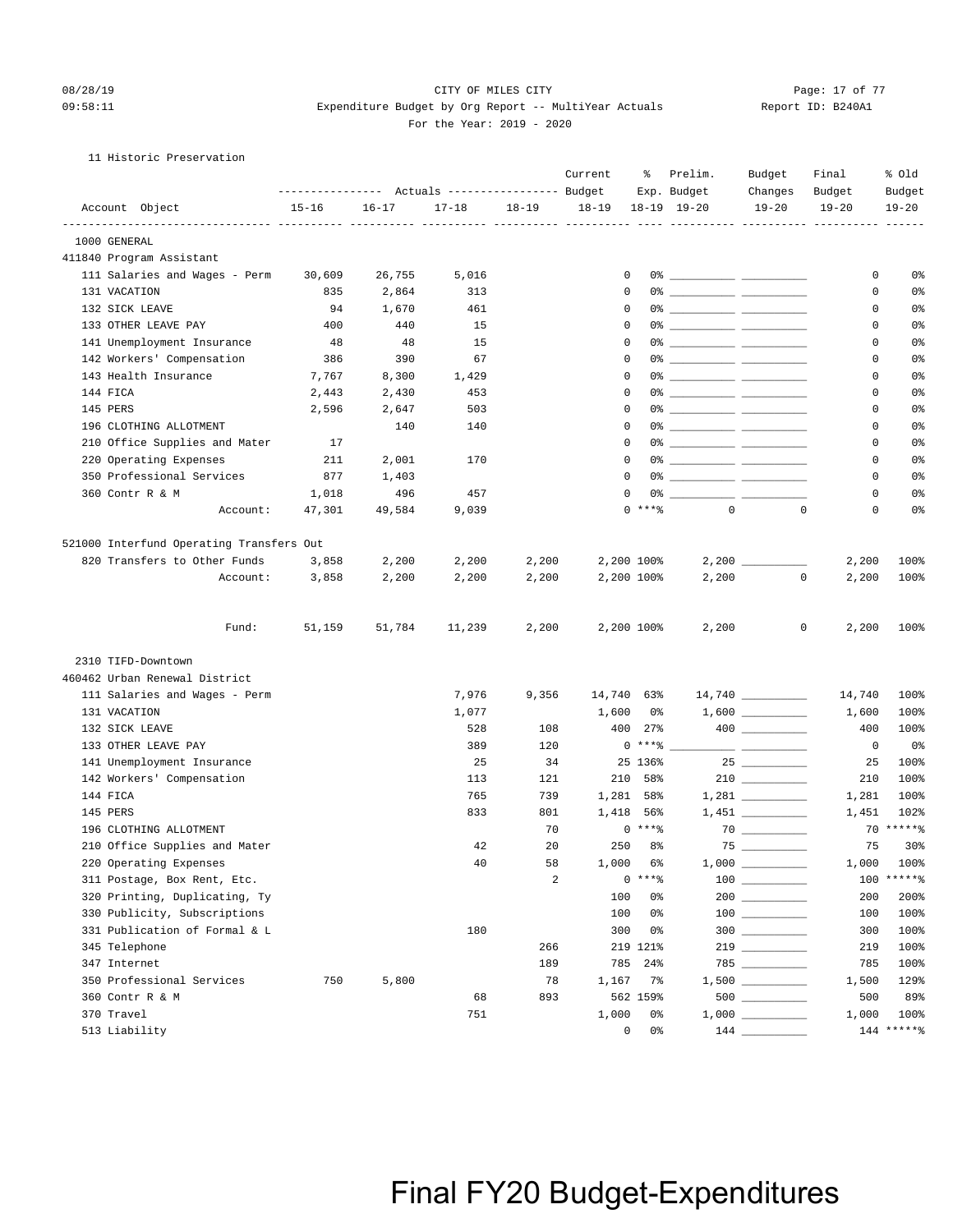#### 08/28/19 CITY OF MILES CITY Page: 18 of 77 09:58:11 Expenditure Budget by Org Report -- MultiYear Actuals Report ID: B240A1 For the Year: 2019 - 2020

#### 11 Historic Preservation

|                                                              | ---------------- |           | Actuals ----------------- Budget |           | Current                   | ႜ               | Prelim.<br>Exp. Budget                                                                                                                                                                                                                                                                                                                                             | Budget<br>Changes                                                                                                                                                                                                                                                                                                                                   | Final<br>Budget     | % old<br>Budget         |
|--------------------------------------------------------------|------------------|-----------|----------------------------------|-----------|---------------------------|-----------------|--------------------------------------------------------------------------------------------------------------------------------------------------------------------------------------------------------------------------------------------------------------------------------------------------------------------------------------------------------------------|-----------------------------------------------------------------------------------------------------------------------------------------------------------------------------------------------------------------------------------------------------------------------------------------------------------------------------------------------------|---------------------|-------------------------|
| Account Object<br>------------------------------- ----       | $15 - 16$        | $16 - 17$ | $17 - 18$                        | $18 - 19$ | $18 - 19$                 |                 | 18-19 19-20                                                                                                                                                                                                                                                                                                                                                        | $19 - 20$                                                                                                                                                                                                                                                                                                                                           | $19 - 20$           | $19 - 20$               |
| 721 Redevelopment                                            |                  |           |                                  |           | $- - - - - - -$<br>11,067 | 0%              |                                                                                                                                                                                                                                                                                                                                                                    |                                                                                                                                                                                                                                                                                                                                                     | 11,067              | $- - - - - - -$<br>100% |
| Account:                                                     | 750              | 5,800     | 12,787                           | 12,855    |                           | 36,224 35%      | 36,767                                                                                                                                                                                                                                                                                                                                                             | $\circ$                                                                                                                                                                                                                                                                                                                                             | 36,767              | 101%                    |
|                                                              |                  |           |                                  |           |                           |                 |                                                                                                                                                                                                                                                                                                                                                                    |                                                                                                                                                                                                                                                                                                                                                     |                     |                         |
| 460466 Historic Preservation- Montana Main St                |                  |           |                                  |           |                           |                 |                                                                                                                                                                                                                                                                                                                                                                    |                                                                                                                                                                                                                                                                                                                                                     |                     |                         |
| 730 Grants & Donations to Oth                                |                  | 12,000    |                                  |           |                           | 0               | 0% - 10%                                                                                                                                                                                                                                                                                                                                                           |                                                                                                                                                                                                                                                                                                                                                     | 0                   | 0 <sup>8</sup>          |
| Account:                                                     |                  | 12,000    |                                  |           |                           | $0$ ****        | $\Omega$                                                                                                                                                                                                                                                                                                                                                           | $\mathbf 0$                                                                                                                                                                                                                                                                                                                                         | $\mathbf 0$         | 0 <sup>8</sup>          |
| 521000 Interfund Operating Transfers Out                     |                  |           |                                  |           |                           |                 |                                                                                                                                                                                                                                                                                                                                                                    |                                                                                                                                                                                                                                                                                                                                                     |                     |                         |
| 820 Transfers to Other Funds                                 |                  |           | 20,800                           | 3,778     |                           |                 |                                                                                                                                                                                                                                                                                                                                                                    |                                                                                                                                                                                                                                                                                                                                                     | 0                   | 0%                      |
| Account:                                                     |                  |           | 20,800                           | 3,778     |                           | 3,778 100%      | $\mathbf 0$                                                                                                                                                                                                                                                                                                                                                        | $\mathbf 0$                                                                                                                                                                                                                                                                                                                                         | 0                   | 0%                      |
|                                                              |                  |           |                                  |           |                           |                 |                                                                                                                                                                                                                                                                                                                                                                    |                                                                                                                                                                                                                                                                                                                                                     |                     |                         |
| Fund:                                                        | 750              | 17,800    | 33,587                           | 16,633    |                           | 40,002 42%      | 36,767                                                                                                                                                                                                                                                                                                                                                             | 0                                                                                                                                                                                                                                                                                                                                                   | 36,767              | 91%                     |
| 2935 Historic Preservation                                   |                  |           |                                  |           |                           |                 |                                                                                                                                                                                                                                                                                                                                                                    |                                                                                                                                                                                                                                                                                                                                                     |                     |                         |
| 460461 Historic Preservation-Administration                  |                  |           |                                  |           |                           |                 |                                                                                                                                                                                                                                                                                                                                                                    |                                                                                                                                                                                                                                                                                                                                                     |                     |                         |
| 111 Salaries and Wages - Perm                                | 2,116            | 1,859     | 903                              | 650       |                           | 1,968 33%       |                                                                                                                                                                                                                                                                                                                                                                    | $1,968$ _________                                                                                                                                                                                                                                                                                                                                   | 1,968               | 100%                    |
| 131 VACATION                                                 | 58               | 64        | 97                               |           | 60                        | 0%              |                                                                                                                                                                                                                                                                                                                                                                    |                                                                                                                                                                                                                                                                                                                                                     | 60                  | 100%                    |
| 132 SICK LEAVE                                               | 7                | 66        | 69                               | 8         |                           | 60<br>$13\%$    |                                                                                                                                                                                                                                                                                                                                                                    |                                                                                                                                                                                                                                                                                                                                                     | 60                  | 100%                    |
| 133 OTHER LEAVE PAY                                          | 28               | 107       | 29                               | 8         | 100                       | 8%              |                                                                                                                                                                                                                                                                                                                                                                    |                                                                                                                                                                                                                                                                                                                                                     | 100                 | 100%                    |
| 141 Unemployment Insurance                                   | 3                | 3         | 3                                | 2         |                           | 67%<br>3        |                                                                                                                                                                                                                                                                                                                                                                    | $\overline{\mathbf{3}}$ $\overline{\mathbf{1}}$                                                                                                                                                                                                                                                                                                     | 3                   | 100%                    |
| 142 Workers' Compensation                                    | 27               | 27        | 12                               | 8         | 28                        | 29%             |                                                                                                                                                                                                                                                                                                                                                                    |                                                                                                                                                                                                                                                                                                                                                     | 28                  | 100%                    |
| 143 Health Insurance                                         |                  | $-3$      |                                  |           |                           | 0<br>0%         |                                                                                                                                                                                                                                                                                                                                                                    |                                                                                                                                                                                                                                                                                                                                                     | 0                   | 0%                      |
| 144 FICA                                                     | 169              | 169       | 85                               | 51        | 167                       | 31%             |                                                                                                                                                                                                                                                                                                                                                                    |                                                                                                                                                                                                                                                                                                                                                     | 167                 | 100%                    |
| 145 PERS                                                     | 180              | 184       | 93                               | 56        | 185                       | 30 <sub>8</sub> |                                                                                                                                                                                                                                                                                                                                                                    | $\begin{picture}(10,10) \put(0,0){\line(1,0){10}} \put(10,0){\line(1,0){10}} \put(10,0){\line(1,0){10}} \put(10,0){\line(1,0){10}} \put(10,0){\line(1,0){10}} \put(10,0){\line(1,0){10}} \put(10,0){\line(1,0){10}} \put(10,0){\line(1,0){10}} \put(10,0){\line(1,0){10}} \put(10,0){\line(1,0){10}} \put(10,0){\line(1,0){10}} \put(10,0){\line(1$ | 190                 | 103%                    |
| 196 CLOTHING ALLOTMENT                                       |                  | 10        | 10                               | 5         | 87                        | 6%              |                                                                                                                                                                                                                                                                                                                                                                    |                                                                                                                                                                                                                                                                                                                                                     | 75                  | 86%                     |
| 210 Office Supplies and Mater                                | 473              | 383       | 138                              | 26        | 1,700                     | $2\frac{6}{9}$  |                                                                                                                                                                                                                                                                                                                                                                    |                                                                                                                                                                                                                                                                                                                                                     | 1,000               | 59%                     |
| 220 Operating Expenses                                       | 256              | 1,083     | 2,599                            | 18        | 2,333                     | $1\%$           |                                                                                                                                                                                                                                                                                                                                                                    | $2,000$ __________                                                                                                                                                                                                                                                                                                                                  | 2,000               | 86%                     |
| 311 Postage, Box Rent, Etc.<br>320 Printing, Duplicating, Ty | 51               | 21<br>60  | 8                                | 3         | 100<br>300                | 3%<br>0%        |                                                                                                                                                                                                                                                                                                                                                                    |                                                                                                                                                                                                                                                                                                                                                     | 150<br>300          | 150%<br>100%            |
| 330 Publicity, Subscriptions                                 |                  | 166       |                                  |           | 200                       | 0%              |                                                                                                                                                                                                                                                                                                                                                                    | $300$                                                                                                                                                                                                                                                                                                                                               | 200                 | 100%                    |
| 331 Publication of Formal & L                                |                  |           | 122                              |           | 150                       | 0%              |                                                                                                                                                                                                                                                                                                                                                                    |                                                                                                                                                                                                                                                                                                                                                     | 150                 | 100%                    |
| 334 Memberships, Registration                                |                  |           |                                  |           |                           | 0<br>0%         |                                                                                                                                                                                                                                                                                                                                                                    |                                                                                                                                                                                                                                                                                                                                                     | 20                  | $*****$                 |
| 345 Telephone                                                |                  |           |                                  | 18        |                           | 15 120%         |                                                                                                                                                                                                                                                                                                                                                                    |                                                                                                                                                                                                                                                                                                                                                     | 0                   | 0%                      |
| 347 Internet                                                 |                  |           |                                  | 13        | 55                        | 24%             |                                                                                                                                                                                                                                                                                                                                                                    |                                                                                                                                                                                                                                                                                                                                                     | 60                  | 109%                    |
| 350 Professional Services                                    | 310              | 3,000     |                                  | 5         | 1,800                     | 0%              |                                                                                                                                                                                                                                                                                                                                                                    |                                                                                                                                                                                                                                                                                                                                                     | 1,800               | 100%                    |
| 360 Contr R & M                                              |                  |           | 47                               | 62        |                           | 39 159% _       |                                                                                                                                                                                                                                                                                                                                                                    |                                                                                                                                                                                                                                                                                                                                                     | 0                   | 0 <sup>8</sup>          |
| 370 Travel                                                   | 1,466            | 451       | 357                              | 206       |                           | 500 41%         | $500$ $-$                                                                                                                                                                                                                                                                                                                                                          |                                                                                                                                                                                                                                                                                                                                                     | 500                 | 100%                    |
| 380 Training Services                                        |                  |           |                                  |           |                           | 300 0%          |                                                                                                                                                                                                                                                                                                                                                                    | $300$                                                                                                                                                                                                                                                                                                                                               | 300                 | 100%                    |
| Account:                                                     | 5,144            | 7,650     | 4,572                            | 1,139     |                           | 10,150 11%      |                                                                                                                                                                                                                                                                                                                                                                    | 9,131<br>$\circ$                                                                                                                                                                                                                                                                                                                                    | 9,131               | 89%                     |
| 460465 Historic Preservation- CDGB-ED Grant                  |                  |           |                                  |           |                           |                 |                                                                                                                                                                                                                                                                                                                                                                    |                                                                                                                                                                                                                                                                                                                                                     |                     |                         |
| 370 Travel                                                   |                  | 135       |                                  |           |                           |                 | $\begin{picture}(150,10) \put(0,0){\vector(1,0){100}} \put(15,0){\vector(1,0){100}} \put(15,0){\vector(1,0){100}} \put(15,0){\vector(1,0){100}} \put(15,0){\vector(1,0){100}} \put(15,0){\vector(1,0){100}} \put(15,0){\vector(1,0){100}} \put(15,0){\vector(1,0){100}} \put(15,0){\vector(1,0){100}} \put(15,0){\vector(1,0){100}} \put(15,0){\vector(1,0){100}}$ |                                                                                                                                                                                                                                                                                                                                                     | 0                   | 0 <sup>°</sup>          |
| Account:                                                     |                  | 135       |                                  |           |                           |                 | $0***$ $8$ 0                                                                                                                                                                                                                                                                                                                                                       | $\Omega$                                                                                                                                                                                                                                                                                                                                            | 0                   | 0 <sup>°</sup>          |
| 460467 Historic Preservation- Sandra Anderson                |                  |           |                                  |           |                           |                 |                                                                                                                                                                                                                                                                                                                                                                    |                                                                                                                                                                                                                                                                                                                                                     |                     |                         |
| 370 Travel                                                   | 239              |           |                                  |           |                           |                 |                                                                                                                                                                                                                                                                                                                                                                    |                                                                                                                                                                                                                                                                                                                                                     | 0                   | 0 <sup>8</sup>          |
| Account:                                                     | 239              |           |                                  |           |                           | $0***8$         | $\overline{0}$                                                                                                                                                                                                                                                                                                                                                     | $\mathbf{0}$                                                                                                                                                                                                                                                                                                                                        | $\mathsf{O}\xspace$ | 0 <sup>°</sup>          |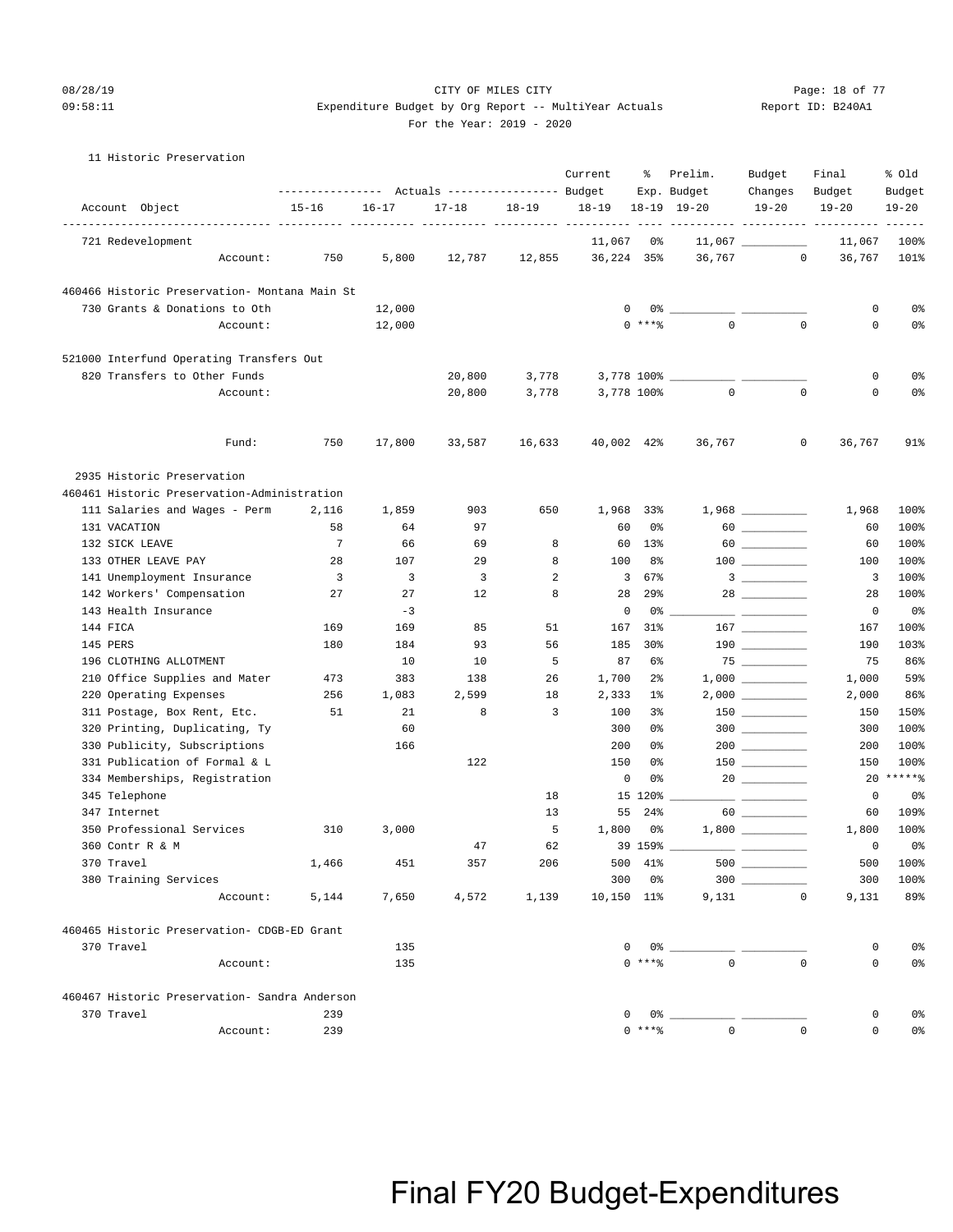### 08/28/19 **Page: 19 of 77** CITY OF MILES CITY **Page: 19 of 77** 09:58:11 Expenditure Budget by Org Report -- MultiYear Actuals Report ID: B240A1 For the Year: 2019 - 2020

### 11 Historic Preservation

|                                          |          |                                           |           |           |           | Current   | % $-$           | Prelim.     | Budget      | Final          |                     | % old          |
|------------------------------------------|----------|-------------------------------------------|-----------|-----------|-----------|-----------|-----------------|-------------|-------------|----------------|---------------------|----------------|
|                                          |          | --------------- Actuals ----------------- |           |           |           | Budget    |                 | Exp. Budget | Changes     | Budget         |                     | Budget         |
| Account Object                           |          | $15 - 16$                                 | $16 - 17$ | $17 - 18$ | $18 - 19$ | $18 - 19$ |                 | 18-19 19-20 | $19 - 20$   | $19 - 20$      |                     | $19 - 20$      |
| 460468 Historic Preservation- CCHS       |          |                                           |           |           |           |           |                 |             |             |                |                     |                |
| 370 Travel                               |          | 535                                       | 286       |           |           |           | $\Omega$        |             |             |                | $\mathbf 0$         | 0%             |
|                                          | Account: | 535                                       | 286       |           |           |           | $0$ ****        |             | $\mathbf 0$ | $\mathbf{0}$   | $\mathsf{O}\xspace$ | 0 <sup>°</sup> |
| 521000 Interfund Operating Transfers Out |          |                                           |           |           |           |           |                 |             |             |                |                     |                |
| 820 Transfers to Other Funds             |          | 2,000                                     |           |           |           |           | $\Omega$<br>0 % |             |             |                | 0                   | 0%             |
|                                          | Account: | 2,000                                     |           |           |           |           | $0$ ****        | $\Omega$    |             | $\mathbf 0$    | $\mathbf 0$         | 0 <sup>o</sup> |
|                                          | Fund:    | 7,918                                     | 8,071     | 4,572     | 1,139     |           | 10,150 11%      | 9,131       |             | $\overline{0}$ | 9,131               | 89%            |
|                                          |          |                                           |           |           |           |           |                 |             |             |                |                     |                |
|                                          | Orgn:    | 59,827                                    | 77,655    | 49,398    | 19,972    |           | 52,352 38%      | 48,098      |             | $\mathsf{O}$   | 48,098              | 91%            |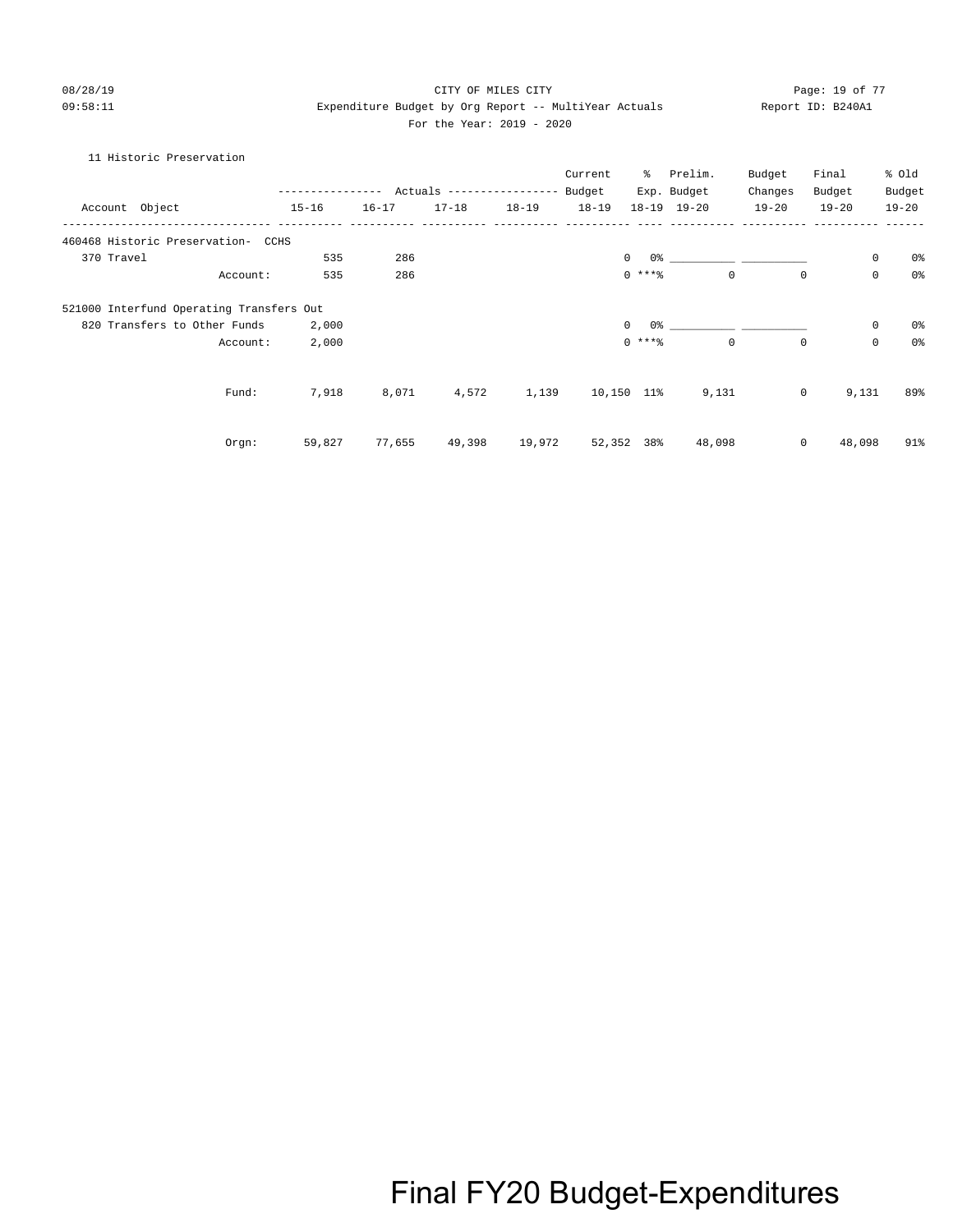### 08/28/19 Page: 20 of 77 CITY OF MILES CITY CONTROL PAGE: 20 of 77

### 09:58:11 Expenditure Budget by Org Report -- MultiYear Actuals Report ID: B240A1 For the Year: 2019 - 2020

| 13 Park |  |
|---------|--|
|         |  |

|                                                     | ----------------- |           | Actuals ----------------- Budget |           | Current     | ႜ          | Prelim.<br>Exp. Budget | Budget<br>Changes   | Final<br>Budget | % old<br>Budget |
|-----------------------------------------------------|-------------------|-----------|----------------------------------|-----------|-------------|------------|------------------------|---------------------|-----------------|-----------------|
| Account Object                                      | $15 - 16$         | $16 - 17$ | $17 - 18$                        | $18 - 19$ | $18 - 19$   |            | $18-19$ $19-20$        | $19 - 20$           | $19 - 20$       | $19 - 20$       |
| 1000 GENERAL                                        |                   |           |                                  |           |             |            |                        |                     |                 |                 |
| 430263 STREET LIGHTING                              |                   |           |                                  |           |             |            |                        |                     |                 |                 |
| 341 Electric Utility Services                       | 130,501           |           |                                  |           | 0           |            | $0\%$ _                |                     | 0               | 0%              |
| Account:                                            | 130,501           |           |                                  |           |             | $0$ ****   | $\mathbf 0$            | $\mathbf 0$         | $\mathbf 0$     | 0%              |
| 460432 Lion Shelter                                 |                   |           |                                  |           |             |            |                        |                     |                 |                 |
| 230 Repair and Maintenance Su                       | 1,944             |           |                                  |           | 500         | 0%         | 500                    | $-500$              | 0               | 0%              |
| Account:                                            | 1,944             |           |                                  |           | 500         | 0%         | 500                    | $-500$              | 0               | 0%              |
|                                                     |                   |           |                                  |           |             |            |                        |                     |                 |                 |
| 460433 Park Operations(13)                          |                   |           |                                  |           |             |            |                        |                     |                 |                 |
| 111 Salaries and Wages - Perm<br>6 FTE + 1 Seasonal | 141,829           | 139,657   | 160,725                          | 185,848   | 187,644 99% |            | 160,264                | 23,064              | 183,328         | 98%             |
| 121 OVERTIME-PERMANENT                              | 8,023             | 9,322     | 8,987                            | 9,064     |             | 9,300 97%  |                        | $9,300 -2,000$      | 7,300           | 78%             |
| 131 VACATION                                        | 8,816             | 13,046    | 12,243                           | 15,742    | 12,100 130% |            |                        | $12,100$ _________  | 12,100          | 100%            |
| 132 SICK LEAVE                                      | 5,729             | 9,351     | 7,168                            | 6,711     |             | 9,400 71%  |                        |                     | 9,400           | 100%            |
| 133 OTHER LEAVE PAY                                 | 751               | 883       | 833                              | 680       |             | 746 91%    |                        |                     | 747             | 100%            |
| 134 HOLIDAY PAY                                     | 4,572             | 5,521     | 4,910                            | 5,530     |             | 5,500 101% |                        |                     | 5,500           | 100%            |
| 141 Unemployment Insurance                          | 255               | 268       | 489                              | 786       |             | 339 232%   | 296                    | 35                  | 331             | 98%             |
| 142 Workers' Compensation                           | 9,077             | 9,610     | 9,749                            | 12,547    | 12,095 104% |            | 10,468                 | 1,322               | 11,790          | 97%             |
| 143 Health Insurance                                | 25,182            | 26,481    | 30,343                           | 37,423    | 37,192 101% |            | 33,663                 | 6,295               | 39,958          | 107%            |
| 144 FICA                                            | 12,402            | 13,055    | 14,366                           | 16,535    | 17,265 96%  |            | 15,094                 | 1,765               | 16,859          | 98%             |
| 145 PERS                                            | 13,141            | 13,792    | 15,742                           | 18,596    | 18,629 100% |            | 16,609                 | 2,498               | 19,107          | 103%            |
| 196 CLOTHING ALLOTMENT                              | 486               | 479       | 779                              | 929       |             | 800 116%   |                        | $950$ ________      | 950             | 119%            |
| 210 Office Supplies and Mater                       | 186               | 86        | 441                              | 165       |             | 350 47%    |                        |                     | 350             | 100%            |
| 214 Small Items of Equipment                        | 6,996             | 7,576     | 1,399                            | 1,841     |             | 3,000 61%  |                        | $3,000 -3,000$      | 0               | 0%              |
| 220 Operating Expenses                              | 1,134             | 2,410     | 2,017                            | 1,429     |             | 2,500 57%  |                        |                     | 2,500           | 100%            |
| 222 Chemicals, Lab & Med Suppl                      | 7,584             | 2,834     | 2,725                            | 5,683     |             | 4,000 142% |                        |                     | 4,000           | 100%            |
| 226 Clothing and Uniforms                           | 396               | 410       | 2,352                            | 853       |             | 500 171%   |                        | $750$ ________      | 750             | 150%            |
| 230 Repair and Maintenance Su                       | 28,060            | 17,177    | 16,680                           | 16,816    | 15,000 112% |            |                        | $15,000$ __________ | 15,000          | 100%            |
| 231 Gas, Oil, Diesel Fuel, Gr                       | 5,651             | 4,692     | 8,274                            | 7,758     |             | 7,500 103% |                        | $7,500 -1,000$      | 6,500           | 87%             |
| 330 Publicity, Subscriptions                        | 144               |           |                                  |           | 0           |            | 0 %                    |                     | 0               | 0%              |
| 334 Memberships, Registration                       | 145               | 235       | 255                              | 119       |             | 500 24%    |                        | $300$               | 300             | 60%             |
| 341 Electric Utility Services                       | 10,896            | 9,005     | 9,423                            | 9,331     | 10,000 93%  |            |                        | $11,400$ ________   | 11,400          | 114%            |
| 342 Water Utility Services                          | 20,046            | 17,430    | 21,896                           | 20,426    | 24,000 85%  |            |                        |                     | 24,000          | 100%            |
| 343 Sewer Utility Services                          | 940               | 1,234     | 1,519                            | 1,962     | 1,500 131%  |            |                        |                     | 1,700           | 113%            |
| 344 Gas Utility Service                             | 987               | 3,114     | 3,144                            | 2,782     |             | 3,715 75%  |                        |                     | 4,235           | 114%            |
| 345 Telephone                                       | 561               | 445       | 526                              | 474       |             | 500 95%    |                        |                     | 500             | 100%            |
| 346 Garbage Service                                 | 722               | 948       | 1,185                            | 948       |             | 900 105%   |                        | $800$               | 800             | 89%             |
| 347 Internet                                        | 489               | 414       | 489                              | 451       |             | 450 100%   |                        |                     | 450             | 100%            |
| 350 Professional Services                           | 19,155            | 17,208    | 12,951                           | 11,486    | 17,500 66%  |            | 10,000                 | $-2,000$            | 8,000           | 46%             |
| 360 Contr R & M                                     | 9,250             | 10,553    | 7,080                            | 5,539     | 10,000 55%  |            |                        |                     | 7,000           | 70%             |
| 363 R&M Vehicles/Equip/Labor-                       | 11,353            | 3,949     | 20,032                           | 10,730    | 10,000 107% |            | 8,000                  | $-1,000$            | 7,000           | 70%             |
| 370 Travel                                          |                   |           | 149                              | 425       |             | 300 142%   |                        | $600$               | 600             | 200%            |
| 380 Training Services                               |                   | 921       | 295                              | 1,480     |             | 600 247%   |                        |                     | 400             | 67%             |
| 511 Insurance on Buildings<br>True #                | 2,957             | 3,039     | 2,995                            | 1,892     |             | 1,893 100% |                        |                     | 3,198           | 169%            |
| 512 Insurance on Vehicles & E                       | 820               | 437       | 1,023                            | 926       |             | 1,028 90%  |                        | 597                 | 597             | 58%             |
| 533 Machinery and Equipment R                       | 22                |           |                                  |           | 0           | 0% _       |                        |                     | 0               | 0%              |
| Account:                                            | 358,757           | 345,582   | 383,184                          | 413,907   | 426,746 97% |            | 380,671                | 25,979              | 406,650         | 95%             |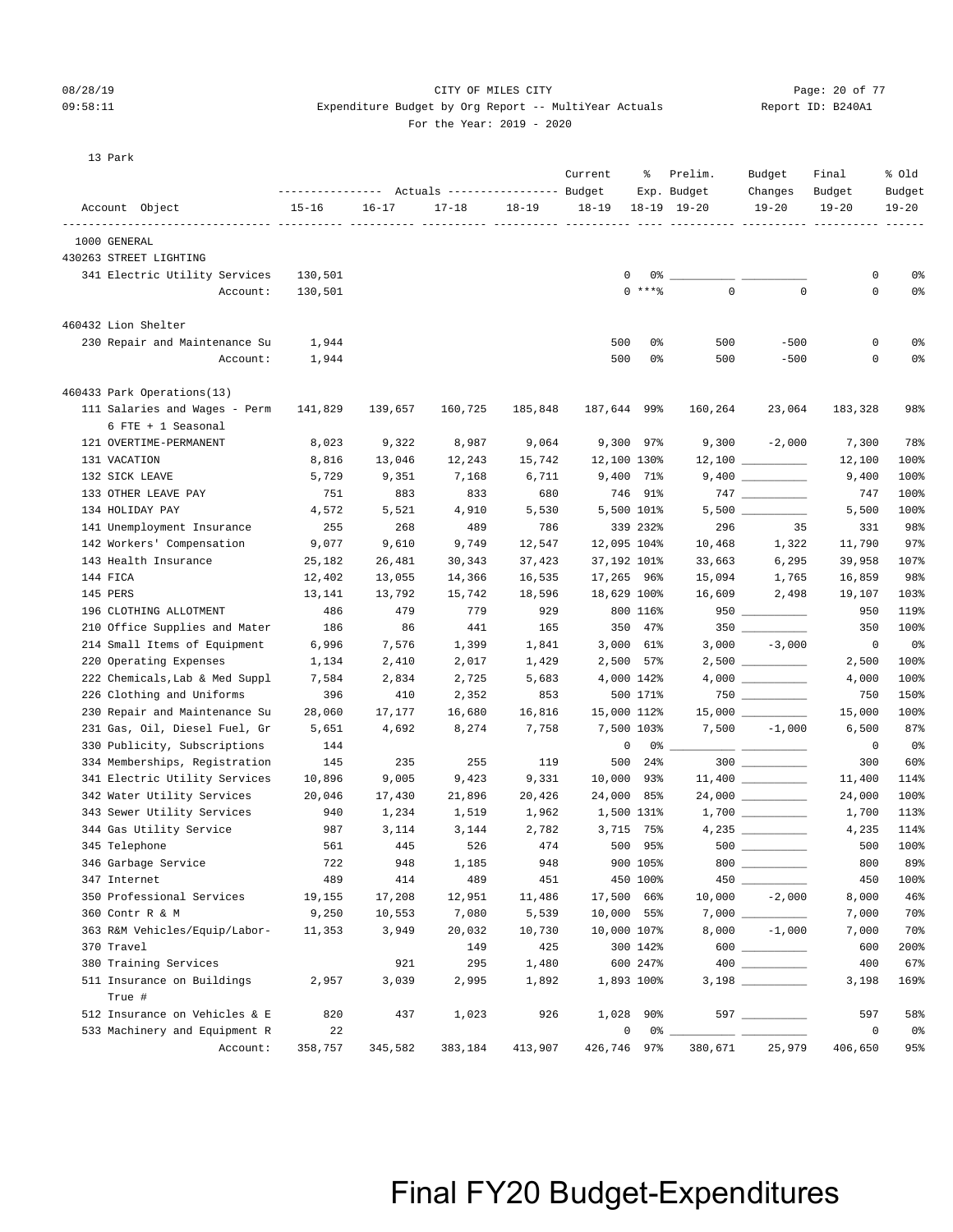$13$ 

### 08/28/19 CITY OF MILES CITY Page: 21 of 77 09:58:11 Expenditure Budget by Org Report -- MultiYear Actuals Report ID: B240A1 For the Year: 2019 - 2020

| Par |
|-----|
|     |
|     |
|     |
|     |
|     |

|                                                             | --------------- Actuals ---------------- Budget |           |           |                             | Current   | ႜႜႜၟ           | Prelim.<br>Exp. Budget              | Budget<br>Changes | Final<br>Budget | % old<br>Budget |
|-------------------------------------------------------------|-------------------------------------------------|-----------|-----------|-----------------------------|-----------|----------------|-------------------------------------|-------------------|-----------------|-----------------|
| Account Object                                              | $15 - 16$                                       | $16 - 17$ | $17 - 18$ | $18 - 19$                   | $18 - 19$ |                | 18-19 19-20                         | $19 - 20$         | $19 - 20$       | $19 - 20$       |
| ------------- ----------<br>460434 Fish, Wildlife Trailways |                                                 |           |           |                             |           |                |                                     |                   |                 |                 |
| 210 Office Supplies and Mater                               | $-650$                                          |           |           |                             |           | $^{\circ}$     |                                     |                   | 0               | 0%              |
| 230 Repair and Maintenance Su                               |                                                 | 102       |           |                             |           | $^{\circ}$     |                                     |                   | 0               | 0 <sup>8</sup>  |
| 363 R&M Vehicles/Equip/Labor-                               |                                                 | 144       |           |                             |           | 0              |                                     |                   | 0               | 0%              |
| Account:                                                    | $-650$                                          | 246       |           |                             |           | $0***$         | $\Omega$                            | $\Omega$          | $\Omega$        | 0 <sup>°</sup>  |
| 460435 Florence Stacy Fountain                              |                                                 |           |           |                             |           |                |                                     |                   |                 |                 |
| 210 Office Supplies and Mater                               | 1,076                                           |           |           | 1,293                       |           | $0***$         | 1,000                               | $-1,000$          | 0               | 0%              |
| As of 5/29/19 the project has \$12,053.03 to spend          |                                                 |           |           |                             |           |                |                                     |                   |                 |                 |
| 350 Professional Services                                   | 4,675                                           | 7,500     |           |                             |           | $0\qquad 0$ %  | 25,000                              | $-25,000$         | $\mathbf 0$     | 0%              |
| Interstates fee for a plan set for bidding and construction |                                                 |           |           |                             |           |                |                                     |                   |                 |                 |
| Account:                                                    | 5,751                                           | 7,500     |           | 1,293                       |           | $0$ ****       | 26,000                              | $-26,000$         | 0               | 0%              |
| 460436 Denton Complex Upgrades                              |                                                 |           |           |                             |           |                |                                     |                   |                 |                 |
| 350 Professional Services                                   |                                                 | 6,500     |           | 6,020                       |           | $0***$ $*$     |                                     | 1,000             |                 | $1.000$ ******  |
| Account:                                                    |                                                 | 6,500     |           | 6,020                       |           | 0 ****         |                                     | $1,000$ 0         |                 | $1.000$ ******  |
| 460439 Riverside Park Tennis Court Project                  |                                                 |           |           |                             |           |                |                                     |                   |                 |                 |
| 230 Repair and Maintenance Su                               |                                                 |           |           |                             | 200       | 0 ‱            |                                     | 200               | 200             | 100%            |
| Account:                                                    |                                                 |           |           |                             | 200       | 0 <sup>°</sup> | 200                                 | $^{\circ}$        | 200             | 100%            |
|                                                             |                                                 |           |           |                             |           |                |                                     |                   |                 |                 |
| Fund:                                                       | 496,303                                         | 359,828   |           | 383,184 421,220 427,446 99% |           |                | 408,371                             | $-521$            | 407,850         | 95%             |
| Orgn:                                                       | 496,303                                         | 359,828   |           |                             |           |                | 383,184 421,220 427,446 99% 408,371 | $-521$            | 407,850         | 95%             |
|                                                             |                                                 |           |           |                             |           |                |                                     |                   |                 |                 |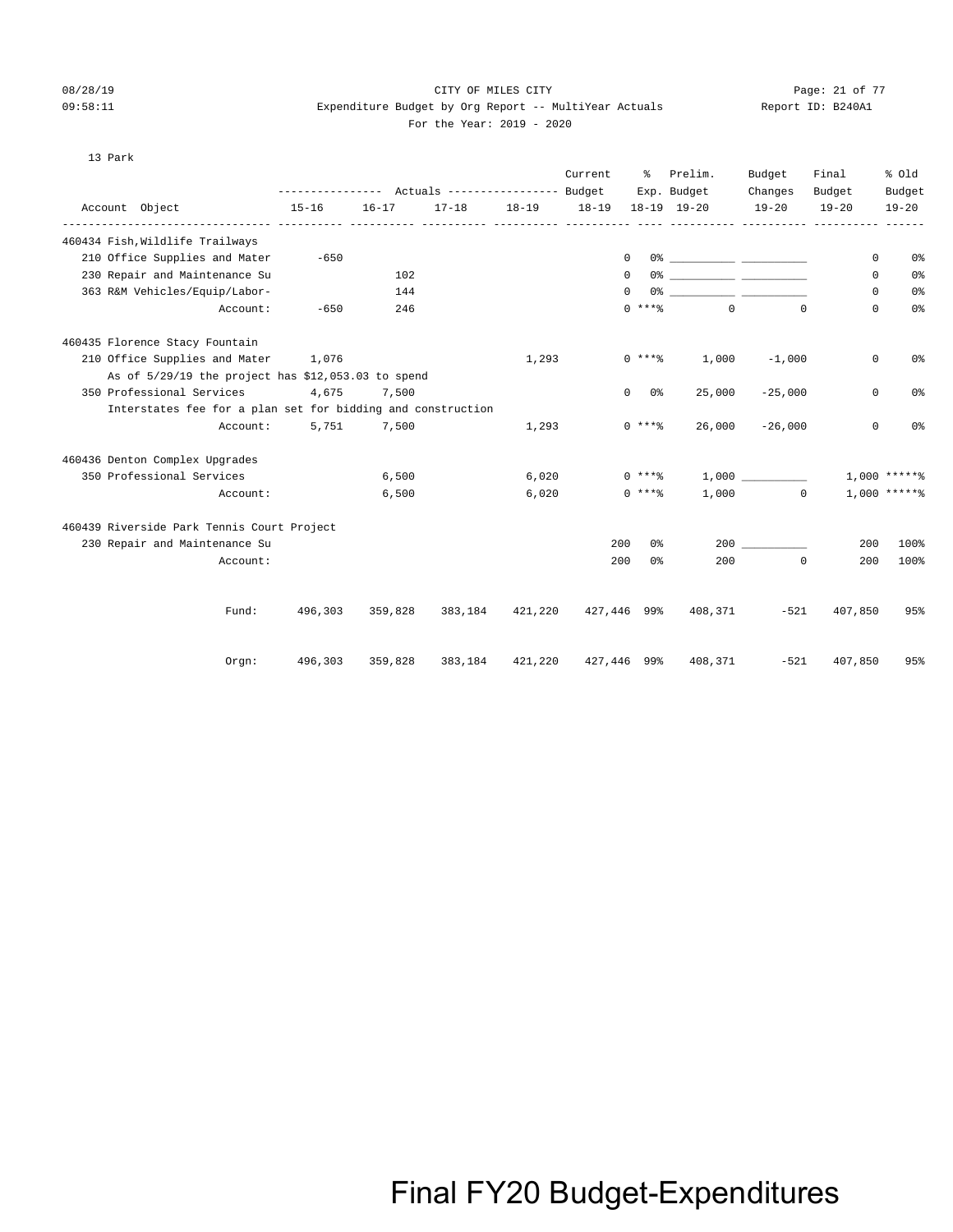### 08/28/19 Page: 22 of 77 CITY OF MILES CITY CONTROL PAGE: 22 of 77 09:58:11 Expenditure Budget by Org Report -- MultiYear Actuals Report ID: B240A1 For the Year: 2019 - 2020

| 14 Swim Pool                        |           |           |           |           |                   |                      |             |                       |                        |                     |
|-------------------------------------|-----------|-----------|-----------|-----------|-------------------|----------------------|-------------|-----------------------|------------------------|---------------------|
|                                     |           |           |           |           | Current           | ႜႜၟ                  | Prelim.     | Budget                | Final                  | % Old               |
| Account Object                      | $15 - 16$ | $16 - 17$ | $17 - 18$ | $18 - 19$ | 18-19 18-19 19-20 |                      | Exp. Budget | Changes<br>$19 - 20$  | Budget<br>$19 - 20$    | Budget<br>$19 - 20$ |
| 1000 GENERAL                        |           |           |           |           |                   |                      |             |                       |                        |                     |
| 460445 Swimming Pool                |           |           |           |           |                   |                      |             |                       |                        |                     |
| 111 Salaries and Wages - Perm       | 42,528    | 50,216    | 53,647    | 48,470    | 54,174 89%        |                      |             |                       | 54,315                 | 100%                |
| 11 Lifeguards + 1 Manager           |           |           |           |           |                   |                      |             |                       |                        |                     |
| 141 Unemployment Insurance          | 64        | 75        | 134       | 170       |                   | 81 210%              |             | 82 and $\overline{a}$ | 82                     | 101%                |
| 142 Workers' Compensation           | 2,353     | 2,826     | 2,749     | 2,778     | 3,105 89%         |                      |             |                       | 3,114                  | 100%                |
| 144 FICA                            | 3,253     | 3,842     | 4,104     | 3,708     | 4,146 89%         |                      |             |                       | 4,156                  | 100%                |
| 145 PERS                            | 626       | 788       | 1,249     | 1,101     | 1,055 104%        |                      |             |                       | 1,082                  | 103%                |
| 214 Small Items of Equipment        |           |           |           | 198       |                   | 300 66%              |             |                       | 300                    | 100%                |
| 220 Operating Expenses              | 480       |           | 530       | 305       | 1,000 31%         |                      |             |                       | 1,000                  | 100%                |
| 222 Chemicals, Lab & Med Suppl      | 3,133     | 3,051     | 2,593     | 3,922     | 3,500 112%        |                      |             |                       | 3,500                  | 100%                |
| 226 Clothing and Uniforms           | 401       | 471       |           | 978       |                   | 500 196%             |             | $550$ ________        | 550                    | 110%                |
| 230 Repair and Maintenance Su       | 1,030     | 530       | 64        | 12        |                   | $400$ 3%             |             | $500$ __________      | 500                    | 125%                |
| 341 Electric Utility Services       | 1,773     | 1,899     | 1,788     | 1,937     | 1,375 141%        |                      |             | 1,568                 | 1,568                  | 114%                |
| 342 Water Utility Services          | 279       | 242       | 172       | 300       |                   | 300 100%             |             |                       | 300                    | 100%                |
| 343 Sewer Utility Services          | 85        | 128       | 129       | 177       |                   | 150 118%             |             |                       | 200                    | 133%                |
| 345 Telephone                       | 410       | 66        | 301       | 245       |                   | 200 123%             |             | 150 000               | 150                    | 75%                 |
| 350 Professional Services           |           |           | 192       |           |                   | $250$ 0%             |             | $250$ _________       | 250                    | 100%                |
| 360 Contr R & M                     | 18,550    |           |           |           |                   | $200$ $0\frac{6}{3}$ |             |                       | 200                    | 100%                |
| 363 R&M Vehicles/Equip/Labor- 5,715 |           | 1,845     | 675       | 360       |                   | 700 51%              |             | 300                   | 300                    | 43%                 |
| 380 Training Services               | 940       | 940       | 436       | 1,116     |                   | 500 223%             |             |                       | 700                    | 140%                |
| 540 Special Assessments             | 563       | 563       | 563       | 563       |                   | 700 80%              |             |                       | 700                    | 100%                |
| Account:                            | 82,183    | 67,482    | 69,326    | 66,340    | 72,636 91%        |                      |             | 72,967 0              | 72,967                 | 100%                |
| Fund:                               | 82,183    | 67,482    | 69,326    | 66,340    | 72,636 91%        |                      | 72,967      |                       | $\mathbf{0}$<br>72,967 | 100%                |
| $0$ rgn:                            | 82,183    | 67,482    | 69,326    | 66,340    | 72,636 91%        |                      | 72,967      |                       | $\mathbf{0}$<br>72,967 | 100%                |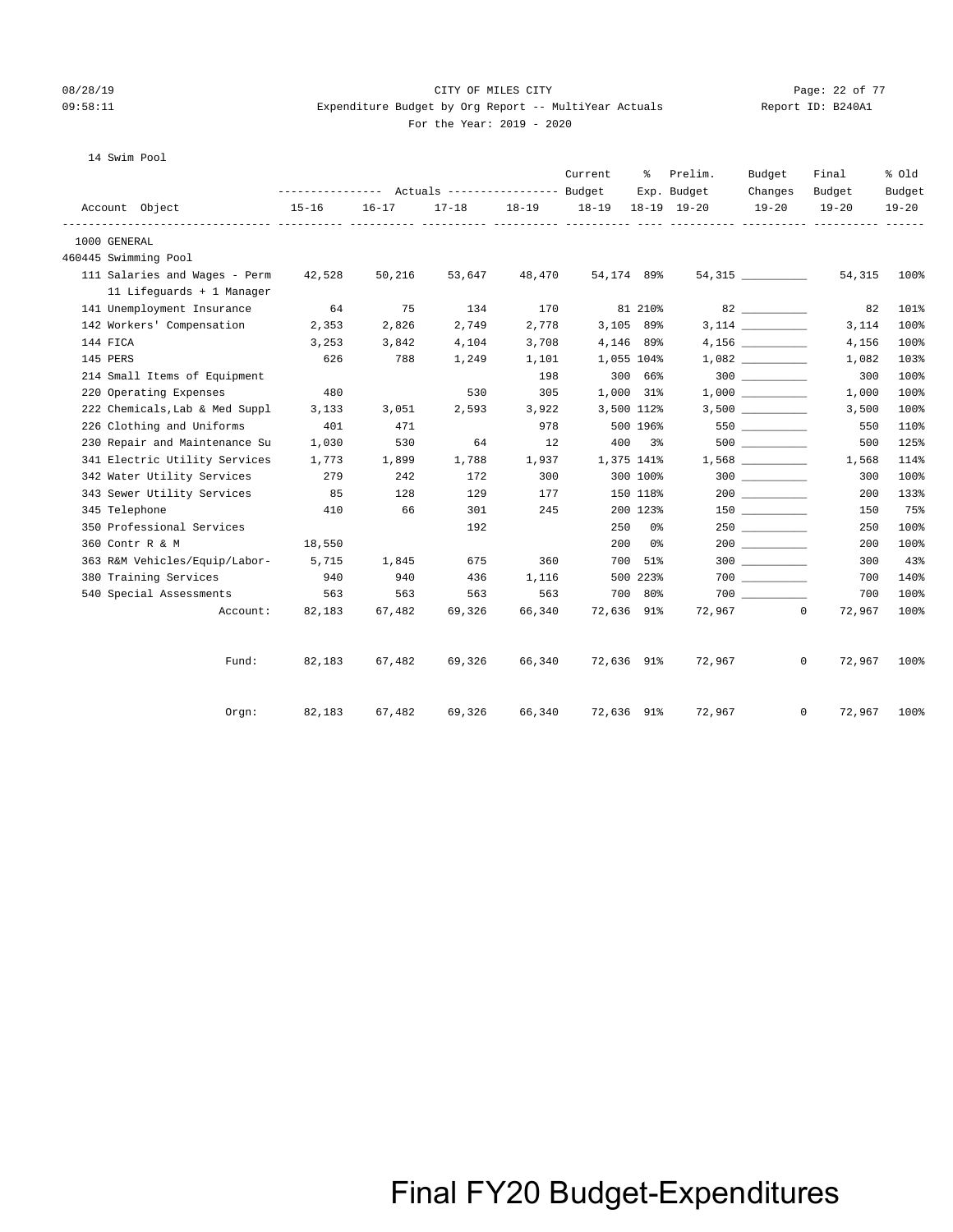#### 08/28/19 Page: 23 of 77 CITY OF MILES CITY CONTROL PAGE: 23 of 77 09:58:11 Expenditure Budget by Org Report -- MultiYear Actuals Report ID: B240A1 For the Year: 2019 - 2020

### 15 Retired Senior Volunteer Program

|                                           |           |           |           |                | Current     | ိင         | Prelim.                                                                                                                                                                                                                                                                                                                | Budget          | Final     | % old           |
|-------------------------------------------|-----------|-----------|-----------|----------------|-------------|------------|------------------------------------------------------------------------------------------------------------------------------------------------------------------------------------------------------------------------------------------------------------------------------------------------------------------------|-----------------|-----------|-----------------|
|                                           |           |           |           |                |             |            | Exp. Budget                                                                                                                                                                                                                                                                                                            | Changes         | Budget    | Budget          |
| Account Object                            | $15 - 16$ | $16 - 17$ | $17 - 18$ | $18 - 19$      | $18 - 19$   |            | $18-19$ $19-20$                                                                                                                                                                                                                                                                                                        | $19 - 20$       | $19 - 20$ | $19 - 20$       |
| -------------------------- ----           |           |           |           |                |             |            |                                                                                                                                                                                                                                                                                                                        |                 |           |                 |
| 2985 RETIRED SENIOR VOLUNTEER PROG (RSVP) |           |           |           |                |             |            |                                                                                                                                                                                                                                                                                                                        |                 |           |                 |
| 450300 RSVP-FEDERAL GRANT- CUSTER         |           |           |           |                |             |            |                                                                                                                                                                                                                                                                                                                        |                 |           |                 |
| 111 Salaries and Wages - Perm             | 9,097     |           |           |                | 0           |            |                                                                                                                                                                                                                                                                                                                        |                 | 0         | 0%              |
| 131 VACATION                              | 1,051     |           |           |                | $\mathbf 0$ |            |                                                                                                                                                                                                                                                                                                                        |                 | 0         | 0%              |
| 132 SICK LEAVE                            | 80        |           |           |                | $^{\circ}$  |            |                                                                                                                                                                                                                                                                                                                        |                 | 0         | 0%              |
| 133 OTHER LEAVE PAY                       | 92        |           |           |                | $^{\circ}$  |            |                                                                                                                                                                                                                                                                                                                        |                 | 0         | 0%              |
| 141 Unemployment Insurance                | 15        |           |           |                | $^{\circ}$  |            |                                                                                                                                                                                                                                                                                                                        |                 | 0         | 0%              |
| 142 Workers' Compensation                 | 127       |           |           |                | 0           |            |                                                                                                                                                                                                                                                                                                                        |                 | 0         | 0%              |
| 143 Health Insurance                      | 1,677     |           |           |                | $\mathbf 0$ |            |                                                                                                                                                                                                                                                                                                                        |                 | 0         | 0 <sup>°</sup>  |
| 144 FICA                                  | 806       |           |           |                | $^{\circ}$  |            |                                                                                                                                                                                                                                                                                                                        |                 | 0         | 0%              |
| 145 PERS                                  | 853       |           |           |                | $^{\circ}$  |            | 0% ____________ ____________                                                                                                                                                                                                                                                                                           |                 | 0         | 0%              |
| 210 Office Supplies and Mater             | 256       |           |           |                | 0           |            |                                                                                                                                                                                                                                                                                                                        |                 | 0         | 0%              |
| 311 Postage, Box Rent, Etc.               | 4         |           |           |                | 0           |            |                                                                                                                                                                                                                                                                                                                        |                 | 0         | 0%              |
| 330 Publicity, Subscriptions              | 147       |           |           |                | $\mathbf 0$ |            |                                                                                                                                                                                                                                                                                                                        |                 | 0         | 0 <sup>°</sup>  |
| 334 Memberships, Registration             | 50        |           |           |                | $^{\circ}$  |            |                                                                                                                                                                                                                                                                                                                        |                 | 0         | 0 <sup>°</sup>  |
| 345 Telephone                             | 288       |           |           |                | $^{\circ}$  |            |                                                                                                                                                                                                                                                                                                                        |                 | 0         | 0%              |
| 370 Travel                                | 2,106     |           |           |                | $\Omega$    |            |                                                                                                                                                                                                                                                                                                                        |                 | 0         | 0%              |
| 530 Rent                                  | 788       |           |           |                | 0           |            | $0$ $\frac{1}{2}$ $\frac{1}{2}$ $\frac{1}{2}$ $\frac{1}{2}$ $\frac{1}{2}$ $\frac{1}{2}$ $\frac{1}{2}$ $\frac{1}{2}$ $\frac{1}{2}$ $\frac{1}{2}$ $\frac{1}{2}$ $\frac{1}{2}$ $\frac{1}{2}$ $\frac{1}{2}$ $\frac{1}{2}$ $\frac{1}{2}$ $\frac{1}{2}$ $\frac{1}{2}$ $\frac{1}{2}$ $\frac{1}{2}$ $\frac{1}{2}$ $\frac{1}{2$ |                 | 0         | 0%              |
| Account:                                  | 17,437    |           |           |                |             | $0$ ****   | $\mathbf{0}$                                                                                                                                                                                                                                                                                                           | $\mathbf 0$     | 0         | 0%              |
| 450330 RSVP Non-Federal                   |           |           |           |                |             |            |                                                                                                                                                                                                                                                                                                                        |                 |           |                 |
| 111 Salaries and Wages - Perm             |           |           | 956       | 831            |             | 2,000 42%  |                                                                                                                                                                                                                                                                                                                        |                 | 2,000     | 100%            |
| 131 VACATION                              |           |           | 76        | 71             |             | $0$ ****   |                                                                                                                                                                                                                                                                                                                        | $200$           | 200       | $*****$         |
| 132 SICK LEAVE                            |           |           | 40        | 72             |             | $0***8$    |                                                                                                                                                                                                                                                                                                                        |                 |           | $200$ *****%    |
| 133 OTHER LEAVE PAY                       |           |           | 30        | 27             |             | $0***8$    |                                                                                                                                                                                                                                                                                                                        |                 |           | 100 ******      |
| 141 Unemployment Insurance                |           |           | 3         | $\overline{4}$ | 9           | 44%        |                                                                                                                                                                                                                                                                                                                        |                 | 12        | 133%            |
| 142 Workers' Compensation                 |           |           | 12        | 12             | 25          | 48%        |                                                                                                                                                                                                                                                                                                                        |                 | 31        | 124%            |
| 143 Health Insurance                      |           |           |           |                | 372         | 0%         |                                                                                                                                                                                                                                                                                                                        |                 | 400       | 108%            |
| 144 FICA                                  |           |           | 84        | 76             | 153         | 50%        |                                                                                                                                                                                                                                                                                                                        |                 | 192       | 125%            |
| 145 PERS                                  |           |           | 95        | 86             | 138         | 62%        |                                                                                                                                                                                                                                                                                                                        |                 | 173       | 125%            |
| 210 Office Supplies and Mater             | 123       |           | 196       |                | 2,681       | 0%         |                                                                                                                                                                                                                                                                                                                        |                 | 1,098     | 41%             |
| 220 Operating Expenses                    | 6,588     | 4,201     | 6,487     | 6,917          |             | 5,045 137% |                                                                                                                                                                                                                                                                                                                        |                 | 7,345     | 146%            |
| 230 Repair and Maintenance Su             |           | 136       |           |                |             | 0<br>0%    |                                                                                                                                                                                                                                                                                                                        |                 | 0         | 0%              |
| 311 Postage, Box Rent, Etc.               | 657       | 925       | 245       | 592            | 1,000       | 59%        |                                                                                                                                                                                                                                                                                                                        | 750             | 750       | 75%             |
| 330 Publicity, Subscriptions              |           | $-136$    |           | 160            |             | 160 100%   |                                                                                                                                                                                                                                                                                                                        |                 | 160       | 100%            |
| 334 Memberships, Registration             |           |           |           | 150            |             | $0***8$    |                                                                                                                                                                                                                                                                                                                        | $150$ _________ |           | 150 ******      |
| 345 Telephone                             | 1,355     |           | 292       | 1,419          |             | 1,440 99%  |                                                                                                                                                                                                                                                                                                                        |                 | 1,440     | 100%            |
| 370 Travel                                | 48        | 198       | 1,801     | 1,374          |             | 1,150 119% |                                                                                                                                                                                                                                                                                                                        | $1,750$         | 1,750     | 152%            |
| 379 Other Travel                          | 521       | 276       |           | 232            |             | 100 232%   |                                                                                                                                                                                                                                                                                                                        |                 |           | 1,500 1500%     |
| 512 Insurance on Vehicles & E             | 647       | 982       | 678       | 251            |             | 600 42%    |                                                                                                                                                                                                                                                                                                                        |                 | 500       | 83%             |
| 513 Liability                             | 500       | 222       | 434       | 843            |             | 593 142%   |                                                                                                                                                                                                                                                                                                                        | 599             | 599       | 101%            |
| Account:                                  | 10,439    | 6,804     | 11,429    | 13,117         | 15,466 85%  |            | 18,600                                                                                                                                                                                                                                                                                                                 | $\mathbf 0$     | 18,600    | 120%            |
| 450340 RSVP FEDERAL GRANT- FALLON/CUSTER  |           |           |           |                |             |            |                                                                                                                                                                                                                                                                                                                        |                 |           |                 |
| 111 Salaries and Wages - Perm             | 31,957    | 39,596    | 41,851    | 40,150         | 41,500 97%  |            |                                                                                                                                                                                                                                                                                                                        | 44,890          | 44,890    | 108%            |
| 131 VACATION                              | 2,875     | 3,724     | 3,150     | 3,463          |             | 4,000 87%  |                                                                                                                                                                                                                                                                                                                        |                 | 4,300     | 108%            |
| 132 SICK LEAVE                            | 1,582     | 2,475     | 1,755     | 3,504          |             | 2,500 140% |                                                                                                                                                                                                                                                                                                                        |                 | 3,900     | 156%            |
| 133 OTHER LEAVE PAY                       | 504       | 297       | 1,343     | 1,302          |             | $0***8$    |                                                                                                                                                                                                                                                                                                                        |                 |           | $1,900$ ***** % |
|                                           |           |           |           |                |             |            |                                                                                                                                                                                                                                                                                                                        |                 |           |                 |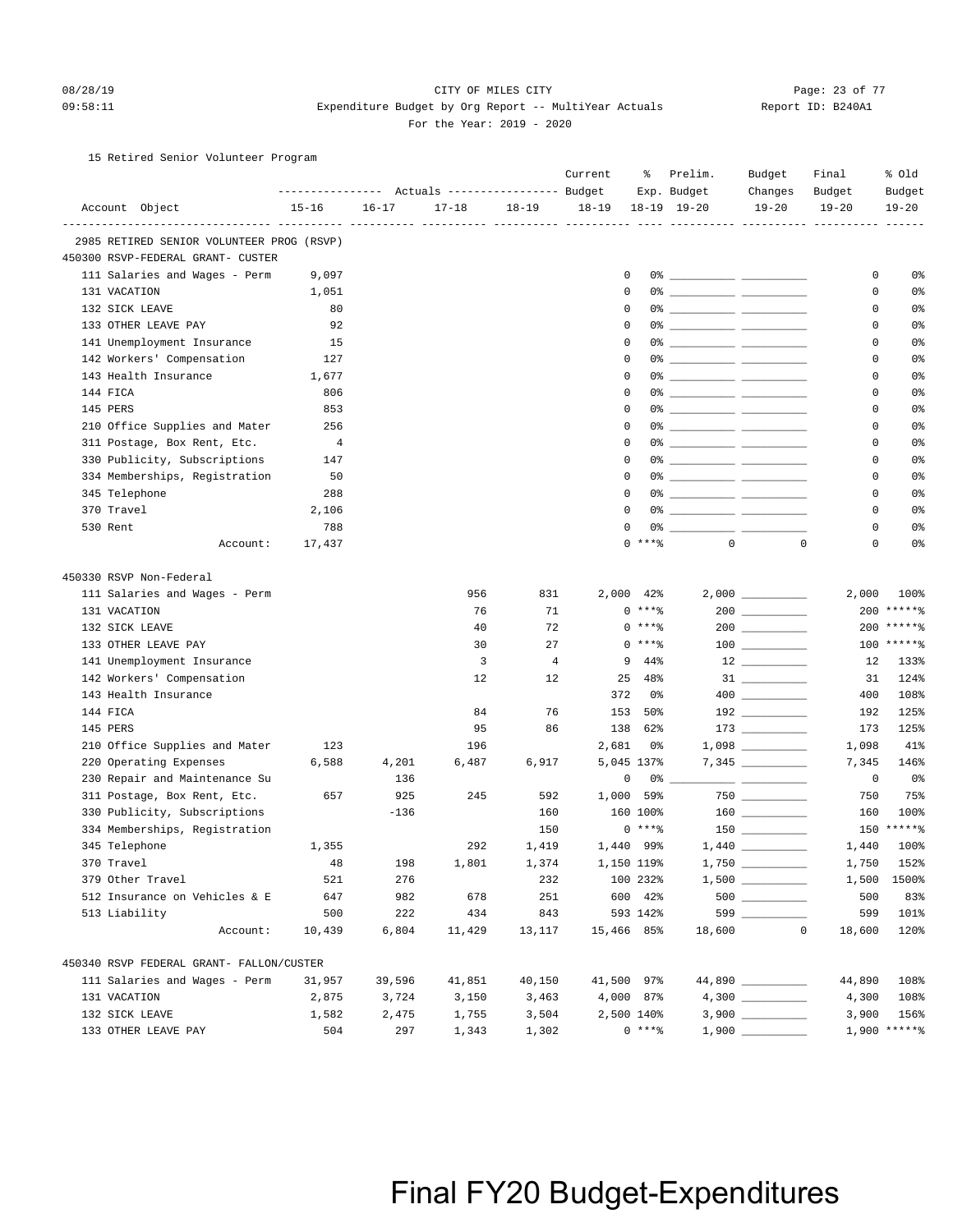### 08/28/19 Page: 24 of 77 CITY OF MILES CITY CHANGES ON Page: 24 of 77 09:58:11 Expenditure Budget by Org Report -- MultiYear Actuals Report ID: B240A1 For the Year: 2019 - 2020

### 15 Retired Senior Volunteer Program

|                               |                                                 |           |           |           | Current                                    | ႜ               | Prelim.                                                                                                                                                                                                                                                                                                                                                            | Budget            | Final                   | % Old          |
|-------------------------------|-------------------------------------------------|-----------|-----------|-----------|--------------------------------------------|-----------------|--------------------------------------------------------------------------------------------------------------------------------------------------------------------------------------------------------------------------------------------------------------------------------------------------------------------------------------------------------------------|-------------------|-------------------------|----------------|
|                               | --------------- Actuals ---------------- Budget |           |           |           |                                            |                 | Exp. Budget                                                                                                                                                                                                                                                                                                                                                        | Changes           | Budget                  | Budget         |
| Account Object                | $15 - 16$                                       | $16 - 17$ | $17 - 18$ | $18 - 19$ | 18-19 18-19 19-20<br>----- ---------- ---- |                 |                                                                                                                                                                                                                                                                                                                                                                    | $19 - 20$         | $19 - 20$               | $19 - 20$      |
| 141 Unemployment Insurance    | 59                                              | 69        | 120       | 169       |                                            | 216 78%         |                                                                                                                                                                                                                                                                                                                                                                    | 247               | 247                     | 114%           |
| 142 Workers' Compensation     | 471                                             | 566       | 541       | 608       |                                            | 596 102%        |                                                                                                                                                                                                                                                                                                                                                                    | 683               | 683                     | 115%           |
| 143 Health Insurance          | 6,013                                           | 8,085     | 8,597     | 8,815     | 8,496 104%                                 |                 |                                                                                                                                                                                                                                                                                                                                                                    |                   | 8,600                   | 101%           |
| 144 FICA                      | 2,975                                           | 3,543     | 3,680     | 3,700     | 3,672 101%                                 |                 |                                                                                                                                                                                                                                                                                                                                                                    |                   | 4,207                   | 115%           |
| 145 PERS                      | 3,116                                           | 3,859     | 4,072     | 4,145     | 3,312 125%                                 |                 |                                                                                                                                                                                                                                                                                                                                                                    |                   | 3,794                   | 115%           |
| 210 Office Supplies and Mater |                                                 | 4,497     | 578       | 619       | 3,187 19%                                  |                 |                                                                                                                                                                                                                                                                                                                                                                    |                   | 1,525                   | 48%            |
| 220 Operating Expenses        | 1,243                                           | 1,653     | 1,157     | 1,171     |                                            |                 | $0***$ $\frac{20}{10}$                                                                                                                                                                                                                                                                                                                                             |                   | $\circ$                 | 0 <sub>8</sub> |
| 311 Postage, Box Rent, Etc.   | $\overline{\phantom{0}}^2$                      | 562       | 392       | 452       |                                            |                 | $0***$ $\frac{20}{10}$                                                                                                                                                                                                                                                                                                                                             |                   | $^{\circ}$              | 0 <sub>8</sub> |
| 330 Publicity, Subscriptions  | 83                                              | 148       | 160       |           | $\Omega$                                   |                 |                                                                                                                                                                                                                                                                                                                                                                    |                   | $^{\circ}$              | 0 <sup>°</sup> |
| 334 Memberships, Registration | 200                                             | 275       | 200       | 300       |                                            | 275 109%        |                                                                                                                                                                                                                                                                                                                                                                    |                   | 275                     | 100%           |
| 345 Telephone                 | 626                                             | 1,193     | 1,216     |           |                                            |                 | $\begin{picture}(150,10) \put(0,0){\vector(1,0){100}} \put(15,0){\vector(1,0){100}} \put(15,0){\vector(1,0){100}} \put(15,0){\vector(1,0){100}} \put(15,0){\vector(1,0){100}} \put(15,0){\vector(1,0){100}} \put(15,0){\vector(1,0){100}} \put(15,0){\vector(1,0){100}} \put(15,0){\vector(1,0){100}} \put(15,0){\vector(1,0){100}} \put(15,0){\vector(1,0){100}}$ |                   | $\mathsf 0$             | 0 <sub>8</sub> |
| 370 Travel                    | 1,690                                           | 4,651     | 5,091     | 6,003     | 6,148 98%                                  |                 |                                                                                                                                                                                                                                                                                                                                                                    |                   | 7,081                   | 115%           |
| 530 Rent                      | 3,413                                           | 5,010     | 5,010     | 5,010     | 5,010 100%                                 |                 |                                                                                                                                                                                                                                                                                                                                                                    | $5,010$ _________ | 5,010                   | 100%           |
| Account:                      | 56,809                                          | 80,203    | 78,913    | 79,411    | 78,912 101%                                |                 |                                                                                                                                                                                                                                                                                                                                                                    | 86,412 0          | 86,412                  | 109%           |
| 450351 RSVP-Excess            |                                                 |           |           |           |                                            |                 |                                                                                                                                                                                                                                                                                                                                                                    |                   |                         |                |
| 111 Salaries and Wages - Perm | 2,067                                           | 2,167     |           | 580       | $2,000$ $29\%$                             |                 |                                                                                                                                                                                                                                                                                                                                                                    |                   | 2,000                   | 100%           |
| 131 VACATION                  |                                                 | 37        |           |           | $\Omega$                                   |                 |                                                                                                                                                                                                                                                                                                                                                                    |                   | $\Omega$                | 0 <sub>8</sub> |
| 132 SICK LEAVE                | 119                                             | 257       |           |           | $\Omega$                                   |                 |                                                                                                                                                                                                                                                                                                                                                                    |                   | 0                       | 0 <sub>8</sub> |
| 133 OTHER LEAVE PAY           |                                                 | 715       |           |           | $\Omega$                                   |                 |                                                                                                                                                                                                                                                                                                                                                                    |                   | $\mathbf 0$             | 0 <sub>8</sub> |
| 141 Unemployment Insurance    |                                                 | 5         |           | 2         | 9                                          | 22 <sup>8</sup> |                                                                                                                                                                                                                                                                                                                                                                    |                   | 10                      | 111%           |
| 142 Workers' Compensation     |                                                 | 39        |           | 8         | 25                                         | 32%             |                                                                                                                                                                                                                                                                                                                                                                    |                   | 26                      | 104%           |
| 143 Health Insurance          | 77                                              | 213       |           | 112       |                                            | $0***$ $****$   |                                                                                                                                                                                                                                                                                                                                                                    |                   | $\overline{0}$          | 0 <sub>8</sub> |
| 144 FICA                      |                                                 | 226       |           | 48        | 151                                        | 32%             |                                                                                                                                                                                                                                                                                                                                                                    | 155 700           | 155                     | 103%           |
| 145 PERS                      |                                                 | 205       |           | 54        |                                            | 138 39%         |                                                                                                                                                                                                                                                                                                                                                                    |                   | 140                     | 101%           |
| 220 Operating Expenses        |                                                 | 6,501     | 1,963     | 1,520     | 2,200 69%                                  |                 |                                                                                                                                                                                                                                                                                                                                                                    |                   | 2,000                   | 91%            |
| Account:                      | 2,263                                           | 10,365    | 1,963     | 2,324     | 4,523 51%                                  |                 |                                                                                                                                                                                                                                                                                                                                                                    | 4,331             | $\circ$<br>4,331        | 95%            |
| Fund:                         | 86,948                                          | 97,372    | 92,305    | 94,852    | 98,901 96%                                 |                 | 109,343                                                                                                                                                                                                                                                                                                                                                            |                   | $\circ$<br>109,343      | 110%           |
| Orgn:                         | 86,948                                          | 97,372    | 92,305    | 94,852    | 98,901 96%                                 |                 | 109,343                                                                                                                                                                                                                                                                                                                                                            |                   | 109,343<br>$\mathbf{0}$ | 110%           |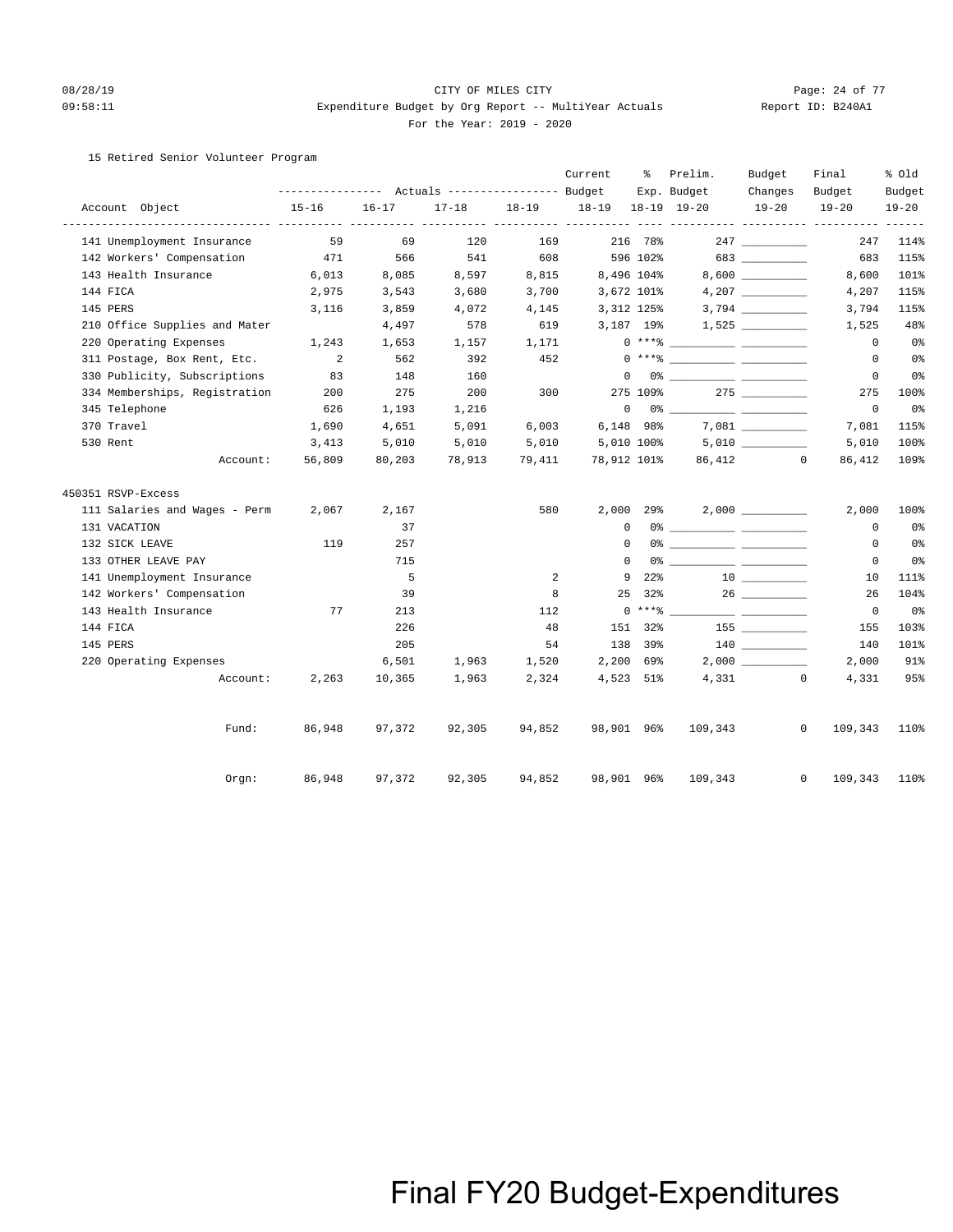### 08/28/19 Page: 25 of 77 CITY OF MILES CITY CONTROL PAGE: 25 of 77 09:58:11 Expenditure Budget by Org Report -- MultiYear Actuals Report ID: B240A1

 Account Object 15-16 16-17 17-18 18-19 18-19 18-19 19-20 19-20 19-20 19-20 -------------------------------- ---------- ---------- ---------- ---------- ---------- ---- ---------- ---------- ---------- ------

---------------- Actuals ----------------- Budget Exp. Budget Changes Budget Budget

Current % Prelim. Budget Final % Old

For the Year: 2019 - 2020

| 521000 Interfund Operating Transfers Out |         |         |         |         |                |          |                     |             |              |                |
|------------------------------------------|---------|---------|---------|---------|----------------|----------|---------------------|-------------|--------------|----------------|
| 820 Transfers to Other Funds             | 289,572 | 293,796 | 297,919 | 301,395 | 301,395 100%   |          |                     |             | 305,344      | 101%           |
| \$301,395 X 1.31% = \$305344             |         |         |         |         |                |          |                     |             |              |                |
| Account:                                 | 289,572 | 293,796 | 297,919 | 301,395 | 301,395 100%   |          | 305,344             | 0           | 305,344      | 101%           |
|                                          |         |         |         |         |                |          |                     |             |              |                |
|                                          |         |         |         |         |                |          |                     |             |              |                |
| Fund:                                    | 289,572 | 293,796 | 297,919 | 301,395 | 301,395 100%   |          | 305,344             | $\mathbf 0$ | 305,344      | 101%           |
|                                          |         |         |         |         |                |          |                     |             |              |                |
| 2220 LIBRARY                             |         |         |         |         |                |          |                     |             |              |                |
| 460100 Library Services(16)              |         |         |         |         |                |          |                     |             |              |                |
| 111 Salaries and Wages - Perm            | 172,046 | 169,343 | 171,710 | 169,179 | 180,436        | 94%      | $180,964$ _________ |             | 180,964      | 100%           |
| Antipated 1.5% Raise                     |         |         |         |         |                |          |                     |             |              |                |
| 121 OVERTIME-PERMANENT                   |         |         |         |         | 600            | 0%       |                     |             | 600          | 100%           |
| 131 VACATION                             | 16,641  | 16,072  | 14,392  | 13,370  | 16,000 84%     |          |                     |             | 16,000       | 100%           |
| 132 SICK LEAVE                           | 3,352   | 7,284   | 6,777   | 13,235  | 7,300 181%     |          |                     |             | 7,300        | 100%           |
| 133 OTHER LEAVE PAY                      | 976     | 256     | 581     |         | 4,063          | 0%       |                     |             | 4,071        | 100%           |
| 141 Unemployment Insurance               | 291     | 291     | 486     | 688     |                | 313 220% |                     |             | 731          | 234%           |
| 142 Workers' Compensation                | 794     | 806     | 740     | 837     |                | 887 94%  | 887 $\qquad$        |             | 887          | 100%           |
| 143 Health Insurance                     | 38,851  | 41,499  | 42,999  | 43,115  | 44,382 97%     |          |                     |             | 47,682       | 107%           |
| 144 FICA                                 | 14,683  | 14,676  | 14,715  | 14,858  | 15,943 93%     |          |                     |             | 15,983       | 100%           |
| 145 PERS                                 | 15,962  | 16,150  | 16,386  | 16,779  | 17,651 95%     |          |                     |             | 18,115       | 103%           |
| 196 CLOTHING ALLOTMENT                   | 750     | 750     | 750     | 750     |                | 750 100% |                     |             | 750          | 100%           |
| 210 Office Supplies and Mater            | 733     | 710     | 795     | 726     | 1,000 73%      |          | $500$ __________    |             | 500          | 50%            |
| 214 Small Items of Equipment             | 70      | 1,887   | 1,529   | 1,109   | $5,000$ $22\%$ |          |                     |             | 3,000        | 60%            |
| 220 Operating Expenses                   | 119     |         | 134     |         | 1,000          | 0 %      |                     |             | 500          | 50%            |
| 224 Janitorial Supplies                  | 440     | 399     | 608     | 532     | 1,200 44%      |          |                     |             | 1,200        | 100%           |
| 311 Postage, Box Rent, Etc.              | 1,107   | 1,235   | 1,057   | 1,263   | 1,500 84%      |          |                     |             | 1,500        | 100%           |
| 320 Printing, Duplicating, Ty            | 981     | 1,113   | 659     | 345     | 2,000 17%      |          |                     |             | 1,500        | 75%            |
| 330 Publicity, Subscriptions             |         |         |         | 275     |                | $0***8$  |                     |             | $\mathbf{0}$ | 0 <sub>8</sub> |
| 334 Memberships, Registration            |         |         |         |         | 250            | 0%       |                     |             | 250          | 100%           |
| 341 Electric Utility Services            | 5,990   | 6,291   | 7,332   | 6,898   | 9,000          | $77$ %   |                     |             | 9,000        | 100%           |
| 342 Water Utility Services               | 515     | 585     | 514     | 529     | 700            | 76%      |                     |             | 750          | 107%           |
| 343 Sewer Utility Services               | 234     | 549     | 660     | 454     | 800            | 57%      | $800$               |             | 800          | 100%           |
| 344 Gas Utility Service                  | 1,091   | 1,639   | 2,081   | 2,091   | 5,000 42%      |          | $5,000$             |             | 5,000        | 100%           |
| 345 Telephone                            | 1,075   | 1,188   | 1,082   | 1,584   | 1,500 106%     |          |                     |             | 1,750        | 117%           |
| 346 Garbage Service                      | 240     |         | 440     |         | 500            | 0%       |                     |             | 400          | 80%            |
| 347 Internet                             | 1,361   | 1,353   | 1,720   | 2,252   | 2,500 90%      |          |                     |             | 2,500        | 100%           |
| 350 Professional Services                | 7,007   | 7,308   | 5,211   | 9,371   | 9,500 99%      |          |                     |             | 9,500        | 100%           |
|                                          |         |         |         |         |                |          |                     |             |              |                |

 360 Contr R & M 5,329 7,266 6,569 7,479 10,000 75% 10,000 \_\_\_\_\_\_\_\_\_\_ 10,000 100% 370 Travel 726 793 292 396 2,000 20% 1,500 \_\_\_\_\_\_\_\_\_\_ 1,500 75% 380 Training Services 632 846 476 1,000 48% 1,000 1,000 1,000 100% 382 Books 8,225 6,514 7,689 7,688 15,000 51% 15,000 \_\_\_\_\_\_\_\_\_\_ 15,000 100% 511 Insurance on Buildings 2,881 2,881 2,821 2,730 2,730 100% 2,995 \_\_\_\_\_\_\_\_\_\_ 2,995 110% 513 Liability 2,167 1,266 1,924 2,484 2,485 100% 2,932 \_\_\_\_\_\_\_\_\_\_ 2,932 118% 920 Buildings 30,000 0% \_\_\_\_\_\_\_\_\_\_ \_\_\_\_\_\_\_\_\_\_ 0 0%

16 Library

1000 GENERAL

### Final FY20 Budget-Expenditures

Account: 305,469 310,104 313,499 321,493 392,990 82% 364,660 0 364,660 92%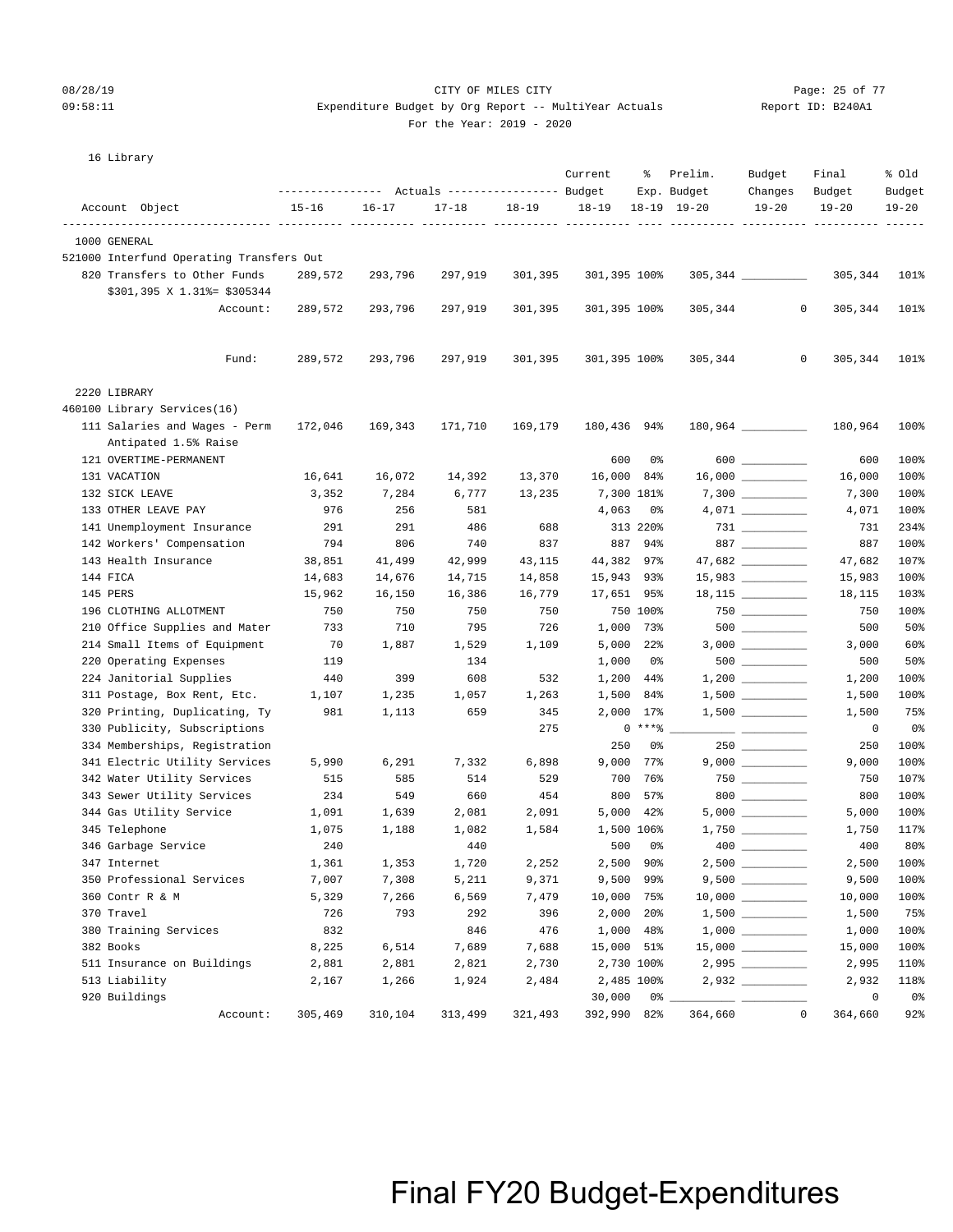### 08/28/19 CITY OF MILES CITY Page: 26 of 77 09:58:11 Expenditure Budget by Org Report -- MultiYear Actuals Report ID: B240A1 For the Year: 2019 - 2020

Orgn: 616,640 626,844 632,765 731,661 731,707 100% 690,976 0 690,976 94%

| 16 Library                               |                  |           |                          |           |           |              |                     |           |                         |           |
|------------------------------------------|------------------|-----------|--------------------------|-----------|-----------|--------------|---------------------|-----------|-------------------------|-----------|
|                                          |                  |           |                          |           | Current   | ွေ           | Prelim.             | Budget    | Final                   | % old     |
|                                          | ---------------- |           | Actuals ---------------- |           | Budget    |              | Exp. Budget         | Changes   | Budget                  | Budget    |
| Account Object                           | $15 - 16$        | $16 - 17$ | $17 - 18$                | $18 - 19$ | $18 - 19$ |              | $18 - 19$ $19 - 20$ | $19 - 20$ | $19 - 20$               | $19 - 20$ |
| 521000 Interfund Operating Transfers Out |                  |           |                          |           |           |              |                     |           |                         |           |
| 820 Transfers to Other Funds             | 21,599           | 22,944    | 21,347                   | 108,773   |           | 37,322 291%  |                     | 20,972    | 20,972                  | 56%       |
| Adm Fees                                 |                  |           |                          |           |           |              |                     |           |                         |           |
| Account:                                 | 21,599           | 22,944    | 21,347                   | 108,773   |           | 37,322 291%  | 20,972              |           | 0<br>20,972             | 56%       |
|                                          |                  |           |                          |           |           |              |                     |           |                         |           |
| Fund:                                    | 327,068          | 333,048   | 334,846                  | 430,266   |           | 430,312 100% | 385,632             |           | 385,632<br>$\mathbf{0}$ | 89%       |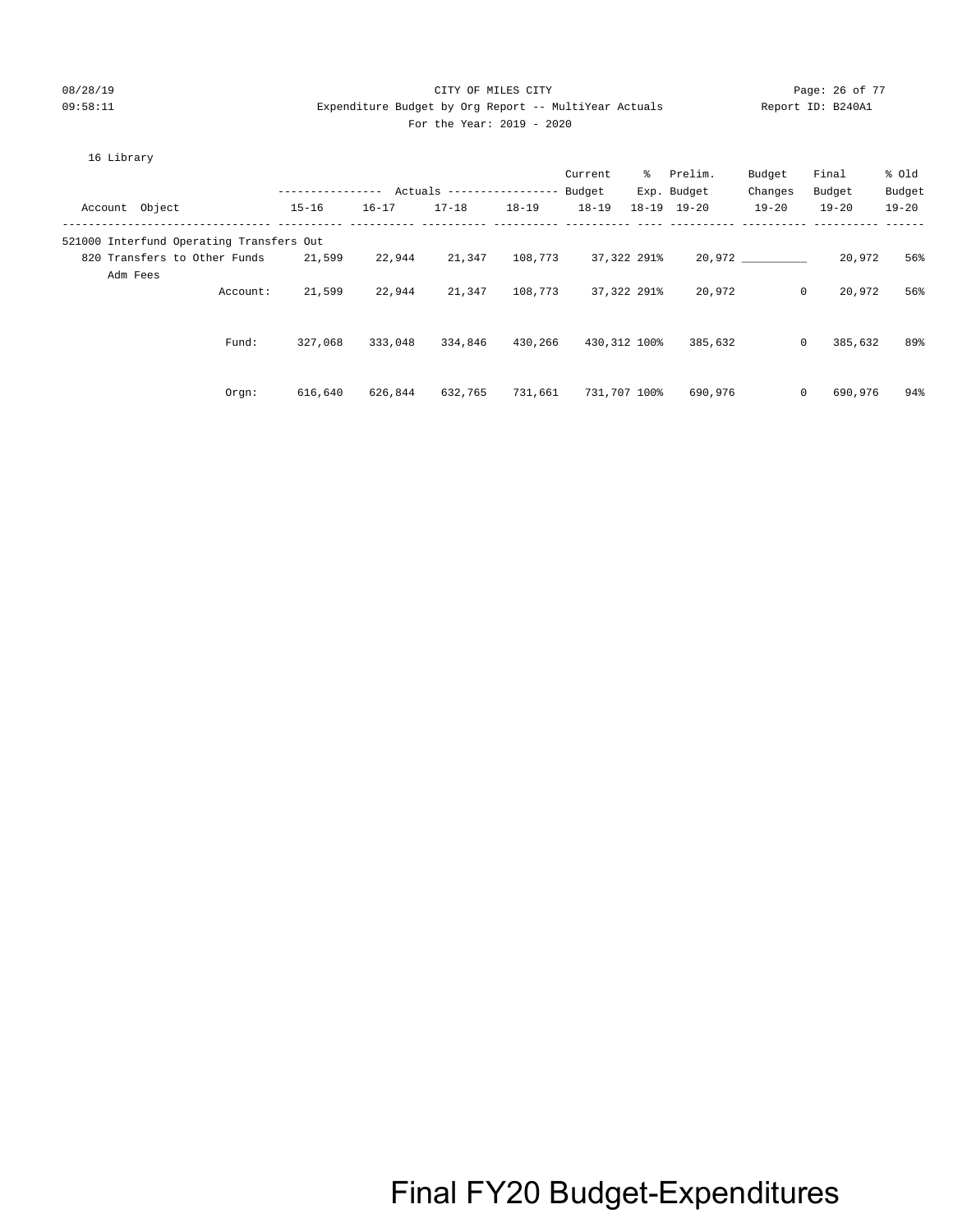### 08/28/19 Page: 27 of 77 CITY OF MILES CITY CONTROL PAGE: 27 of 77 09:58:11 Expenditure Budget by Org Report -- MultiYear Actuals Report ID: B240A1 For the Year: 2019 - 2020

18 BUILDING INSPECTION

|                        |                                                                         |           |           | ---------------    Actuals ----------------    Budget |           | Current     | နွ         | Prelim.<br>Exp. Budget | Budget<br>Changes   | Final<br>Budget           | % old<br>Budget |
|------------------------|-------------------------------------------------------------------------|-----------|-----------|-------------------------------------------------------|-----------|-------------|------------|------------------------|---------------------|---------------------------|-----------------|
| Account Object         |                                                                         | $15 - 16$ | $16 - 17$ | $17 - 18$                                             | $18 - 19$ | $18 - 19$   |            | $18 - 19$ $19 - 20$    | $19 - 20$           | $19 - 20$                 | $19 - 20$       |
|                        | --------------------------- ---------<br>2394 BUILDING CODE ENFORCEMENT |           |           |                                                       |           |             |            |                        |                     |                           |                 |
|                        | 420531 Building Inspection                                              |           |           |                                                       |           |             |            |                        |                     |                           |                 |
|                        | 111 Salaries and Wages - Perm                                           | 6,668     | 10,741    | 10,920                                                | 11,398    | 11,588 98%  |            |                        |                     | 11,612                    | 100%            |
| 121 OVERTIME-PERMANENT |                                                                         | 131       | 240       | 126                                                   | 151       | 240         | 63%        |                        | $11,612$ _________  | 240                       | 100%            |
| 131 VACATION           |                                                                         | 589       | 996       | 976                                                   | 1,042     |             | 1,000 104% |                        |                     | 1,000                     | 100%            |
| 132 SICK LEAVE         |                                                                         | 497       | 573       | 780                                                   | 632       |             | 600 105%   |                        | $600$ __________    | 600                       | 100%            |
| 133 OTHER LEAVE PAY    |                                                                         |           | 193       | 89                                                    | 221       |             | 254 87%    |                        |                     | 254                       | 100%            |
|                        | 141 Unemployment Insurance                                              | 12        | 19        | 32                                                    | 47        |             | 21 224%    |                        |                     | 21                        | 100%            |
|                        | 142 Workers' Compensation                                               | 264       | 335       | 308                                                   | 374       |             | 363 103%   |                        |                     | 363                       | 100%            |
| 143 Health Insurance   |                                                                         | 1,554     | 2,421     | 2,573                                                 | 2,679     |             | 2,663 101% |                        |                     | 2,861                     | 107%            |
| 144 FICA               |                                                                         | 605       | 973       | 985                                                   | 1,027     |             | 1,047 98%  |                        |                     | 1,049                     | 100%            |
| 145 PERS               |                                                                         | 652       | 1,054     | 1,084                                                 | 1,138     | 1,159       | 98%        |                        |                     | 1,188                     | 103%            |
| 196 CLOTHING ALLOTMENT |                                                                         | 30        | 30        | 45                                                    | 45        |             | 45 100%    |                        |                     | 45                        | 100%            |
|                        | 210 Office Supplies and Mater                                           | 451       | 233       | 334                                                   | 583       | 2,000       | 29%        |                        | $2,000$ _________   | 2,000                     | 100%            |
|                        | 214 Small Items of Equipment                                            | 1,871     | 9,436     | 2,333                                                 | 4,473     | 15,000      | 30%        |                        |                     | 1,500                     | 10%             |
|                        | 220 Operating Expenses                                                  | 584       | 491       |                                                       |           | 1,000       | 0%         |                        | $5,000$ __________  | 5,000                     | 500%            |
|                        | 311 Postage, Box Rent, Etc.                                             | 261       | 197       | 487                                                   | 212       | 500         | 42%        |                        |                     | 500                       | 100%            |
|                        | 320 Printing, Duplicating, Ty                                           | 202       | 268       | 71                                                    | 375       | 400         | 94%        |                        |                     | 500                       | 125%            |
|                        | 330 Publicity, Subscriptions                                            | 24        |           |                                                       | 113       | 500         | 23%        |                        |                     | 500                       | 100%            |
|                        | 331 Publication of Formal & L                                           | 1,060     |           | 213                                                   | 659       | 1,000       | 66%        |                        |                     | 1,000                     | 100%            |
|                        | 334 Memberships, Registration                                           | 185       | 75        | 290                                                   | 330       | 400         | 83%        |                        |                     | 400                       | 100%            |
| 345 Telephone          |                                                                         | 343       | 290       | 343                                                   | 316       | 400         | 79%        |                        |                     | 500                       | 125%            |
| 347 Internet           |                                                                         |           |           |                                                       |           | 200         | 0%         |                        |                     | 200                       | 100%            |
|                        | 350 Professional Services                                               | 86,078    | 65,129    | 78,141                                                | 102,332   | 115,000     | 89%        |                        | $120,000$ _________ | 120,000                   | 104%            |
| 360 Contr R & M        |                                                                         | 1,478     | 20,306    | 3,143                                                 | 3,079     |             | 3,000 103% |                        |                     | 3,000                     | 100%            |
| 380 Training Services  |                                                                         | 654       | 2,449     | 4,040                                                 | 2,720     | 5,000       | 54%        |                        |                     | 6,000                     | 120%            |
| 382 Books              |                                                                         | 873       |           | 1,809                                                 | 838       |             | 8,000 10%  |                        | 8,000               | 8,000                     | 100%            |
|                        | 531 Building & Office Rental                                            |           |           |                                                       | 2,400     |             | 2,400 100% |                        |                     | 2,400                     | 100%            |
|                        | 540 Special Assessments                                                 | 326       | 614       | 637                                                   | 546       | 800         | 68%        |                        | $800$               | 800                       | 100%            |
|                        | 930 Improvements Other than B                                           | 10,588    |           |                                                       |           | 0           | $0\%$ $-$  |                        |                     | 0                         | 0%              |
|                        | Account:                                                                | 115,980   | 117,063   | 109,759                                               | 137,730   | 174,580     | 79%        | 171,533                |                     | $\overline{0}$<br>171,533 | 98%             |
|                        | 510330 Comprehensive Liability Insurance                                |           |           |                                                       |           |             |            |                        |                     |                           |                 |
| 513 Liability          |                                                                         | 88        | 52        | 213                                                   | 166       |             | 166 100%   |                        | 202                 | 202                       | 122%            |
|                        | Account:                                                                | 88        | 52        | 213                                                   | 166       |             | 166 100%   | 202                    |                     | $\mathbf{0}$<br>202       | 121%            |
|                        | 521000 Interfund Operating Transfers Out                                |           |           |                                                       |           |             |            |                        |                     |                           |                 |
|                        | 820 Transfers to Other Funds                                            | 6,709     | 7,404     | 6,770                                                 | 6,840     |             | 6,840 100% | 6,522                  |                     | 6,522                     | 95%             |
| Adm Fees               |                                                                         |           |           |                                                       |           |             |            |                        |                     |                           |                 |
|                        | Account:                                                                | 6,709     | 7,404     | 6,770                                                 | 6,840     |             | 6,840 100% | 6,522                  |                     | 0<br>6,522                | 95%             |
|                        | Fund:                                                                   | 122,777   | 124,519   | 116,742                                               | 144,736   | 181,586 80% |            | 178,257                |                     | 0<br>178,257              | 98%             |
|                        | Orgn:                                                                   | 122,777   | 124,519   | 116,742                                               | 144,736   | 181,586 80% |            | 178,257                |                     | 178,257<br>0              | 98%             |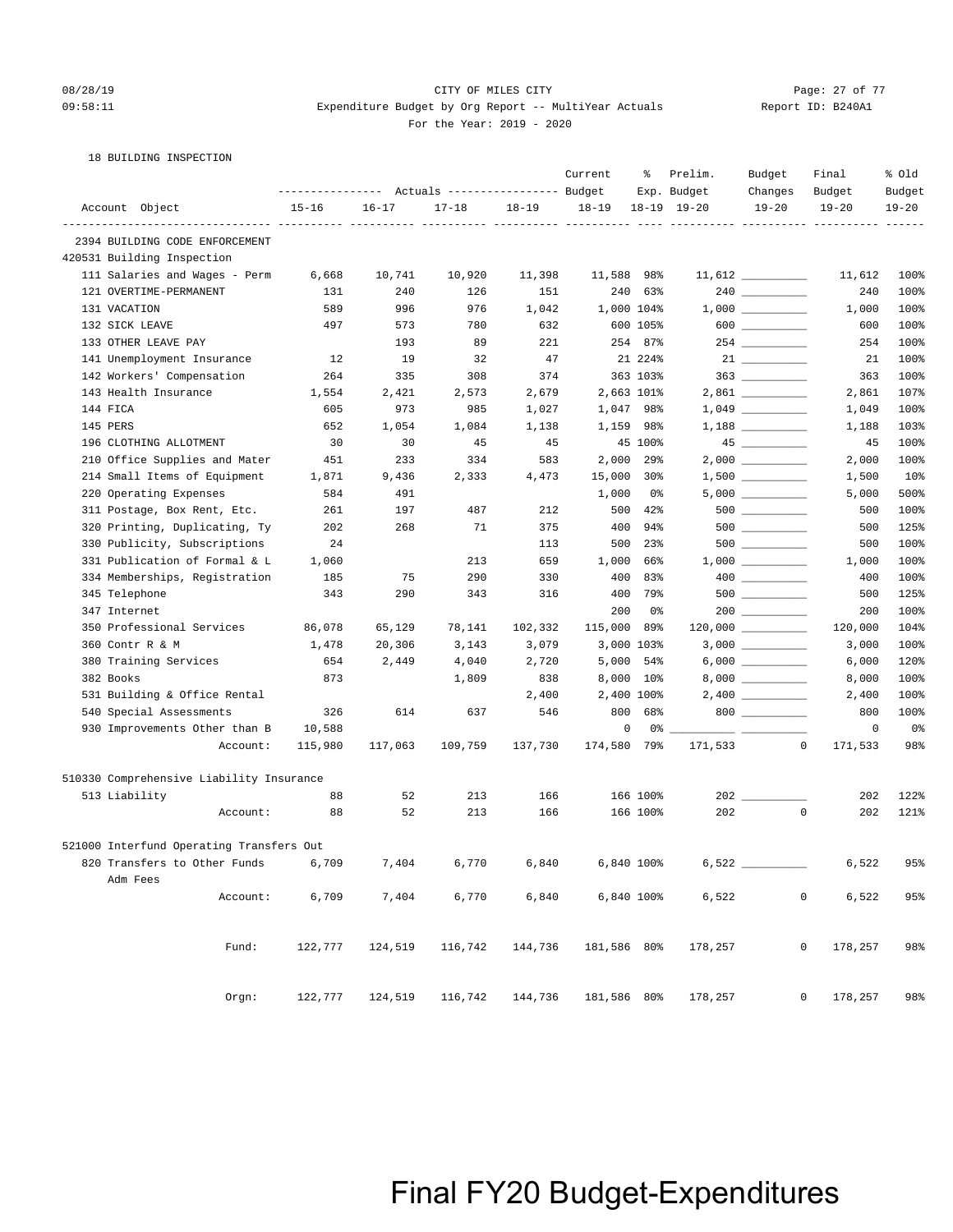### 08/28/19 Page: 28 of 77 CITY OF MILES CITY CONTROL PAGE: 28 of 77 09:58:11 Expenditure Budget by Org Report -- MultiYear Actuals Report ID: B240A1 For the Year: 2019 - 2020

20 Permissive Medical Levy

|                                                                          |                  |           |                            |           | Current   | ွေ  | Prelim.             | Budget    | Final     | % Old     |
|--------------------------------------------------------------------------|------------------|-----------|----------------------------|-----------|-----------|-----|---------------------|-----------|-----------|-----------|
|                                                                          | ---------------- |           | Actuals ------------------ |           | Budget    |     | Exp. Budget         | Changes   | Budget    | Budget    |
| Account Object                                                           | $15 - 16$        | $16 - 17$ | $17 - 18$                  | $18 - 19$ | $18 - 19$ |     | $18 - 19$ $19 - 20$ | $19 - 20$ | $19 - 20$ | $19 - 20$ |
| 2372 Permissive Medical Levy<br>521000 Interfund Operating Transfers Out |                  |           |                            |           |           |     |                     |           |           |           |
| 820 Transfers to Other Funds<br>Transfers to GF                          | 166,390          | 190,613   | 201,241                    | 221,186   | 224,741   | 98% | 258,184             | 1,537     | 259,721   | 116%      |
| True #<br>Account:                                                       | 166,390          | 190,613   | 201,241                    | 221,186   | 224,741   | 98% | 258,184             | 1,537     | 259,721   | 115%      |
| Fund:                                                                    | 166,390          | 190,613   | 201,241                    | 221,186   | 224,741   | 98% | 258,184             | 1,537     | 259,721   | 115%      |
| Orgn:                                                                    | 166,390          | 190,613   | 201,241                    | 221,186   | 224,741   | 98% | 258,184             | 1,537     | 259,721   | 115%      |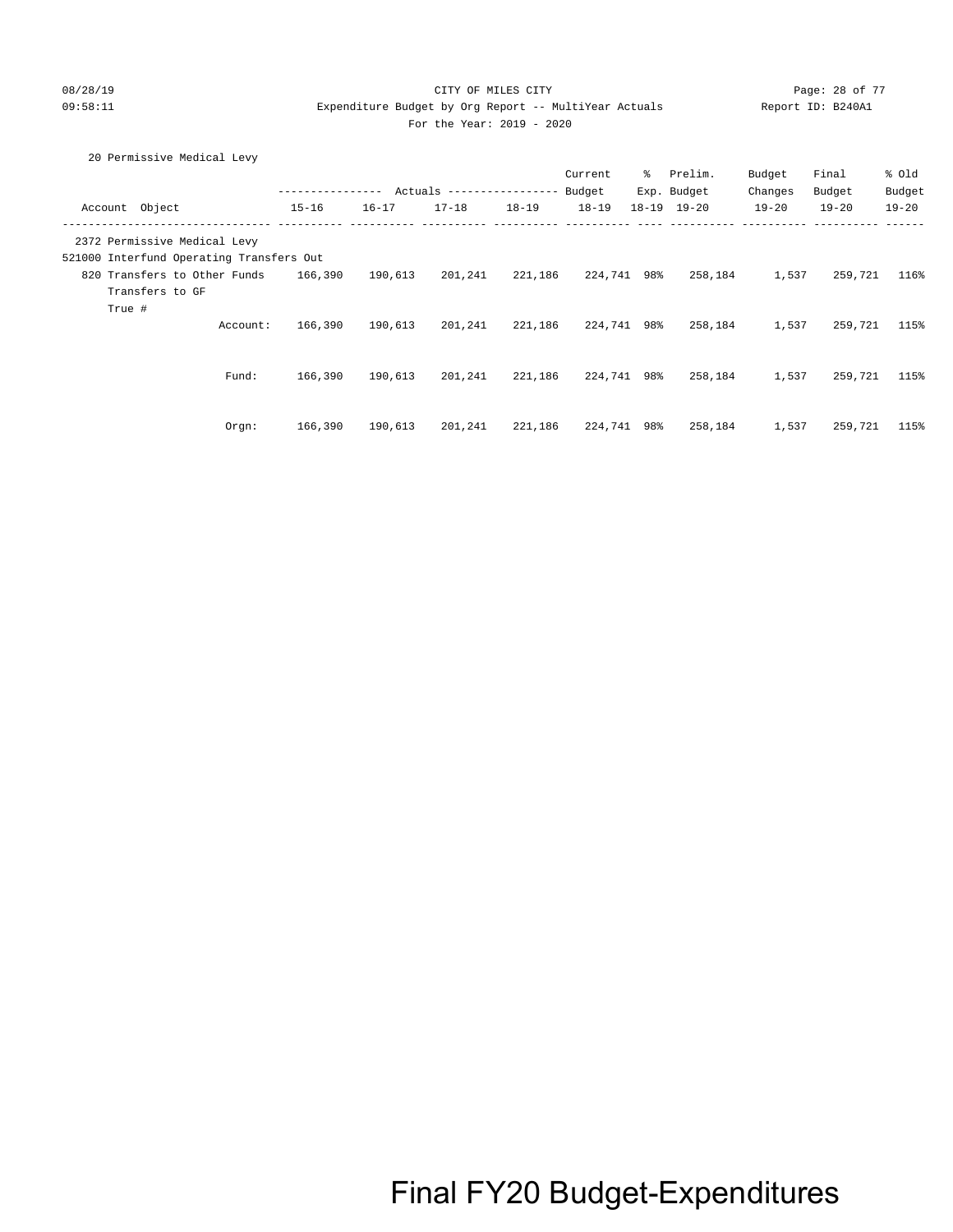### 08/28/19 Page: 29 of 77 CITY OF MILES CITY CONTROL PAGE: 29 of 77 09:58:11 Expenditure Budget by Org Report -- MultiYear Actuals Report ID: B240A1 For the Year: 2019 - 2020

#### 21 Animal Control

|                                    |                |           | Actuals ----------------- Budget |           | Current     | ႜ          | Prelim.<br>Exp. Budget | Budget<br>Changes                      | Final<br>Budget                  | % old<br>Budget |
|------------------------------------|----------------|-----------|----------------------------------|-----------|-------------|------------|------------------------|----------------------------------------|----------------------------------|-----------------|
| Account Object                     | $15 - 16$      | $16 - 17$ | $17 - 18$                        | $18 - 19$ | $18 - 19$   |            | 18-19 19-20            | $19 - 20$                              | $19 - 20$                        | $19 - 20$       |
| 1000 GENERAL                       |                |           |                                  |           |             |            |                        |                                        | ----------- ---------- --------- | $- - - - - - -$ |
| 440600 Animal Control Services(21) |                |           |                                  |           |             |            |                        |                                        |                                  |                 |
| 111 Salaries and Wages - Perm      | 40,532         | 29,788    | 32,693                           | 40,056    | 42,430 94%  |            |                        | $42,860$ _________                     | 42,860                           | 101%            |
| 121 OVERTIME-PERMANENT             |                | 247       | 147                              | 1,125     |             | 500 225%   |                        |                                        | 500                              | 100%            |
| 131 VACATION                       | 5,077          | 8,246     | 84                               | 20        | 1,500       | 1%         |                        | $1,500$ _________                      | 1,500                            | 100%            |
| 132 SICK LEAVE                     | 732            | 13,664    |                                  |           | 700         | 0%         |                        | $700$                                  | 700                              | 100%            |
| 133 OTHER LEAVE PAY                | 1,014          | 1,037     | 843                              | 4,554     |             | 500 911%   |                        |                                        | 500                              | 100%            |
| 134 HOLIDAY PAY                    | 322            |           | 126                              | 536       |             | 300 179%   |                        |                                        | 300                              | 100%            |
| 141 Unemployment Insurance         | 72             | 79        | 87                               | 163       |             | 69 236%    |                        |                                        | 70                               | 101%            |
| 142 Workers' Compensation          | 2,610          | 2,927     | 1,548                            | 2,307     |             | 2,633 88%  |                        |                                        | 2,583                            | 98%             |
| 143 Health Insurance               | 7,484          | 6,232     | 7,857                            | 8,931     |             | 8,877 101% |                        | $9,536$ ___________                    | 9,536                            | 107%            |
| 144 FICA                           | 3,647          | 4,053     | 2,434                            | 3,569     |             | 3,514 102% |                        |                                        | 3,547                            | 101%            |
| 145 PERS                           | 3,657          | 4,114     | 2,671                            | 3,582     |             | 3,422 105% |                        |                                        | 3,456                            | 101%            |
| 196 CLOTHING ALLOTMENT             | 360            | 430       | 720                              | 446       |             | 720 62%    |                        | $807 \ \ \underline{\hspace{1.5cm}}$   | 807                              | 112%            |
| 210 Office Supplies and Mater      | 181            | 30        | 54                               |           | 150         | 0%         |                        |                                        | 150                              | 100%            |
| 214 Small Items of Equipment       |                |           | 370                              |           | 400         | 0%         |                        |                                        | 400                              | 100%            |
| 220 Operating Expenses             | 604            | 789       | 1,108                            | 1,593     |             | 1,200 133% |                        |                                        | 1,200                            | 100%            |
| 230 Repair and Maintenance Su      | $\overline{4}$ | 26        |                                  | 36        |             | 250 14%    |                        |                                        | 250                              | 100%            |
| 231 Gas, Oil, Diesel Fuel, Gr      | 881            | 466       | 1,083                            | 1,312     |             | 1,400 94%  |                        |                                        | 1,400                            | 100%            |
| 311 Postage, Box Rent, Etc.        |                | 24        | 17                               | 32        |             | 20 160%    |                        |                                        | 20                               | 100%            |
| 320 Printing, Duplicating, Ty      |                |           | 2                                |           | 25          | 0%         |                        |                                        | 25                               | 100%            |
| 330 Publicity, Subscriptions       |                |           |                                  |           | 25          | 0%         |                        | $25 \ \_$                              | 25                               | 100%            |
| 341 Electric Utility Services      | 529            | 401       | 588                              | 720       |             | 529 136%   |                        | 529                                    | 529                              | 100%            |
| 342 Water Utility Services         | 262            | 267       | 272                              | 277       |             | 350 79%    |                        |                                        | 350                              | 100%            |
| 343 Sewer Utility Services         | 181            | 311       | 317                              | 324       |             | 150 216%   |                        |                                        | 150                              | 100%            |
| 344 Gas Utility Service            | 470            | 473       | 459                              | 395       |             | 635 62%    |                        | 635                                    | 635                              | 100%            |
| 345 Telephone                      | 520            | 440       | 521                              | 481       |             | 500 96%    |                        | $500$ _________                        | 500                              | 100%            |
| 347 Internet                       |                |           |                                  |           | 560         | 0%         |                        | 560                                    | 560                              | 100%            |
| 350 Professional Services          | 3,405          | 2,986     | 5,810                            | 4,340     |             | 3,000 145% |                        |                                        | 3,000                            | 100%            |
| 366 R&M Vehicles - Police/Ani      |                |           |                                  |           | 100         | 0%         |                        | $\begin{tabular}{c} 100 \end{tabular}$ | 100                              | 100%            |
| 370 Travel                         |                |           |                                  |           | 200         | 0%         |                        |                                        | 200                              | 100%            |
| 380 Training Services              |                |           |                                  |           | 100         | 0%         |                        |                                        | 100                              | 100%            |
| 511 Insurance on Buildings         | 70             | 70        | 69                               | 64        |             | 64 100%    |                        |                                        | 86                               | 134%            |
| True #<br>Account:                 | 72,614         | 77,100    | 59,880                           | 74,863    | 74,823 100% |            | 76,039                 |                                        | $\overline{0}$<br>76,039         | 101%            |
| Fund:                              | 72,614         | 77,100    | 59,880                           | 74,863    | 74,823 100% |            | 76,039                 |                                        | $\mathbf 0$<br>76,039            | 101%            |
| Orgn:                              | 72,614         | 77,100    | 59,880                           | 74,863    | 74,823 100% |            | 76,039                 |                                        | $\mathbf 0$<br>76,039            | 101%            |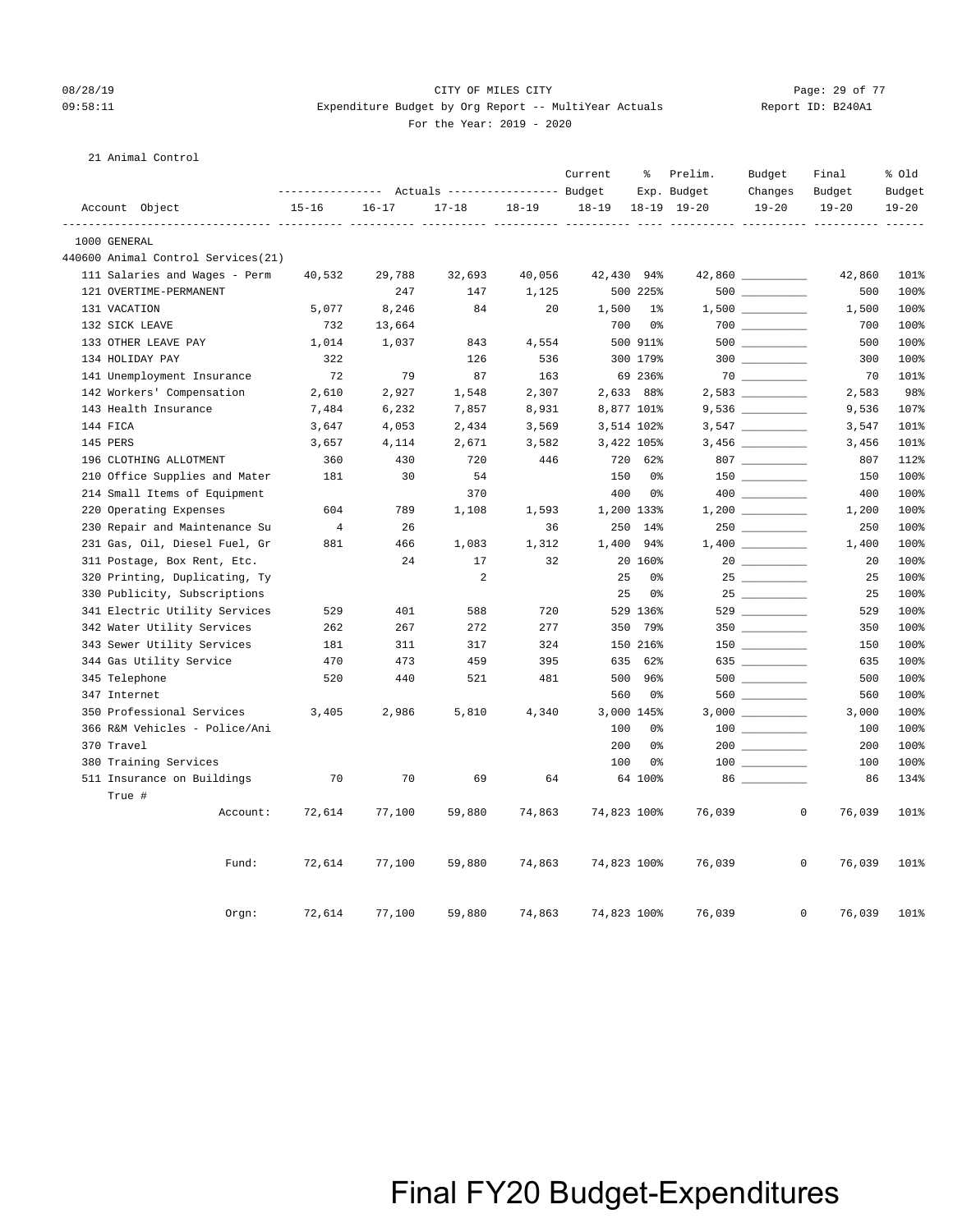### 08/28/19 Page: 30 of 77 CITY OF MILES CITY CONTROL PAGE: 30 of 77 09:58:11 Expenditure Budget by Org Report -- MultiYear Actuals Report ID: B240A1 For the Year: 2019 - 2020

22 Water Plant

| Account Object<br>$15 - 16$<br>$16 - 17$<br>$17 - 18$<br>$18 - 19$<br>$18 - 19$<br>18-19 19-20<br>$19 - 20$<br>$19 - 20$<br>5210 WATER UTILITY<br>430530 Water Source of Supply and Pumping(22)<br>111 Salaries and Wages - Perm<br>225,345<br>236,347<br>243,869<br>237,547<br>250,316<br>95%<br>$250,484$ __________<br>250,484<br>121 OVERTIME-PERMANENT<br>9,823<br>10,258<br>10,317<br>9,970<br>10,300<br>97%<br>$10,300$ __________<br>10,300<br>131 VACATION<br>17,575<br>19,531<br>21,439<br>18,601<br>19,500 95%<br>19,500<br>132 SICK LEAVE<br>8,819<br>12,228<br>7,514<br>5,500 137%<br>5,500<br>5,435<br>2,729 200%<br>133 OTHER LEAVE PAY<br>3,227<br>3,201<br>5,458<br>5,462<br>2,733<br>134 HOLIDAY PAY<br>4,447<br>5,358<br>5,310<br>5,752<br>5,400 107%<br>5,400<br>141 Unemployment Insurance<br>405<br>422<br>750<br>1,001<br>441 227%<br>441<br>142 Workers' Compensation<br>16,437<br>17,359<br>17,062<br>18,241<br>16,838 108%<br>16,848<br>143 Health Insurance<br>58,717<br>65,971<br>49,708 133%<br>43,523<br>48,419<br>53,404<br>$22,485$ ______________<br>144 FICA<br>19,680<br>21,775<br>20,876<br>22,472 93%<br>22,485<br>20,177<br>25,482<br>145 PERS<br>13,429<br>32,005<br>74,534<br>72,228<br>24,880 290%<br>25,482<br>$950$<br>196 CLOTHING ALLOTMENT<br>840<br>840<br>975<br>930<br>480 194%<br>950<br>98<br>250 48%<br>250<br>210 Office Supplies and Mater<br>220<br>421<br>119<br>214 Small Items of Equipment<br>3,000<br>3,686<br>2,566<br>107<br>$4\%$<br>8,000<br>1,539<br>$2,500$ __________<br>2,000<br>220 Operating Expenses<br>879<br>1,647<br>1,618<br>1,883<br>94%<br>2,500<br>222 Chemicals, Lab & Med Suppl<br>$250$ _________<br>47<br>109<br>91<br>48<br>150<br>32%<br>250<br>226 Clothing and Uniforms<br>389<br>391<br>600<br>$\begin{picture}(10,10) \put(0,0){\line(1,0){10}} \put(15,0){\line(1,0){10}} \put(15,0){\line(1,0){10}} \put(15,0){\line(1,0){10}} \put(15,0){\line(1,0){10}} \put(15,0){\line(1,0){10}} \put(15,0){\line(1,0){10}} \put(15,0){\line(1,0){10}} \put(15,0){\line(1,0){10}} \put(15,0){\line(1,0){10}} \put(15,0){\line(1,0){10}} \put(15,0){\line(1$<br>639<br>199<br>65%<br>600<br>10,000<br>230 Repair and Maintenance Su<br>5,738<br>4,557<br>6,308<br>9,413<br>94%<br>10,000<br>231 Gas, Oil, Diesel Fuel, Gr<br>856<br>830<br>1,500 102%<br>2,000<br>1,181<br>1,530<br>3<br>241 Consumable Tools<br>118<br>91<br>26<br>200<br>13%<br>200<br>311 Postage, Box Rent, Etc.<br>$\overline{2}$<br>6<br>50<br>24<br>29<br>58%<br>50<br>330 Publicity, Subscriptions<br>30<br>70<br>200<br>$750$ _________<br>35%<br>750<br>373<br>260<br>400<br>200<br>334 Memberships, Registration<br>278<br>143<br>65%<br>66,500<br>341 Electric Utility Services<br>59,593<br>60,793<br>59,402<br>89%<br>75,800<br>42,641<br>344 Gas Utility Service<br>1,961<br>9,010<br>10,831<br>7,764<br>15,000<br>52%<br>10,000<br>345 Telephone<br>901<br>1,000<br>985<br>835<br>988<br>90%<br>1,000<br>346 Garbage Service<br>504<br>700<br>3,624<br>504<br>576<br>72%<br>$500$ ___________<br>500<br>1,100<br>347 Internet<br>1,043<br>883<br>1,043<br>962<br>87%<br>1,000<br>312<br>278<br>500<br>350 Professional Services<br>344<br>319<br>56%<br>500<br>352 Wtr/Swr Lab Testing<br>477<br>1,000<br>48%<br>1,000<br>357 Architectual, Engineering<br>1,009<br>10,000<br>0%<br>10,000<br>130,000<br>360 Contr R & M<br>1,220<br>6,302<br>11,903<br>2,519<br>$2\frac{6}{9}$<br>$143,000$ _________<br>143,000<br>2,000 138%<br>$3,500$ __________<br>363 R&M Vehicles/Equip/Labor-<br>941<br>1,909<br>886<br>2,760<br>3,500<br>2,000<br>369 Other Repair and Maintena<br>2,675<br>0%<br>2,000<br>370 Travel<br>490<br>289<br>684<br>1,000<br>68%<br>631<br>1,000<br>1,267<br>889<br>857<br>2,000<br>2,000<br>380 Training Services<br>85<br>43%<br>2,000 __________<br>382 Books<br>164<br>200<br>0%<br>200<br>400 BUILDING MATERIALS<br>594<br>500<br>0%<br>500<br>9,522<br>8,750 96%<br>511 Insurance on Buildings<br>9,143<br>11,210<br>9,026<br>8,372<br>9,522<br>283<br>512 Insurance on Vehicles & E<br>188<br>292<br>268<br>284 100%<br>272<br>True # |                           | --------------- Actuals ---------------- Budget |  | Current | ႜ  | Prelim.<br>Exp. Budget | Budget<br>Changes | Final<br>Budget | % old<br>Budget |
|-------------------------------------------------------------------------------------------------------------------------------------------------------------------------------------------------------------------------------------------------------------------------------------------------------------------------------------------------------------------------------------------------------------------------------------------------------------------------------------------------------------------------------------------------------------------------------------------------------------------------------------------------------------------------------------------------------------------------------------------------------------------------------------------------------------------------------------------------------------------------------------------------------------------------------------------------------------------------------------------------------------------------------------------------------------------------------------------------------------------------------------------------------------------------------------------------------------------------------------------------------------------------------------------------------------------------------------------------------------------------------------------------------------------------------------------------------------------------------------------------------------------------------------------------------------------------------------------------------------------------------------------------------------------------------------------------------------------------------------------------------------------------------------------------------------------------------------------------------------------------------------------------------------------------------------------------------------------------------------------------------------------------------------------------------------------------------------------------------------------------------------------------------------------------------------------------------------------------------------------------------------------------------------------------------------------------------------------------------------------------------------------------------------------------------------------------------------------------------------------------------------------------------------------------------------------------------------------------------------------------------------------------------------------------------------------------------------------------------------------------------------------------------------------------------------------------------------------------------------------------------------------------------------------------------------------------------------------------------------------------------------------------------------------------------------------------------------------------------------------------------------------------------------------------------------------------------------------------------------------------------------------------------------------------------------------------------------------------------------------------------------------------------------------------------------------------------------------------------------------------------------------------------------------------------------------------------------------------------------------------------------------------------------------------------------------------------------------------------------------------------------------------------------------------------------------------------------------------------------------------------------------------------------------------------------------------------------------------------------------------------------------------------------------------------------------------------------------------------------------------------|---------------------------|-------------------------------------------------|--|---------|----|------------------------|-------------------|-----------------|-----------------|
|                                                                                                                                                                                                                                                                                                                                                                                                                                                                                                                                                                                                                                                                                                                                                                                                                                                                                                                                                                                                                                                                                                                                                                                                                                                                                                                                                                                                                                                                                                                                                                                                                                                                                                                                                                                                                                                                                                                                                                                                                                                                                                                                                                                                                                                                                                                                                                                                                                                                                                                                                                                                                                                                                                                                                                                                                                                                                                                                                                                                                                                                                                                                                                                                                                                                                                                                                                                                                                                                                                                                                                                                                                                                                                                                                                                                                                                                                                                                                                                                                                                                                                                               |                           |                                                 |  |         |    |                        |                   |                 | $19 - 20$       |
|                                                                                                                                                                                                                                                                                                                                                                                                                                                                                                                                                                                                                                                                                                                                                                                                                                                                                                                                                                                                                                                                                                                                                                                                                                                                                                                                                                                                                                                                                                                                                                                                                                                                                                                                                                                                                                                                                                                                                                                                                                                                                                                                                                                                                                                                                                                                                                                                                                                                                                                                                                                                                                                                                                                                                                                                                                                                                                                                                                                                                                                                                                                                                                                                                                                                                                                                                                                                                                                                                                                                                                                                                                                                                                                                                                                                                                                                                                                                                                                                                                                                                                                               |                           |                                                 |  |         |    |                        |                   |                 | -----           |
|                                                                                                                                                                                                                                                                                                                                                                                                                                                                                                                                                                                                                                                                                                                                                                                                                                                                                                                                                                                                                                                                                                                                                                                                                                                                                                                                                                                                                                                                                                                                                                                                                                                                                                                                                                                                                                                                                                                                                                                                                                                                                                                                                                                                                                                                                                                                                                                                                                                                                                                                                                                                                                                                                                                                                                                                                                                                                                                                                                                                                                                                                                                                                                                                                                                                                                                                                                                                                                                                                                                                                                                                                                                                                                                                                                                                                                                                                                                                                                                                                                                                                                                               |                           |                                                 |  |         |    |                        |                   |                 |                 |
|                                                                                                                                                                                                                                                                                                                                                                                                                                                                                                                                                                                                                                                                                                                                                                                                                                                                                                                                                                                                                                                                                                                                                                                                                                                                                                                                                                                                                                                                                                                                                                                                                                                                                                                                                                                                                                                                                                                                                                                                                                                                                                                                                                                                                                                                                                                                                                                                                                                                                                                                                                                                                                                                                                                                                                                                                                                                                                                                                                                                                                                                                                                                                                                                                                                                                                                                                                                                                                                                                                                                                                                                                                                                                                                                                                                                                                                                                                                                                                                                                                                                                                                               |                           |                                                 |  |         |    |                        |                   |                 | 100%            |
|                                                                                                                                                                                                                                                                                                                                                                                                                                                                                                                                                                                                                                                                                                                                                                                                                                                                                                                                                                                                                                                                                                                                                                                                                                                                                                                                                                                                                                                                                                                                                                                                                                                                                                                                                                                                                                                                                                                                                                                                                                                                                                                                                                                                                                                                                                                                                                                                                                                                                                                                                                                                                                                                                                                                                                                                                                                                                                                                                                                                                                                                                                                                                                                                                                                                                                                                                                                                                                                                                                                                                                                                                                                                                                                                                                                                                                                                                                                                                                                                                                                                                                                               |                           |                                                 |  |         |    |                        |                   |                 | 100%            |
|                                                                                                                                                                                                                                                                                                                                                                                                                                                                                                                                                                                                                                                                                                                                                                                                                                                                                                                                                                                                                                                                                                                                                                                                                                                                                                                                                                                                                                                                                                                                                                                                                                                                                                                                                                                                                                                                                                                                                                                                                                                                                                                                                                                                                                                                                                                                                                                                                                                                                                                                                                                                                                                                                                                                                                                                                                                                                                                                                                                                                                                                                                                                                                                                                                                                                                                                                                                                                                                                                                                                                                                                                                                                                                                                                                                                                                                                                                                                                                                                                                                                                                                               |                           |                                                 |  |         |    |                        |                   |                 | 100%            |
|                                                                                                                                                                                                                                                                                                                                                                                                                                                                                                                                                                                                                                                                                                                                                                                                                                                                                                                                                                                                                                                                                                                                                                                                                                                                                                                                                                                                                                                                                                                                                                                                                                                                                                                                                                                                                                                                                                                                                                                                                                                                                                                                                                                                                                                                                                                                                                                                                                                                                                                                                                                                                                                                                                                                                                                                                                                                                                                                                                                                                                                                                                                                                                                                                                                                                                                                                                                                                                                                                                                                                                                                                                                                                                                                                                                                                                                                                                                                                                                                                                                                                                                               |                           |                                                 |  |         |    |                        |                   |                 | 100%            |
|                                                                                                                                                                                                                                                                                                                                                                                                                                                                                                                                                                                                                                                                                                                                                                                                                                                                                                                                                                                                                                                                                                                                                                                                                                                                                                                                                                                                                                                                                                                                                                                                                                                                                                                                                                                                                                                                                                                                                                                                                                                                                                                                                                                                                                                                                                                                                                                                                                                                                                                                                                                                                                                                                                                                                                                                                                                                                                                                                                                                                                                                                                                                                                                                                                                                                                                                                                                                                                                                                                                                                                                                                                                                                                                                                                                                                                                                                                                                                                                                                                                                                                                               |                           |                                                 |  |         |    |                        |                   |                 | 100%            |
|                                                                                                                                                                                                                                                                                                                                                                                                                                                                                                                                                                                                                                                                                                                                                                                                                                                                                                                                                                                                                                                                                                                                                                                                                                                                                                                                                                                                                                                                                                                                                                                                                                                                                                                                                                                                                                                                                                                                                                                                                                                                                                                                                                                                                                                                                                                                                                                                                                                                                                                                                                                                                                                                                                                                                                                                                                                                                                                                                                                                                                                                                                                                                                                                                                                                                                                                                                                                                                                                                                                                                                                                                                                                                                                                                                                                                                                                                                                                                                                                                                                                                                                               |                           |                                                 |  |         |    |                        |                   |                 | 100%            |
|                                                                                                                                                                                                                                                                                                                                                                                                                                                                                                                                                                                                                                                                                                                                                                                                                                                                                                                                                                                                                                                                                                                                                                                                                                                                                                                                                                                                                                                                                                                                                                                                                                                                                                                                                                                                                                                                                                                                                                                                                                                                                                                                                                                                                                                                                                                                                                                                                                                                                                                                                                                                                                                                                                                                                                                                                                                                                                                                                                                                                                                                                                                                                                                                                                                                                                                                                                                                                                                                                                                                                                                                                                                                                                                                                                                                                                                                                                                                                                                                                                                                                                                               |                           |                                                 |  |         |    |                        |                   |                 | 100%            |
|                                                                                                                                                                                                                                                                                                                                                                                                                                                                                                                                                                                                                                                                                                                                                                                                                                                                                                                                                                                                                                                                                                                                                                                                                                                                                                                                                                                                                                                                                                                                                                                                                                                                                                                                                                                                                                                                                                                                                                                                                                                                                                                                                                                                                                                                                                                                                                                                                                                                                                                                                                                                                                                                                                                                                                                                                                                                                                                                                                                                                                                                                                                                                                                                                                                                                                                                                                                                                                                                                                                                                                                                                                                                                                                                                                                                                                                                                                                                                                                                                                                                                                                               |                           |                                                 |  |         |    |                        |                   |                 | 100%            |
|                                                                                                                                                                                                                                                                                                                                                                                                                                                                                                                                                                                                                                                                                                                                                                                                                                                                                                                                                                                                                                                                                                                                                                                                                                                                                                                                                                                                                                                                                                                                                                                                                                                                                                                                                                                                                                                                                                                                                                                                                                                                                                                                                                                                                                                                                                                                                                                                                                                                                                                                                                                                                                                                                                                                                                                                                                                                                                                                                                                                                                                                                                                                                                                                                                                                                                                                                                                                                                                                                                                                                                                                                                                                                                                                                                                                                                                                                                                                                                                                                                                                                                                               |                           |                                                 |  |         |    |                        |                   |                 | 107%            |
|                                                                                                                                                                                                                                                                                                                                                                                                                                                                                                                                                                                                                                                                                                                                                                                                                                                                                                                                                                                                                                                                                                                                                                                                                                                                                                                                                                                                                                                                                                                                                                                                                                                                                                                                                                                                                                                                                                                                                                                                                                                                                                                                                                                                                                                                                                                                                                                                                                                                                                                                                                                                                                                                                                                                                                                                                                                                                                                                                                                                                                                                                                                                                                                                                                                                                                                                                                                                                                                                                                                                                                                                                                                                                                                                                                                                                                                                                                                                                                                                                                                                                                                               |                           |                                                 |  |         |    |                        |                   |                 | 100%            |
|                                                                                                                                                                                                                                                                                                                                                                                                                                                                                                                                                                                                                                                                                                                                                                                                                                                                                                                                                                                                                                                                                                                                                                                                                                                                                                                                                                                                                                                                                                                                                                                                                                                                                                                                                                                                                                                                                                                                                                                                                                                                                                                                                                                                                                                                                                                                                                                                                                                                                                                                                                                                                                                                                                                                                                                                                                                                                                                                                                                                                                                                                                                                                                                                                                                                                                                                                                                                                                                                                                                                                                                                                                                                                                                                                                                                                                                                                                                                                                                                                                                                                                                               |                           |                                                 |  |         |    |                        |                   |                 | 102%            |
|                                                                                                                                                                                                                                                                                                                                                                                                                                                                                                                                                                                                                                                                                                                                                                                                                                                                                                                                                                                                                                                                                                                                                                                                                                                                                                                                                                                                                                                                                                                                                                                                                                                                                                                                                                                                                                                                                                                                                                                                                                                                                                                                                                                                                                                                                                                                                                                                                                                                                                                                                                                                                                                                                                                                                                                                                                                                                                                                                                                                                                                                                                                                                                                                                                                                                                                                                                                                                                                                                                                                                                                                                                                                                                                                                                                                                                                                                                                                                                                                                                                                                                                               |                           |                                                 |  |         |    |                        |                   |                 | 198%            |
|                                                                                                                                                                                                                                                                                                                                                                                                                                                                                                                                                                                                                                                                                                                                                                                                                                                                                                                                                                                                                                                                                                                                                                                                                                                                                                                                                                                                                                                                                                                                                                                                                                                                                                                                                                                                                                                                                                                                                                                                                                                                                                                                                                                                                                                                                                                                                                                                                                                                                                                                                                                                                                                                                                                                                                                                                                                                                                                                                                                                                                                                                                                                                                                                                                                                                                                                                                                                                                                                                                                                                                                                                                                                                                                                                                                                                                                                                                                                                                                                                                                                                                                               |                           |                                                 |  |         |    |                        |                   |                 | 100%            |
|                                                                                                                                                                                                                                                                                                                                                                                                                                                                                                                                                                                                                                                                                                                                                                                                                                                                                                                                                                                                                                                                                                                                                                                                                                                                                                                                                                                                                                                                                                                                                                                                                                                                                                                                                                                                                                                                                                                                                                                                                                                                                                                                                                                                                                                                                                                                                                                                                                                                                                                                                                                                                                                                                                                                                                                                                                                                                                                                                                                                                                                                                                                                                                                                                                                                                                                                                                                                                                                                                                                                                                                                                                                                                                                                                                                                                                                                                                                                                                                                                                                                                                                               |                           |                                                 |  |         |    |                        |                   |                 | 267%            |
|                                                                                                                                                                                                                                                                                                                                                                                                                                                                                                                                                                                                                                                                                                                                                                                                                                                                                                                                                                                                                                                                                                                                                                                                                                                                                                                                                                                                                                                                                                                                                                                                                                                                                                                                                                                                                                                                                                                                                                                                                                                                                                                                                                                                                                                                                                                                                                                                                                                                                                                                                                                                                                                                                                                                                                                                                                                                                                                                                                                                                                                                                                                                                                                                                                                                                                                                                                                                                                                                                                                                                                                                                                                                                                                                                                                                                                                                                                                                                                                                                                                                                                                               |                           |                                                 |  |         |    |                        |                   |                 | 125%            |
|                                                                                                                                                                                                                                                                                                                                                                                                                                                                                                                                                                                                                                                                                                                                                                                                                                                                                                                                                                                                                                                                                                                                                                                                                                                                                                                                                                                                                                                                                                                                                                                                                                                                                                                                                                                                                                                                                                                                                                                                                                                                                                                                                                                                                                                                                                                                                                                                                                                                                                                                                                                                                                                                                                                                                                                                                                                                                                                                                                                                                                                                                                                                                                                                                                                                                                                                                                                                                                                                                                                                                                                                                                                                                                                                                                                                                                                                                                                                                                                                                                                                                                                               |                           |                                                 |  |         |    |                        |                   |                 | 167%            |
|                                                                                                                                                                                                                                                                                                                                                                                                                                                                                                                                                                                                                                                                                                                                                                                                                                                                                                                                                                                                                                                                                                                                                                                                                                                                                                                                                                                                                                                                                                                                                                                                                                                                                                                                                                                                                                                                                                                                                                                                                                                                                                                                                                                                                                                                                                                                                                                                                                                                                                                                                                                                                                                                                                                                                                                                                                                                                                                                                                                                                                                                                                                                                                                                                                                                                                                                                                                                                                                                                                                                                                                                                                                                                                                                                                                                                                                                                                                                                                                                                                                                                                                               |                           |                                                 |  |         |    |                        |                   |                 | 100%            |
|                                                                                                                                                                                                                                                                                                                                                                                                                                                                                                                                                                                                                                                                                                                                                                                                                                                                                                                                                                                                                                                                                                                                                                                                                                                                                                                                                                                                                                                                                                                                                                                                                                                                                                                                                                                                                                                                                                                                                                                                                                                                                                                                                                                                                                                                                                                                                                                                                                                                                                                                                                                                                                                                                                                                                                                                                                                                                                                                                                                                                                                                                                                                                                                                                                                                                                                                                                                                                                                                                                                                                                                                                                                                                                                                                                                                                                                                                                                                                                                                                                                                                                                               |                           |                                                 |  |         |    |                        |                   |                 | 100%            |
|                                                                                                                                                                                                                                                                                                                                                                                                                                                                                                                                                                                                                                                                                                                                                                                                                                                                                                                                                                                                                                                                                                                                                                                                                                                                                                                                                                                                                                                                                                                                                                                                                                                                                                                                                                                                                                                                                                                                                                                                                                                                                                                                                                                                                                                                                                                                                                                                                                                                                                                                                                                                                                                                                                                                                                                                                                                                                                                                                                                                                                                                                                                                                                                                                                                                                                                                                                                                                                                                                                                                                                                                                                                                                                                                                                                                                                                                                                                                                                                                                                                                                                                               |                           |                                                 |  |         |    |                        |                   |                 | 133%            |
|                                                                                                                                                                                                                                                                                                                                                                                                                                                                                                                                                                                                                                                                                                                                                                                                                                                                                                                                                                                                                                                                                                                                                                                                                                                                                                                                                                                                                                                                                                                                                                                                                                                                                                                                                                                                                                                                                                                                                                                                                                                                                                                                                                                                                                                                                                                                                                                                                                                                                                                                                                                                                                                                                                                                                                                                                                                                                                                                                                                                                                                                                                                                                                                                                                                                                                                                                                                                                                                                                                                                                                                                                                                                                                                                                                                                                                                                                                                                                                                                                                                                                                                               |                           |                                                 |  |         |    |                        |                   |                 | 100%            |
|                                                                                                                                                                                                                                                                                                                                                                                                                                                                                                                                                                                                                                                                                                                                                                                                                                                                                                                                                                                                                                                                                                                                                                                                                                                                                                                                                                                                                                                                                                                                                                                                                                                                                                                                                                                                                                                                                                                                                                                                                                                                                                                                                                                                                                                                                                                                                                                                                                                                                                                                                                                                                                                                                                                                                                                                                                                                                                                                                                                                                                                                                                                                                                                                                                                                                                                                                                                                                                                                                                                                                                                                                                                                                                                                                                                                                                                                                                                                                                                                                                                                                                                               |                           |                                                 |  |         |    |                        |                   |                 | 100%            |
|                                                                                                                                                                                                                                                                                                                                                                                                                                                                                                                                                                                                                                                                                                                                                                                                                                                                                                                                                                                                                                                                                                                                                                                                                                                                                                                                                                                                                                                                                                                                                                                                                                                                                                                                                                                                                                                                                                                                                                                                                                                                                                                                                                                                                                                                                                                                                                                                                                                                                                                                                                                                                                                                                                                                                                                                                                                                                                                                                                                                                                                                                                                                                                                                                                                                                                                                                                                                                                                                                                                                                                                                                                                                                                                                                                                                                                                                                                                                                                                                                                                                                                                               |                           |                                                 |  |         |    |                        |                   |                 | 375%            |
|                                                                                                                                                                                                                                                                                                                                                                                                                                                                                                                                                                                                                                                                                                                                                                                                                                                                                                                                                                                                                                                                                                                                                                                                                                                                                                                                                                                                                                                                                                                                                                                                                                                                                                                                                                                                                                                                                                                                                                                                                                                                                                                                                                                                                                                                                                                                                                                                                                                                                                                                                                                                                                                                                                                                                                                                                                                                                                                                                                                                                                                                                                                                                                                                                                                                                                                                                                                                                                                                                                                                                                                                                                                                                                                                                                                                                                                                                                                                                                                                                                                                                                                               |                           |                                                 |  |         |    |                        |                   |                 | 50%             |
|                                                                                                                                                                                                                                                                                                                                                                                                                                                                                                                                                                                                                                                                                                                                                                                                                                                                                                                                                                                                                                                                                                                                                                                                                                                                                                                                                                                                                                                                                                                                                                                                                                                                                                                                                                                                                                                                                                                                                                                                                                                                                                                                                                                                                                                                                                                                                                                                                                                                                                                                                                                                                                                                                                                                                                                                                                                                                                                                                                                                                                                                                                                                                                                                                                                                                                                                                                                                                                                                                                                                                                                                                                                                                                                                                                                                                                                                                                                                                                                                                                                                                                                               |                           |                                                 |  |         |    |                        |                   |                 | 114%            |
|                                                                                                                                                                                                                                                                                                                                                                                                                                                                                                                                                                                                                                                                                                                                                                                                                                                                                                                                                                                                                                                                                                                                                                                                                                                                                                                                                                                                                                                                                                                                                                                                                                                                                                                                                                                                                                                                                                                                                                                                                                                                                                                                                                                                                                                                                                                                                                                                                                                                                                                                                                                                                                                                                                                                                                                                                                                                                                                                                                                                                                                                                                                                                                                                                                                                                                                                                                                                                                                                                                                                                                                                                                                                                                                                                                                                                                                                                                                                                                                                                                                                                                                               |                           |                                                 |  |         |    |                        |                   |                 | 67%             |
|                                                                                                                                                                                                                                                                                                                                                                                                                                                                                                                                                                                                                                                                                                                                                                                                                                                                                                                                                                                                                                                                                                                                                                                                                                                                                                                                                                                                                                                                                                                                                                                                                                                                                                                                                                                                                                                                                                                                                                                                                                                                                                                                                                                                                                                                                                                                                                                                                                                                                                                                                                                                                                                                                                                                                                                                                                                                                                                                                                                                                                                                                                                                                                                                                                                                                                                                                                                                                                                                                                                                                                                                                                                                                                                                                                                                                                                                                                                                                                                                                                                                                                                               |                           |                                                 |  |         |    |                        |                   |                 | 100%            |
|                                                                                                                                                                                                                                                                                                                                                                                                                                                                                                                                                                                                                                                                                                                                                                                                                                                                                                                                                                                                                                                                                                                                                                                                                                                                                                                                                                                                                                                                                                                                                                                                                                                                                                                                                                                                                                                                                                                                                                                                                                                                                                                                                                                                                                                                                                                                                                                                                                                                                                                                                                                                                                                                                                                                                                                                                                                                                                                                                                                                                                                                                                                                                                                                                                                                                                                                                                                                                                                                                                                                                                                                                                                                                                                                                                                                                                                                                                                                                                                                                                                                                                                               |                           |                                                 |  |         |    |                        |                   |                 | 71%             |
|                                                                                                                                                                                                                                                                                                                                                                                                                                                                                                                                                                                                                                                                                                                                                                                                                                                                                                                                                                                                                                                                                                                                                                                                                                                                                                                                                                                                                                                                                                                                                                                                                                                                                                                                                                                                                                                                                                                                                                                                                                                                                                                                                                                                                                                                                                                                                                                                                                                                                                                                                                                                                                                                                                                                                                                                                                                                                                                                                                                                                                                                                                                                                                                                                                                                                                                                                                                                                                                                                                                                                                                                                                                                                                                                                                                                                                                                                                                                                                                                                                                                                                                               |                           |                                                 |  |         |    |                        |                   |                 | 91%             |
|                                                                                                                                                                                                                                                                                                                                                                                                                                                                                                                                                                                                                                                                                                                                                                                                                                                                                                                                                                                                                                                                                                                                                                                                                                                                                                                                                                                                                                                                                                                                                                                                                                                                                                                                                                                                                                                                                                                                                                                                                                                                                                                                                                                                                                                                                                                                                                                                                                                                                                                                                                                                                                                                                                                                                                                                                                                                                                                                                                                                                                                                                                                                                                                                                                                                                                                                                                                                                                                                                                                                                                                                                                                                                                                                                                                                                                                                                                                                                                                                                                                                                                                               |                           |                                                 |  |         |    |                        |                   |                 | 100%            |
|                                                                                                                                                                                                                                                                                                                                                                                                                                                                                                                                                                                                                                                                                                                                                                                                                                                                                                                                                                                                                                                                                                                                                                                                                                                                                                                                                                                                                                                                                                                                                                                                                                                                                                                                                                                                                                                                                                                                                                                                                                                                                                                                                                                                                                                                                                                                                                                                                                                                                                                                                                                                                                                                                                                                                                                                                                                                                                                                                                                                                                                                                                                                                                                                                                                                                                                                                                                                                                                                                                                                                                                                                                                                                                                                                                                                                                                                                                                                                                                                                                                                                                                               |                           |                                                 |  |         |    |                        |                   |                 | 100%            |
|                                                                                                                                                                                                                                                                                                                                                                                                                                                                                                                                                                                                                                                                                                                                                                                                                                                                                                                                                                                                                                                                                                                                                                                                                                                                                                                                                                                                                                                                                                                                                                                                                                                                                                                                                                                                                                                                                                                                                                                                                                                                                                                                                                                                                                                                                                                                                                                                                                                                                                                                                                                                                                                                                                                                                                                                                                                                                                                                                                                                                                                                                                                                                                                                                                                                                                                                                                                                                                                                                                                                                                                                                                                                                                                                                                                                                                                                                                                                                                                                                                                                                                                               |                           |                                                 |  |         |    |                        |                   |                 | 100%            |
|                                                                                                                                                                                                                                                                                                                                                                                                                                                                                                                                                                                                                                                                                                                                                                                                                                                                                                                                                                                                                                                                                                                                                                                                                                                                                                                                                                                                                                                                                                                                                                                                                                                                                                                                                                                                                                                                                                                                                                                                                                                                                                                                                                                                                                                                                                                                                                                                                                                                                                                                                                                                                                                                                                                                                                                                                                                                                                                                                                                                                                                                                                                                                                                                                                                                                                                                                                                                                                                                                                                                                                                                                                                                                                                                                                                                                                                                                                                                                                                                                                                                                                                               |                           |                                                 |  |         |    |                        |                   |                 | 110%            |
|                                                                                                                                                                                                                                                                                                                                                                                                                                                                                                                                                                                                                                                                                                                                                                                                                                                                                                                                                                                                                                                                                                                                                                                                                                                                                                                                                                                                                                                                                                                                                                                                                                                                                                                                                                                                                                                                                                                                                                                                                                                                                                                                                                                                                                                                                                                                                                                                                                                                                                                                                                                                                                                                                                                                                                                                                                                                                                                                                                                                                                                                                                                                                                                                                                                                                                                                                                                                                                                                                                                                                                                                                                                                                                                                                                                                                                                                                                                                                                                                                                                                                                                               |                           |                                                 |  |         |    |                        |                   |                 | 175%            |
|                                                                                                                                                                                                                                                                                                                                                                                                                                                                                                                                                                                                                                                                                                                                                                                                                                                                                                                                                                                                                                                                                                                                                                                                                                                                                                                                                                                                                                                                                                                                                                                                                                                                                                                                                                                                                                                                                                                                                                                                                                                                                                                                                                                                                                                                                                                                                                                                                                                                                                                                                                                                                                                                                                                                                                                                                                                                                                                                                                                                                                                                                                                                                                                                                                                                                                                                                                                                                                                                                                                                                                                                                                                                                                                                                                                                                                                                                                                                                                                                                                                                                                                               |                           |                                                 |  |         |    |                        |                   |                 | 100%            |
|                                                                                                                                                                                                                                                                                                                                                                                                                                                                                                                                                                                                                                                                                                                                                                                                                                                                                                                                                                                                                                                                                                                                                                                                                                                                                                                                                                                                                                                                                                                                                                                                                                                                                                                                                                                                                                                                                                                                                                                                                                                                                                                                                                                                                                                                                                                                                                                                                                                                                                                                                                                                                                                                                                                                                                                                                                                                                                                                                                                                                                                                                                                                                                                                                                                                                                                                                                                                                                                                                                                                                                                                                                                                                                                                                                                                                                                                                                                                                                                                                                                                                                                               |                           |                                                 |  |         |    |                        |                   |                 | 100%            |
|                                                                                                                                                                                                                                                                                                                                                                                                                                                                                                                                                                                                                                                                                                                                                                                                                                                                                                                                                                                                                                                                                                                                                                                                                                                                                                                                                                                                                                                                                                                                                                                                                                                                                                                                                                                                                                                                                                                                                                                                                                                                                                                                                                                                                                                                                                                                                                                                                                                                                                                                                                                                                                                                                                                                                                                                                                                                                                                                                                                                                                                                                                                                                                                                                                                                                                                                                                                                                                                                                                                                                                                                                                                                                                                                                                                                                                                                                                                                                                                                                                                                                                                               |                           |                                                 |  |         |    |                        |                   |                 | 100%            |
|                                                                                                                                                                                                                                                                                                                                                                                                                                                                                                                                                                                                                                                                                                                                                                                                                                                                                                                                                                                                                                                                                                                                                                                                                                                                                                                                                                                                                                                                                                                                                                                                                                                                                                                                                                                                                                                                                                                                                                                                                                                                                                                                                                                                                                                                                                                                                                                                                                                                                                                                                                                                                                                                                                                                                                                                                                                                                                                                                                                                                                                                                                                                                                                                                                                                                                                                                                                                                                                                                                                                                                                                                                                                                                                                                                                                                                                                                                                                                                                                                                                                                                                               |                           |                                                 |  |         |    |                        |                   |                 | 100%            |
|                                                                                                                                                                                                                                                                                                                                                                                                                                                                                                                                                                                                                                                                                                                                                                                                                                                                                                                                                                                                                                                                                                                                                                                                                                                                                                                                                                                                                                                                                                                                                                                                                                                                                                                                                                                                                                                                                                                                                                                                                                                                                                                                                                                                                                                                                                                                                                                                                                                                                                                                                                                                                                                                                                                                                                                                                                                                                                                                                                                                                                                                                                                                                                                                                                                                                                                                                                                                                                                                                                                                                                                                                                                                                                                                                                                                                                                                                                                                                                                                                                                                                                                               |                           |                                                 |  |         |    |                        |                   |                 | 100%            |
|                                                                                                                                                                                                                                                                                                                                                                                                                                                                                                                                                                                                                                                                                                                                                                                                                                                                                                                                                                                                                                                                                                                                                                                                                                                                                                                                                                                                                                                                                                                                                                                                                                                                                                                                                                                                                                                                                                                                                                                                                                                                                                                                                                                                                                                                                                                                                                                                                                                                                                                                                                                                                                                                                                                                                                                                                                                                                                                                                                                                                                                                                                                                                                                                                                                                                                                                                                                                                                                                                                                                                                                                                                                                                                                                                                                                                                                                                                                                                                                                                                                                                                                               |                           |                                                 |  |         |    |                        |                   |                 | 109%            |
|                                                                                                                                                                                                                                                                                                                                                                                                                                                                                                                                                                                                                                                                                                                                                                                                                                                                                                                                                                                                                                                                                                                                                                                                                                                                                                                                                                                                                                                                                                                                                                                                                                                                                                                                                                                                                                                                                                                                                                                                                                                                                                                                                                                                                                                                                                                                                                                                                                                                                                                                                                                                                                                                                                                                                                                                                                                                                                                                                                                                                                                                                                                                                                                                                                                                                                                                                                                                                                                                                                                                                                                                                                                                                                                                                                                                                                                                                                                                                                                                                                                                                                                               |                           |                                                 |  |         |    |                        |                   |                 | 96%             |
|                                                                                                                                                                                                                                                                                                                                                                                                                                                                                                                                                                                                                                                                                                                                                                                                                                                                                                                                                                                                                                                                                                                                                                                                                                                                                                                                                                                                                                                                                                                                                                                                                                                                                                                                                                                                                                                                                                                                                                                                                                                                                                                                                                                                                                                                                                                                                                                                                                                                                                                                                                                                                                                                                                                                                                                                                                                                                                                                                                                                                                                                                                                                                                                                                                                                                                                                                                                                                                                                                                                                                                                                                                                                                                                                                                                                                                                                                                                                                                                                                                                                                                                               |                           |                                                 |  |         |    |                        |                   |                 |                 |
|                                                                                                                                                                                                                                                                                                                                                                                                                                                                                                                                                                                                                                                                                                                                                                                                                                                                                                                                                                                                                                                                                                                                                                                                                                                                                                                                                                                                                                                                                                                                                                                                                                                                                                                                                                                                                                                                                                                                                                                                                                                                                                                                                                                                                                                                                                                                                                                                                                                                                                                                                                                                                                                                                                                                                                                                                                                                                                                                                                                                                                                                                                                                                                                                                                                                                                                                                                                                                                                                                                                                                                                                                                                                                                                                                                                                                                                                                                                                                                                                                                                                                                                               | 940 Machinery & Equipment |                                                 |  | 97,100  | 0% |                        |                   | 85,000          | 88%             |
| 503,328<br>583,841<br>766,548 74%<br>785,121<br>$\mathbf 0$<br>785,121<br>Account:<br>440,519<br>563,732                                                                                                                                                                                                                                                                                                                                                                                                                                                                                                                                                                                                                                                                                                                                                                                                                                                                                                                                                                                                                                                                                                                                                                                                                                                                                                                                                                                                                                                                                                                                                                                                                                                                                                                                                                                                                                                                                                                                                                                                                                                                                                                                                                                                                                                                                                                                                                                                                                                                                                                                                                                                                                                                                                                                                                                                                                                                                                                                                                                                                                                                                                                                                                                                                                                                                                                                                                                                                                                                                                                                                                                                                                                                                                                                                                                                                                                                                                                                                                                                                      |                           |                                                 |  |         |    |                        |                   |                 | 102%            |
| Fund:<br>440,519<br>503,328<br>583,841<br>563,732<br>766,548 74%<br>785,121<br>785,121 102%<br>$\overline{0}$                                                                                                                                                                                                                                                                                                                                                                                                                                                                                                                                                                                                                                                                                                                                                                                                                                                                                                                                                                                                                                                                                                                                                                                                                                                                                                                                                                                                                                                                                                                                                                                                                                                                                                                                                                                                                                                                                                                                                                                                                                                                                                                                                                                                                                                                                                                                                                                                                                                                                                                                                                                                                                                                                                                                                                                                                                                                                                                                                                                                                                                                                                                                                                                                                                                                                                                                                                                                                                                                                                                                                                                                                                                                                                                                                                                                                                                                                                                                                                                                                 |                           |                                                 |  |         |    |                        |                   |                 |                 |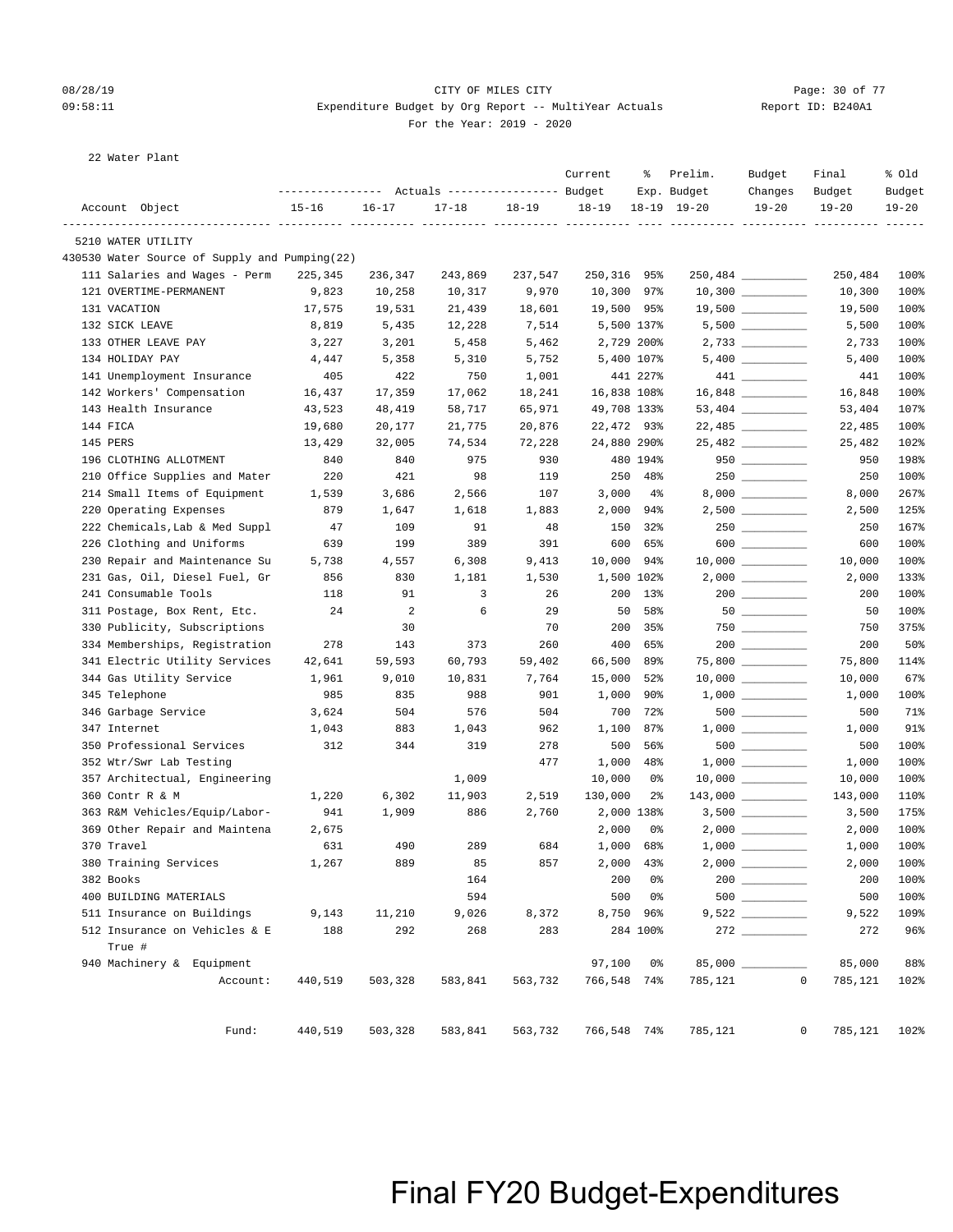### 08/28/19 Page: 31 of 77 CITY OF MILES CITY CONTROL PAGE: 31 of 77 09:58:11 Expenditure Budget by Org Report -- MultiYear Actuals Report ID: B240A1 For the Year: 2019 - 2020

| 22 Water Plant |       |                  |           |                          |           |           |     |             |           |           |           |
|----------------|-------|------------------|-----------|--------------------------|-----------|-----------|-----|-------------|-----------|-----------|-----------|
|                |       |                  |           |                          |           | Current   | %∹  | Prelim.     | Budget    | Final     | % old     |
|                |       | ---------------- |           | Actuals ---------------- |           | Budget    |     | Exp. Budget | Changes   | Budget    | Budget    |
| Account Object |       | $15 - 16$        | $16 - 17$ | $17 - 18$                | $18 - 19$ | $18 - 19$ |     | 18-19 19-20 | $19 - 20$ | $19 - 20$ | $19 - 20$ |
|                |       |                  |           |                          |           |           |     |             |           |           |           |
|                |       |                  |           |                          |           |           |     |             |           |           |           |
|                | Orgn: | 440,519          | 503,328   | 583,841                  | 563,732   | 766,548   | 74% | 785,121     | 0         | 785,121   | 102%      |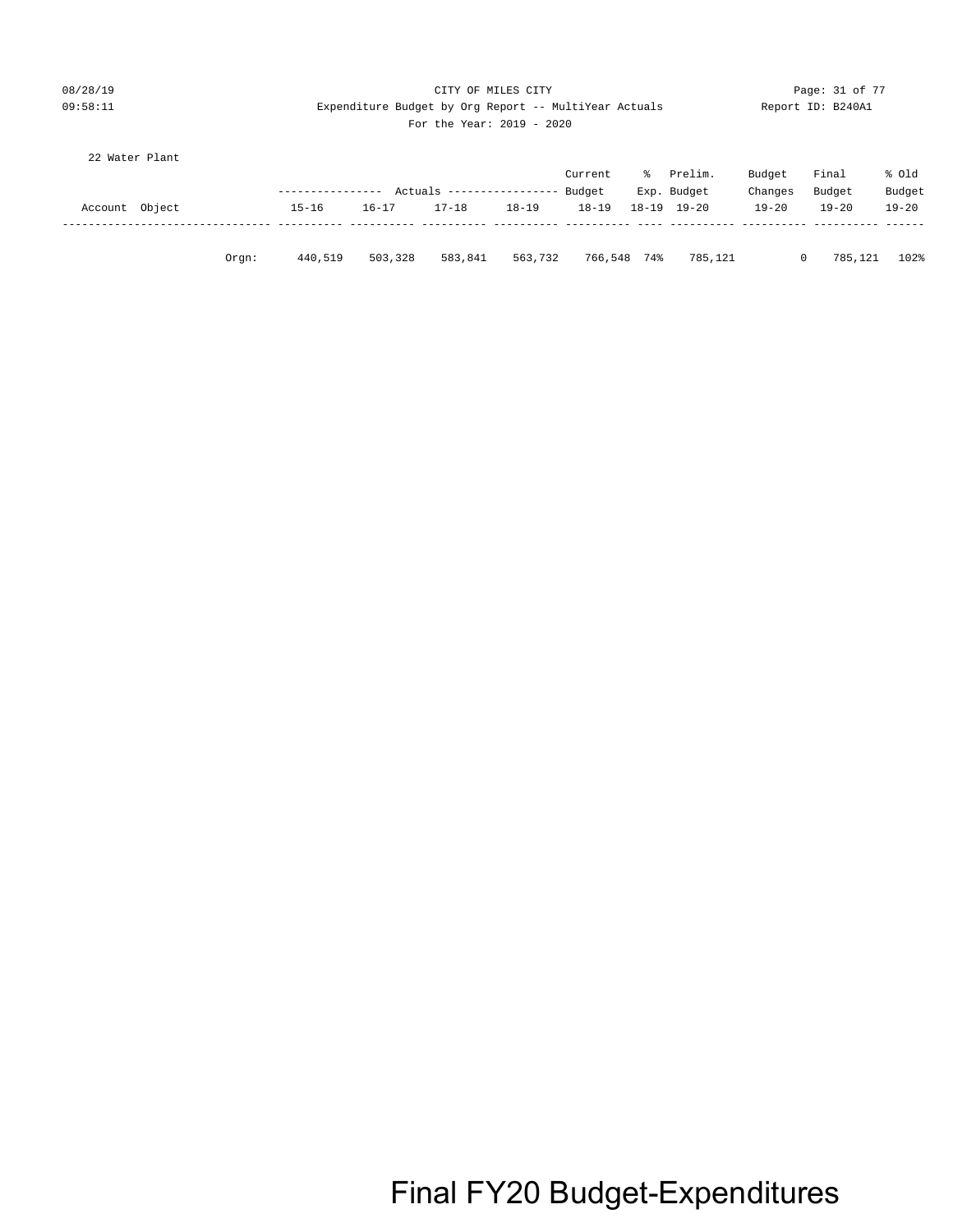### 08/28/19 CITY OF MILES CITY Page: 32 of 77 09:58:11 **Expenditure Budget by Org Report -- MultiYear Actuals**

For the Year: 2019 - 2020

|  | Report ID: B240A1 |  |  |
|--|-------------------|--|--|
|--|-------------------|--|--|

#### 23 Water Lines

|                                          |           |                          | Actuals ----------------- Budget |           | Current     | ႜ               | Prelim.<br>Exp. Budget | Budget<br>Changes   | Final<br>Budget | % old<br>Budget |
|------------------------------------------|-----------|--------------------------|----------------------------------|-----------|-------------|-----------------|------------------------|---------------------|-----------------|-----------------|
| Account Object                           | $15 - 16$ | $16 - 17$                | $17 - 18$                        | $18 - 19$ | $18 - 19$   | $18 - 19$       | $19 - 20$              | $19 - 20$           | $19 - 20$       | $19 - 20$       |
| -------------------------- ----          |           |                          |                                  |           |             |                 |                        |                     |                 |                 |
| 2510 STR MAINT DIST #204                 |           |                          |                                  |           |             |                 |                        |                     |                 |                 |
| 430550 Transmission and Distribution(23) |           |                          |                                  |           |             |                 |                        |                     |                 |                 |
| 363 R&M Vehicles/Equip/Labor-            |           | 206                      |                                  |           | 0           | 0%<br>$0$ *** % | $\mathbf 0$            | $\mathbf 0$         | 0<br>0          | 0%              |
| Account:                                 |           | 206                      |                                  |           |             |                 |                        |                     |                 | 0%              |
| Fund:                                    |           | 206                      |                                  |           | 0           | 0%              | $\mathbf 0$            | 0                   | 0               | 0%              |
| 5210 WATER UTILITY                       |           |                          |                                  |           |             |                 |                        |                     |                 |                 |
| 430220 Operations                        |           |                          |                                  |           |             |                 |                        |                     |                 |                 |
| 350 Professional Services                | 23        |                          |                                  |           |             | 0%              |                        |                     | 0               | 0%              |
| Account:                                 | 23        |                          |                                  |           | $\Omega$    | $***$ $%$       | $\Omega$               | $\mathbf 0$         | 0               | 0%              |
| 430550 Transmission and Distribution(23) |           |                          |                                  |           |             |                 |                        |                     |                 |                 |
| 111 Salaries and Wages - Perm            | 142,453   | 140,924                  | 130,875                          | 131,300   | 139,920 94% |                 |                        | $151,428$ _________ | 151,428         | 108%            |
| 121 OVERTIME-PERMANENT                   | 7,629     | 10,195                   | 10,625                           | 8,699     | 10,200 85%  |                 |                        |                     | 10,200          | 100%            |
| 131 VACATION                             | 9,481     | 7,619                    | 11,711                           | 8,076     |             | 7,600 106%      |                        |                     | 7,600           | 100%            |
| 132 SICK LEAVE                           | 3,239     | 4,957                    | 8,595                            | 5,284     |             | 5,000 106%      |                        |                     | 5,000           | 100%            |
| 133 OTHER LEAVE PAY                      | 702       | 798                      | 465                              | 320       |             | 3,172 10%       |                        |                     | 1,430           | 45%             |
| 134 HOLIDAY PAY                          | 1,859     | 2,127                    | 2,930                            | 2,226     |             | 2,100 106%      |                        |                     | 2,100           | 100%            |
| 141 Unemployment Insurance               | 249       | 251                      | 422                              | 548       |             | 252 217%        |                        | $267$ _________     | 267             | 106%            |
| 142 Workers' Compensation                | 8,769     | 9,077                    | 8,397                            | 8,749     |             | 8,618 102%      |                        | 8,523               | 8,523           | 99%             |
| 143 Health Insurance                     | 28,952    | 29,705                   | 29,219                           | 31,411    | 31,778 99%  |                 |                        | 34,140              | 34,140          | 107%            |
| 144 FICA                                 | 12,616    | 12,711                   | 12,744                           | 11,652    | 12,851 91%  |                 |                        |                     | 13,599          | 106%            |
| 145 PERS                                 | 13,617    | 13,883                   | 14,251                           | 13,347    | 14,229      | 94%             |                        | $15,412$ _________  | 15,412          | 108%            |
| 196 CLOTHING ALLOTMENT                   | 503       | 578                      | 506                              | 593       | 800         | 74%             |                        | $800$ _________     | 800             | 100%            |
| 210 Office Supplies and Mater            | 380       | 284                      | 605                              | 117       |             | 700 17%         |                        | 350                 | 350             | 50%             |
| 214 Small Items of Equipment             | 9,478     | 3,802                    | 7,179                            | 9,993     | 75,000 13%  |                 | 35,000                 | 2,000               | 37,000          | 49%             |
| 220 Operating Expenses                   | 22,437    | 10,982                   | 13,982                           | 12,573    | 35,000      | 36%             |                        |                     | 35,000          | 100%            |
| 222 Chemicals, Lab & Med Suppl           |           |                          | 20                               | 2         | 200         | 1%              |                        |                     | 200             | 100%            |
| 226 Clothing and Uniforms                | 715       | 629                      | 760                              | 798       |             | 700 114%        |                        | $700$ _________     | 700             | 100%            |
| 230 Repair and Maintenance Su            | 32,432    | 34,989                   | 25,999                           | 31,992    | 40,000 80%  |                 |                        |                     | 40,000          | 100%            |
| 231 Gas, Oil, Diesel Fuel, Gr            | 7,819     | 10,670                   | 10,424                           | 10,631    | 10,000 106% |                 |                        |                     | 15,000          | 150%            |
| 233 Water/Sewer Main Replacem            |           | 2,318                    |                                  | 958       | 10,000      | $10\%$          |                        |                     | 10,000          | 100%            |
| 234 Hydrant/Manhole Replaceme            | 44,043    | 54,548                   | 14,856                           | 15,564    | 40,000      | 39%             |                        |                     | 20,000          | 50%             |
| 235 Curb Stop Replacement                | 17,304    | 18,588                   | 15,233                           | 14,694    | 18,000      | 82%             |                        | $18,000$ _________  | 18,000          | 100%            |
| 241 Consumable Tools                     |           | 32                       | 557                              | 358       |             | 1,000 36%       |                        |                     | 1,000           | 100%            |
| 311 Postage, Box Rent, Etc.              | .5        | $\overline{\phantom{a}}$ | 37                               |           |             | 100 0%          | $100$ $\qquad$         |                     | 100             | 100%            |
| 320 Printing, Duplicating, Ty            |           | 145                      |                                  |           | 100         | 0%              |                        |                     | 100             | 100%            |
| 330 Publicity, Subscriptions             |           |                          |                                  | 1,338     |             | 250 535%        |                        |                     | 1,500           | 600%            |
| 331 Publication of Formal & L            |           |                          |                                  | 241       |             | $0***8$         |                        |                     |                 | 150 ******      |
| 334 Memberships, Registration            | 337       | 467                      | 47                               | 442       |             | 350 126%        |                        |                     | 500             | 143%            |
| 341 Electric Utility Services            | 403       | 370                      | 318                              | 1,204     |             | 500 241%        |                        |                     | 1,500           | 300%            |
| 344 Gas Utility Service                  | 536       | 349                      | 523                              | 336       | 500         | 67%             |                        |                     | 500             | 100%            |
| 345 Telephone                            | 601       | 528                      | 646                              | 692       | 700         | 99%             |                        |                     | 700             | 100%            |
| 347 Internet                             | 148       | 125                      | 148                              | 137       | 200         | 69%             |                        | 200 __________      | 200             | 100%            |
| 350 Professional Services                | 25,533    | 1,579                    | 7,512                            | 3,692     | 8,000       | $46\%$          |                        |                     | 45,000          | 563%            |
| 357 Architectual, Engineering            | 9,735     | 766                      |                                  |           | 30,000      | 0%              | 15,000                 |                     | 15,000          | 50%             |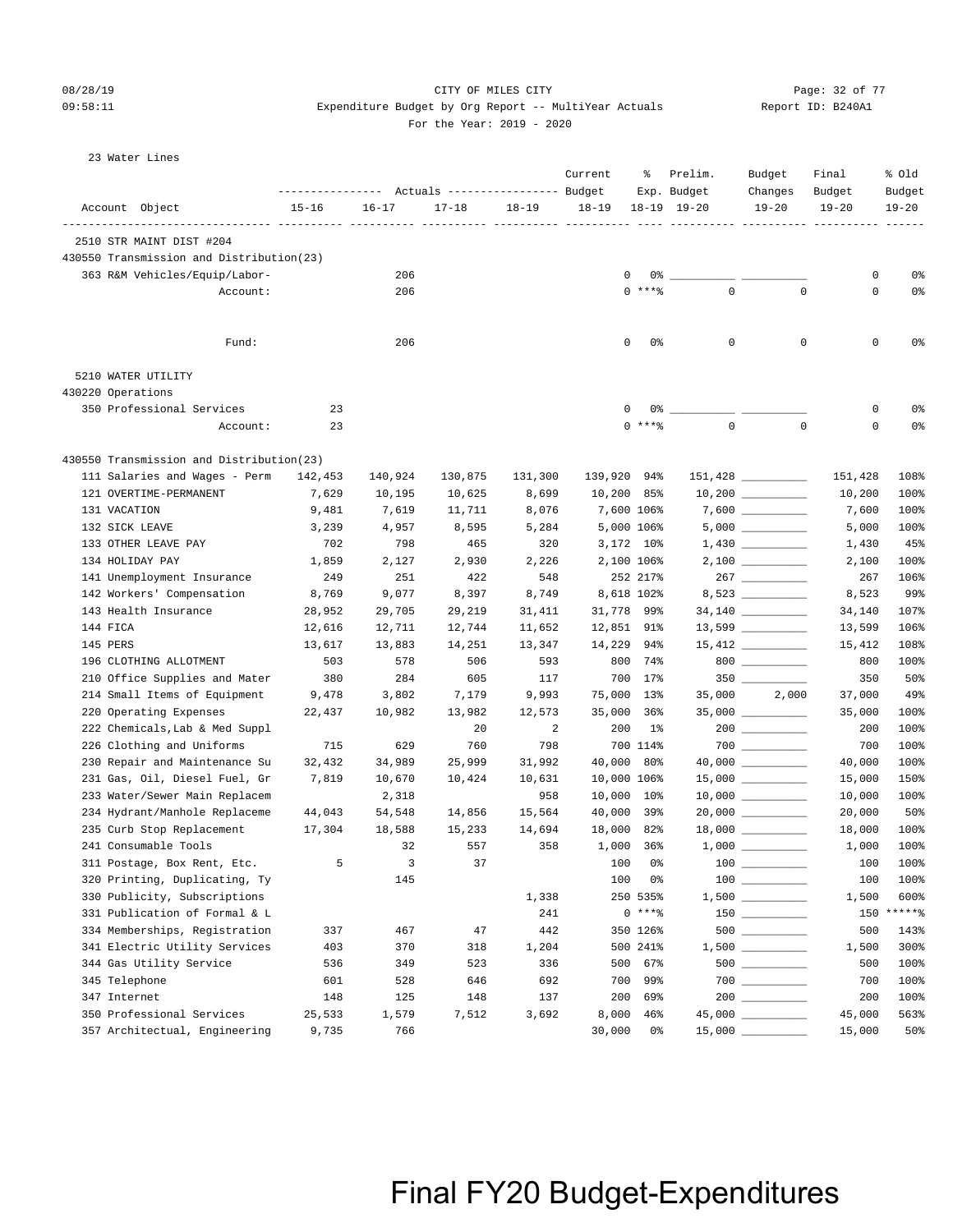### 08/28/19 Page: 33 of 77 CITY OF MILES CITY CONTROL PAGE: 33 of 77 09:58:11 Expenditure Budget by Org Report -- MultiYear Actuals Report ID: B240A1 For the Year: 2019 - 2020

### 23 Water Lines

|                                                       |           |           |           |           | Current           | ႜႜ         | Prelim.<br>Exp. Budget                           | Budget<br>Changes    | Final<br>Budget  | % old<br>Budget |
|-------------------------------------------------------|-----------|-----------|-----------|-----------|-------------------|------------|--------------------------------------------------|----------------------|------------------|-----------------|
| Account Object                                        | $15 - 16$ | $16 - 17$ | $17 - 18$ | $18 - 19$ | 18-19 18-19 19-20 |            |                                                  | $19 - 20$            | $19 - 20$        | $19 - 20$       |
| 360 Contr R & M                                       | 3,422     | 8,298     | 19,879    | 42,527    | 200,000 21%       |            |                                                  | $80,000$ _________   | 80,000           | 40%             |
| 363 R&M Vehicles/Equip/Labor- 40,899                  |           | 45,844    | 31,862    | 45,738    | 35,000 131%       |            |                                                  | $40,000$ __________  | 40,000           | 114%            |
| 369 Other Repair and Maintena                         | 139       |           | 1,725     | 143       | 2,000 7%          |            |                                                  |                      | 1,000            | 50%             |
| 370 Travel                                            | 318       | 242       | 850       | 170       | 1,200 14%         |            |                                                  |                      | 1,200            | 100%            |
| 380 Training Services                                 | 400       | 564       | 4,270     | 235       | 1,500 16%         |            |                                                  |                      | 750              | 50%             |
| 382 Books                                             | 23        |           |           | 136       |                   | 200 68%    |                                                  | $150$ _________      | 150              | 75%             |
| 400 BUILDING MATERIALS                                | 207       | 110       | 25        | 348       |                   | 500 70%    |                                                  | $750$ _________      | 750              | 150%            |
| 511 Insurance on Buildings                            | 2,961     | 2,998     | 2,700     |           | 2,753 2,753 100%  |            |                                                  |                      | 2,998            | 109%            |
| 512 Insurance on Vehicles & E                         | 890       | 717       | 751       | 634       | 635 100%          |            |                                                  | $732$ _________      | 732              | 115%            |
| True #                                                |           |           |           |           |                   |            |                                                  |                      |                  |                 |
| 532 Land Rental                                       | 917       | 968       | 1,173     | 1,318     | 1,500 88%         |            |                                                  | $1,500$ __________   | 1,500            | 100%            |
| 533 Machinery and Equipment R                         | 60        |           |           |           |                   |            |                                                  |                      | 0                | 0%              |
| 940 Machinery & Equipment                             |           |           |           |           |                   |            | 1,790,500 0% 1,850,000                           |                      | 25,000 1,875,000 | 105%            |
| Account:                                              | 452,211   | 433,740   | 392,821   |           |                   |            | 421,969 2,544,608 17% 2,470,079 27,000 2,497,079 |                      |                  | 98%             |
|                                                       |           |           |           |           |                   |            |                                                  |                      |                  |                 |
| 490200 Revenue Bonds<br>611 Principal-NE Wtr Line Pha |           |           |           |           | 17,000            | 0 %        |                                                  |                      | 17,000           | 100%            |
| Correc #                                              |           |           |           |           |                   |            |                                                  |                      |                  |                 |
| 615 Principal-Northeast Water                         |           |           |           |           | 65,000            | 0%         |                                                  | $67,000$ ___________ | 67,000           | 103%            |
| Correct #                                             |           |           |           |           |                   |            |                                                  |                      |                  |                 |
| 616 Principal-Carbon Hill Wat                         |           |           |           |           | 64,000            | 0%         |                                                  | $66,000$ __________  | 66,000           | 103%            |
| Correct #                                             |           |           |           |           |                   |            |                                                  |                      |                  |                 |
| 617 Principal - NE Wtr Line \$                        |           |           |           |           | 15,000            | 0%         |                                                  |                      | 15,000           | 100%            |
| Correct #                                             |           |           |           |           |                   |            |                                                  |                      |                  |                 |
| 618 Principal-Carbon Hill \$50                        |           |           |           |           | 15,000            | 0%         |                                                  |                      | 15,000           | 100%            |
| Correct #                                             |           |           |           |           |                   |            |                                                  |                      |                  |                 |
| 622 Interest-NE Wtr Line Phas                         | 1,808     | 1,688     | 1,564     | 1,436     |                   | 1,437 100% |                                                  |                      | 1,309            | 91%             |
| Correct #                                             |           |           |           |           |                   |            |                                                  |                      |                  |                 |
| 631 Interest - NE Wtr Line \$5                        | 11,591    | 11,206    | 10,821    | 10,409    | 10,409 100%       |            |                                                  |                      | 9,997            | 96%             |
| Correct #                                             |           |           |           |           |                   |            |                                                  |                      |                  |                 |
| 632 Interest - Carbon Hill Wt                         | 11,591    | 11,206    | 10,821    | 10,409    | 10,409 100%       |            |                                                  | $9,997$ __________   | 9,997            | 96%             |
| Correct #                                             |           |           |           |           |                   |            |                                                  |                      |                  |                 |
| 634 Interest-Northeast Wtr Ln                         | 56,280    | 54,465    | 52,590    | 50,670    | 50,670 100%       |            |                                                  | 48,705               | 48,705           | 96%             |
| Correct #                                             |           |           |           |           |                   |            |                                                  |                      |                  |                 |
| 638 Interest-Carbon Hill Tank                         | 54,795    | 53,040    | 51,225    | 49,350    | 49,350 100%       |            |                                                  |                      | 47,415           | 96%             |
| Correct #                                             |           |           |           |           |                   |            |                                                  |                      |                  |                 |
| Account:                                              | 136,065   | 131,605   | 127,021   | 122,274   | 298,275 41%       |            | 297,423                                          | $^{\circ}$           | 297,423          | 99%             |
| 521000 Interfund Operating Transfers Out              |           |           |           |           |                   |            |                                                  |                      |                  |                 |
| 820 Transfers to Other Funds                          |           |           |           | 12,000    | 12,000 100%       |            |                                                  | 12,000               | 12,000           | 100%            |
| Rent to 6040-\$12,000                                 |           |           |           |           |                   |            |                                                  |                      |                  |                 |
| Equipment-                                            |           |           |           |           |                   |            |                                                  |                      |                  |                 |
| Account:                                              |           |           |           | 12,000    | 12,000 100%       |            | 12,000                                           | $\mathbf 0$          | 12,000           | 100%            |
|                                                       |           |           |           |           |                   |            |                                                  |                      |                  |                 |
|                                                       |           |           |           |           |                   |            |                                                  |                      |                  |                 |
| Fund:                                                 | 588,299   | 565,345   | 519,842   |           |                   |            | 556,243 2,854,883 19% 2,779,502                  |                      | 27,000 2,806,502 | 98%             |
|                                                       |           |           |           |           |                   |            |                                                  |                      |                  |                 |
| Orgn:                                                 | 588,299   | 565,551   | 519,842   |           |                   |            | 556,243 2,854,883 19% 2,779,502                  |                      | 27,000 2,806,502 | 98%             |
|                                                       |           |           |           |           |                   |            |                                                  |                      |                  |                 |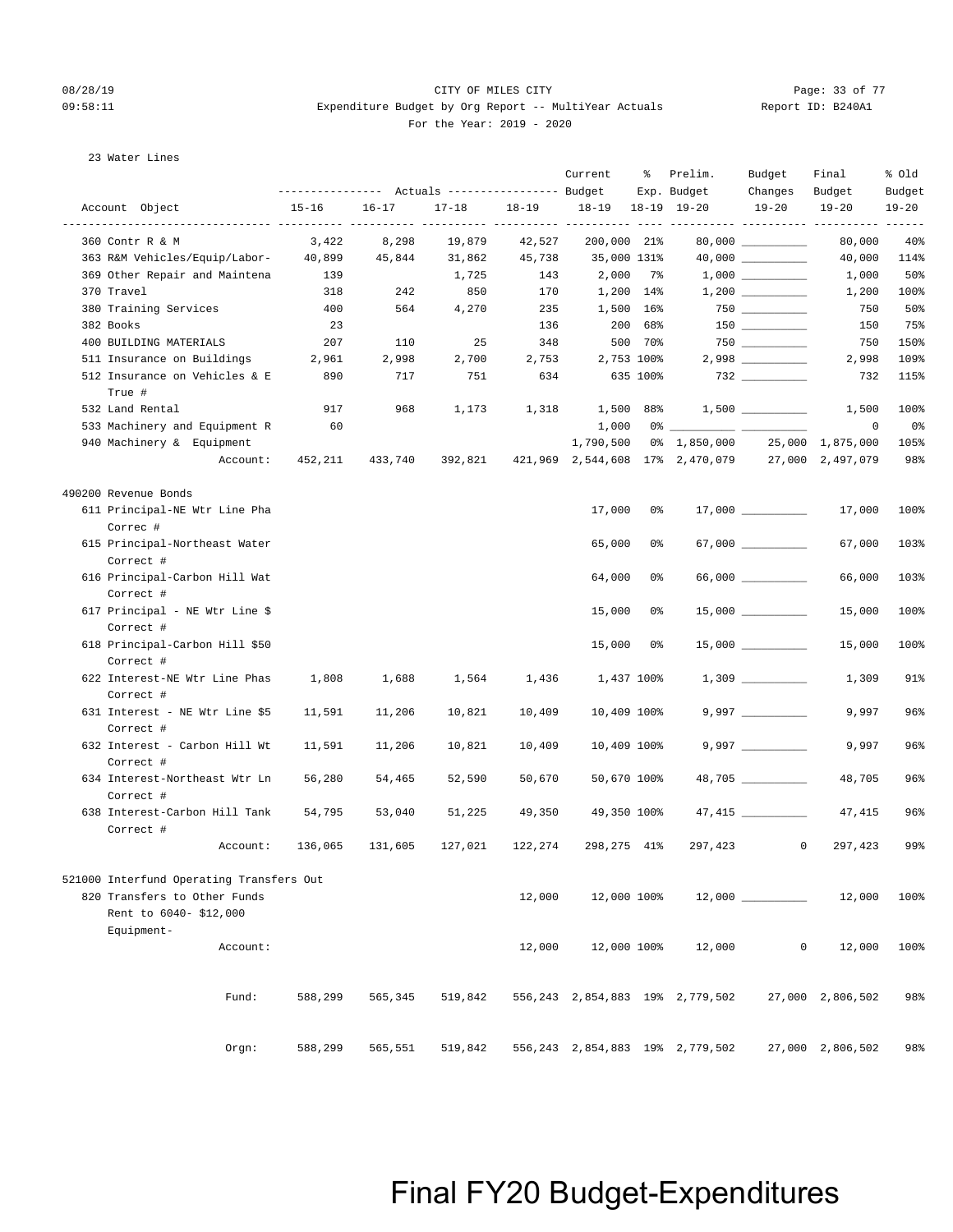### 08/28/19 Page: 34 of 77 CITY OF MILES CITY CHANGES ON Page: 34 of 77 09:58:11 Expenditure Budget by Org Report -- MultiYear Actuals Report ID: B240A1 For the Year: 2019 - 2020

25 Water Administration

|                                          |           |                | Actuals ----------------- Budget |                | Current     | ႜ          | Prelim.<br>Exp. Budget | Budget<br>Changes                                                                                                                                                                                                                                                                                                                                   | Final<br>Budget             | % old<br>Budget |
|------------------------------------------|-----------|----------------|----------------------------------|----------------|-------------|------------|------------------------|-----------------------------------------------------------------------------------------------------------------------------------------------------------------------------------------------------------------------------------------------------------------------------------------------------------------------------------------------------|-----------------------------|-----------------|
| Account Object                           | $15 - 16$ | $16 - 17$      | $17 - 18$                        | $18 - 19$      | $18 - 19$   |            | 18-19 19-20            | $19 - 20$                                                                                                                                                                                                                                                                                                                                           | $19 - 20$                   | $19 - 20$       |
| 5210 WATER UTILITY                       |           |                |                                  |                |             |            |                        |                                                                                                                                                                                                                                                                                                                                                     |                             |                 |
| 430510 Water Administration(25)          |           |                |                                  |                |             |            |                        |                                                                                                                                                                                                                                                                                                                                                     |                             |                 |
| 110 Salaries and Wages-Comp A            | 8,936     | 14,637         | $-14,403$                        | 3,681          |             | $0***8$    |                        |                                                                                                                                                                                                                                                                                                                                                     | 0                           | 0%              |
| 111 Salaries and Wages - Perm            | 23,107    | 23,829         | 28,090                           | 24,576         | 24,560 100% |            |                        | 24,656 _________                                                                                                                                                                                                                                                                                                                                    | 24,656                      | 100%            |
| 121 OVERTIME-PERMANENT                   | 6         | 121            |                                  |                | 120         | 0%         |                        | $\begin{tabular}{c} 120 \end{tabular} \begin{tabular}{c} \includegraphics[width=0.35\textwidth]{figs/120}\end{tabular}$                                                                                                                                                                                                                             | 120                         | 100%            |
| 131 VACATION                             | 1,588     | 1,705          | 1,131                            | 540            |             | 1,700 32%  |                        |                                                                                                                                                                                                                                                                                                                                                     | 1,700                       | 100%            |
| 132 SICK LEAVE                           | 1,015     | 1,091          | 2,766                            | 910            | 1,100       | 83%        |                        | $1,100$                                                                                                                                                                                                                                                                                                                                             | 1,100                       | 100%            |
| 133 OTHER LEAVE PAY                      |           | $\overline{4}$ | 23                               | 18             |             | 155 12%    |                        |                                                                                                                                                                                                                                                                                                                                                     | 104                         | 67%             |
| 141 Unemployment Insurance               | 39        | 40             | 80                               | 91             |             | 42 217%    |                        | $42 \overline{ }$                                                                                                                                                                                                                                                                                                                                   | 42                          | 100%            |
| 142 Workers' Compensation                | 313       | 329            | 362                              | 329            |             | 348 95%    |                        |                                                                                                                                                                                                                                                                                                                                                     | 347                         | 100%            |
| 143 Health Insurance                     | 3,886     | 4,341          | 3,636                            | 4,774          |             | 4,882 98%  |                        |                                                                                                                                                                                                                                                                                                                                                     | 5,245                       | 107%            |
| 144 FICA                                 | 1,979     | 2,037          | 2,447                            | 2,001          |             | 2,110 95%  |                        |                                                                                                                                                                                                                                                                                                                                                     | 2,118                       | 100%            |
| 145 PERS                                 | 1,369     | 15,206         | 2,279                            | 2,232          |             | 2,336 96%  |                        | $2,400$ _________                                                                                                                                                                                                                                                                                                                                   | 2,400                       | 103%            |
| 196 CLOTHING ALLOTMENT                   | 150       | 113            | 116                              | 119            |             | 125 95%    |                        |                                                                                                                                                                                                                                                                                                                                                     | 125                         | 100%            |
| 210 Office Supplies and Mater            | 1,631     | 2,165          | 2,674                            | 916            |             | 3,200 29%  |                        | 3,200 __________                                                                                                                                                                                                                                                                                                                                    | 3,200                       | 100%            |
| 214 Small Items of Equipment             | 459       | 591            | 326                              | 3,511          |             | 2,000 176% |                        |                                                                                                                                                                                                                                                                                                                                                     | 2,700                       | 135%            |
| Printer                                  |           |                |                                  |                |             |            |                        |                                                                                                                                                                                                                                                                                                                                                     |                             |                 |
| Computer                                 |           |                |                                  |                |             |            |                        |                                                                                                                                                                                                                                                                                                                                                     |                             |                 |
| Chair                                    |           |                |                                  |                |             |            |                        |                                                                                                                                                                                                                                                                                                                                                     |                             |                 |
| 220 Operating Expenses                   | 5,162     | 2,667          | 3,204                            | 1,996          | 5,900       | 34%        |                        |                                                                                                                                                                                                                                                                                                                                                     | 3,000                       | 51%             |
| 230 Repair and Maintenance Su            |           |                | 1,439                            |                | 1,000       | 0%         |                        |                                                                                                                                                                                                                                                                                                                                                     | 1,000                       | 100%            |
| 311 Postage, Box Rent, Etc.              | 7,744     | 6,968          | 7,107                            | 7,455          |             | 7,000 107% |                        |                                                                                                                                                                                                                                                                                                                                                     | 7,000                       | 100%            |
| 320 Printing, Duplicating, Ty            | 1,080     | 897            |                                  | 317            | 1,500       | $21\%$     |                        |                                                                                                                                                                                                                                                                                                                                                     | 1,100                       | 73%             |
| 330 Publicity, Subscriptions             | 1,894     | 1,263          | 433                              | 954            | 1,300       | 73%        |                        |                                                                                                                                                                                                                                                                                                                                                     | 1,300                       | 100%            |
| 345 Telephone                            | 644       | 514            | 609                              | 551            | 600         | 92%        |                        | $\begin{picture}(150,10) \put(0,0){\line(1,0){10}} \put(15,0){\line(1,0){10}} \put(15,0){\line(1,0){10}} \put(15,0){\line(1,0){10}} \put(15,0){\line(1,0){10}} \put(15,0){\line(1,0){10}} \put(15,0){\line(1,0){10}} \put(15,0){\line(1,0){10}} \put(15,0){\line(1,0){10}} \put(15,0){\line(1,0){10}} \put(15,0){\line(1,0){10}} \put(15,0){\line($ | 600                         | 100%            |
| 347 Internet                             | 199       | 140            | 166                              | 143            | 250         | 57%        |                        |                                                                                                                                                                                                                                                                                                                                                     | 250                         | 100%            |
| 350 Professional Services                | 3,743     | 3,299          | 4,089                            | 17,284         |             | 5,000 346% |                        | $6,000$                                                                                                                                                                                                                                                                                                                                             | 6,000                       | 120%            |
| 360 Contr R & M                          | 7,921     | 8,438          | 7,716                            | 8,686          |             | 8,100 107% |                        |                                                                                                                                                                                                                                                                                                                                                     | 8,100                       | 100%            |
| 370 Travel                               | 168       |                | 50                               |                | 250         | 0%         |                        |                                                                                                                                                                                                                                                                                                                                                     | 250                         | 100%            |
| 380 Training Services                    |           |                | 50                               |                | 250         | 0%         |                        | $250$                                                                                                                                                                                                                                                                                                                                               | 250                         | 100%            |
| 382 Books                                |           |                | 117                              |                | 125         | 0%         |                        | $125$                                                                                                                                                                                                                                                                                                                                               | 125                         | 100%            |
| 513 Liability                            | 11,994    | 12,290         | 12,526                           | 14,226         |             | 6,528 218% |                        | $15,000$ _________                                                                                                                                                                                                                                                                                                                                  | 15,000                      | 230%            |
| \$2.00 Fee to State                      |           |                |                                  |                |             |            |                        |                                                                                                                                                                                                                                                                                                                                                     |                             |                 |
| Liability Insurance                      |           |                |                                  |                |             |            |                        |                                                                                                                                                                                                                                                                                                                                                     |                             |                 |
| 531 Building & Office Rental             | 6,000     | 6,000          | 6,000                            | 6,000          |             | 6,000 100% |                        |                                                                                                                                                                                                                                                                                                                                                     | 8,366                       | 139%            |
| 810 Losses (Bad debt expense             | 39        |                | 131                              |                | 500         | 0%         |                        | $500$                                                                                                                                                                                                                                                                                                                                               | 500                         | 100%            |
| 920 Buildings                            |           |                |                                  |                | 2,000       | 0%         |                        |                                                                                                                                                                                                                                                                                                                                                     | 2,000                       | 100%            |
| Account:                                 | 91,066    | 108,685        |                                  | 73,164 101,310 | 88,981 114% |            |                        | 98,698 0                                                                                                                                                                                                                                                                                                                                            | 98,698                      | 110%            |
|                                          |           |                |                                  |                |             |            |                        |                                                                                                                                                                                                                                                                                                                                                     |                             |                 |
| 510400 Depreciation                      |           |                |                                  |                |             |            |                        |                                                                                                                                                                                                                                                                                                                                                     |                             |                 |
| 830 Depreciation - Closed to             | 380,996   | 389,619        | 396,585                          | 402,262        |             | $0***$ $-$ |                        |                                                                                                                                                                                                                                                                                                                                                     | 0                           | 0 <sup>°</sup>  |
| Account:                                 | 380,996   | 389,619        | 396,585                          | 402,262        |             | $0***8$    | $\mathbf{0}$           |                                                                                                                                                                                                                                                                                                                                                     | $\mathbf{0}$<br>$\mathbf 0$ | 0 <sup>°</sup>  |
| 521000 Interfund Operating Transfers Out |           |                |                                  |                |             |            |                        |                                                                                                                                                                                                                                                                                                                                                     |                             |                 |
| 820 Transfers to Other Funds             | 72,493    | 76,634         | 57,316                           | 56,718         | 56,718 100% |            |                        | 55,271 _________                                                                                                                                                                                                                                                                                                                                    | 55,271                      | 97%             |
| Planner- 20% \$10,961 True #             |           |                |                                  |                |             |            |                        |                                                                                                                                                                                                                                                                                                                                                     |                             |                 |
| Adm Fees- \$44,310- True #               |           |                |                                  |                |             |            |                        |                                                                                                                                                                                                                                                                                                                                                     |                             |                 |
| Account:                                 | 72,493    | 76,634         | 57,316                           | 56,718         | 56,718 100% |            | 55,271                 |                                                                                                                                                                                                                                                                                                                                                     | 0<br>55,271                 | 97%             |
|                                          |           |                |                                  |                |             |            |                        |                                                                                                                                                                                                                                                                                                                                                     |                             |                 |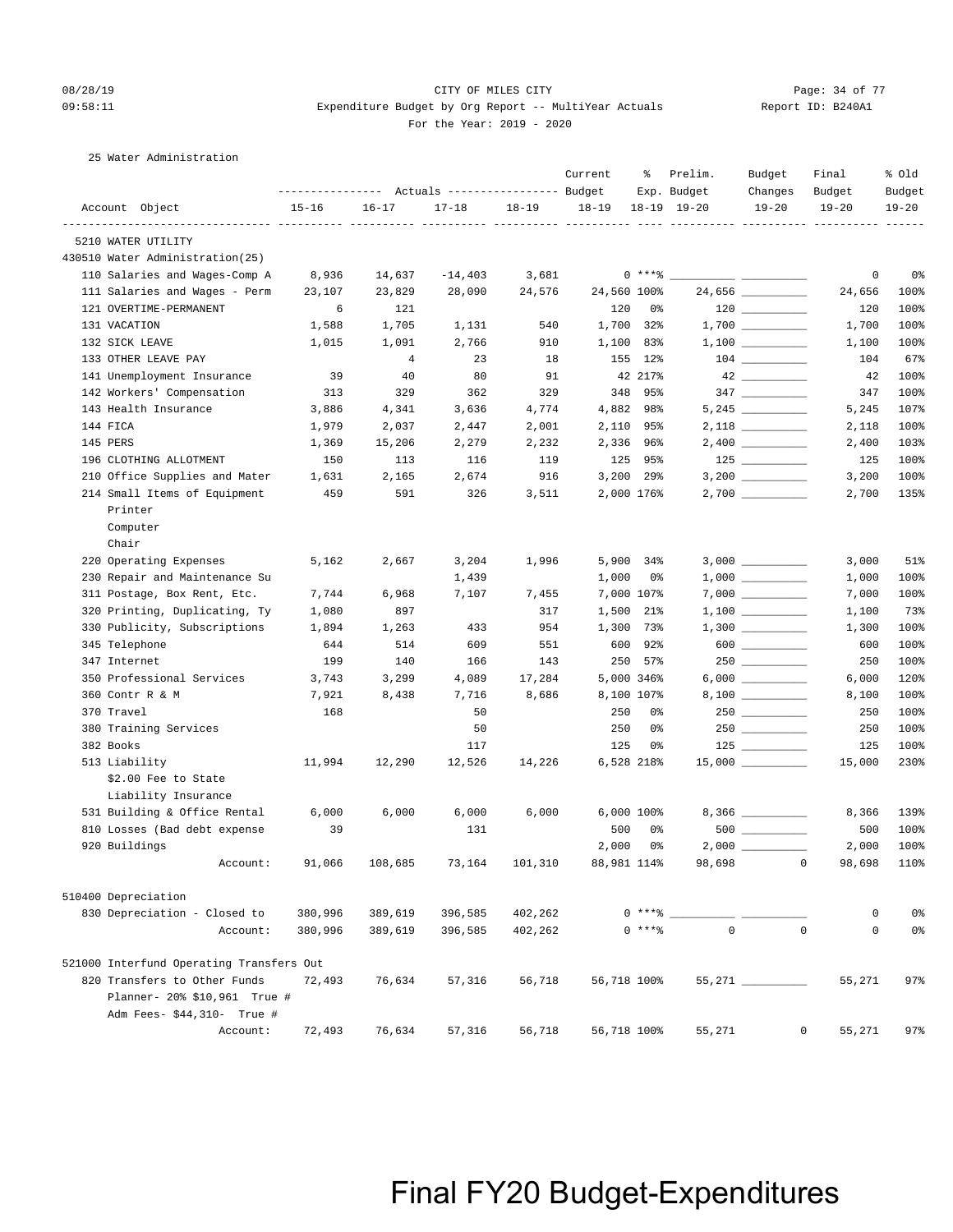### 08/28/19 Page: 35 of 77 CHTY OF MILES CITY CONTROL PAGE: 35 of 77 09:58:11 Expenditure Budget by Org Report -- MultiYear Actuals Report ID: B240A1 For the Year: 2019 - 2020

|         | 25 Water Administration |       |           |           |                 |           |              |           |             |           |                         |           |
|---------|-------------------------|-------|-----------|-----------|-----------------|-----------|--------------|-----------|-------------|-----------|-------------------------|-----------|
|         |                         |       |           |           |                 |           | Current      | ∻ະ        | Prelim.     | Budget    | Final                   | % Old     |
|         |                         |       |           | Actuals   | --------------- |           | Budget       |           | Exp. Budget | Changes   | Budget                  | Budget    |
| Account | Object                  |       | $15 - 16$ | $16 - 17$ | $17 - 18$       | $18 - 19$ | $18 - 19$    | $18 - 19$ | $19 - 20$   | $19 - 20$ | $19 - 20$               | $19 - 20$ |
|         |                         |       |           |           |                 |           |              |           |             |           |                         |           |
|         |                         |       |           |           |                 |           |              |           |             |           |                         |           |
|         |                         | Fund: | 544,555   | 574,938   | 527,065         | 560,290   | 145,699 385% |           | 153,969     |           | 153,969<br>$\mathbf{0}$ | 105%      |
|         |                         |       |           |           |                 |           |              |           |             |           |                         |           |
|         |                         |       |           |           |                 |           |              |           |             |           |                         |           |
|         |                         | Orgn: | 544,555   | 574,938   | 527,065         | 560,290   | 145,699 385% |           | 153,969     |           | 153,969<br>$\mathbf{0}$ | 105%      |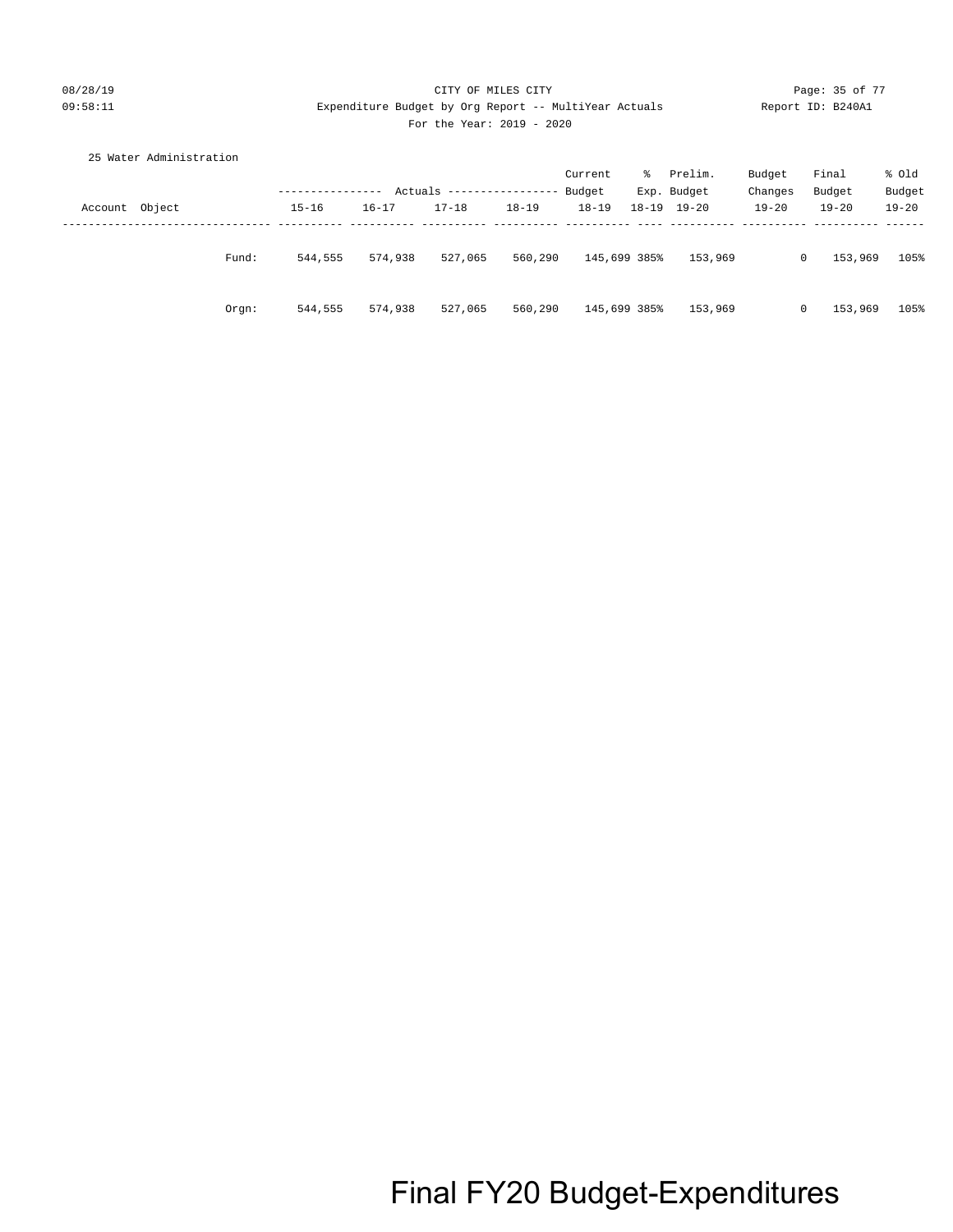### 08/28/19 Page: 36 of 77 CITY OF MILES CITY CONTROL PAGE: 36 of 77 09:58:11 Expenditure Budget by Org Report -- MultiYear Actuals Report ID: B240A1 For the Year: 2019 - 2020

29 Sewer Administration

|                                 | ---------------    Actuals ----------------    Budget |                |           |           | Current     | ႜ              | Prelim.<br>Exp. Budget | Budget<br>Changes                                                                                                                                                                                                                                                                                                                                   | Final<br>Budget       | % old<br>Budget |
|---------------------------------|-------------------------------------------------------|----------------|-----------|-----------|-------------|----------------|------------------------|-----------------------------------------------------------------------------------------------------------------------------------------------------------------------------------------------------------------------------------------------------------------------------------------------------------------------------------------------------|-----------------------|-----------------|
| Account Object                  | $15 - 16$                                             | $16 - 17$      | $17 - 18$ | $18 - 19$ | $18 - 19$   |                | 18-19 19-20            | $19 - 20$                                                                                                                                                                                                                                                                                                                                           | $19 - 20$             | $19 - 20$       |
| 5310 SEWER UTILITY              |                                                       |                |           |           |             |                | ----------- ---------- |                                                                                                                                                                                                                                                                                                                                                     |                       |                 |
| 430610 Sewer Administration(29) |                                                       |                |           |           |             |                |                        |                                                                                                                                                                                                                                                                                                                                                     |                       |                 |
| 110 Salaries and Wages-Comp A   | 8,123                                                 | 11,097         | $-14,327$ | 3,551     |             | $0***8$        |                        |                                                                                                                                                                                                                                                                                                                                                     | $\circ$               | 0 <sup>°</sup>  |
| 111 Salaries and Wages - Perm   | 23,105                                                | 23,826         | 28,087    | 24,574    | 24,557 100% |                |                        | 24,668                                                                                                                                                                                                                                                                                                                                              | 24,668                | 100%            |
| 121 OVERTIME-PERMANENT          | 6                                                     | 121            |           |           | 120         | 0%             |                        | $\begin{tabular}{c} 120 \end{tabular} \begin{tabular}{c} \includegraphics[width=0.35\textwidth]{figs/120}\end{tabular}$                                                                                                                                                                                                                             | 120                   | 100%            |
| 131 VACATION                    | 1,588                                                 | 1,704          | 1,130     | 539       | 1,700 32%   |                |                        |                                                                                                                                                                                                                                                                                                                                                     | 1,700                 | 100%            |
| 132 SICK LEAVE                  | 1,015                                                 | 1,090          | 2,765     | 910       | 1,100 83%   |                |                        | $1,100$ _________                                                                                                                                                                                                                                                                                                                                   | 1,100                 | 100%            |
| 133 OTHER LEAVE PAY             |                                                       | $\overline{4}$ | 23        | 18        |             | 155 12%        |                        |                                                                                                                                                                                                                                                                                                                                                     | 105                   | 68%             |
| 141 Unemployment Insurance      | 39                                                    | 40             | 80        | 92        |             | 42 219%        |                        | $42 \overbrace{\hspace{20mm}}$                                                                                                                                                                                                                                                                                                                      | 42                    | 100%            |
| 142 Workers' Compensation       | 313                                                   | 329            | 362       | 329       |             | 348 95%        |                        | $347 \ \ \underline{\hspace{1.5cm}}$                                                                                                                                                                                                                                                                                                                | 347                   | 100%            |
| 143 Health Insurance            | 3,886                                                 | 4,340          | 8,623     | 18,763    |             | 4,882 384%     |                        |                                                                                                                                                                                                                                                                                                                                                     | 5,245                 | 107%            |
| 144 FICA                        | 1,979                                                 | 2,037          | 2,447     | 2,001     |             | 2, 114 95%     |                        |                                                                                                                                                                                                                                                                                                                                                     | 2,119                 | 100%            |
| 145 PERS                        | 20,689                                                | 22,489         | 43,003    | 38,607    |             | $2,341$ ****   |                        |                                                                                                                                                                                                                                                                                                                                                     | 2,401                 | 103%            |
| 196 CLOTHING ALLOTMENT          | 150                                                   | 113            | 116       | 119       |             | 125 95%        |                        |                                                                                                                                                                                                                                                                                                                                                     | 125                   | 100%            |
| 210 Office Supplies and Mater   | 1,631                                                 | 1,832          | 2,674     | 855       |             | $3,200$ $27\%$ |                        |                                                                                                                                                                                                                                                                                                                                                     | 3,200                 | 100%            |
| 214 Small Items of Equipment    | 459                                                   | 591            | 326       | 3,511     |             | 2,000 176%     |                        | $2,700$ _________                                                                                                                                                                                                                                                                                                                                   | 2,700                 | 135%            |
| Printer                         |                                                       |                |           |           |             |                |                        |                                                                                                                                                                                                                                                                                                                                                     |                       |                 |
| Computer                        |                                                       |                |           |           |             |                |                        |                                                                                                                                                                                                                                                                                                                                                     |                       |                 |
| Chair                           |                                                       |                |           |           |             |                |                        |                                                                                                                                                                                                                                                                                                                                                     |                       |                 |
| 220 Operating Expenses          | 5,335                                                 | 2,971          | 3,229     | 1,990     |             | 5,900 34%      |                        |                                                                                                                                                                                                                                                                                                                                                     | 3,500                 | 59%             |
| 230 Repair and Maintenance Su   |                                                       |                | 1,318     |           | 1,000       | 0%             |                        |                                                                                                                                                                                                                                                                                                                                                     | 1,000                 | 100%            |
| 311 Postage, Box Rent, Etc.     | 6,676                                                 | 6,968          | 7,107     | 7,453     |             | 7,000 106%     |                        |                                                                                                                                                                                                                                                                                                                                                     | 7,000                 | 100%            |
| 320 Printing, Duplicating, Ty   | 914                                                   | 897            |           | 317       | 1,500 21%   |                |                        |                                                                                                                                                                                                                                                                                                                                                     | 1,100                 | 73%             |
| 330 Publicity, Subscriptions    | 1,827                                                 | 1,214          | 433       | 954       | 1,300 73%   |                |                        |                                                                                                                                                                                                                                                                                                                                                     | 1,300                 | 100%            |
| 345 Telephone                   | 644                                                   | 514            | 609       | 551       | 600         | 92%            |                        | $\begin{picture}(20,20) \put(0,0){\line(1,0){10}} \put(15,0){\line(1,0){10}} \put(15,0){\line(1,0){10}} \put(15,0){\line(1,0){10}} \put(15,0){\line(1,0){10}} \put(15,0){\line(1,0){10}} \put(15,0){\line(1,0){10}} \put(15,0){\line(1,0){10}} \put(15,0){\line(1,0){10}} \put(15,0){\line(1,0){10}} \put(15,0){\line(1,0){10}} \put(15,0){\line(1$ | 600                   | 100%            |
| 347 Internet                    | 254                                                   | 215            | 254       | 234       |             | 250 94%        |                        |                                                                                                                                                                                                                                                                                                                                                     | 250                   | 100%            |
| 350 Professional Services       | 3,743                                                 | 3,299          | 4,089     | 17,284    |             | 5,000 346%     |                        |                                                                                                                                                                                                                                                                                                                                                     | 6,000                 | 120%            |
| 360 Contr R & M                 | 7,921                                                 | 8,374          | 7,326     | 8,686     | 8,100 107%  |                |                        |                                                                                                                                                                                                                                                                                                                                                     | 8,100                 | 100%            |
| 370 Travel                      | 168                                                   |                | 50        |           | 250         | 0%             |                        | 250                                                                                                                                                                                                                                                                                                                                                 | 250                   | 100%            |
| 380 Training Services           |                                                       |                | 50        |           | 250         | 0%             |                        | 250                                                                                                                                                                                                                                                                                                                                                 | 250                   | 100%            |
| 382 Books                       |                                                       |                | 117       |           | 125         | 0%             |                        |                                                                                                                                                                                                                                                                                                                                                     | 125                   | 100%            |
| 531 Building & Office Rental    | 4,000                                                 | 4,000          | 4,000     | 4,000     | 6,000       | 67%            |                        | $6,000$ __________                                                                                                                                                                                                                                                                                                                                  | 6,000                 | 100%            |
| 540 Special Assessments         | 3,750                                                 | 3,750          |           |           | $\mathbf 0$ |                |                        |                                                                                                                                                                                                                                                                                                                                                     | 0                     | 0 <sup>°</sup>  |
| 810 Losses (Bad debt expense    | 39                                                    |                | 131       |           | 500         | 0 %            |                        |                                                                                                                                                                                                                                                                                                                                                     | 0                     | 0%              |
| 920 Buildings                   |                                                       |                |           |           | 2,000       | 0%             |                        |                                                                                                                                                                                                                                                                                                                                                     | 2,000                 | 100%            |
| Account:                        | 98,254                                                | 101,815        | 104,022   | 135,338   | 82,459 164% |                | 81,347                 |                                                                                                                                                                                                                                                                                                                                                     | $\mathbf 0$<br>81,347 | 98%             |
| 490200 Revenue Bonds            |                                                       |                |           |           |             |                |                        |                                                                                                                                                                                                                                                                                                                                                     |                       |                 |
| 608 Prpl-Wastewater Project P   |                                                       |                |           |           | 67,000      | 0%             |                        | 69,000 _________                                                                                                                                                                                                                                                                                                                                    | 69,000                | 103%            |
| Correct #                       |                                                       |                |           |           |             |                |                        |                                                                                                                                                                                                                                                                                                                                                     |                       |                 |
| 619 Principal-WWTP Phase II     |                                                       |                |           |           | 259,000     | 0 %            |                        |                                                                                                                                                                                                                                                                                                                                                     | 259,000               | 100%            |
| Needs Updated                   |                                                       |                |           |           |             |                |                        |                                                                                                                                                                                                                                                                                                                                                     |                       |                 |
| 626 Interest-Wastewater Proje   | 39,630                                                | 37,785         | 35,880    | 33,915    | 33,915 100% |                |                        |                                                                                                                                                                                                                                                                                                                                                     | 31,890                | 94%             |
| Correct #                       |                                                       |                |           |           |             |                |                        |                                                                                                                                                                                                                                                                                                                                                     |                       |                 |
| 639 Interest-WWTP Phase II      |                                                       | 829            |           | 62,874    | 143,338 44% |                |                        |                                                                                                                                                                                                                                                                                                                                                     | 143,338               | 100%            |
| Needs Updated                   |                                                       |                |           |           |             |                |                        |                                                                                                                                                                                                                                                                                                                                                     |                       |                 |
| Account:                        | 39,630                                                | 38,614         | 35,880    | 96,789    | 503,253 19% |                | 503,228                |                                                                                                                                                                                                                                                                                                                                                     | 503,228<br>$\circ$    | 99%             |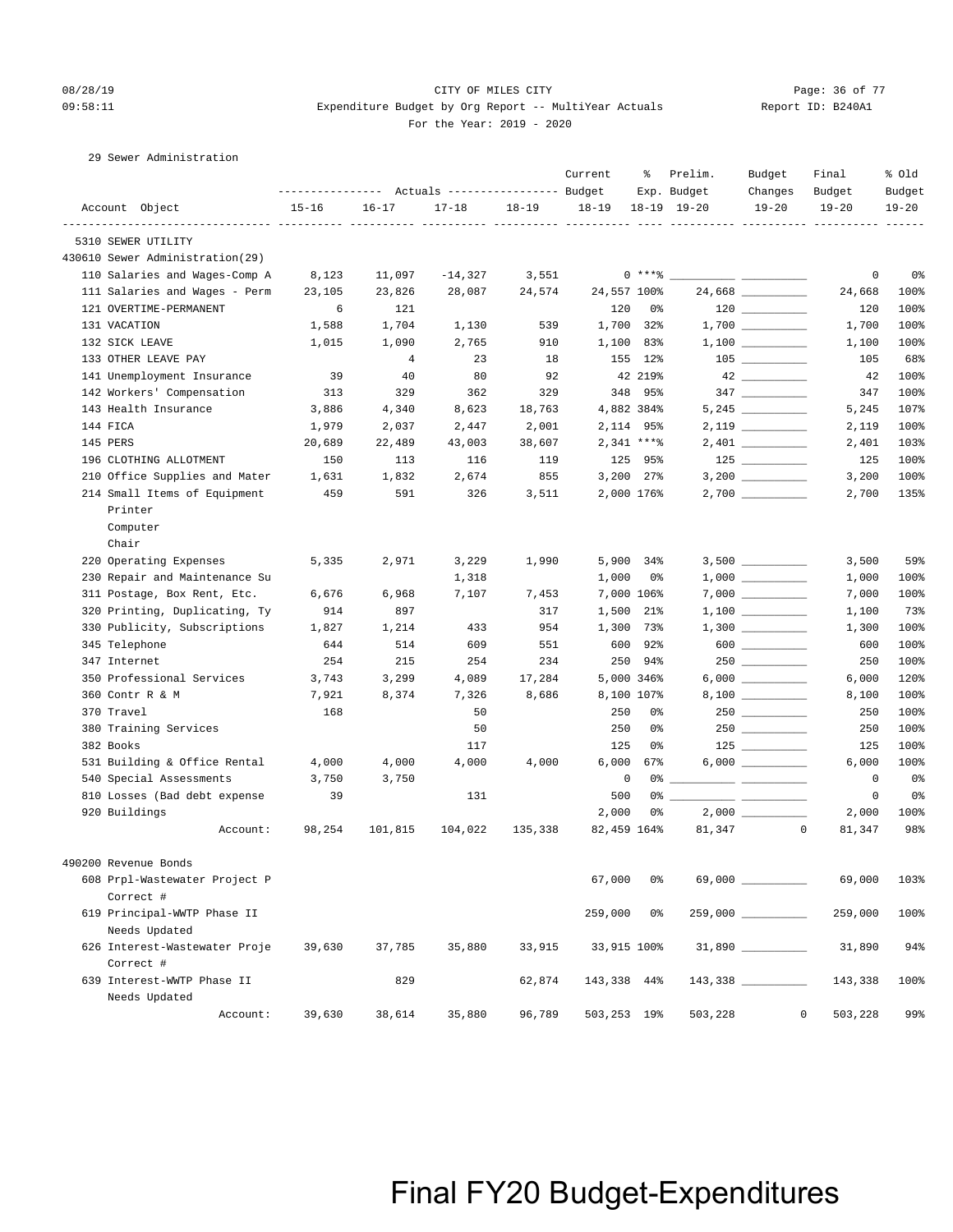#### 08/28/19 Page: 37 of 77 CITY OF MILES CITY CONTROL PAGE: 37 of 77 09:58:11 Expenditure Budget by Org Report -- MultiYear Actuals Report ID: B240A1 For the Year: 2019 - 2020

### 29 Sewer Administration

| Account Object 15-16                                                                              |                                                         | $16 - 17$ |                 | Current | % Prelim.<br>Exp. Budget<br>17-18  18-19  18-19  18-19  19-20  19-20 | Budget<br>Changes | Final<br>Budget<br>$19 - 20$                                          | % Old<br>Budget<br>$19 - 20$ |
|---------------------------------------------------------------------------------------------------|---------------------------------------------------------|-----------|-----------------|---------|----------------------------------------------------------------------|-------------------|-----------------------------------------------------------------------|------------------------------|
| 510330 Comprehensive Liability Insurance                                                          |                                                         |           |                 |         |                                                                      |                   |                                                                       |                              |
| $48,557$ $20,710$ $5,792$ $8,431$ $8,431$ $100\%$ $10,097$ $\rule{2.5cm}{0.6cm}$<br>513 Liability |                                                         |           |                 |         |                                                                      |                   | 10,097 120%                                                           |                              |
| Needs Updated                                                                                     |                                                         |           |                 |         |                                                                      |                   |                                                                       |                              |
|                                                                                                   | Account: 48,557 20,710                                  |           | 5,792           |         | 8,431 8,431 100% 10,097                                              |                   | 10,097 119%<br>$\overline{0}$                                         |                              |
| 510400 Depreciation                                                                               |                                                         |           |                 |         |                                                                      |                   |                                                                       |                              |
| 830 Depreciation - Closed to 202,827                                                              |                                                         | 203,819   |                 |         |                                                                      |                   | 0                                                                     | 0%                           |
| Account:                                                                                          | 202,827                                                 |           | 203,819 258,552 | 301,604 | $0***$ 8 0                                                           |                   | $\mathbf{0}$<br>$\Omega$                                              | 0 <sup>o</sup>               |
| 521000 Interfund Operating Transfers Out                                                          |                                                         |           |                 |         |                                                                      |                   |                                                                       |                              |
| 820 Transfers to Other Funds 56,861 60,746 43,653 44,295 44,295 100% 42,805 42,805 42,805         |                                                         |           |                 |         |                                                                      |                   |                                                                       | 97%                          |
| Planner 20% \$10,961 True #                                                                       |                                                         |           |                 |         |                                                                      |                   |                                                                       |                              |
| Adm Fees \$31844 - True #                                                                         |                                                         |           |                 |         |                                                                      |                   |                                                                       |                              |
|                                                                                                   | Account: 56,861 60,746 43,653 44,295 44,295 100% 42,805 |           |                 |         |                                                                      |                   | $\Omega$<br>42,805                                                    | 96%                          |
|                                                                                                   |                                                         |           |                 |         |                                                                      |                   |                                                                       |                              |
| Fund:                                                                                             |                                                         |           |                 |         | 446,129 425,704 447,899 586,457 638,438 92% 637,477                  |                   | 0 637,477                                                             | 99%                          |
|                                                                                                   |                                                         |           |                 |         |                                                                      |                   |                                                                       |                              |
| Orgn:                                                                                             |                                                         |           |                 |         |                                                                      |                   | 446,129  425,704  447,899  586,457  638,438  92%  637,477  0  637,477 | 99%                          |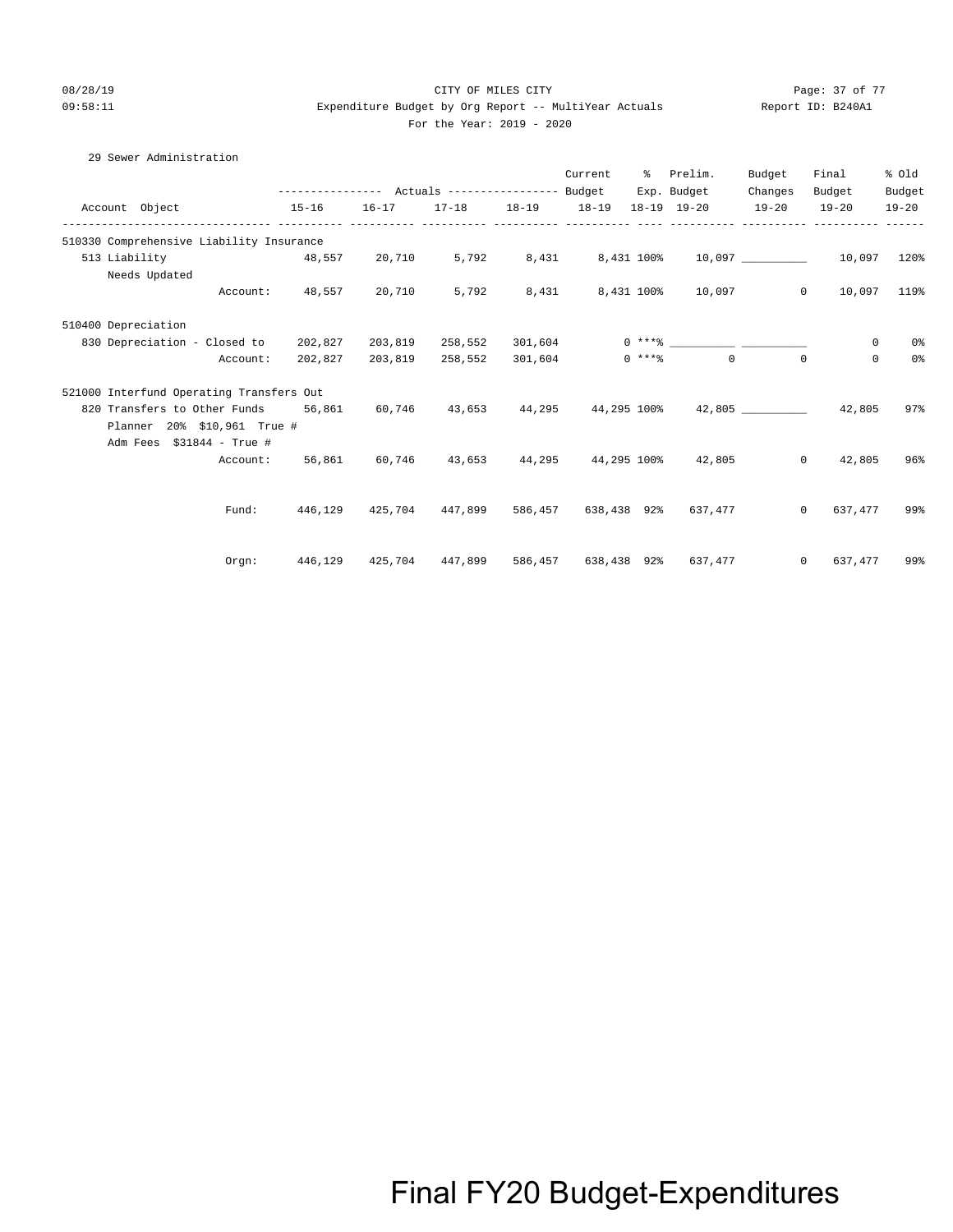### 08/28/19 Page: 38 of 77 CITY OF MILES CITY CONTROL PAGE: 38 of 77

### 09:58:11 Expenditure Budget by Org Report -- MultiYear Actuals Report ID: B240A1 For the Year: 2019 - 2020

| 31 | Sewer Lines |  |
|----|-------------|--|
|    |             |  |

|                                              | ---------------- |            | Actuals ----------------- Budget |                  | Current      | ႜ                   | Prelim.<br>Exp. Budget | Budget<br>Changes                                                       | Final<br>Budget  | % Old<br>Budget |
|----------------------------------------------|------------------|------------|----------------------------------|------------------|--------------|---------------------|------------------------|-------------------------------------------------------------------------|------------------|-----------------|
| Account Object                               | $15 - 16$        | $16 - 17$  | $17 - 18$                        | $18 - 19$        | $18 - 19$    |                     | $18-19$ $19-20$        | $19 - 20$                                                               | $19 - 20$        | $19 - 20$       |
| 5210 WATER UTILITY                           |                  |            |                                  |                  |              |                     |                        |                                                                         |                  |                 |
| 430630 Sewer Collection and Transmission(31) |                  |            |                                  |                  |              |                     |                        |                                                                         |                  |                 |
| 230 Repair and Maintenance Su                |                  |            |                                  | 699              |              | $0$ *** $8$         |                        |                                                                         | 0                | 0%              |
| Account:                                     |                  |            |                                  | 699              |              | $0$ ****            | $\mathbf{0}$           | $\mathbf 0$                                                             | 0                | 0%              |
|                                              |                  |            |                                  |                  |              |                     |                        |                                                                         |                  |                 |
| Fund:                                        |                  |            |                                  | 699              |              | 0 ****              | 0                      | $\mathbf 0$                                                             | 0                | 0%              |
| 5310 SEWER UTILITY                           |                  |            |                                  |                  |              |                     |                        |                                                                         |                  |                 |
| 430630 Sewer Collection and Transmission(31) |                  |            |                                  |                  |              |                     |                        |                                                                         |                  |                 |
| 111 Salaries and Wages - Perm                | 139,267          | 137,480    | 127,266                          | 127,773          | 139,064 92%  |                     |                        |                                                                         | 139,268          | 100%            |
| 121 OVERTIME-PERMANENT                       | 7,625            | 10,183     | 10,619                           | 8,691            | $10,200$ 85% |                     |                        |                                                                         | 10,200           | 100%            |
| 131 VACATION                                 | 9,191            | 7,291      | 10,567                           | 7,810            | 7,300 107%   |                     |                        |                                                                         | 7,300            | 100%            |
| 132 SICK LEAVE                               | 3,212            | 4,742      | 7,710                            | 5,262            | 4,800 110%   |                     |                        |                                                                         | 4,800            | 100%            |
| 133 OTHER LEAVE PAY                          | 585              | 697        | 402                              | 304              | 3,226        | 9%                  |                        |                                                                         | 1,234            | 38%             |
| 134 HOLIDAY PAY                              | 1,859            | 2,127      | 2,930                            | 2,226            | 2,100 106%   |                     |                        |                                                                         | 2,100            | 100%            |
| 141 Unemployment Insurance                   | 244              | 245        | 408                              | 535              |              | 250 214%            |                        | 247                                                                     | 247              | 99%             |
| 142 Workers' Compensation                    | 8,570            | 8,866      | 8,122                            | 8,549            | 8,540 100%   |                     |                        |                                                                         | 7,785            | 91%             |
| 143 Health Insurance                         | 28,563           | 28,546     | 27,884                           | 29,740           | 26,807 111%  |                     |                        | $28,800$ __________                                                     | 28,800           | 107%            |
| 144 FICA                                     | 12,342           | 12,400     | 12,320                           | 11,375<br>13,018 | 12,752 89%   |                     |                        |                                                                         | 12,615<br>14,297 | 99%             |
| 145 PERS<br>196 CLOTHING ALLOTMENT           | 13,328<br>495    | 13,548     | 13,760                           |                  | 14,119 92%   |                     |                        |                                                                         |                  | 101%            |
| 210 Office Supplies and Mater                | 741              | 570<br>230 | 497<br>682                       | 584<br>126       |              | 410 142%<br>700 18% |                        | $600$                                                                   | 600<br>400       | 146%<br>57%     |
| 214 Small Items of Equipment                 | 5,185            | 4,864      | 1,028                            | 1,049            | 20,000       | 5%                  |                        | $20,000$ __________                                                     | 20,000           | 100%            |
| 220 Operating Expenses                       | 2,077            | 2,358      | 1,309                            | 3,405            | 6,600        | 52%                 |                        | $15,000$ __________                                                     | 15,000           | 227%            |
| 222 Chemicals, Lab & Med Suppl               |                  | 1,490      | 212                              |                  | 2,000        | 0%                  |                        |                                                                         | 1,000            | 50%             |
| 226 Clothing and Uniforms                    | 673              | 497        | 547                              | 729              |              | 500 146%            |                        |                                                                         | 1,000            | 200%            |
| 230 Repair and Maintenance Su                | 4,961            | 4,199      | 8,905                            | 10,365           | 10,000 104%  |                     |                        |                                                                         | 10,000           | 100%            |
| 231 Gas, Oil, Diesel Fuel, Gr                | 7,741            | 10,656     | 10,388                           | 11,590           | 10,000 116%  |                     |                        | $15,000$ _________                                                      | 15,000           | 150%            |
| 233 Water/Sewer Main Replacem                | 513              | 883        | 1,314                            | 503              | 5,000 10%    |                     |                        |                                                                         | 5,000            | 100%            |
| 234 Hydrant/Manhole Replaceme                |                  | 170        | 7,374                            | 3,529            | 8,000        | 44%                 |                        |                                                                         | 8,000            | 100%            |
| 241 Consumable Tools                         |                  | 32         | 252                              |                  | 500          | 0%                  |                        | $500$ _________                                                         | 500              | 100%            |
| 311 Postage, Box Rent, Etc.                  | 92               | 42         | 80                               |                  | 100          | 0%                  |                        |                                                                         | 100              | 100%            |
| 320 Printing, Duplicating, Ty                |                  | 79         |                                  |                  | 100          | 0%                  |                        |                                                                         | 100              | 100%            |
| 330 Publicity, Subscriptions                 |                  |            |                                  | 222              |              | 125 178%            |                        | $300$ _________                                                         | 300              | 240%            |
| 331 Publication of Formal & L                |                  |            |                                  | 123              |              | $0***8$             |                        |                                                                         |                  | 250 ******      |
| 334 Memberships, Registration                | 341              | 440        | 3,223                            |                  | 1,500        | 0%                  |                        |                                                                         | 750              | 50%             |
| 341 Electric Utility Services                | 141              | 1,948      | 318                              | 235              | 2,000 12%    |                     |                        |                                                                         | 1,000            | $50\%$          |
| 344 Gas Utility Service                      | 1,080            | 185        | 523                              | 336              |              | 800 42%             |                        |                                                                         | 500              | 63%             |
| 345 Telephone                                | 600              | 528        | 646                              | 692              |              | 650 106%            |                        | $1\, , \, 0\, 0\, 0 \quad \underline{\hspace{1cm}} \rule{2.5cm}{0.4cm}$ | 1,000            | 154%            |
| 347 Internet                                 | 148              | 125        | 148                              | 137              |              | 170 81%             |                        |                                                                         | 170              | 100%            |
| 350 Professional Services                    | 24,687           | 1,685      | 1,450                            | 1,998            | 20,000 10%   |                     |                        |                                                                         | 20,000           | 100%            |
| 357 Architectual, Engineering                |                  |            |                                  |                  | 10,000       | 0%                  |                        | $10,000$ __________                                                     | 10,000           | 100%            |
| 360 Contr R & M                              | 11,788           | 7,853      | 3,312                            | 1,598            | 8,000 20%    |                     |                        |                                                                         | 5,000            | 63%             |
| 363 R&M Vehicles/Equip/Labor-                | 39,142           | 43,116     | 32,011                           | 45,472           | 30,000 152%  |                     |                        |                                                                         | 40,000           | 133%            |
| 369 Other Repair and Maintena                | 6                |            | 562                              |                  | 1,500        | 0%                  |                        |                                                                         | 1,000            | 67%             |
| 370 Travel                                   | 457              | 179        | 897                              | 170              | 3,500        | 5%                  |                        |                                                                         | 1,200            | 34%             |
| 380 Training Services                        | 510              | 564        | 670                              | 235              | 1,000        | 24%                 |                        |                                                                         | 750              | 75%             |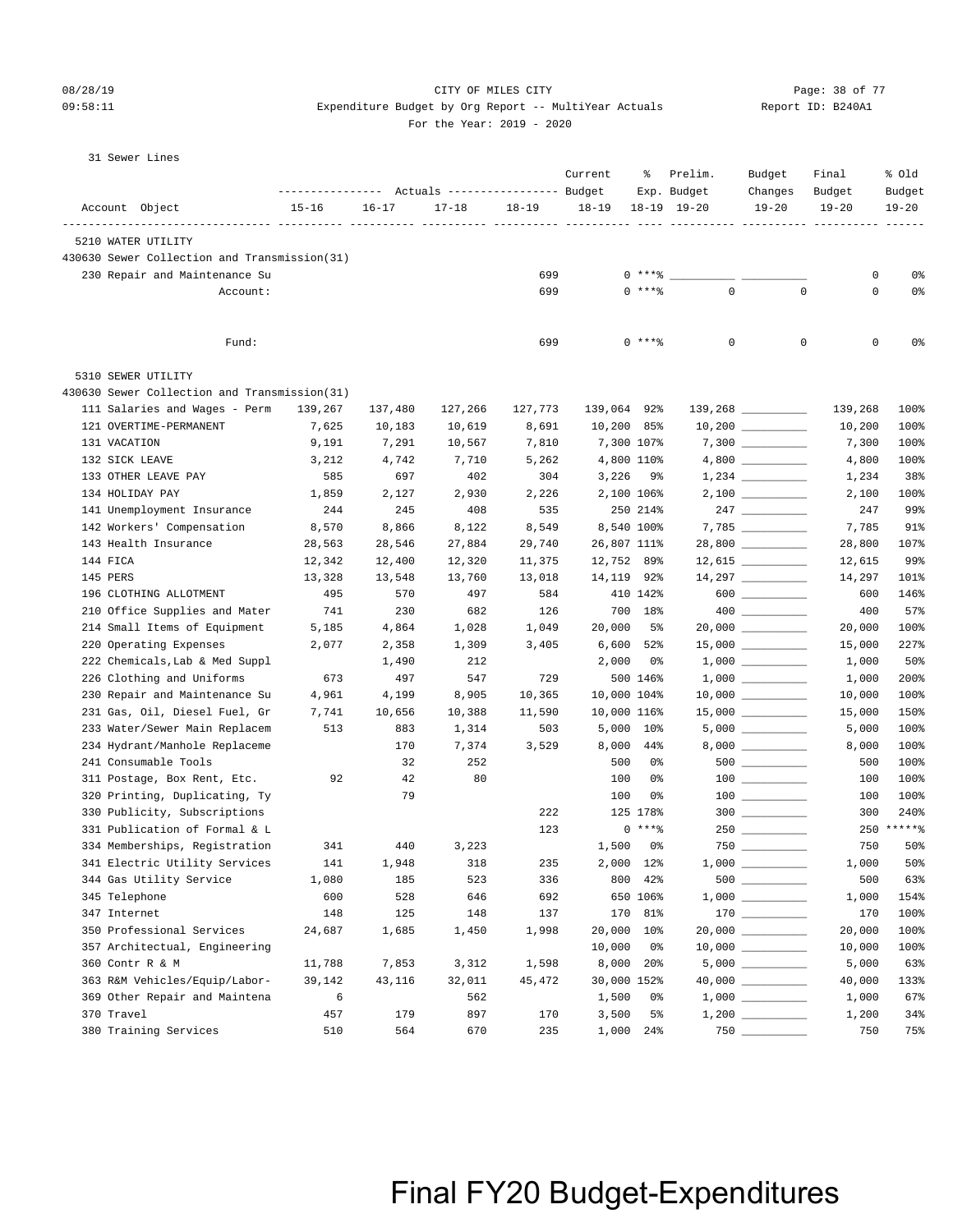#### 08/28/19 Page: 39 of 77 CITY OF MILES CITY CONTROL PAGE: 39 of 77 09:58:11 Expenditure Budget by Org Report -- MultiYear Actuals Report ID: B240A1 For the Year: 2019 - 2020

#### 31 Sewer Lines

|                                                                        |                                              |     |                                 |     | Current      | ႜႜႜၟ          | Prelim.                                                         | Budget         | Final                       | % Old     |
|------------------------------------------------------------------------|----------------------------------------------|-----|---------------------------------|-----|--------------|---------------|-----------------------------------------------------------------|----------------|-----------------------------|-----------|
|                                                                        |                                              |     |                                 |     |              |               | Exp. Budget                                                     | Changes        | Budget                      | Budget    |
| Account Object                                                         | $15 - 16$                                    |     |                                 |     |              |               | 16-17 17-18 18-19 18-19 18-19 19-20 19-20 19-20                 |                |                             | $19 - 20$ |
| 382 Books                                                              | 23                                           |     |                                 |     |              |               | $150 \t 0$ % $150$                                              |                | 150                         | 100%      |
| 400 BUILDING MATERIALS                                                 | $202$ $93$ $7$ $327$ $400$ $82\%$ $750$ $\_$ |     |                                 |     |              |               |                                                                 |                | 750                         | 188%      |
| 512 Insurance on Vehicles & E 1,322 1,528 1,340 1,617 1,617 100% 1,625 |                                              |     |                                 |     |              |               |                                                                 |                | 1,625                       | 100%      |
| True #                                                                 |                                              |     |                                 |     |              |               |                                                                 |                |                             |           |
| 513 Liability                                                          | 2,132                                        | 69  |                                 |     |              | $5,000$ $0$ % |                                                                 | 5,000          | 5,000                       | 100%      |
| 532 Land Rental                                                        | 707                                          | 740 | 924                             | 811 | 1,200 68%    |               |                                                                 |                | 1,200                       | 100%      |
| 940 Machinery & Equipment                                              |                                              |     |                                 |     | $355,500$ 0% |               |                                                                 | 485,000 25,000 | 510,000                     | 143%      |
| Account:                                                               |                                              |     | 330,550 311,248 300,607 301,136 |     | 736,180 41%  |               |                                                                 | 880,991 25,000 | 905,991                     | 123%      |
| 521000 Interfund Operating Transfers Out                               |                                              |     |                                 |     |              |               |                                                                 |                |                             |           |
| 820 Transfers to Other Funds                                           |                                              |     |                                 |     |              |               | $12,000$ $12,000$ $100\%$ $12,000$ $12,000$ $12,000$            |                |                             | 100%      |
| Garage Rent-\$12,000                                                   |                                              |     |                                 |     |              |               |                                                                 |                |                             |           |
| Account:                                                               |                                              |     |                                 |     |              |               | $12,000$ $12,000$ $100$ % $12,000$                              |                | 12,000<br>$0 \qquad \qquad$ | 100%      |
|                                                                        |                                              |     |                                 |     |              |               |                                                                 |                |                             |           |
| Fund:                                                                  | 330,550                                      |     |                                 |     |              |               | 311,248 300,607 313,136 748,180 42% 892,991 25,000 917,991 122% |                |                             |           |
|                                                                        |                                              |     |                                 |     |              |               |                                                                 |                |                             |           |
|                                                                        | Orgn: 330,550 311,248                        |     |                                 |     |              |               | 300,607 313,835 748,180 42% 892,991 25,000 917,991 122%         |                |                             |           |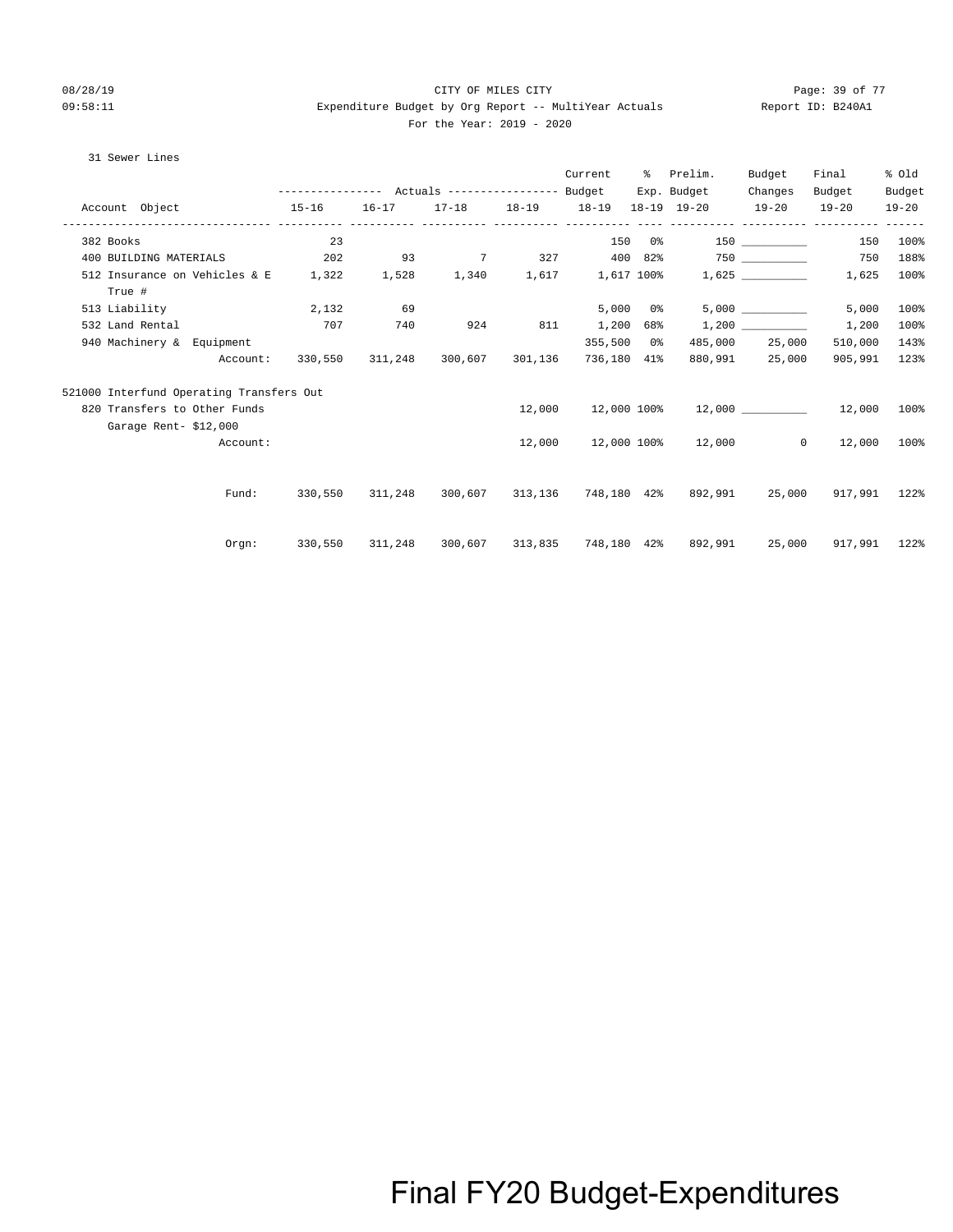#### 08/28/19 Page: 40 of 77 CITY OF MILES CITY CONTROL PAGE: 40 of 77 09:58:11 Expenditure Budget by Org Report -- MultiYear Actuals Report ID: B240A1 For the Year: 2019 - 2020

|  | $ -$ |  |  |  |  |  |  |
|--|------|--|--|--|--|--|--|
|  |      |  |  |  |  |  |  |
|  |      |  |  |  |  |  |  |
|  |      |  |  |  |  |  |  |
|  |      |  |  |  |  |  |  |
|  |      |  |  |  |  |  |  |

32 Sewer Lifts

| $18 - 19$<br>$18-19$ $19-20$<br>Account Object<br>$15 - 16$<br>$16 - 17$<br>$17 - 18$<br>$18 - 19$<br>$19 - 20$<br>$19 - 20$<br>---------------- ---------- -------<br>5210 WATER UTILITY<br>430690 Sewer Lift Stations(32)<br>360 Contr R & M<br>1,704<br>0<br>0%<br>0<br>$0***$<br>$\Omega$<br>$\Omega$<br>0<br>Account:<br>1,704<br>$\mathbf 0$<br>0<br>0<br>Fund:<br>1,704<br>0<br>0%<br>5310 SEWER UTILITY<br>430690 Sewer Lift Stations(32)<br>111 Salaries and Wages - Perm<br>64,076<br>66,111<br>64,285<br>66,376 97%<br>61,146<br>66,424<br>121 OVERTIME-PERMANENT<br>2,750<br>2,700 98%<br>2,620<br>2,733<br>2,657<br>2,700<br>$5,300$ __________<br>5,300 95%<br>131 VACATION<br>4,790<br>5,306<br>6,085<br>5,036<br>5,300<br>132 SICK LEAVE<br>2,355<br>1,513<br>3,548<br>2,004<br>1,500 134%<br>1,500<br>$794 \ \ \underline{\hspace{1.5cm}}$<br>133 OTHER LEAVE PAY<br>900<br>887<br>1,476<br>1,462<br>793 184%<br>794<br>134 HOLIDAY PAY<br>1,186<br>1,429<br>1,416<br>1,534<br>1,400 110%<br>1,400<br>204<br>270<br>$117$ ________<br>141 Unemployment Insurance<br>110<br>114<br>117 231%<br>117<br>142 Workers' Compensation<br>4,475 110%<br>$4,478$ __________<br>4,450<br>4,690<br>4,636<br>4,923<br>4,478<br>14,400 _________<br>143 Health Insurance<br>12,766<br>13,403 95%<br>11,735<br>12,863<br>13,138<br>14,400<br>$5,976$ __________<br>144 FICA<br>5,341<br>5,474<br>5,936<br>5,641<br>5,973 94%<br>5,976<br>6,612 97%<br>145 PERS<br>5,944<br>6,248<br>6,736<br>6,406<br>6,773<br>$600$<br>196 CLOTHING ALLOTMENT<br>227<br>227<br>263<br>251<br>480 52%<br>600<br>210 Office Supplies and Mater<br>13<br>80<br>97<br>121<br>150 81%<br>400<br>$12,000$ _________<br>214 Small Items of Equipment<br>10,000<br>19,653<br>2,317<br>350<br>$4\%$<br>12,000<br>220 Operating Expenses<br>552<br>369<br>272<br>652<br>1,000<br>65%<br>2,000<br>429<br>1,500<br>222 Chemicals, Lab & Med Suppl<br>980<br>212<br>1,203<br>29%<br>1,000<br>$500$<br>226 Clothing and Uniforms<br>67<br>480<br>181<br>146<br>189<br>39%<br>500<br>230 Repair and Maintenance Su<br>4,752<br>1,502<br>2,043<br>6,588<br>15,000<br>44%<br>18,000<br>$2,500$ __________<br>231 Gas, Oil, Diesel Fuel, Gr<br>2,500<br>1,438<br>1,358<br>1,627<br>1,704<br>68%<br>2,500<br>241 Consumable Tools<br>$\begin{tabular}{c} 100 \end{tabular} \begin{tabular}{c} \includegraphics[width=0.35\textwidth]{figs/1000}} \end{tabular}$<br>49<br>100<br>0%<br>100<br>$50$ __________<br>311 Postage, Box Rent, Etc.<br>50<br>0%<br>50<br>$20,000$ __________<br>341 Electric Utility Services<br>11,515<br>16,000 109%<br>14,197<br>16,015<br>17,437<br>20,000<br>$2,000$ _________<br>344 Gas Utility Service<br>1,596<br>814<br>904<br>1,483<br>1,500<br>99%<br>2,000<br>346 Garbage Service<br>306<br>300<br>414<br>0%<br>0<br>250<br>352 Wtr/Swr Lab Testing<br>0%<br>250<br>871<br>2,500<br>360 Contr R & M<br>664<br>1,880<br>2,184<br>35%<br>2,000<br>1,000<br>369 Other Repair and Maintena<br>0%<br>1,000 | % Old<br>Budget |
|-------------------------------------------------------------------------------------------------------------------------------------------------------------------------------------------------------------------------------------------------------------------------------------------------------------------------------------------------------------------------------------------------------------------------------------------------------------------------------------------------------------------------------------------------------------------------------------------------------------------------------------------------------------------------------------------------------------------------------------------------------------------------------------------------------------------------------------------------------------------------------------------------------------------------------------------------------------------------------------------------------------------------------------------------------------------------------------------------------------------------------------------------------------------------------------------------------------------------------------------------------------------------------------------------------------------------------------------------------------------------------------------------------------------------------------------------------------------------------------------------------------------------------------------------------------------------------------------------------------------------------------------------------------------------------------------------------------------------------------------------------------------------------------------------------------------------------------------------------------------------------------------------------------------------------------------------------------------------------------------------------------------------------------------------------------------------------------------------------------------------------------------------------------------------------------------------------------------------------------------------------------------------------------------------------------------------------------------------------------------------------------------------------------------------------------------------------------------------------------------------------------------------------------------------------------------------------------------------------------------------------------------------------------------------------------------------------------------------------------------------------------------------------------------------------------------------------------------------------------------------------------------------------------------------------------------------------------------------------------------------------------|-----------------|
|                                                                                                                                                                                                                                                                                                                                                                                                                                                                                                                                                                                                                                                                                                                                                                                                                                                                                                                                                                                                                                                                                                                                                                                                                                                                                                                                                                                                                                                                                                                                                                                                                                                                                                                                                                                                                                                                                                                                                                                                                                                                                                                                                                                                                                                                                                                                                                                                                                                                                                                                                                                                                                                                                                                                                                                                                                                                                                                                                                                                             | $19 - 20$       |
|                                                                                                                                                                                                                                                                                                                                                                                                                                                                                                                                                                                                                                                                                                                                                                                                                                                                                                                                                                                                                                                                                                                                                                                                                                                                                                                                                                                                                                                                                                                                                                                                                                                                                                                                                                                                                                                                                                                                                                                                                                                                                                                                                                                                                                                                                                                                                                                                                                                                                                                                                                                                                                                                                                                                                                                                                                                                                                                                                                                                             |                 |
|                                                                                                                                                                                                                                                                                                                                                                                                                                                                                                                                                                                                                                                                                                                                                                                                                                                                                                                                                                                                                                                                                                                                                                                                                                                                                                                                                                                                                                                                                                                                                                                                                                                                                                                                                                                                                                                                                                                                                                                                                                                                                                                                                                                                                                                                                                                                                                                                                                                                                                                                                                                                                                                                                                                                                                                                                                                                                                                                                                                                             |                 |
|                                                                                                                                                                                                                                                                                                                                                                                                                                                                                                                                                                                                                                                                                                                                                                                                                                                                                                                                                                                                                                                                                                                                                                                                                                                                                                                                                                                                                                                                                                                                                                                                                                                                                                                                                                                                                                                                                                                                                                                                                                                                                                                                                                                                                                                                                                                                                                                                                                                                                                                                                                                                                                                                                                                                                                                                                                                                                                                                                                                                             | 0%              |
|                                                                                                                                                                                                                                                                                                                                                                                                                                                                                                                                                                                                                                                                                                                                                                                                                                                                                                                                                                                                                                                                                                                                                                                                                                                                                                                                                                                                                                                                                                                                                                                                                                                                                                                                                                                                                                                                                                                                                                                                                                                                                                                                                                                                                                                                                                                                                                                                                                                                                                                                                                                                                                                                                                                                                                                                                                                                                                                                                                                                             | 0%              |
|                                                                                                                                                                                                                                                                                                                                                                                                                                                                                                                                                                                                                                                                                                                                                                                                                                                                                                                                                                                                                                                                                                                                                                                                                                                                                                                                                                                                                                                                                                                                                                                                                                                                                                                                                                                                                                                                                                                                                                                                                                                                                                                                                                                                                                                                                                                                                                                                                                                                                                                                                                                                                                                                                                                                                                                                                                                                                                                                                                                                             | 0%              |
|                                                                                                                                                                                                                                                                                                                                                                                                                                                                                                                                                                                                                                                                                                                                                                                                                                                                                                                                                                                                                                                                                                                                                                                                                                                                                                                                                                                                                                                                                                                                                                                                                                                                                                                                                                                                                                                                                                                                                                                                                                                                                                                                                                                                                                                                                                                                                                                                                                                                                                                                                                                                                                                                                                                                                                                                                                                                                                                                                                                                             |                 |
|                                                                                                                                                                                                                                                                                                                                                                                                                                                                                                                                                                                                                                                                                                                                                                                                                                                                                                                                                                                                                                                                                                                                                                                                                                                                                                                                                                                                                                                                                                                                                                                                                                                                                                                                                                                                                                                                                                                                                                                                                                                                                                                                                                                                                                                                                                                                                                                                                                                                                                                                                                                                                                                                                                                                                                                                                                                                                                                                                                                                             |                 |
|                                                                                                                                                                                                                                                                                                                                                                                                                                                                                                                                                                                                                                                                                                                                                                                                                                                                                                                                                                                                                                                                                                                                                                                                                                                                                                                                                                                                                                                                                                                                                                                                                                                                                                                                                                                                                                                                                                                                                                                                                                                                                                                                                                                                                                                                                                                                                                                                                                                                                                                                                                                                                                                                                                                                                                                                                                                                                                                                                                                                             | 100%            |
|                                                                                                                                                                                                                                                                                                                                                                                                                                                                                                                                                                                                                                                                                                                                                                                                                                                                                                                                                                                                                                                                                                                                                                                                                                                                                                                                                                                                                                                                                                                                                                                                                                                                                                                                                                                                                                                                                                                                                                                                                                                                                                                                                                                                                                                                                                                                                                                                                                                                                                                                                                                                                                                                                                                                                                                                                                                                                                                                                                                                             | 100%            |
|                                                                                                                                                                                                                                                                                                                                                                                                                                                                                                                                                                                                                                                                                                                                                                                                                                                                                                                                                                                                                                                                                                                                                                                                                                                                                                                                                                                                                                                                                                                                                                                                                                                                                                                                                                                                                                                                                                                                                                                                                                                                                                                                                                                                                                                                                                                                                                                                                                                                                                                                                                                                                                                                                                                                                                                                                                                                                                                                                                                                             | 100%            |
|                                                                                                                                                                                                                                                                                                                                                                                                                                                                                                                                                                                                                                                                                                                                                                                                                                                                                                                                                                                                                                                                                                                                                                                                                                                                                                                                                                                                                                                                                                                                                                                                                                                                                                                                                                                                                                                                                                                                                                                                                                                                                                                                                                                                                                                                                                                                                                                                                                                                                                                                                                                                                                                                                                                                                                                                                                                                                                                                                                                                             | 100%            |
|                                                                                                                                                                                                                                                                                                                                                                                                                                                                                                                                                                                                                                                                                                                                                                                                                                                                                                                                                                                                                                                                                                                                                                                                                                                                                                                                                                                                                                                                                                                                                                                                                                                                                                                                                                                                                                                                                                                                                                                                                                                                                                                                                                                                                                                                                                                                                                                                                                                                                                                                                                                                                                                                                                                                                                                                                                                                                                                                                                                                             | 100%            |
|                                                                                                                                                                                                                                                                                                                                                                                                                                                                                                                                                                                                                                                                                                                                                                                                                                                                                                                                                                                                                                                                                                                                                                                                                                                                                                                                                                                                                                                                                                                                                                                                                                                                                                                                                                                                                                                                                                                                                                                                                                                                                                                                                                                                                                                                                                                                                                                                                                                                                                                                                                                                                                                                                                                                                                                                                                                                                                                                                                                                             | 100%            |
|                                                                                                                                                                                                                                                                                                                                                                                                                                                                                                                                                                                                                                                                                                                                                                                                                                                                                                                                                                                                                                                                                                                                                                                                                                                                                                                                                                                                                                                                                                                                                                                                                                                                                                                                                                                                                                                                                                                                                                                                                                                                                                                                                                                                                                                                                                                                                                                                                                                                                                                                                                                                                                                                                                                                                                                                                                                                                                                                                                                                             | 100%            |
|                                                                                                                                                                                                                                                                                                                                                                                                                                                                                                                                                                                                                                                                                                                                                                                                                                                                                                                                                                                                                                                                                                                                                                                                                                                                                                                                                                                                                                                                                                                                                                                                                                                                                                                                                                                                                                                                                                                                                                                                                                                                                                                                                                                                                                                                                                                                                                                                                                                                                                                                                                                                                                                                                                                                                                                                                                                                                                                                                                                                             | 100%            |
|                                                                                                                                                                                                                                                                                                                                                                                                                                                                                                                                                                                                                                                                                                                                                                                                                                                                                                                                                                                                                                                                                                                                                                                                                                                                                                                                                                                                                                                                                                                                                                                                                                                                                                                                                                                                                                                                                                                                                                                                                                                                                                                                                                                                                                                                                                                                                                                                                                                                                                                                                                                                                                                                                                                                                                                                                                                                                                                                                                                                             | 107%            |
|                                                                                                                                                                                                                                                                                                                                                                                                                                                                                                                                                                                                                                                                                                                                                                                                                                                                                                                                                                                                                                                                                                                                                                                                                                                                                                                                                                                                                                                                                                                                                                                                                                                                                                                                                                                                                                                                                                                                                                                                                                                                                                                                                                                                                                                                                                                                                                                                                                                                                                                                                                                                                                                                                                                                                                                                                                                                                                                                                                                                             | 100%            |
|                                                                                                                                                                                                                                                                                                                                                                                                                                                                                                                                                                                                                                                                                                                                                                                                                                                                                                                                                                                                                                                                                                                                                                                                                                                                                                                                                                                                                                                                                                                                                                                                                                                                                                                                                                                                                                                                                                                                                                                                                                                                                                                                                                                                                                                                                                                                                                                                                                                                                                                                                                                                                                                                                                                                                                                                                                                                                                                                                                                                             | 102%            |
|                                                                                                                                                                                                                                                                                                                                                                                                                                                                                                                                                                                                                                                                                                                                                                                                                                                                                                                                                                                                                                                                                                                                                                                                                                                                                                                                                                                                                                                                                                                                                                                                                                                                                                                                                                                                                                                                                                                                                                                                                                                                                                                                                                                                                                                                                                                                                                                                                                                                                                                                                                                                                                                                                                                                                                                                                                                                                                                                                                                                             | 125%            |
|                                                                                                                                                                                                                                                                                                                                                                                                                                                                                                                                                                                                                                                                                                                                                                                                                                                                                                                                                                                                                                                                                                                                                                                                                                                                                                                                                                                                                                                                                                                                                                                                                                                                                                                                                                                                                                                                                                                                                                                                                                                                                                                                                                                                                                                                                                                                                                                                                                                                                                                                                                                                                                                                                                                                                                                                                                                                                                                                                                                                             | 267%            |
|                                                                                                                                                                                                                                                                                                                                                                                                                                                                                                                                                                                                                                                                                                                                                                                                                                                                                                                                                                                                                                                                                                                                                                                                                                                                                                                                                                                                                                                                                                                                                                                                                                                                                                                                                                                                                                                                                                                                                                                                                                                                                                                                                                                                                                                                                                                                                                                                                                                                                                                                                                                                                                                                                                                                                                                                                                                                                                                                                                                                             | 120%            |
|                                                                                                                                                                                                                                                                                                                                                                                                                                                                                                                                                                                                                                                                                                                                                                                                                                                                                                                                                                                                                                                                                                                                                                                                                                                                                                                                                                                                                                                                                                                                                                                                                                                                                                                                                                                                                                                                                                                                                                                                                                                                                                                                                                                                                                                                                                                                                                                                                                                                                                                                                                                                                                                                                                                                                                                                                                                                                                                                                                                                             | 200%            |
|                                                                                                                                                                                                                                                                                                                                                                                                                                                                                                                                                                                                                                                                                                                                                                                                                                                                                                                                                                                                                                                                                                                                                                                                                                                                                                                                                                                                                                                                                                                                                                                                                                                                                                                                                                                                                                                                                                                                                                                                                                                                                                                                                                                                                                                                                                                                                                                                                                                                                                                                                                                                                                                                                                                                                                                                                                                                                                                                                                                                             | 67%             |
|                                                                                                                                                                                                                                                                                                                                                                                                                                                                                                                                                                                                                                                                                                                                                                                                                                                                                                                                                                                                                                                                                                                                                                                                                                                                                                                                                                                                                                                                                                                                                                                                                                                                                                                                                                                                                                                                                                                                                                                                                                                                                                                                                                                                                                                                                                                                                                                                                                                                                                                                                                                                                                                                                                                                                                                                                                                                                                                                                                                                             | 104%            |
|                                                                                                                                                                                                                                                                                                                                                                                                                                                                                                                                                                                                                                                                                                                                                                                                                                                                                                                                                                                                                                                                                                                                                                                                                                                                                                                                                                                                                                                                                                                                                                                                                                                                                                                                                                                                                                                                                                                                                                                                                                                                                                                                                                                                                                                                                                                                                                                                                                                                                                                                                                                                                                                                                                                                                                                                                                                                                                                                                                                                             | 120%            |
|                                                                                                                                                                                                                                                                                                                                                                                                                                                                                                                                                                                                                                                                                                                                                                                                                                                                                                                                                                                                                                                                                                                                                                                                                                                                                                                                                                                                                                                                                                                                                                                                                                                                                                                                                                                                                                                                                                                                                                                                                                                                                                                                                                                                                                                                                                                                                                                                                                                                                                                                                                                                                                                                                                                                                                                                                                                                                                                                                                                                             | 100%            |
|                                                                                                                                                                                                                                                                                                                                                                                                                                                                                                                                                                                                                                                                                                                                                                                                                                                                                                                                                                                                                                                                                                                                                                                                                                                                                                                                                                                                                                                                                                                                                                                                                                                                                                                                                                                                                                                                                                                                                                                                                                                                                                                                                                                                                                                                                                                                                                                                                                                                                                                                                                                                                                                                                                                                                                                                                                                                                                                                                                                                             | 100%            |
|                                                                                                                                                                                                                                                                                                                                                                                                                                                                                                                                                                                                                                                                                                                                                                                                                                                                                                                                                                                                                                                                                                                                                                                                                                                                                                                                                                                                                                                                                                                                                                                                                                                                                                                                                                                                                                                                                                                                                                                                                                                                                                                                                                                                                                                                                                                                                                                                                                                                                                                                                                                                                                                                                                                                                                                                                                                                                                                                                                                                             | 100%            |
|                                                                                                                                                                                                                                                                                                                                                                                                                                                                                                                                                                                                                                                                                                                                                                                                                                                                                                                                                                                                                                                                                                                                                                                                                                                                                                                                                                                                                                                                                                                                                                                                                                                                                                                                                                                                                                                                                                                                                                                                                                                                                                                                                                                                                                                                                                                                                                                                                                                                                                                                                                                                                                                                                                                                                                                                                                                                                                                                                                                                             | 125%            |
|                                                                                                                                                                                                                                                                                                                                                                                                                                                                                                                                                                                                                                                                                                                                                                                                                                                                                                                                                                                                                                                                                                                                                                                                                                                                                                                                                                                                                                                                                                                                                                                                                                                                                                                                                                                                                                                                                                                                                                                                                                                                                                                                                                                                                                                                                                                                                                                                                                                                                                                                                                                                                                                                                                                                                                                                                                                                                                                                                                                                             | 133%            |
|                                                                                                                                                                                                                                                                                                                                                                                                                                                                                                                                                                                                                                                                                                                                                                                                                                                                                                                                                                                                                                                                                                                                                                                                                                                                                                                                                                                                                                                                                                                                                                                                                                                                                                                                                                                                                                                                                                                                                                                                                                                                                                                                                                                                                                                                                                                                                                                                                                                                                                                                                                                                                                                                                                                                                                                                                                                                                                                                                                                                             | 0%              |
|                                                                                                                                                                                                                                                                                                                                                                                                                                                                                                                                                                                                                                                                                                                                                                                                                                                                                                                                                                                                                                                                                                                                                                                                                                                                                                                                                                                                                                                                                                                                                                                                                                                                                                                                                                                                                                                                                                                                                                                                                                                                                                                                                                                                                                                                                                                                                                                                                                                                                                                                                                                                                                                                                                                                                                                                                                                                                                                                                                                                             | 100%            |
|                                                                                                                                                                                                                                                                                                                                                                                                                                                                                                                                                                                                                                                                                                                                                                                                                                                                                                                                                                                                                                                                                                                                                                                                                                                                                                                                                                                                                                                                                                                                                                                                                                                                                                                                                                                                                                                                                                                                                                                                                                                                                                                                                                                                                                                                                                                                                                                                                                                                                                                                                                                                                                                                                                                                                                                                                                                                                                                                                                                                             | 80%             |
|                                                                                                                                                                                                                                                                                                                                                                                                                                                                                                                                                                                                                                                                                                                                                                                                                                                                                                                                                                                                                                                                                                                                                                                                                                                                                                                                                                                                                                                                                                                                                                                                                                                                                                                                                                                                                                                                                                                                                                                                                                                                                                                                                                                                                                                                                                                                                                                                                                                                                                                                                                                                                                                                                                                                                                                                                                                                                                                                                                                                             | 100%            |
| 370 Travel<br>509<br>298<br>446<br>600 74%<br>600<br>315                                                                                                                                                                                                                                                                                                                                                                                                                                                                                                                                                                                                                                                                                                                                                                                                                                                                                                                                                                                                                                                                                                                                                                                                                                                                                                                                                                                                                                                                                                                                                                                                                                                                                                                                                                                                                                                                                                                                                                                                                                                                                                                                                                                                                                                                                                                                                                                                                                                                                                                                                                                                                                                                                                                                                                                                                                                                                                                                                    | 100%            |
| $600$<br>380 Training Services<br>397<br>280<br>600<br>242<br>250<br>650<br>43%                                                                                                                                                                                                                                                                                                                                                                                                                                                                                                                                                                                                                                                                                                                                                                                                                                                                                                                                                                                                                                                                                                                                                                                                                                                                                                                                                                                                                                                                                                                                                                                                                                                                                                                                                                                                                                                                                                                                                                                                                                                                                                                                                                                                                                                                                                                                                                                                                                                                                                                                                                                                                                                                                                                                                                                                                                                                                                                             | 92%             |
| 382 Books<br>50<br>0% -<br>0                                                                                                                                                                                                                                                                                                                                                                                                                                                                                                                                                                                                                                                                                                                                                                                                                                                                                                                                                                                                                                                                                                                                                                                                                                                                                                                                                                                                                                                                                                                                                                                                                                                                                                                                                                                                                                                                                                                                                                                                                                                                                                                                                                                                                                                                                                                                                                                                                                                                                                                                                                                                                                                                                                                                                                                                                                                                                                                                                                                | 0 <sup>o</sup>  |
| 100<br>400 BUILDING MATERIALS<br>100<br>0%<br>200                                                                                                                                                                                                                                                                                                                                                                                                                                                                                                                                                                                                                                                                                                                                                                                                                                                                                                                                                                                                                                                                                                                                                                                                                                                                                                                                                                                                                                                                                                                                                                                                                                                                                                                                                                                                                                                                                                                                                                                                                                                                                                                                                                                                                                                                                                                                                                                                                                                                                                                                                                                                                                                                                                                                                                                                                                                                                                                                                           | 200%            |
| 511 Insurance on Buildings<br>835<br>1,550 100%<br>3,156<br>1,566<br>1,549<br>1,687                                                                                                                                                                                                                                                                                                                                                                                                                                                                                                                                                                                                                                                                                                                                                                                                                                                                                                                                                                                                                                                                                                                                                                                                                                                                                                                                                                                                                                                                                                                                                                                                                                                                                                                                                                                                                                                                                                                                                                                                                                                                                                                                                                                                                                                                                                                                                                                                                                                                                                                                                                                                                                                                                                                                                                                                                                                                                                                         | 109%            |
| 513 Liability<br>3,750<br>$\circ$                                                                                                                                                                                                                                                                                                                                                                                                                                                                                                                                                                                                                                                                                                                                                                                                                                                                                                                                                                                                                                                                                                                                                                                                                                                                                                                                                                                                                                                                                                                                                                                                                                                                                                                                                                                                                                                                                                                                                                                                                                                                                                                                                                                                                                                                                                                                                                                                                                                                                                                                                                                                                                                                                                                                                                                                                                                                                                                                                                           | 0%              |
| 532 Land Rental<br>700<br>0%<br>0                                                                                                                                                                                                                                                                                                                                                                                                                                                                                                                                                                                                                                                                                                                                                                                                                                                                                                                                                                                                                                                                                                                                                                                                                                                                                                                                                                                                                                                                                                                                                                                                                                                                                                                                                                                                                                                                                                                                                                                                                                                                                                                                                                                                                                                                                                                                                                                                                                                                                                                                                                                                                                                                                                                                                                                                                                                                                                                                                                           | 0%              |
| 533 Machinery and Equipment R<br>150<br>0%<br>200                                                                                                                                                                                                                                                                                                                                                                                                                                                                                                                                                                                                                                                                                                                                                                                                                                                                                                                                                                                                                                                                                                                                                                                                                                                                                                                                                                                                                                                                                                                                                                                                                                                                                                                                                                                                                                                                                                                                                                                                                                                                                                                                                                                                                                                                                                                                                                                                                                                                                                                                                                                                                                                                                                                                                                                                                                                                                                                                                           | 133%            |
| $\mathbf 0$<br>141,238<br>169,009 82%<br>175,549<br>175,549<br>Account:<br>147,085<br>127,408<br>139,334                                                                                                                                                                                                                                                                                                                                                                                                                                                                                                                                                                                                                                                                                                                                                                                                                                                                                                                                                                                                                                                                                                                                                                                                                                                                                                                                                                                                                                                                                                                                                                                                                                                                                                                                                                                                                                                                                                                                                                                                                                                                                                                                                                                                                                                                                                                                                                                                                                                                                                                                                                                                                                                                                                                                                                                                                                                                                                    | 103%            |
| Fund:<br>147,085<br>127,408<br>141,238<br>139,334 169,009 82% 175,549<br>175,549 103%<br>$\overline{0}$                                                                                                                                                                                                                                                                                                                                                                                                                                                                                                                                                                                                                                                                                                                                                                                                                                                                                                                                                                                                                                                                                                                                                                                                                                                                                                                                                                                                                                                                                                                                                                                                                                                                                                                                                                                                                                                                                                                                                                                                                                                                                                                                                                                                                                                                                                                                                                                                                                                                                                                                                                                                                                                                                                                                                                                                                                                                                                     |                 |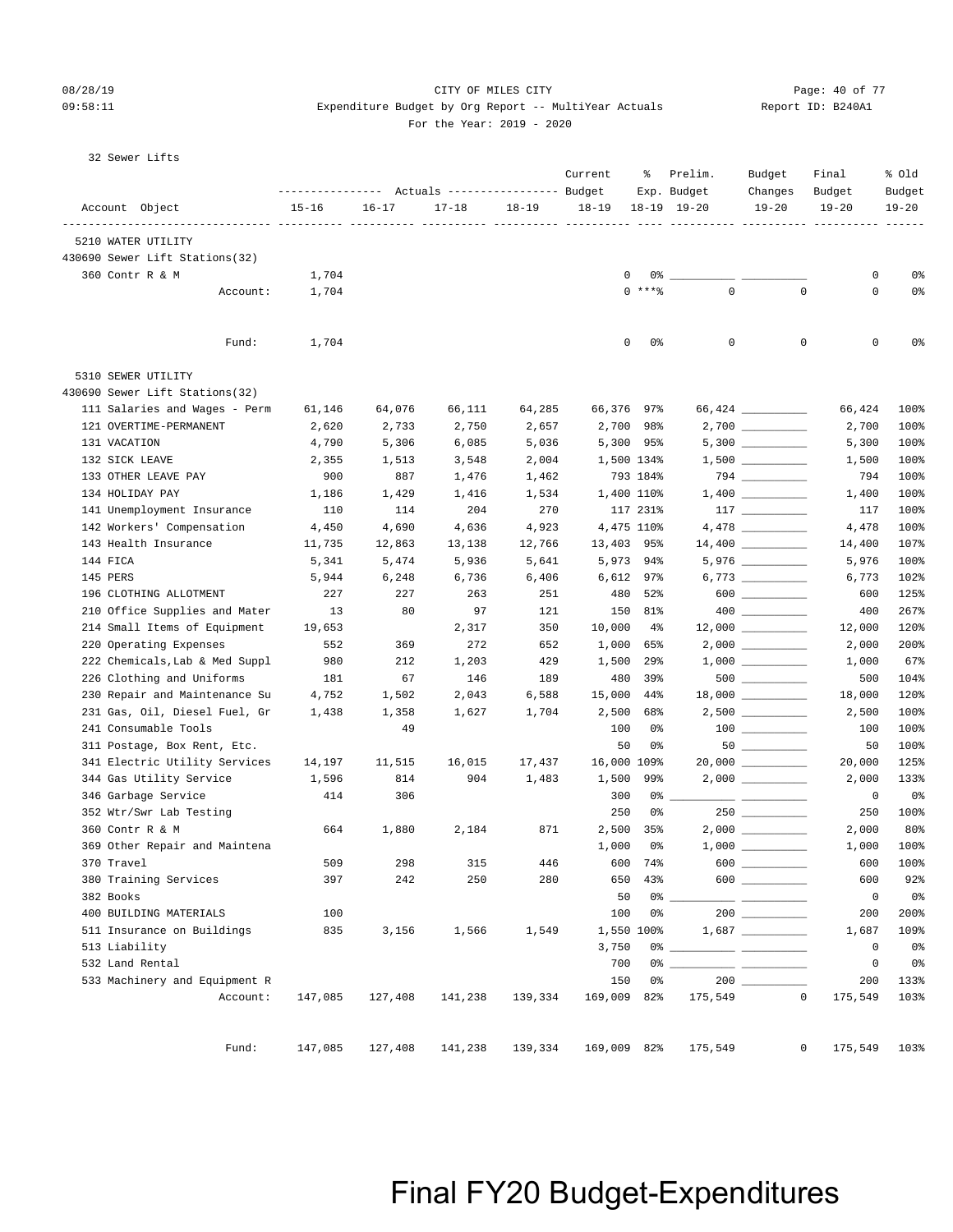| 08/28/19 | CITY OF MILES CITY                                    | Page: 41 of 77    |
|----------|-------------------------------------------------------|-------------------|
| 09:58:11 | Expenditure Budget by Org Report -- MultiYear Actuals | Report ID: B240A1 |
|          | For the Year: $2019 - 2020$                           |                   |

|  | 32 Sewer Lifts |  |
|--|----------------|--|
|--|----------------|--|

|                |          |                  |           |                            |         | Current     | ៖ | Prelim.     | Budget       | Final     | % old     |
|----------------|----------|------------------|-----------|----------------------------|---------|-------------|---|-------------|--------------|-----------|-----------|
|                |          | ---------------- |           | Actuals ------------------ |         | Budget      |   | Exp. Budget | Changes      | Budget    | Budget    |
| Account Object |          | $15 - 16$        | $16 - 17$ | 17-18                      | 18-19   | $18 - 19$   |   | 18-19 19-20 | $19 - 20$    | $19 - 20$ | $19 - 20$ |
|                |          |                  |           |                            |         |             |   |             |              |           |           |
|                |          |                  |           |                            |         |             |   |             |              |           |           |
|                | $0$ rqn: | 148,789          | 127,408   | 141,238                    | 139,334 | 169,009 82% |   | 175,549     | $\mathbf{0}$ | 175,549   | 103%      |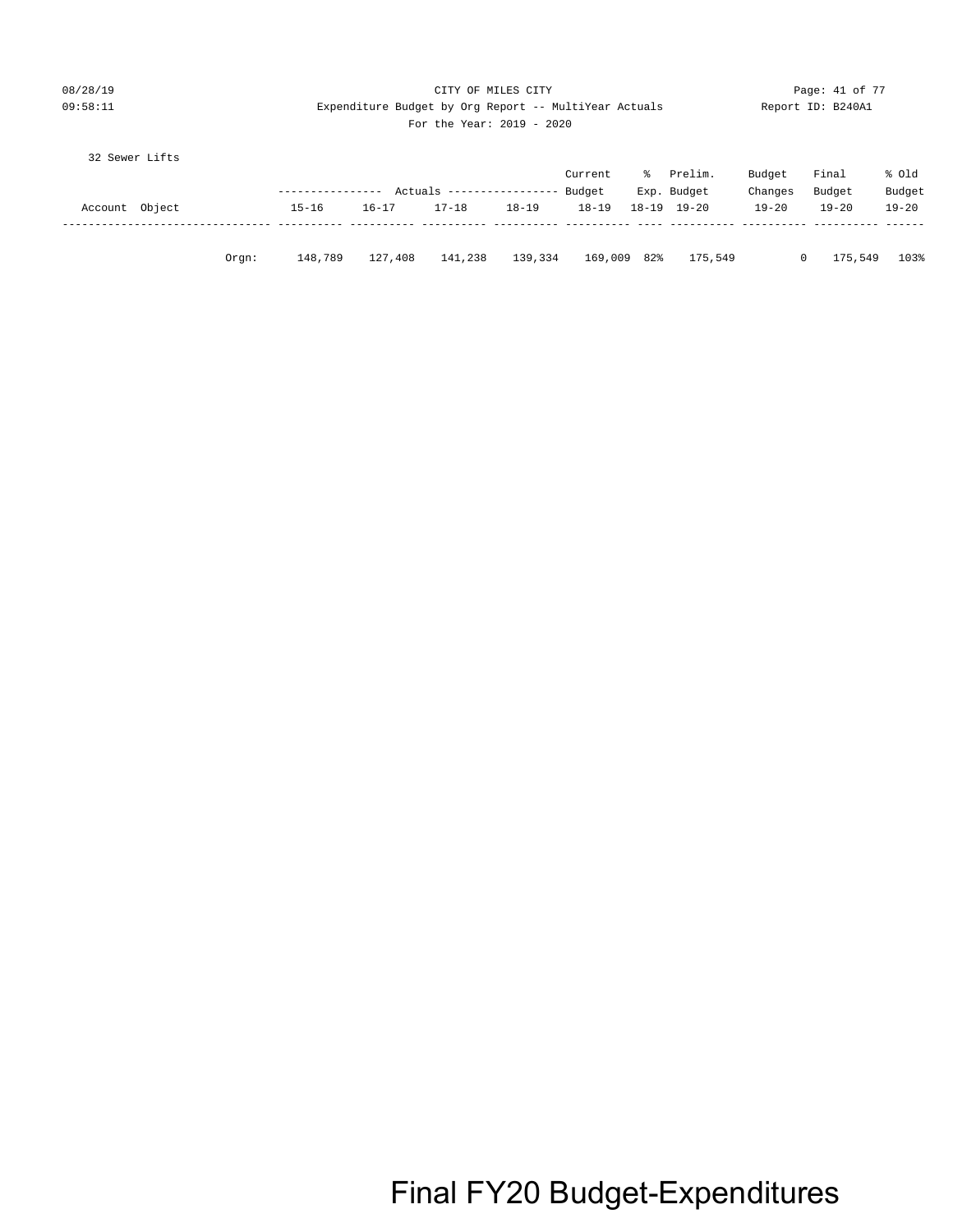### 08/28/19 Page: 42 of 77 CITY OF MILES CITY 09:58:11 Expenditure Budget by Org Report -- MultiYear Actuals Report ID: B240A1

#### For the Year: 2019 - 2020

| 33 Sewer Plant                                             |                                                 |           |           |           |                          |          |                 |                                                                                                                                                                                                                                                                                                                                                                                             |                          |           |
|------------------------------------------------------------|-------------------------------------------------|-----------|-----------|-----------|--------------------------|----------|-----------------|---------------------------------------------------------------------------------------------------------------------------------------------------------------------------------------------------------------------------------------------------------------------------------------------------------------------------------------------------------------------------------------------|--------------------------|-----------|
|                                                            |                                                 |           |           |           | Current                  | ႜ        | Prelim.         | Budget                                                                                                                                                                                                                                                                                                                                                                                      | Final                    | % old     |
|                                                            | --------------- Actuals ---------------- Budget |           |           |           |                          |          | Exp. Budget     | Changes                                                                                                                                                                                                                                                                                                                                                                                     | Budget                   | Budget    |
| Account Object                                             | $15 - 16$                                       | $16 - 17$ | $17 - 18$ | $18 - 19$ | $18 - 19$                |          | $18-19$ $19-20$ | $19 - 20$                                                                                                                                                                                                                                                                                                                                                                                   | $19 - 20$                | $19 - 20$ |
| --------------- ---------- ---------<br>5210 WATER UTILITY |                                                 |           |           |           |                          |          |                 |                                                                                                                                                                                                                                                                                                                                                                                             |                          |           |
| 430640 Sewer Treatment and Disposal(33)                    |                                                 |           |           |           |                          |          |                 |                                                                                                                                                                                                                                                                                                                                                                                             |                          |           |
| 360 Contr R & M                                            |                                                 | $-141$    |           |           | 0                        | 0 %      |                 |                                                                                                                                                                                                                                                                                                                                                                                             | 0                        | 0%        |
| Account:                                                   |                                                 | $-141$    |           |           |                          | $0***$   | $\mathbf 0$     | $\mathbf 0$                                                                                                                                                                                                                                                                                                                                                                                 | 0                        | 0%        |
|                                                            |                                                 |           |           |           |                          |          |                 |                                                                                                                                                                                                                                                                                                                                                                                             |                          |           |
| Fund:                                                      |                                                 | $-141$    |           |           | 0                        | 0%       | 0               | $\mathbf 0$                                                                                                                                                                                                                                                                                                                                                                                 | $\mathbf 0$              | 0%        |
| 5310 SEWER UTILITY                                         |                                                 |           |           |           |                          |          |                 |                                                                                                                                                                                                                                                                                                                                                                                             |                          |           |
| 430640 Sewer Treatment and Disposal(33)                    |                                                 |           |           |           |                          |          |                 |                                                                                                                                                                                                                                                                                                                                                                                             |                          |           |
| 111 Salaries and Wages - Perm                              | 96,499                                          | 100,760   | 104,021   | 101,569   | 105,748 96%              |          |                 |                                                                                                                                                                                                                                                                                                                                                                                             | 105,796                  | 100%      |
| 121 OVERTIME-PERMANENT                                     | 3,939                                           | 4,099     | 4,126     | 3,991     | 4,100 97%                |          |                 |                                                                                                                                                                                                                                                                                                                                                                                             | 4,100                    | 100%      |
| 131 VACATION                                               | 7,609                                           | 8,398     | 10,783    | 7,893     | 8,400 94%                |          |                 |                                                                                                                                                                                                                                                                                                                                                                                             | 8,400                    | 100%      |
| 132 SICK LEAVE                                             | 3,573                                           | 2,562     | 6,612     | 3,006     | 2,600 116%               |          |                 | $2,600$                                                                                                                                                                                                                                                                                                                                                                                     | 2,600                    | 100%      |
| 133 OTHER LEAVE PAY                                        | 1,525                                           | 1,482     | 2,308     | 2,218     | 1,483 150%               |          |                 | $1,527$ __________                                                                                                                                                                                                                                                                                                                                                                          | 1,527                    | 103%      |
| 134 HOLIDAY PAY                                            | 1,779                                           | 2,143     | 2,124     | 2,301     | 2,100 110%               |          |                 |                                                                                                                                                                                                                                                                                                                                                                                             | 2,100                    | 100%      |
| 141 Unemployment Insurance                                 | 173                                             | 179       | 326       | 425       |                          | 186 228% |                 | $187 \begin{tabular}{l} \textbf{---} \end{tabular}$                                                                                                                                                                                                                                                                                                                                         | 187                      | 101%      |
| 142 Workers' Compensation                                  | 6,973                                           | 7,344     | 7,359     | 7,701     | 7,195 107%               |          |                 |                                                                                                                                                                                                                                                                                                                                                                                             | 7,200                    | 100%      |
| 143 Health Insurance                                       | 18,185                                          | 19,918    | 20,301    | 19,820    | 21,481 92%               |          |                 |                                                                                                                                                                                                                                                                                                                                                                                             | 23,078                   | 107%      |
| 144 FICA                                                   | 8,421                                           | 8,631     | 9,488     | 8,845     | 9,519 93%                |          |                 | $9,526 \ \ \underline{\hspace{1cm}}$                                                                                                                                                                                                                                                                                                                                                        | 9,526                    | 100%      |
| 145 PERS                                                   | 9,351                                           | 9,850     | 10,772    | 10,046    | 10,539 95%               |          |                 |                                                                                                                                                                                                                                                                                                                                                                                             | 10,796                   | 102%      |
| 196 CLOTHING ALLOTMENT                                     | 351                                             | 351       | 405       | 387       | 480                      | 81%      |                 | $500$ ________                                                                                                                                                                                                                                                                                                                                                                              | 500                      | 104%      |
| 210 Office Supplies and Mater                              | 140                                             | 247       | 95        | 121       | 250                      | 48%      |                 |                                                                                                                                                                                                                                                                                                                                                                                             | 250                      | 100%      |
| 214 Small Items of Equipment                               |                                                 | 445       | 2,317     | 596       | 2,500                    | $24\%$   |                 | $16,000$ __________                                                                                                                                                                                                                                                                                                                                                                         | 16,000                   | 640%      |
| 220 Operating Expenses                                     | 1,128                                           | 1,859     | 6,416     | 5,490     | 10,000                   | 55%      |                 | $20,000$ __________                                                                                                                                                                                                                                                                                                                                                                         | 20,000                   | 200%      |
| 222 Chemicals, Lab & Med Suppl                             | 8,206                                           | 7,303     | 6,338     | 14,121    | 30,000 47%               |          |                 | $30,000$ __________                                                                                                                                                                                                                                                                                                                                                                         | 30,000                   | 100%      |
| 226 Clothing and Uniforms                                  | 665                                             | 243       | 463       | 250       | 600                      | $42\%$   |                 | $600$                                                                                                                                                                                                                                                                                                                                                                                       | 600                      | 100%      |
| 230 Repair and Maintenance Su                              | 19,732                                          | 6,423     | 10,330    | 11,296    | 12,000                   | 94%      |                 |                                                                                                                                                                                                                                                                                                                                                                                             | 20,000                   | 167%      |
| 231 Gas, Oil, Diesel Fuel, Gr                              | 1,425                                           | 1,132     | 4,967     | 2,950     | 5,000                    | 59%      |                 | $6,000$                                                                                                                                                                                                                                                                                                                                                                                     | 6,000                    | 120%      |
| 241 Consumable Tools                                       | 71                                              | 41        |           | 68        | 200                      | 34%      |                 | $200$ _________                                                                                                                                                                                                                                                                                                                                                                             | 200                      | 100%      |
| 311 Postage, Box Rent, Etc.                                | 66                                              | 123       | 57        | 22        | 100                      | $22$ $%$ |                 | $\begin{array}{c} 100 \\ - \end{array}$                                                                                                                                                                                                                                                                                                                                                     | 100                      | 100%      |
| 320 Printing, Duplicating, Ty                              |                                                 |           |           |           | 100                      | 0%       |                 | $100$ ________                                                                                                                                                                                                                                                                                                                                                                              | 100                      | 100%      |
| 330 Publicity, Subscriptions                               | 399                                             |           |           |           | 100                      | 0%       |                 |                                                                                                                                                                                                                                                                                                                                                                                             | 100                      | 100%      |
| 334 Memberships, Registration                              | 504                                             | 329       | 715       | 592       | 600                      | 99%      |                 |                                                                                                                                                                                                                                                                                                                                                                                             | 400                      | 67%       |
| 341 Electric Utility Services                              | 55,727                                          | 54,973    | 94,835    | 83,726    | 120,000                  | 70%      |                 | $130,000$ _________                                                                                                                                                                                                                                                                                                                                                                         | 130,000                  | 108%      |
| 342 Water Utility Services                                 | 860                                             | 888       | 1,318     | 1,269     | 1,400 91%                |          |                 | $1,500$ _________                                                                                                                                                                                                                                                                                                                                                                           | 1,500                    | 107%      |
| 343 Sewer Utility Services                                 | 615                                             | 967       | 745       |           | $\overline{\phantom{0}}$ | 0 %      |                 |                                                                                                                                                                                                                                                                                                                                                                                             | $\overline{\phantom{0}}$ | 0%        |
| 345 Telephone                                              | 486                                             | 381       | 451       | 406       | 800                      | 51%      |                 | $800$                                                                                                                                                                                                                                                                                                                                                                                       | 800                      | 100%      |
| 346 Garbage Service                                        | 742                                             | 757       | 1,056     | 883       | 1,400                    | 63%      |                 |                                                                                                                                                                                                                                                                                                                                                                                             | 1,400                    | 100%      |
| 347 Internet                                               | 593                                             | 502       | 593       | 547       | 650                      | 84%      |                 | $\begin{picture}(20,20) \put(0,0){\dashbox{0.5}(5,0){ }} \put(15,0){\circle{10}} \put(15,0){\circle{10}} \put(15,0){\circle{10}} \put(15,0){\circle{10}} \put(15,0){\circle{10}} \put(15,0){\circle{10}} \put(15,0){\circle{10}} \put(15,0){\circle{10}} \put(15,0){\circle{10}} \put(15,0){\circle{10}} \put(15,0){\circle{10}} \put(15,0){\circle{10}} \put(15,0){\circle{10}} \put(15,0$ | 650                      | 100%      |
| 350 Professional Services                                  | 5,212                                           | 544       | 319       | 360       | 5,500                    | 7%       |                 |                                                                                                                                                                                                                                                                                                                                                                                             | 5,000                    | 91%       |
| 352 Wtr/Swr Lab Testing                                    | 7,762                                           | 5,977     | 6,934     | 7,334     | 8,000                    | 92%      |                 | $9,000$ __________                                                                                                                                                                                                                                                                                                                                                                          | 9,000                    | 113%      |
| 357 Architectual, Engineering                              |                                                 |           |           |           | 5,000                    | 0%       |                 |                                                                                                                                                                                                                                                                                                                                                                                             | 5,000                    | 100%      |
| 360 Contr R & M                                            | 3,334                                           | 3,963     | 3,528     | 2,815     | 7,000                    | 40%      |                 |                                                                                                                                                                                                                                                                                                                                                                                             | 8,000                    | 114%      |
| 363 R&M Vehicles/Equip/Labor-                              | 713                                             | 1,358     | 425       | 3,397     | 5,000                    | 68%      |                 |                                                                                                                                                                                                                                                                                                                                                                                             | 5,000                    | 100%      |
| 370 Travel                                                 | 680                                             | 623       | 780       | 570       | 1,000                    | 57%      |                 |                                                                                                                                                                                                                                                                                                                                                                                             | 1,000                    | 100%      |
| 380 Training Services                                      | 714                                             | 370       | 45        | 555       | 1,000                    | 56%      |                 | $1,000$ _________                                                                                                                                                                                                                                                                                                                                                                           | 1,000                    | 100%      |
| 382 Books                                                  |                                                 |           | 164       | 141       |                          | 200 71%  |                 |                                                                                                                                                                                                                                                                                                                                                                                             | 200                      | 100%      |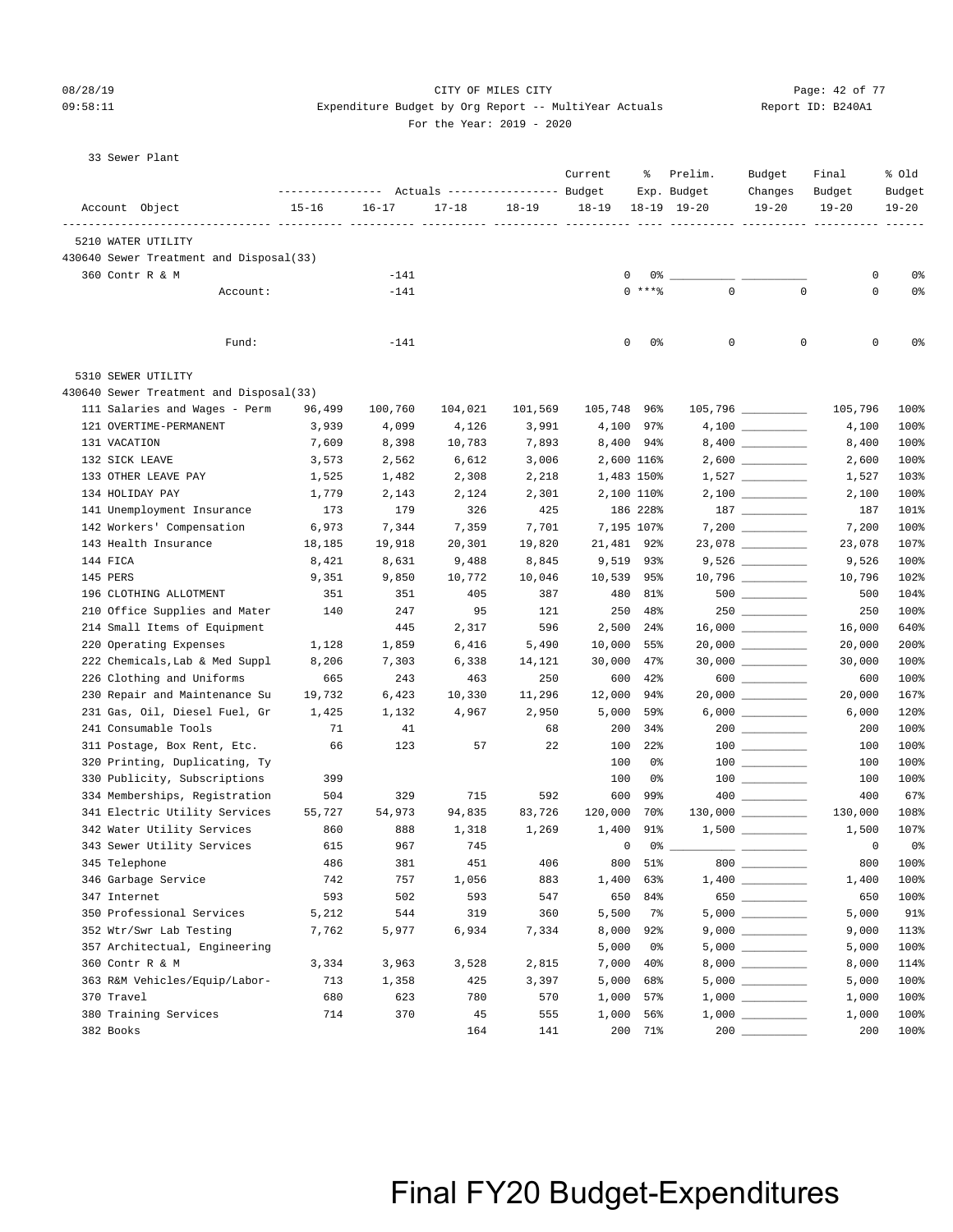#### 08/28/19 Page: 43 of 77 CITY OF MILES CITY CONTROL PAGE: 43 of 77 09:58:11 Expenditure Budget by Org Report -- MultiYear Actuals Report ID: B240A1 For the Year: 2019 - 2020

#### 33 Sewer Plant

|                                         |           |           |                                                       |           | Current      |        | % Prelim.                                           | Budget    | Final               | % Old     |
|-----------------------------------------|-----------|-----------|-------------------------------------------------------|-----------|--------------|--------|-----------------------------------------------------|-----------|---------------------|-----------|
|                                         |           |           | ---------------    Actuals ----------------    Budget |           |              |        | Exp. Budget                                         | Changes   | Budget              | Budget    |
| Account Object                          | $15 - 16$ | $16 - 17$ | $17 - 18$                                             | $18 - 19$ | $18 - 19$    |        | $18 - 19$ $19 - 20$                                 | $19 - 20$ | $19 - 20$           | $19 - 20$ |
| 400 BUILDING MATERIALS                  | 321       | 15        |                                                       |           |              | 500 0% |                                                     |           | 500                 | 100%      |
| 511 Insurance on Buildings              | 7,179     | 2,322     | 6,752                                                 | 10,013    |              |        | $10,013$ $100\%$ $10,903$ _________                 |           | 10,903              | 109%      |
| 512 Insurance on Vehicles & E<br>True # | 211       | 128       | 77                                                    | 79        |              |        | 79 100%                                             | 77        | 77                  | 97%       |
| 513 Liability                           |           |           |                                                       |           | 2,000        |        |                                                     |           | 0                   | 0%        |
| 533 Machinery and Equipment R           |           |           |                                                       |           | 2,000        | 0 %    |                                                     |           | 2,000               | 100%      |
| 940 Machinery & Equipment               |           |           |                                                       |           | 1,000,355 0% |        |                                                     |           | 610,000             | 61%       |
| Account:                                | 275,863   | 257,630   |                                                       |           |              |        | 328,345 315,803 1,407,178 22% 1,061,590 0 1,061,590 |           |                     | 75%       |
| Fund:                                   | 275,863   | 257,630   |                                                       |           |              |        |                                                     |           | $0 \quad 1,061,590$ | 75%       |
| Orgn:                                   | 275,863   | 257,489   |                                                       |           |              |        | 328,345 315,803 1,407,178 22% 1,061,590             |           | $0\quad 1,061,590$  | 75%       |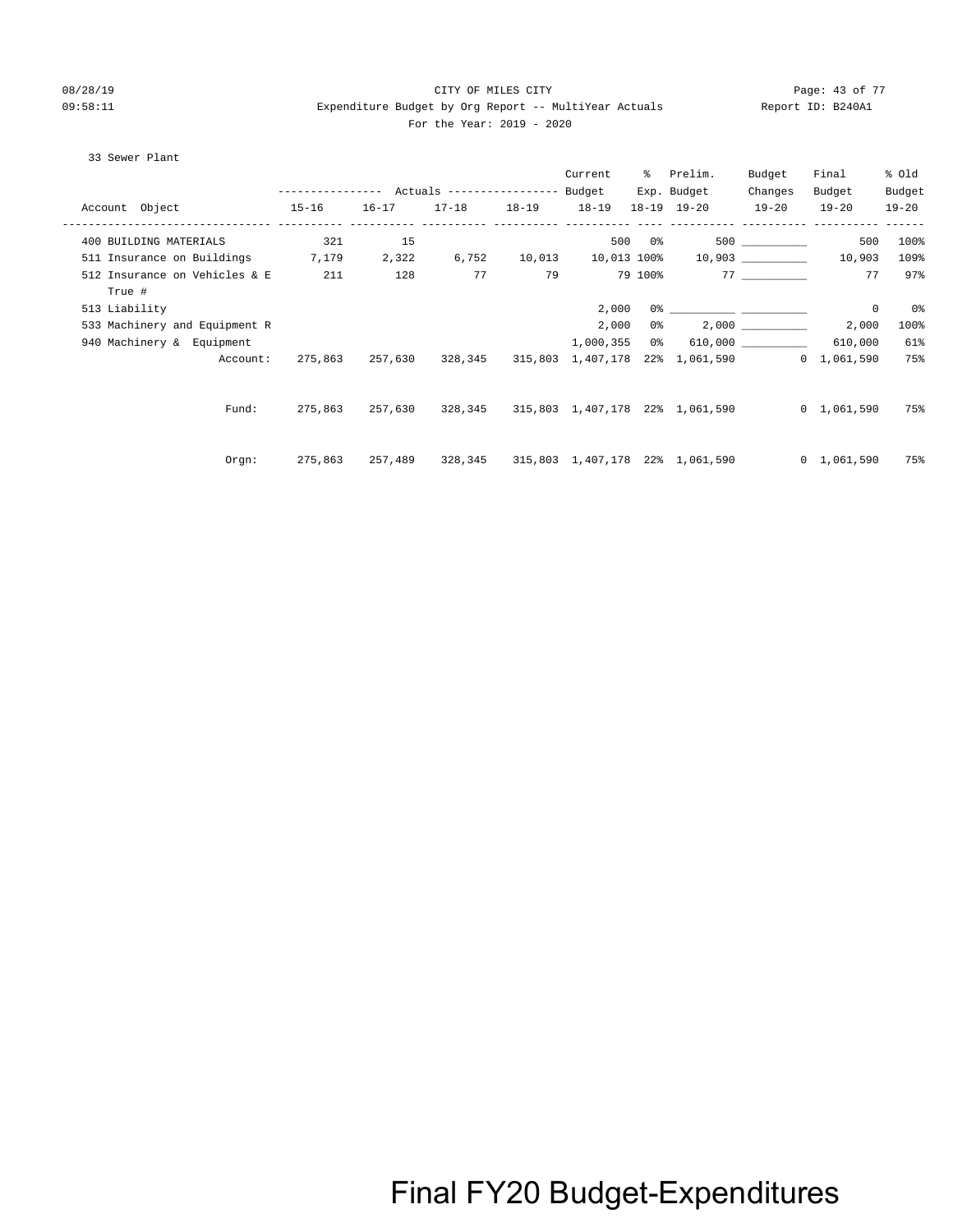### 08/28/19 Page: 44 of 77 CHTY OF MILES CITY 09:58:11 Expenditure Budget by Org Report -- MultiYear Actuals Report ID: B240A1

| For the Year: 2019 - 2020 |
|---------------------------|
|---------------------------|

| 34 Gas Tax                                                                            |                                                                            |       |       |  |                                                                   |                  |            |
|---------------------------------------------------------------------------------------|----------------------------------------------------------------------------|-------|-------|--|-------------------------------------------------------------------|------------------|------------|
|                                                                                       |                                                                            |       |       |  | Current % Prelim. Budget                                          | Final            | % Old      |
|                                                                                       | --------------- Actuals ---------------- Budget Exp. Budget Changes Budget |       |       |  |                                                                   |                  | Budget     |
| Account Object                                                                        | 15-16 16-17 17-18 18-19 18-19 18-19 19-20 19-20 19-20 19-20                |       |       |  |                                                                   |                  |            |
| 2820 GAS TAX                                                                          |                                                                            |       |       |  |                                                                   |                  |            |
| 521000 Interfund Operating Transfers Out                                              |                                                                            |       |       |  |                                                                   |                  |            |
| 820 Transfers to Other Funds 6,387 6,684 4,038 3,850 3,850 100%                       |                                                                            |       |       |  |                                                                   | 3,850 3,850 100% |            |
| Adm Fees- True #                                                                      |                                                                            |       |       |  |                                                                   |                  |            |
|                                                                                       | Account: 6,387 6,684                                                       | 4,038 | 3,850 |  | 3,850 100% 3,850 0                                                | 3,850            | $100\%$    |
| 521204 TRANSFER: SID 204                                                              |                                                                            |       |       |  |                                                                   |                  |            |
| 820 Transfers to Other Funds 87,133 86,220 112,344 85,394 87,318 98% 84,332 _________ |                                                                            |       |       |  |                                                                   |                  | 84,332 97% |
| 204- 50% of Gas Tax                                                                   |                                                                            |       |       |  |                                                                   |                  |            |
| True #                                                                                |                                                                            |       |       |  |                                                                   |                  |            |
|                                                                                       | Account: 87,133 86,220 112,344 85,394 87,318 98% 84,332 0 84,332 96%       |       |       |  |                                                                   |                  |            |
| 521205 TRANSFER: SID 205                                                              |                                                                            |       |       |  |                                                                   |                  |            |
| 820 Transfers to Other Funds 87,133 86,221 60,495 85,394 87,317 98% 84,332 84,332 97% |                                                                            |       |       |  |                                                                   |                  |            |
| 205- 50% of Gas Tax                                                                   |                                                                            |       |       |  |                                                                   |                  |            |
| True #                                                                                |                                                                            |       |       |  |                                                                   |                  |            |
|                                                                                       | Account: 87,133 86,221 60,495 85,394 87,317 98% 84,332 0 84,332 96%        |       |       |  |                                                                   |                  |            |
|                                                                                       |                                                                            |       |       |  |                                                                   |                  |            |
|                                                                                       | Fund: 180,653 179,125 176,877 174,638 178,485 98% 172,514 0 172,514 96%    |       |       |  |                                                                   |                  |            |
|                                                                                       |                                                                            |       |       |  |                                                                   |                  |            |
| Oran:                                                                                 |                                                                            |       |       |  | 180,653 179,125 176,877 174,638 178,485 98% 172,514 0 172,514 96% |                  |            |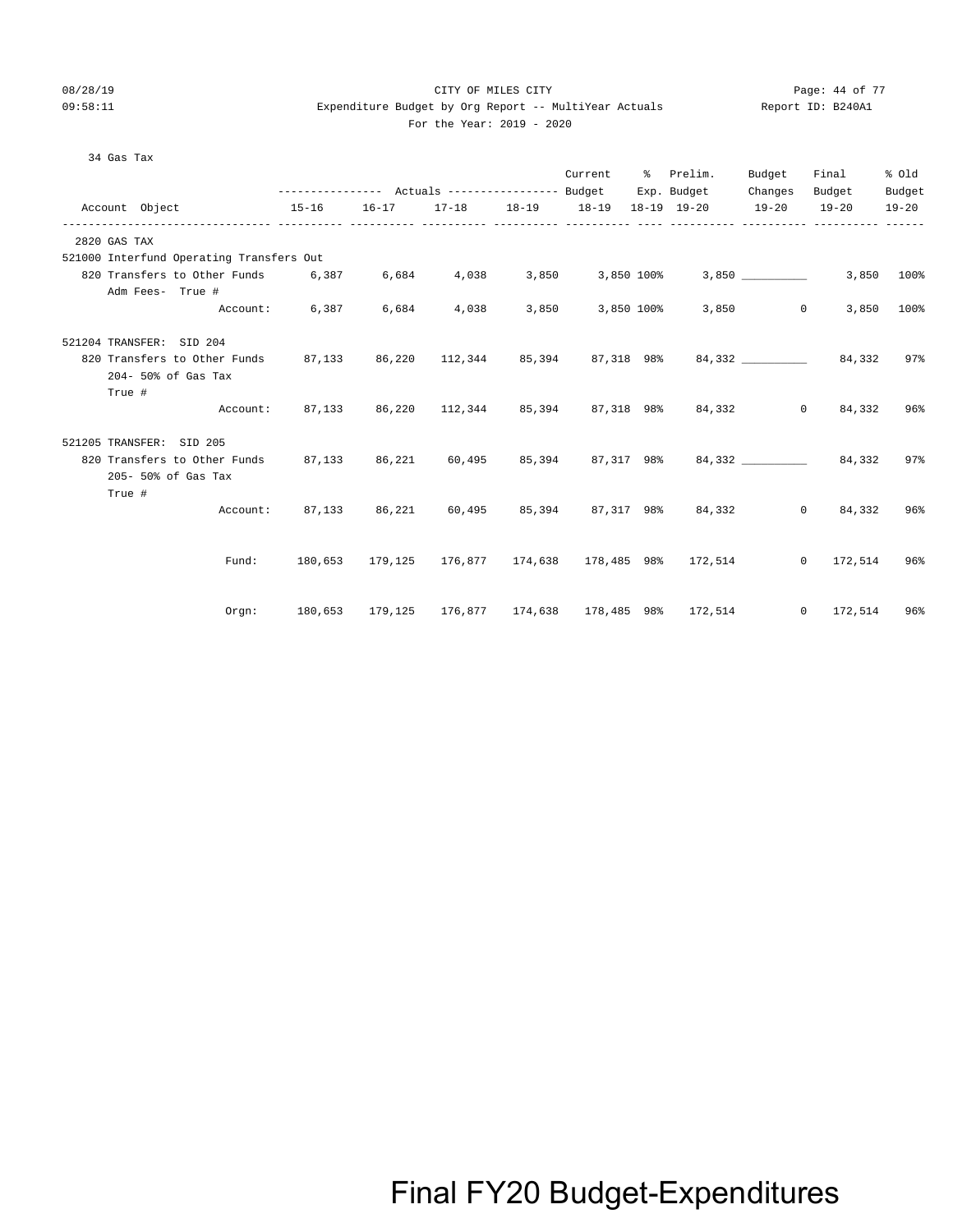#### 08/28/19 Page: 45 of 77 CITY OF MILES CITY CONTROL PAGE: 45 of 77 09:58:11 Expenditure Budget by Org Report -- MultiYear Actuals Report ID: B240A1

For the Year: 2019 - 2020

36 Planning & Community Services

|                                                                             | --------------- Actuals ---------------- Budget |           |                         |           | Current               | ႜ          | Prelim.<br>Exp. Budget | Budget<br>Changes  | Final<br>Budget | % old<br>Budget |
|-----------------------------------------------------------------------------|-------------------------------------------------|-----------|-------------------------|-----------|-----------------------|------------|------------------------|--------------------|-----------------|-----------------|
| Account Object                                                              | $15 - 16$                                       | $16 - 17$ | $17 - 18$<br>----- ---- | $18 - 19$ | $18 - 19$             |            | $18 - 19$ $19 - 20$    | $19 - 20$          | $19 - 20$       | $19 - 20$       |
| 1000 GENERAL                                                                |                                                 |           |                         |           | ----- ---------- ---- |            |                        |                    |                 |                 |
| 411020 Community Services & Planning                                        |                                                 |           |                         |           |                       |            |                        |                    |                 |                 |
| 111 Salaries and Wages - Perm                                               | 35,522                                          | 38,851    | 40,274                  | 32,461    | 40,816 80%            |            |                        |                    | 36,472          | 89%             |
| 121 OVERTIME-PERMANENT                                                      | 210                                             | 116       | 57                      | 68        | 200                   | 34%        |                        |                    | 200             | 100%            |
| 131 VACATION                                                                | 2,942                                           | 2,764     | 2,680                   | 3,383     |                       | 2,800 121% |                        |                    | 2,800           | 100%            |
| 132 SICK LEAVE                                                              | 1,024                                           | 1,203     | 1,498                   | 3,122     | 1,300 240%            |            |                        |                    | 1,300           | 100%            |
| 133 OTHER LEAVE PAY                                                         | 1,272                                           | 2,154     | 884                     | 2,050     |                       | 2,363 87%  |                        | $2,112$ _________  | 2,112           | 89%             |
| 141 Unemployment Insurance                                                  | 62                                              | 68        | 114                     | 144       |                       | 71 203%    |                        |                    | 64              | 90%             |
| 142 Workers' Compensation                                                   | 196                                             | 220       | 203                     | 399       |                       | 234 171%   |                        | 215                | 215             | 92%             |
| 143 Health Insurance                                                        | 8,467                                           | 9,045     | 9,394                   | 7,923     |                       | 9,675 82%  |                        |                    | 10,395          | 107%            |
| 144 FICA                                                                    | 3,146                                           | 3,462     | 3,485                   | 3,155     |                       | 3,632 87%  |                        |                    | 3,281           | 90%             |
| 145 PERS                                                                    | 3,317                                           | 3,725     | 3,793                   | 3,521     |                       | 4,021 88%  |                        | 3,718 _________    | 3,718           | 92%             |
| 196 CLOTHING ALLOTMENT                                                      | 164                                             | 164       | 164                     | 164       |                       | 314 52%    |                        |                    | 164             | 52%             |
| 210 Office Supplies and Mater                                               | 1,066                                           | 246       | 693                     | 200       | 800                   | 25%        |                        |                    | 500             | 63%             |
| 214 Small Items of Equipment                                                | 349                                             | 119       | 398                     | 70        | 400                   | 18%        |                        | $800$              | 800             | 200%            |
| Computer/Windows 10                                                         |                                                 |           |                         |           |                       |            |                        |                    |                 |                 |
| 220 Operating Expenses                                                      | 211                                             | 95        |                         | 141       |                       | 100 141%   |                        |                    | 300             | 300%            |
| 311 Postage, Box Rent, Etc.                                                 | 156                                             | 186       | 71                      | 232       |                       | 100 232%   | 4,000                  | $-1,000$           | 3,000           | 3000%           |
| Certified letters for Annexation, Zoning, Subdivision and Conditional Use   |                                                 |           |                         |           |                       |            |                        |                    |                 |                 |
| Permits                                                                     |                                                 |           |                         |           |                       |            |                        |                    |                 |                 |
| 320 Printing, Duplicating, Ty<br>Updated subdivision regulations            | 218                                             | 12        | 69                      |           | 200                   | 0%         | 2,000                  | $-1,000$           | 1,000           | 500%            |
| 327 Map Printing                                                            |                                                 |           |                         | 61        |                       | 50 122%    |                        |                    | 200             | 400%            |
| printed maps from County                                                    |                                                 |           |                         |           |                       |            |                        |                    |                 |                 |
| 330 Publicity, Subscriptions                                                | 460                                             | 402       | 30                      |           | 300                   | 0%         | 500                    |                    | 500             | 167%            |
| 331 Publication of Formal & L                                               | 162                                             | 193       |                         | 270       | 750                   | $36\%$     | 2,000                  | $-1,000$           | 1,000           | 133%            |
| Lease ads and Annexation                                                    |                                                 |           |                         |           |                       |            |                        |                    |                 |                 |
| 334 Memberships, Registration                                               | 70                                              | 65        | 144                     | 130       |                       | 100 130%   | 2,200                  | $-1,000$           | 1,200           | 1200%           |
| GIS and Drone License                                                       |                                                 |           |                         |           |                       |            |                        |                    |                 |                 |
| 345 Telephone                                                               | 1,002                                           | 849       | 1,005                   | 916       |                       | 900 102%   |                        | $900$              | 900             | 100%            |
| 347 Internet                                                                |                                                 |           |                         |           | 150                   | 0%         |                        |                    | 170             | 113%            |
| 350 Professional Services                                                   |                                                 | 34,848    | 31,042                  | 30,478    | 24,800 123%           |            |                        |                    | 36,000          | 145%            |
| Annexation, Updating Subdivision regs and Security Abstract                 |                                                 |           |                         |           |                       |            |                        |                    |                 |                 |
| 360 Contr R & M                                                             | 1,018                                           | 1,450     | 1,879                   | 5,001     | 12,100 41%            |            |                        | $10,000$ _________ | 10,000          | 83%             |
| Annual Fee for ARCGIS, Square 9 Program, Annual Plotter Maintenance, Annual |                                                 |           |                         |           |                       |            |                        |                    |                 |                 |
| Server Fees \$2345                                                          |                                                 |           |                         |           |                       |            |                        |                    |                 |                 |
| 370 Travel                                                                  | 1,276                                           | 799       | 1,793                   | 429       |                       | 2,000 21%  |                        | 1,500              | 1,500           | 75%             |
| 380 Training Services                                                       | 575                                             | 74        | 914                     | 1,059     | 1,000 106%            |            |                        |                    | 2,000           | 200%            |
| 382 Books                                                                   | 23                                              | 120       | 132                     |           | 150                   | 0%         |                        |                    | 200             | 133%            |
| 532 Land Rental                                                             |                                                 |           | 150                     |           | $\mathsf 0$           | 0%         |                        |                    | $\mathsf 0$     | 0%              |
| 940 Machinery & Equipment                                                   |                                                 | 5,000     |                         |           | $\mathsf 0$           | 0%         |                        |                    | $\mathsf 0$     | 0 <sup>°</sup>  |
| Account:                                                                    | 62,908                                          | 106,230   | 100,866                 | 95,377    | 109,326               | 87%        | 123,991                | $-4,000$           | 119,991         | 109%            |
| Fund:                                                                       | 62,908                                          | 106,230   | 100,866                 | 95,377    | 109,326 87%           |            | 123,991                | $-4,000$           | 119,991         | 109%            |
| Orgn:                                                                       | 62,908                                          | 106,230   | 100,866                 | 95,377    | 109,326 87%           |            | 123,991                | $-4,000$           | 119,991         | 109%            |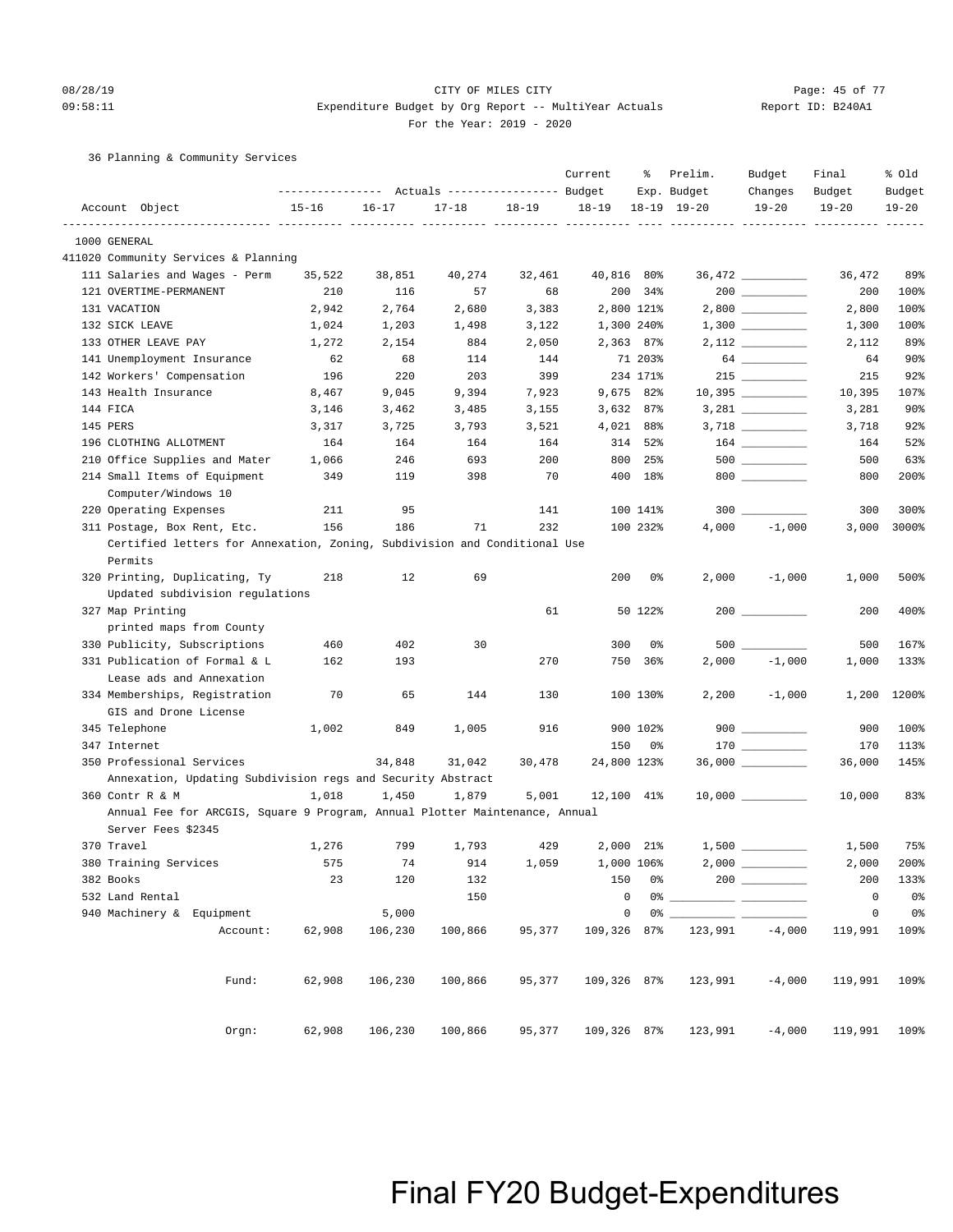#### 08/28/19 CITY OF MILES CITY Page: 46 of 77 09:58:11 Expenditure Budget by Org Report -- MultiYear Actuals Report ID: B240A1 For the Year: 2019 - 2020

#### 37 CITY HEALTH

| Account Object                             | --------------- Actuals ---------------- Budget<br>$15 - 16$ | $16 - 17$       |        | 17-18  18-19  18-19 | Current            | ႜႜ | Prelim.<br>Exp. Budget<br>18-19 19-20            | Budget<br>Changes<br>$19 - 20$ | Final<br>Budget<br>$19 - 20$ | % old<br>Budget<br>$19 - 20$ |
|--------------------------------------------|--------------------------------------------------------------|-----------------|--------|---------------------|--------------------|----|--------------------------------------------------|--------------------------------|------------------------------|------------------------------|
| 1000 GENERAL                               |                                                              |                 |        |                     |                    |    |                                                  |                                |                              |                              |
| 521000 Interfund Operating Transfers Out   |                                                              |                 |        |                     |                    |    |                                                  |                                |                              |                              |
| 820 Transfers to Other Funds               | 16,500                                                       | 6,500           | 7,500  |                     | 13,700 13,700 100% |    | 13,000                                           | $-1,500$                       | 11,500                       | 84%                          |
| Account:                                   | 16,500                                                       | 6,500           | 7,500  | 13,700              | 13,700 100%        |    | 13,000                                           | $-1,500$                       | 11,500                       | 83%                          |
| Fund:                                      | 16,500                                                       | 6,500           | 7,500  |                     | 13,700 13,700 100% |    | 13,000                                           | $-1,500$                       | 11,500                       | 83%                          |
| 2270 Health                                |                                                              |                 |        |                     |                    |    |                                                  |                                |                              |                              |
| 440140 Registration and Inspection         |                                                              |                 |        |                     |                    |    |                                                  |                                |                              |                              |
| 311 Postage, Box Rent, Etc. 7              |                                                              | $\sim$ $\sim$ 1 |        |                     | $\circ$            |    | $0$ 왕                                            |                                | 0                            | 0%                           |
| 350 Professional Services 32,100           |                                                              | 15,738          | 16,488 | 14,599              | 15,740 93%         |    |                                                  | 16,500                         | 16,500                       | 105%                         |
| Needs adjusted according to County charges |                                                              |                 |        |                     |                    |    |                                                  |                                |                              |                              |
| Account:                                   | 32,107                                                       | 15,739          | 16,488 | 14,599              |                    |    | 15,740 93% 16,500                                | $\circ$                        | 16,500                       | 104%                         |
| Fund:                                      |                                                              |                 |        |                     |                    |    | 15,739   16,488   14,599   15,740   93%   16,500 | $\mathbf{0}$                   |                              | 104%                         |
|                                            | 32,107                                                       |                 |        |                     |                    |    |                                                  |                                | 16,500                       |                              |
| Orgn:                                      | 48,607                                                       | 22,239          | 23,988 | 28,299              | 29,440 96%         |    | 29,500                                           | $-1,500$                       | 28,000                       | 95%                          |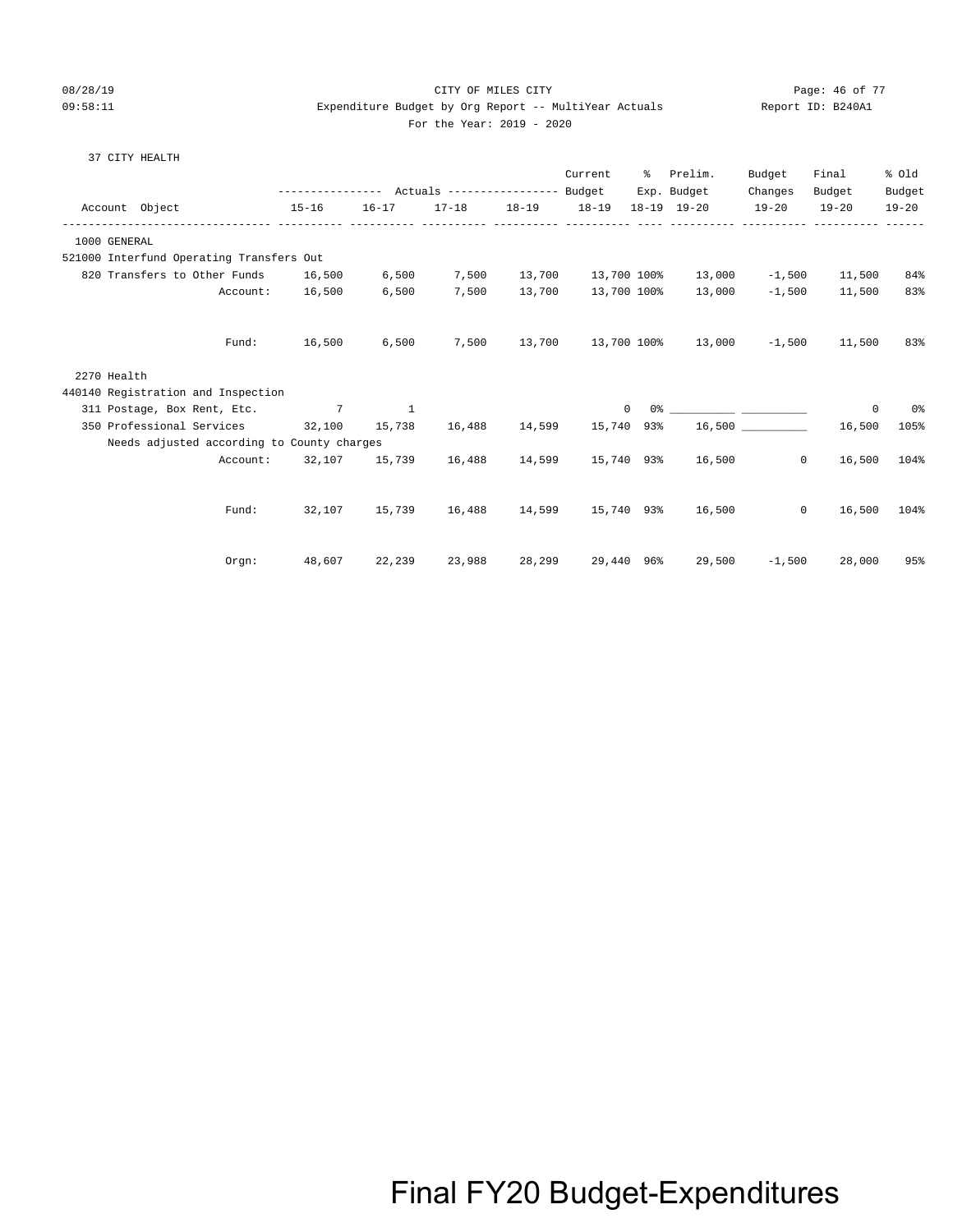#### 08/28/19 Page: 47 of 77 CITY OF MILES CITY 09:58:11 Expenditure Budget by Org Report -- MultiYear Actuals Report ID: B240A1 For the Year: 2019 - 2020

#### 38 Housing & Com. Development

|                            |           |           |                           |           | Current   | ိ                  | Prelim.     | Budget      | Final       |             | % Old          |
|----------------------------|-----------|-----------|---------------------------|-----------|-----------|--------------------|-------------|-------------|-------------|-------------|----------------|
|                            |           |           | Actuals ----------------- |           | Budget    |                    | Exp. Budget | Changes     | Budget      |             | Budget         |
| Account Object             | $15 - 16$ | $16 - 17$ | $17 - 18$                 | $18 - 19$ | $18 - 19$ |                    | 18-19 19-20 | $19 - 20$   | $19 - 20$   |             | $19 - 20$      |
| 2940 HOUSING AUTHORITY     |           |           |                           |           |           |                    |             |             |             |             |                |
| 470500 HOME Grant -TBRA    |           |           |                           |           |           |                    |             |             |             |             |                |
| 740 Awards and Indemnities | 245,000   |           | 5,000                     |           |           | 0%<br>$\mathbf{0}$ |             |             |             | $\mathbf 0$ | 0%             |
| Account:                   | 245,000   |           | 5,000                     |           |           | $0***8$            |             | $\mathbf 0$ | $\mathbf 0$ | $\mathbf 0$ | 0%             |
| Fund:                      | 245,000   |           | 5,000                     |           |           | $\mathbf 0$<br>0%  |             | 0           | $\mathbf 0$ | $\mathbf 0$ | 0%             |
| Orgn:                      | 245,000   |           | 5,000                     |           |           | $\mathbf 0$<br>0%  |             | 0           | $\mathbf 0$ | $\mathbf 0$ | 0 <sup>8</sup> |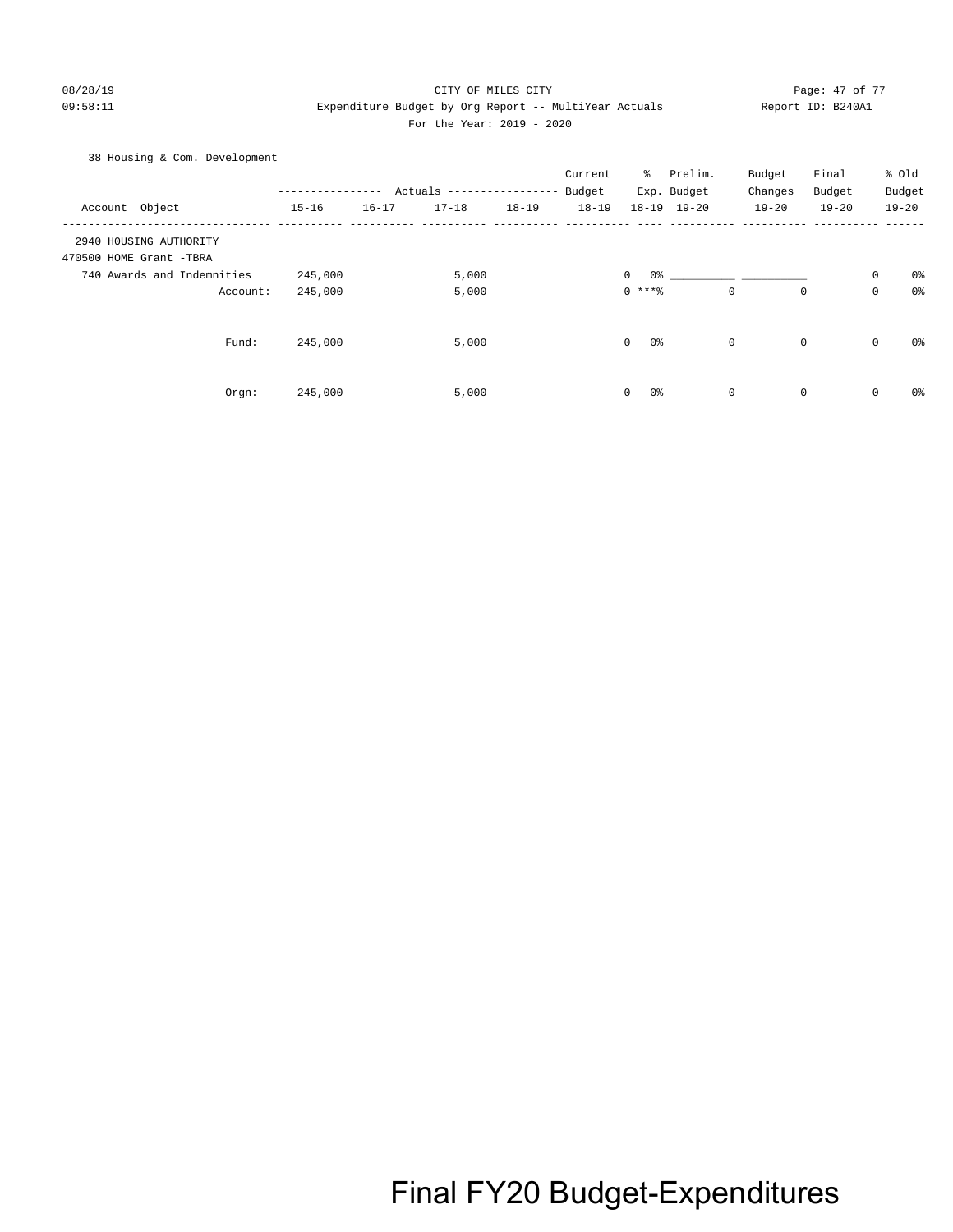#### 08/28/19 Page: 48 of 77 CITY OF MILES CITY CONTROL PAGE: 48 of 77 09:58:11 Expenditure Budget by Org Report -- MultiYear Actuals Report ID: B240A1 For the Year: 2019 - 2020

|                | 39 Partners Program         |                  |           |                           |           |           |           |             |              |           |           |
|----------------|-----------------------------|------------------|-----------|---------------------------|-----------|-----------|-----------|-------------|--------------|-----------|-----------|
|                |                             |                  |           |                           |           | Current   | ိ         | Prelim.     | Budget       | Final     | % old     |
|                |                             | ---------------- |           | Actuals ----------------- |           | Budget    |           | Exp. Budget | Changes      | Budget    | Budget    |
| Account Object |                             | $15 - 16$        | $16 - 17$ | $17 - 18$                 | $18 - 19$ | $18 - 19$ | $18 - 19$ | $19 - 20$   | $19 - 20$    | $19 - 20$ | $19 - 20$ |
|                | 2880 LIBRARY GRANTS         |                  |           |                           |           |           |           |             |              |           |           |
|                | 460100 Library Services(16) |                  |           |                           |           |           |           |             |              |           |           |
|                | 311 Postage, Box Rent, Etc. | 2,898            | 3,539     | 2,212                     | 2,933     | 4,900     | 60%       |             | 4,900        | 4,900     | 100%      |
| 382 Books      |                             |                  |           |                           |           | 100       | 0 %       |             | 100 000      | 100       | 100%      |
|                | Account:                    | 2,898            | 3,539     | 2,212                     | 2,933     | 5,000     | 59%       | 5,000       | $\mathbf 0$  | 5,000     | 100%      |
|                |                             |                  |           |                           |           |           |           |             |              |           |           |
|                | Fund:                       | 2,898            | 3,539     | 2,212                     | 2,933     | 5,000 59% |           | 5,000       | $\mathsf{O}$ | 5,000     | 100%      |
|                |                             |                  |           |                           |           |           |           |             |              |           |           |
|                | Orgn:                       | 2,898            | 3,539     | 2,212                     | 2,933     | 5,000     | 59%       | 5,000       | $\mathbf{0}$ | 5,000     | 100%      |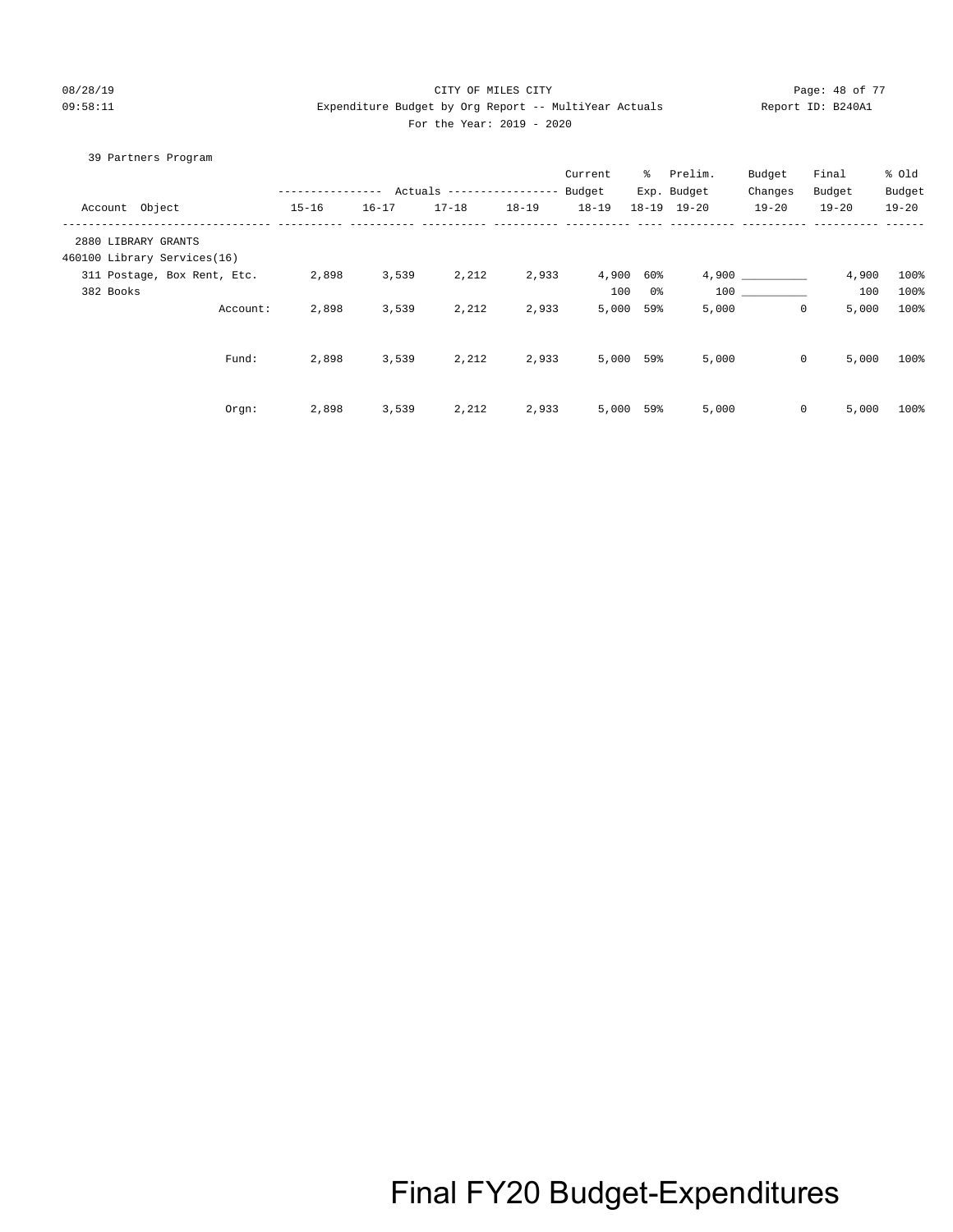#### 08/28/19 Page: 49 of 77 CITY OF MILES CITY CONTROL PAGE: 49 of 77 09:58:11 Expenditure Budget by Org Report -- MultiYear Actuals Report ID: B240A1 For the Year: 2019 - 2020

41 Sagebrush Fed/Coal Sev Tax

|                               | --------------- Actuals ---------------- Budget |           |       |                   | Current    | $\sim$               | Prelim.<br>Exp. Budget | Budget<br>Changes | Final<br>Budget        | % old<br>Budget |
|-------------------------------|-------------------------------------------------|-----------|-------|-------------------|------------|----------------------|------------------------|-------------------|------------------------|-----------------|
| Account Object                | $15 - 16$                                       | $16 - 17$ |       | 17-18 18-19 18-19 |            |                      | 18-19 19-20            | $19 - 20$         | $19 - 20$              | $19 - 20$       |
| 2880 LIBRARY GRANTS           |                                                 |           |       |                   |            |                      |                        |                   |                        |                 |
| 460100 Library Services(16)   |                                                 |           |       |                   |            |                      |                        |                   |                        |                 |
| 210 Office Supplies and Mater |                                                 | 207       |       | 85                |            | 351 24%              |                        |                   | 500                    | 142%            |
| 214 Small Items of Equipment  |                                                 |           |       |                   |            | $\overline{0}$<br>0% |                        |                   |                        | $2,500$ *****%  |
| 350 Professional Services     | 1,572                                           | 1,654     | 1,744 | 4,851             |            | 3,209 151%           |                        |                   | 5,000                  | 156%            |
| 370 Travel                    | 548                                             | 547       |       |                   |            | 550 0%               |                        |                   | 5,000                  | 909%            |
| 380 Training Services         | 489                                             | 341       | 94    |                   |            | 500 0%               |                        |                   | 2,000                  | 400%            |
| Account:                      | 2,609                                           | 2,749     | 1,838 | 4,936             |            | 4,610 107%           |                        | 15,000            | $\circ$<br>15,000      | 325%            |
| Fund:                         | 2,609                                           | 2,749     | 1,838 | 4,936             |            |                      | 4,610 107% 15,000      |                   | $\mathbf{0}$<br>15,000 | 325%            |
| Orgn:                         | 2,609                                           | 2,749     | 1,838 | 4,936             | 4,610 107% |                      | 15,000                 |                   | $\mathbf{0}$<br>15,000 | 325%            |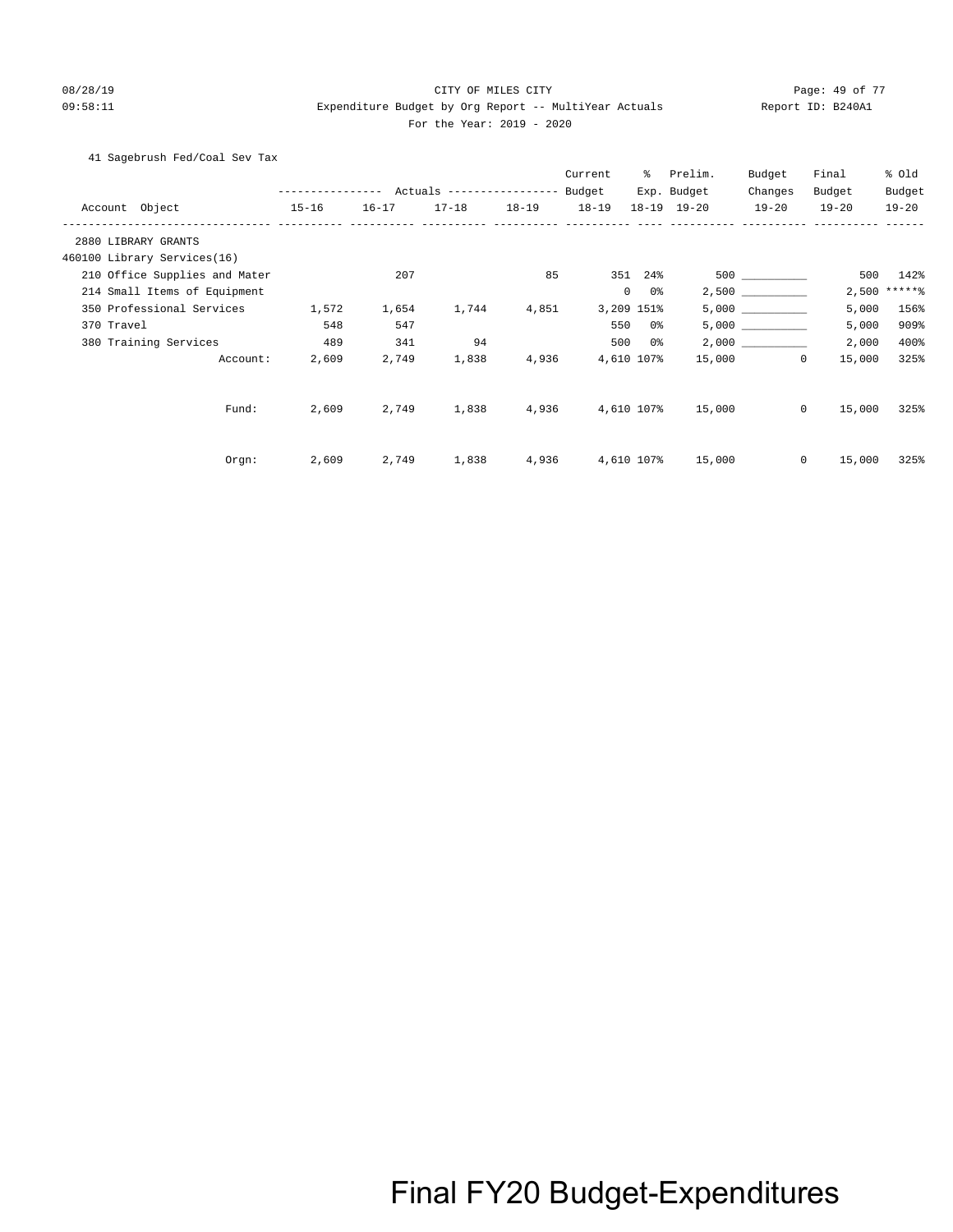#### 08/28/19 CITY OF MILES CITY Page: 50 of 77 09:58:11 Expenditure Budget by Org Report -- MultiYear Actuals Report ID: B240A1 For the Year: 2019 - 2020

43 State Aid Per Capita-Tech Serv

|                               |           |           |                                               |           | Current   | ွေ                               | Prelim.                                             | Budget       | Final     | % Old           |
|-------------------------------|-----------|-----------|-----------------------------------------------|-----------|-----------|----------------------------------|-----------------------------------------------------|--------------|-----------|-----------------|
|                               |           |           | ------------- Actuals ---------------- Budget |           |           |                                  | Exp. Budget                                         | Changes      | Budget    | Budget          |
| Account Object                | $15 - 16$ | $16 - 17$ | $17 - 18$                                     | $18 - 19$ | $18 - 19$ |                                  | 18-19 19-20                                         | $19 - 20$    | $19 - 20$ | $19 - 20$       |
| 2880 LIBRARY GRANTS           |           |           |                                               |           |           |                                  |                                                     |              |           |                 |
| 460100 Library Services(16)   |           |           |                                               |           |           |                                  |                                                     |              |           |                 |
| 210 Office Supplies and Mater |           |           |                                               |           |           | $\mathbf{0}$<br>0 %              |                                                     | 1,000        |           | $1,000$ ******  |
| 214 Small Items of Equipment  | 413       |           |                                               |           |           | $\mathbf{0}$<br>0 %              | <u> 1980 - Jan James James, president politik (</u> |              | $\circ$   | 0 %             |
| 350 Professional Services     |           | 777       | 450                                           |           |           | 0 <sup>°</sup><br>$\overline{0}$ |                                                     |              |           | 15,284 ******   |
| 370 Travel                    |           |           |                                               |           |           | 0 %<br>$\overline{0}$            |                                                     | 5,000        |           | $5,000$ ***** % |
| Account:                      | 413       | 777       | 450                                           |           |           | $0***$ $%$                       | 21,284                                              | $\Omega$     |           | $21,284$ ****** |
|                               |           |           |                                               |           |           |                                  |                                                     |              |           |                 |
| Fund:                         | 413       | 777       | 450                                           |           |           | $\Omega$<br>0 %                  | 21,284                                              | $\circ$      |           | $21,284$ ****** |
|                               |           |           |                                               |           |           |                                  |                                                     |              |           |                 |
| Orgn:                         | 413       | 777       | 450                                           |           |           | 0 %<br>$\mathbf{0}$              | 21,284                                              | $\mathbf{0}$ |           | $21,284$ *****% |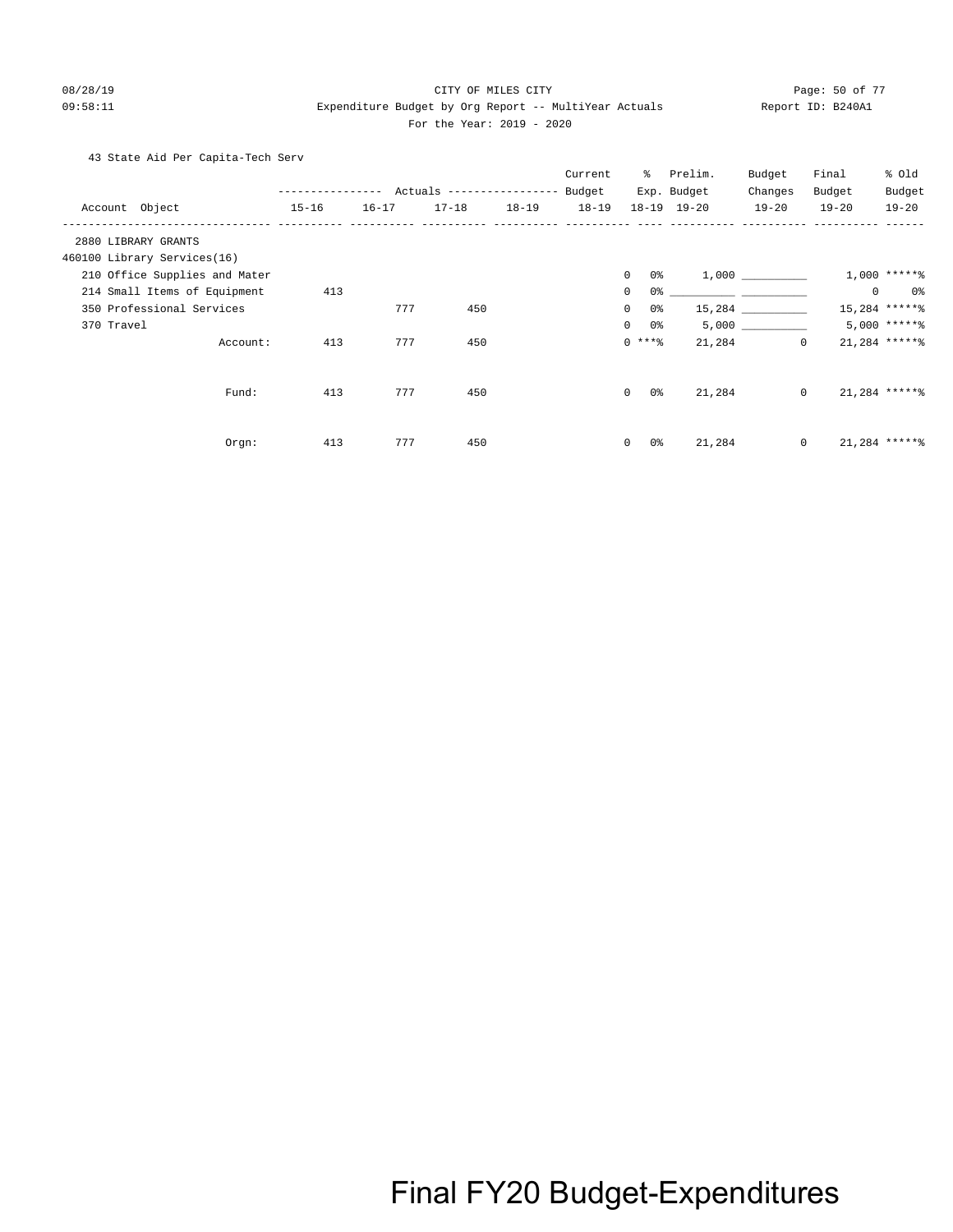#### 08/28/19 Page: 51 of 77 CITY OF MILES CITY CONTROL PAGE: 51 of 77 09:58:11 Expenditure Budget by Org Report -- MultiYear Actuals Report ID: B240A1 For the Year: 2019 - 2020

#### 46 SID #165

|                                          |                                                       |           |                                         |           | Current     | % Prelim.                       | Budget               | Final     | % old     |
|------------------------------------------|-------------------------------------------------------|-----------|-----------------------------------------|-----------|-------------|---------------------------------|----------------------|-----------|-----------|
|                                          | ---------------    Actuals ----------------    Budget |           |                                         |           |             | Exp. Budget                     | Changes              | Budget    | Budget    |
| Account Object<br>$15 - 16$              |                                                       | $16 - 17$ | $17 - 18$                               | $18 - 19$ | $18 - 19$   | 18-19 19-20                     | $19 - 20$            | $19 - 20$ | $19 - 20$ |
|                                          |                                                       |           |                                         |           |             |                                 |                      |           |           |
| 2400 LTG M D#165-(Gen City)              |                                                       |           |                                         |           |             |                                 |                      |           |           |
| 430263 STREET LIGHTING                   |                                                       |           |                                         |           |             |                                 |                      |           |           |
| 341 Electric Utility Services            | 115,193                                               | 119,646   | 113,366                                 | 44,523    |             | $114,000$ 39% 50,000 __________ |                      | 50,000    | 44%       |
| 533 Machinery and Equipment R            | 58,102                                                | 61,090    | 80,055                                  | 144,112   | 81,000 178% |                                 | $120,000$ __________ | 120,000   | 148%      |
| Account:                                 | 173,295                                               | 180,736   | 193,421                                 | 188,635   | 195,000 97% |                                 | 170,000<br>$\Omega$  | 170,000   | 87%       |
| 521000 Interfund Operating Transfers Out |                                                       |           |                                         |           |             |                                 |                      |           |           |
| 820 Transfers to Other Funds 1,000       |                                                       | 1,000     | 1,000                                   | 1,000     | 1,000 100%  |                                 | 1,000                | 1,000     | 100%      |
| Account:                                 | 1,000                                                 | 1,000     | 1,000                                   | 1,000     | 1,000 100%  |                                 | 1,000<br>$\circ$     | 1,000     | 100%      |
|                                          |                                                       |           |                                         |           |             |                                 |                      |           |           |
| Fund:                                    | 174,295                                               | 181,736   | 194,421 189,635 196,000 97%             |           |             | 171,000                         | $\mathbf{0}$         | 171,000   | 87%       |
|                                          |                                                       |           |                                         |           |             |                                 |                      |           |           |
| Orgn:                                    | 174,295                                               |           | 181,736  194,421  189,635  196,000  97% |           |             | 171,000                         | $\mathbf{0}$         | 171,000   | 87%       |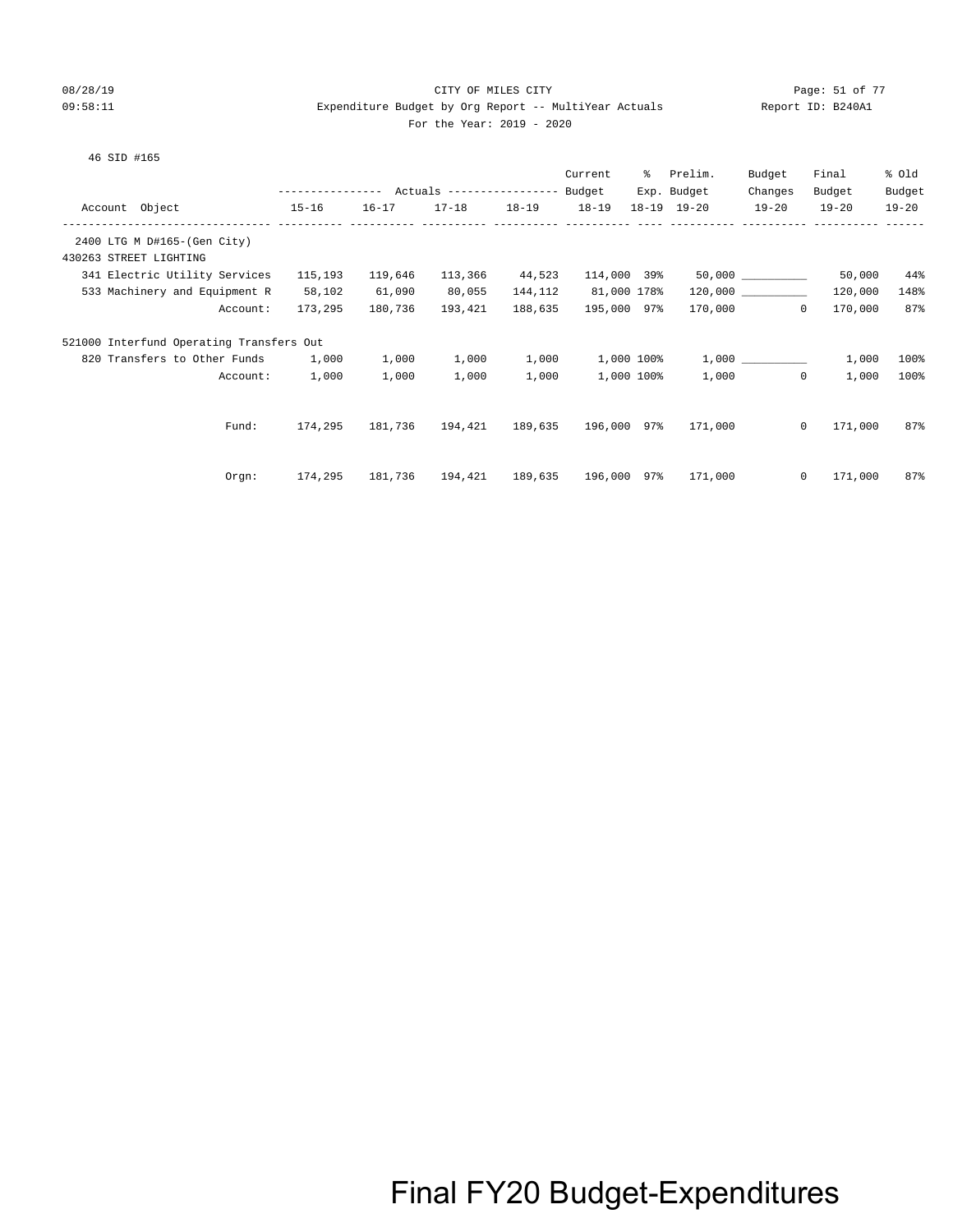#### 08/28/19 CITY OF MILES CITY Page: 52 of 77 09:58:11 Expenditure Budget by Org Report -- MultiYear Actuals Report ID: B240A1 For the Year: 2019 - 2020

### 47 SID #173(Ltg-Milestown)

|                                          |                                                 |       |                         |       | Current               | ႜႜၟ      | Prelim.            | Budget           | Final            | % Old      |
|------------------------------------------|-------------------------------------------------|-------|-------------------------|-------|-----------------------|----------|--------------------|------------------|------------------|------------|
|                                          | --------------- Actuals ---------------- Budget |       |                         |       |                       |          | Exp. Budget        | Changes          | Budget           | Budget     |
| $15 - 16$<br>Account Object              |                                                 |       | 16-17 17-18 18-19 18-19 |       |                       |          | 18-19 19-20 19-20  |                  | $19 - 20$        | $19 - 20$  |
| 2480 LTG M M#173-(Milestown Estates)     |                                                 |       |                         |       |                       |          |                    |                  |                  |            |
| 430263 STREET LIGHTING                   |                                                 |       |                         |       |                       |          |                    |                  |                  |            |
| 230 Repair and Maintenance Su 35         |                                                 | 84    | 104                     | 720   | 900 80%               |          | 900                |                  | 900              | 100%       |
| 341 Electric Utility Services            | 1,280                                           | 1,282 | 1,400                   | 1,404 | 1,400 100%            |          |                    | 1,600            | 1,600            | 114%       |
| 360 Contr R & M                          |                                                 | 129   |                         | 150   |                       |          | $100$ 150% 200 200 |                  | 200              | 200%       |
| Account:                                 | 1,315                                           | 1,495 | 1,504                   |       | 2,274 2,400 95%       |          |                    | 2,700<br>$\circ$ | 2,700            | 112%       |
| 521000 Interfund Operating Transfers Out |                                                 |       |                         |       |                       |          |                    |                  |                  |            |
| 820 Transfers to Other Funds             | 250                                             | 250   | 250                     | 250   |                       | 250 100% |                    | 250              | 250              | 100%       |
| Account:                                 | 250                                             | 250   | 250                     | 250   |                       | 250 100% | 250                | $\circ$          | 250              | 100%       |
|                                          |                                                 |       |                         |       |                       |          |                    |                  |                  |            |
| Fund:                                    | 1,565                                           | 1,745 | 1,754                   |       | 2,524 2,650 95%       |          | 2,950              |                  | $\circ$          | 2,950 111% |
|                                          |                                                 |       |                         |       |                       |          |                    |                  |                  |            |
| Orgn:                                    | 1,565                                           | 1,745 |                         |       | 1,754 2,524 2,650 95% |          | 2,950              |                  | $\circ$<br>2,950 | 111%       |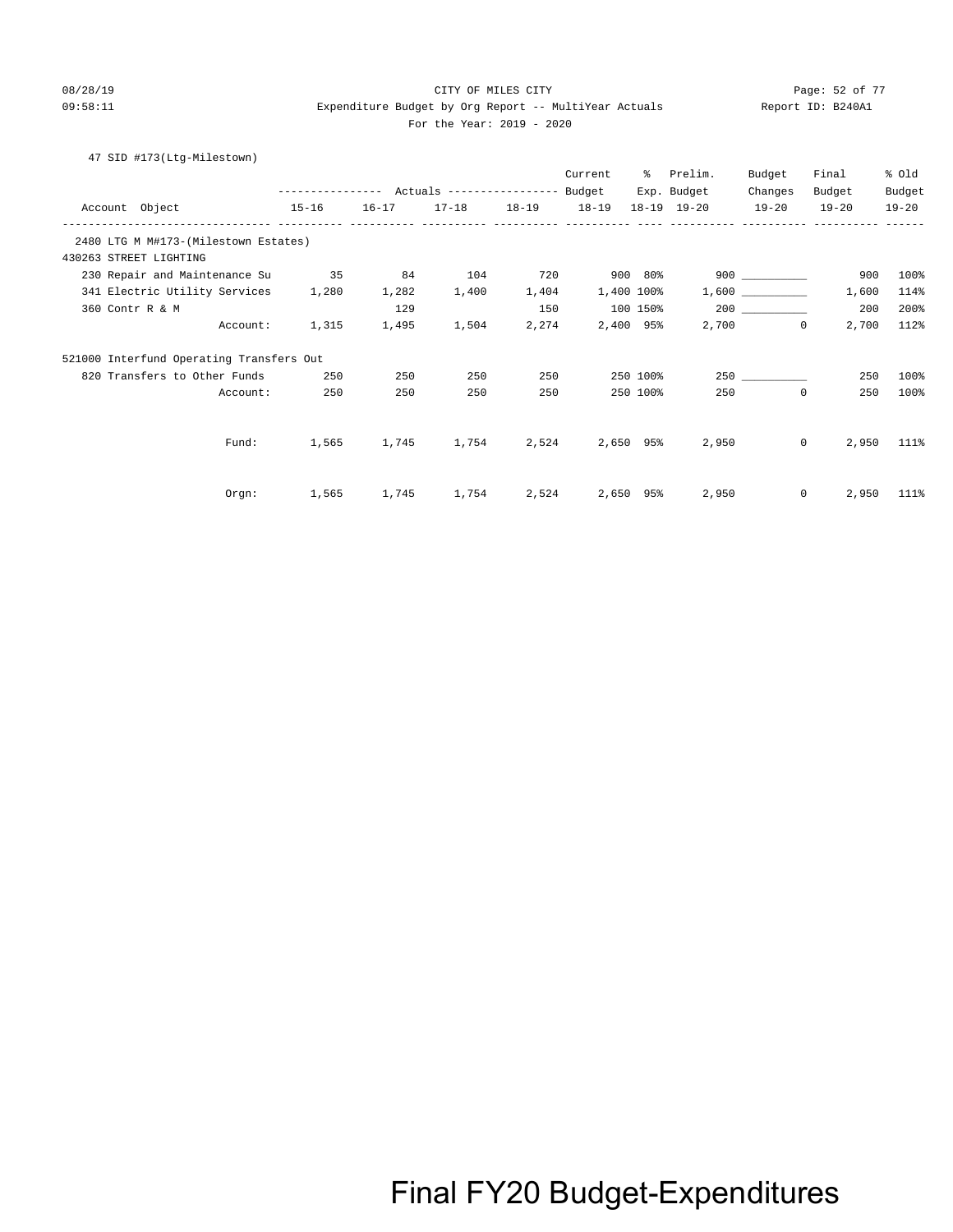#### 08/28/19 Page: 53 of 77 CITY OF MILES CITY CONTROL PAGE: 53 of 77 09:58:11 Expenditure Budget by Org Report -- MultiYear Actuals Report ID: B240A1 For the Year: 2019 - 2020

#### 48 SID #167

|                                          |           |           |                                                 |           | Current     | ႜၟ | Prelim.     | Budget             | Final     | % old     |
|------------------------------------------|-----------|-----------|-------------------------------------------------|-----------|-------------|----|-------------|--------------------|-----------|-----------|
|                                          |           |           | --------------- Actuals ---------------- Budget |           |             |    | Exp. Budget | Changes            | Budget    | Budget    |
| Account Object                           | $15 - 16$ | $16 - 17$ | $17 - 18$                                       | $18 - 19$ | $18 - 19$   |    | 18-19 19-20 | $19 - 20$          | $19 - 20$ | $19 - 20$ |
|                                          |           |           |                                                 |           |             |    |             |                    |           |           |
| 2420 LTG M D#167-(MilesAddn Etc)         |           |           |                                                 |           |             |    |             |                    |           |           |
| 430263 STREET LIGHTING                   |           |           |                                                 |           |             |    |             |                    |           |           |
| 341 Electric Utility Services            | 21,280    | 21,832    | 20,768                                          | 6,246     | 21,000 30%  |    |             | 9,000              | 9,000     | 43%       |
| 533 Machinery and Equipment R            | 8,004     | 8,462     | 10,318                                          | 17,111    | 11,000 156% |    |             |                    | 16,000    | 145%      |
| Account:                                 | 29,284    | 30,294    | 31,086                                          | 23,357    | 32,000 73%  |    |             | 25,000<br>$\Omega$ | 25,000    | 78%       |
| 521000 Interfund Operating Transfers Out |           |           |                                                 |           |             |    |             |                    |           |           |
| 820 Transfers to Other Funds             | 1,000     | 1,000     | 1,000                                           | 1,000     | 1,000 100%  |    |             |                    | 1,000     | 100%      |
| Account:                                 | 1,000     | 1,000     | 1,000                                           | 1,000     | 1,000 100%  |    | 1,000       | $\Omega$           | 1,000     | 100%      |
|                                          |           |           |                                                 |           |             |    |             |                    |           |           |
| Fund:                                    | 30,284    | 31,294    | 32,086                                          | 24,357    | 33,000 74%  |    | 26,000      | $\circ$            | 26,000    | 78%       |
|                                          |           |           |                                                 |           |             |    |             |                    |           |           |
| $0$ rgn:                                 | 30,284    | 31,294    | 32,086                                          | 24,357    | 33,000 74%  |    | 26,000      | $\mathbf{0}$       | 26,000    | 78%       |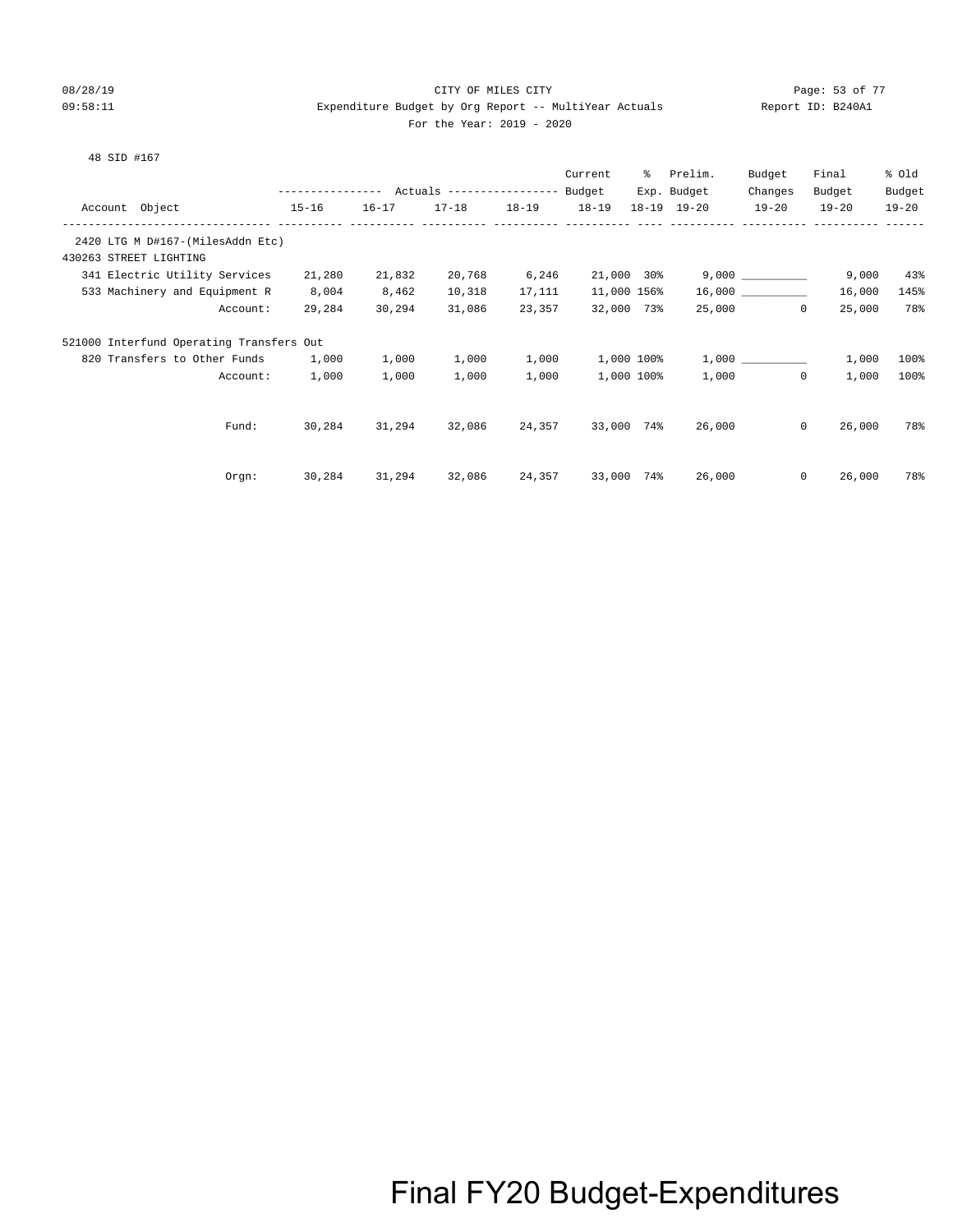#### 08/28/19 Page: 54 of 77 CHTY OF MILES CITY 09:58:11 Expenditure Budget by Org Report -- MultiYear Actuals Report ID: B240A1 For the Year: 2019 - 2020

#### 49 SID #171

|                                          |                          |           |           |                                                 |       | Current    | ႜႜၟ | Prelim.     | Budget                | Final     | % Old     |
|------------------------------------------|--------------------------|-----------|-----------|-------------------------------------------------|-------|------------|-----|-------------|-----------------------|-----------|-----------|
|                                          |                          |           |           | --------------- Actuals ---------------- Budget |       |            |     | Exp. Budget | Changes               | Budget    | Budget    |
| Account Object                           | ------------ ----------- | $15 - 16$ | $16 - 17$ | 17-18 18-19                                     |       | $18 - 19$  |     | 18-19 19-20 | $19 - 20$             | $19 - 20$ | $19 - 20$ |
| 2430 LTG M D#171-(Balsam Est)            |                          |           |           |                                                 |       |            |     |             |                       |           |           |
| 430263 STREET LIGHTING                   |                          |           |           |                                                 |       |            |     |             |                       |           |           |
| 230 Repair and Maintenance Su            |                          | 671       | 435       | 1,523                                           | 853   | 1,600 53%  |     |             |                       | 1,600     | 100%      |
| 341 Electric Utility Services            |                          | 1,642     | 1,566     | 1,690                                           | 1,697 | 1,700 100% |     |             | 1,950                 | 1,950     | 115%      |
| 360 Contr R & M                          |                          | 1,438     | 1,694     | 415                                             | 1,188 | 1,200 99%  |     |             |                       | 1,200     | 100%      |
|                                          | Account:                 | 3,751     | 3,695     | 3,628                                           | 3,738 | 4,500 83%  |     |             | 4,750<br>$\mathbf{0}$ | 4,750     | 105%      |
| 521000 Interfund Operating Transfers Out |                          |           |           |                                                 |       |            |     |             |                       |           |           |
| 820 Transfers to Other Funds             |                          | 1,000     | 1,000     | 1,000                                           | 1,000 | 1,000 100% |     |             | 1,000                 | 1,000     | 100%      |
|                                          | Account:                 | 1,000     | 1,000     | 1,000                                           | 1,000 | 1,000 100% |     | 1,000       | $\mathbf{0}$          | 1,000     | 100%      |
|                                          |                          |           |           |                                                 |       |            |     |             |                       |           |           |
|                                          | Fund:                    | 4,751     | 4,695     | 4,628                                           | 4,738 | 5,500 86%  |     | 5,750       | $\mathbf{0}$          | 5,750     | 104%      |
|                                          |                          |           |           |                                                 |       |            |     |             |                       |           |           |
|                                          | Orgn:                    | 4,751     | 4,695     | 4,628                                           | 4,738 | 5,500 86%  |     | 5,750       | $\mathbf{0}$          | 5,750     | 104%      |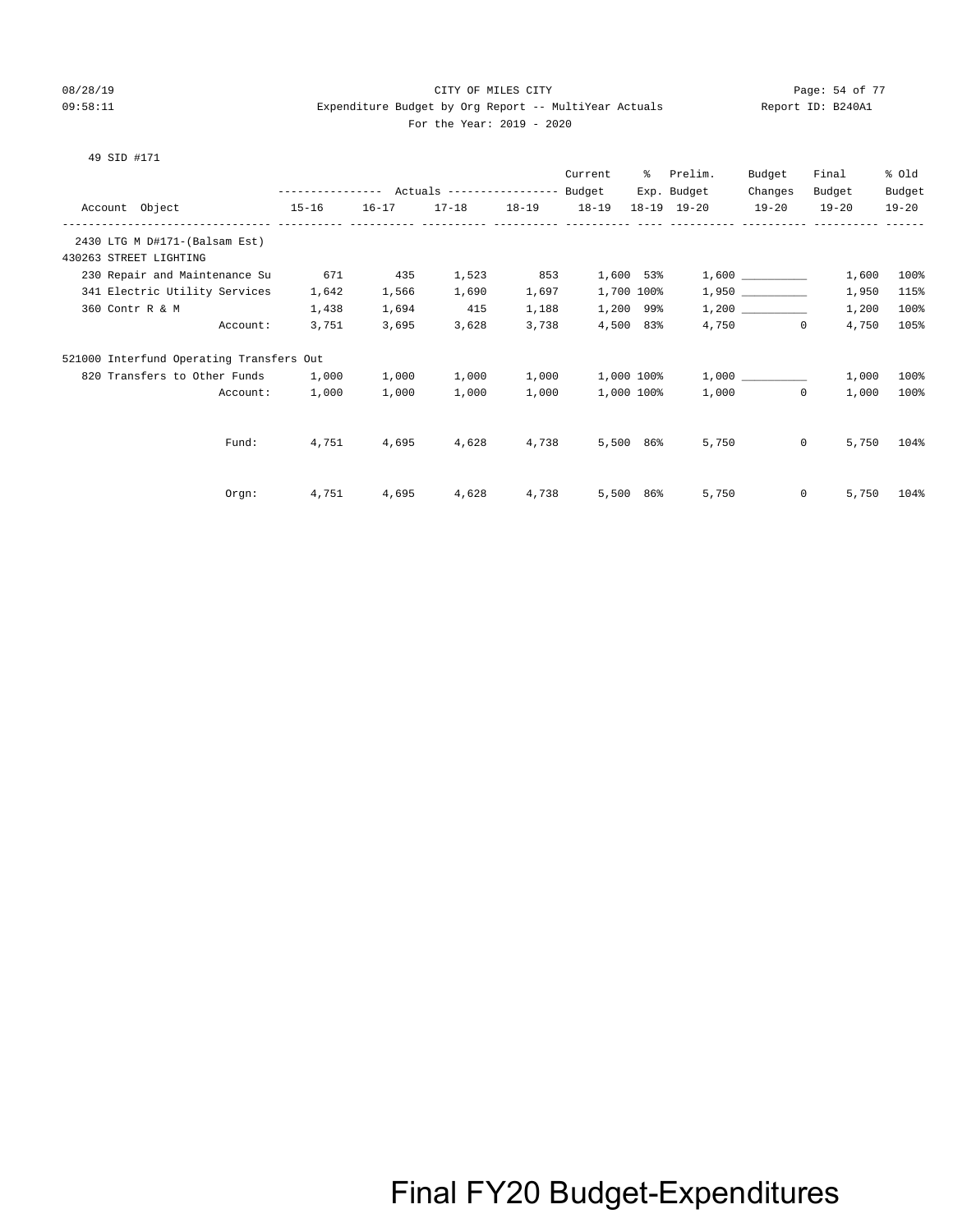#### 08/28/19 Page: 55 of 77 CITY OF MILES CITY CONTROL PAGE: 55 of 77 09:58:11 Expenditure Budget by Org Report -- MultiYear Actuals Report ID: B240A1 For the Year: 2019 - 2020

50 SID #172

|                                          |                                                 |        |                         |        | Current           | ႜႜၟ | Prelim.                                                       | Budget                   | Final               | % old               |
|------------------------------------------|-------------------------------------------------|--------|-------------------------|--------|-------------------|-----|---------------------------------------------------------------|--------------------------|---------------------|---------------------|
| Account Object<br>$15-16$                | --------------- Actuals ---------------- Budget |        | 16-17 17-18 18-19 18-19 |        |                   |     | Exp. Budget<br>18-19 19-20                                    | Changes<br>$19 - 20$     | Budget<br>$19 - 20$ | Budget<br>$19 - 20$ |
|                                          |                                                 |        |                         |        |                   |     |                                                               |                          |                     |                     |
| 2440 LTG M D#172-(Main Str)              |                                                 |        |                         |        |                   |     |                                                               |                          |                     |                     |
| 430263 STREET LIGHTING                   |                                                 |        |                         |        |                   |     |                                                               |                          |                     |                     |
| 230 Repair and Maintenance Su            | 896                                             | 3,196  | 985                     | 4,034  | $6,000$ $67\%$    |     |                                                               |                          | 4,000               | 67%                 |
| 341 Electric Utility Services            | 13,894                                          | 14,334 | 15,902                  | 15,748 | 17,000 93%        |     |                                                               | 24,000 __________        | 24,000              | 141%                |
| 360 Contr R & M                          | 703                                             | 1,886  | 2,149                   | 4,154  | 2,500 166%        |     |                                                               |                          | 3,000               | 120%                |
| Account:                                 | 15,493                                          | 19,416 | 19,036                  | 23,936 | 25,500 94%        |     |                                                               | 31,000<br>$\overline{0}$ | 31,000              | 121%                |
| 521000 Interfund Operating Transfers Out |                                                 |        |                         |        |                   |     |                                                               |                          |                     |                     |
| 820 Transfers to Other Funds             | 1,000                                           | 1,000  | 1,000                   | 1,000  |                   |     | $1,000$ $100$ $\frac{1}{000}$ $\frac{1}{000}$ $\frac{1}{000}$ |                          | 1,000               | 100%                |
| Account:                                 | 1,000                                           | 1,000  | 1,000                   | 1,000  | 1,000 100%        |     |                                                               | 1,000                    | $\circ$<br>1,000    | 100%                |
|                                          |                                                 |        |                         |        |                   |     |                                                               |                          |                     |                     |
| Fund:                                    | 16,493                                          | 20,416 | 20,036                  |        | 24,936 26,500 94% |     | 32,000                                                        |                          | $\circ$<br>32,000   | 120%                |
| Orgn:                                    |                                                 |        | 16,493 20,416 20,036    |        |                   |     | 24,936 26,500 94% 32,000                                      |                          | $\circ$<br>32,000   | 120%                |
|                                          |                                                 |        |                         |        |                   |     |                                                               |                          |                     |                     |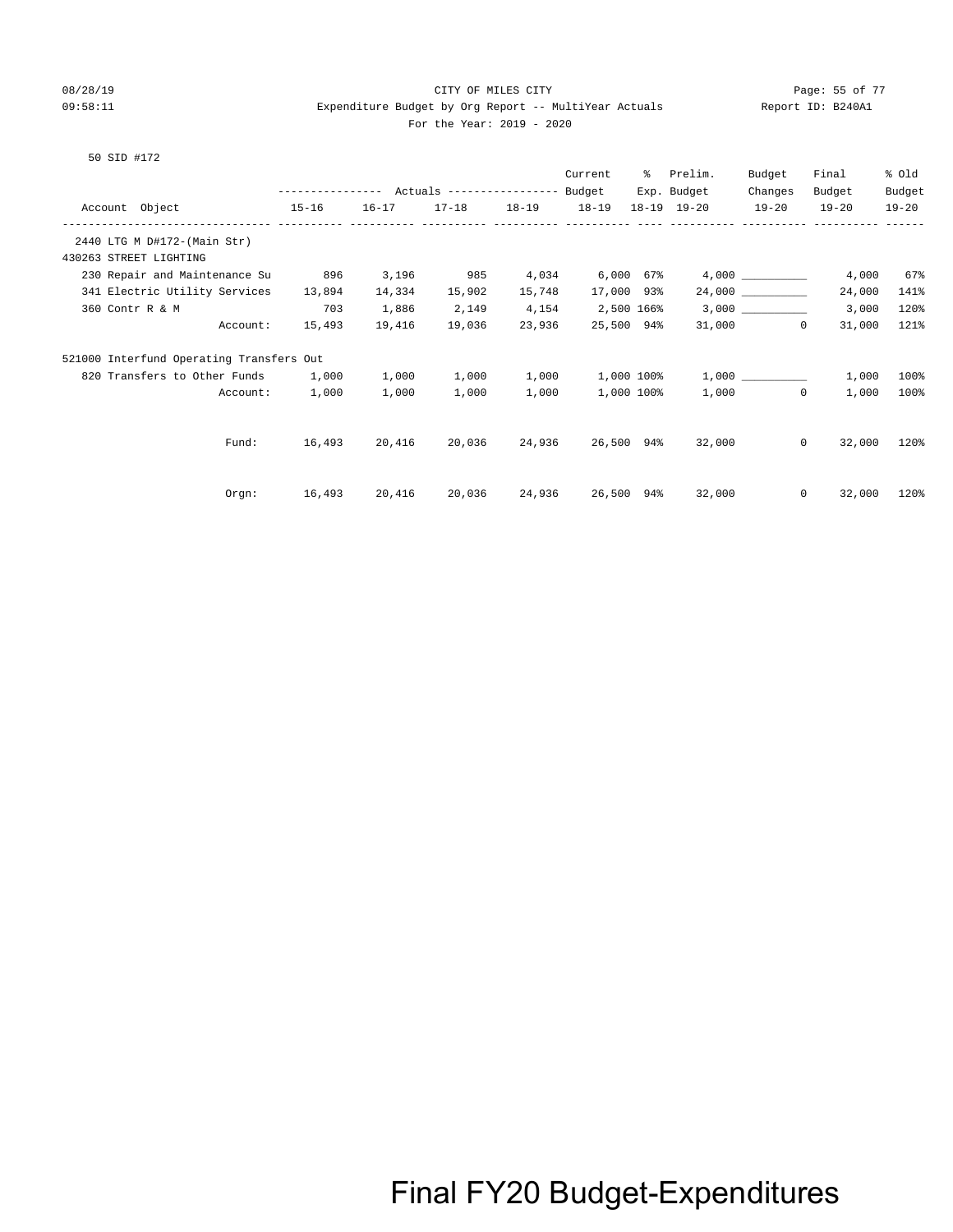#### 08/28/19 CITY OF MILES CITY Page: 56 of 77 09:58:11 Expenditure Budget by Org Report -- MultiYear Actuals Report ID: B240A1 For the Year: 2019 - 2020

#### 51 SID #195

|                        |                                              |                                            |           |           |           | Current     | ႜႜ        | Prelim.     | Budget       | Final     | % Old     |
|------------------------|----------------------------------------------|--------------------------------------------|-----------|-----------|-----------|-------------|-----------|-------------|--------------|-----------|-----------|
|                        |                                              | ---------------- Actuals ----------------- |           |           |           | Budget      |           | Exp. Budget | Changes      | Budget    | Budget    |
| Account Object         |                                              | $15 - 16$                                  | $16 - 17$ | $17 - 18$ | $18 - 19$ | $18 - 19$   |           | 18-19 19-20 | $19 - 20$    | $19 - 20$ | $19 - 20$ |
|                        | -------------<br>2450 LTG M D#195-(SG-Trico) |                                            |           |           |           |             |           |             |              |           |           |
| 430263 STREET LIGHTING |                                              |                                            |           |           |           |             |           |             |              |           |           |
|                        | 341 Electric Utility Services                | 4,866                                      | 4,822     | 4,822     | 4,821     | 5,505 88%   |           |             |              | 6,300     | 114%      |
|                        | Account:                                     | 4,866                                      | 4,822     | 4,822     | 4,821     |             | 5,505 88% | 6,300       | $\mathbf 0$  | 6,300     | 114%      |
|                        | 521000 Interfund Operating Transfers Out     |                                            |           |           |           |             |           |             |              |           |           |
|                        | 820 Transfers to Other Funds                 | 1,000                                      | 1,000     | 1,000     | 1,000     | 1,000 100%  |           |             | 1,000        | 1,000     | 100%      |
|                        | Account:                                     | 1,000                                      | 1,000     | 1,000     | 1,000     | 1,000 100%  |           | 1,000       | $\mathbf 0$  | 1,000     | 100%      |
|                        |                                              |                                            |           |           |           |             |           |             |              |           |           |
|                        | Fund:                                        | 5,866                                      | 5,822     | 5,822     | 5,821     | $6,505$ 89% |           | 7,300       | $\mathbf{0}$ | 7,300     | 112%      |
|                        |                                              |                                            |           |           |           |             |           |             |              |           |           |
|                        | Orgn:                                        | 5,866                                      | 5,822     | 5,822     | 5,821     | 6,505       | 89%       | 7,300       | 0            | 7,300     | 112%      |
|                        |                                              |                                            |           |           |           |             |           |             |              |           |           |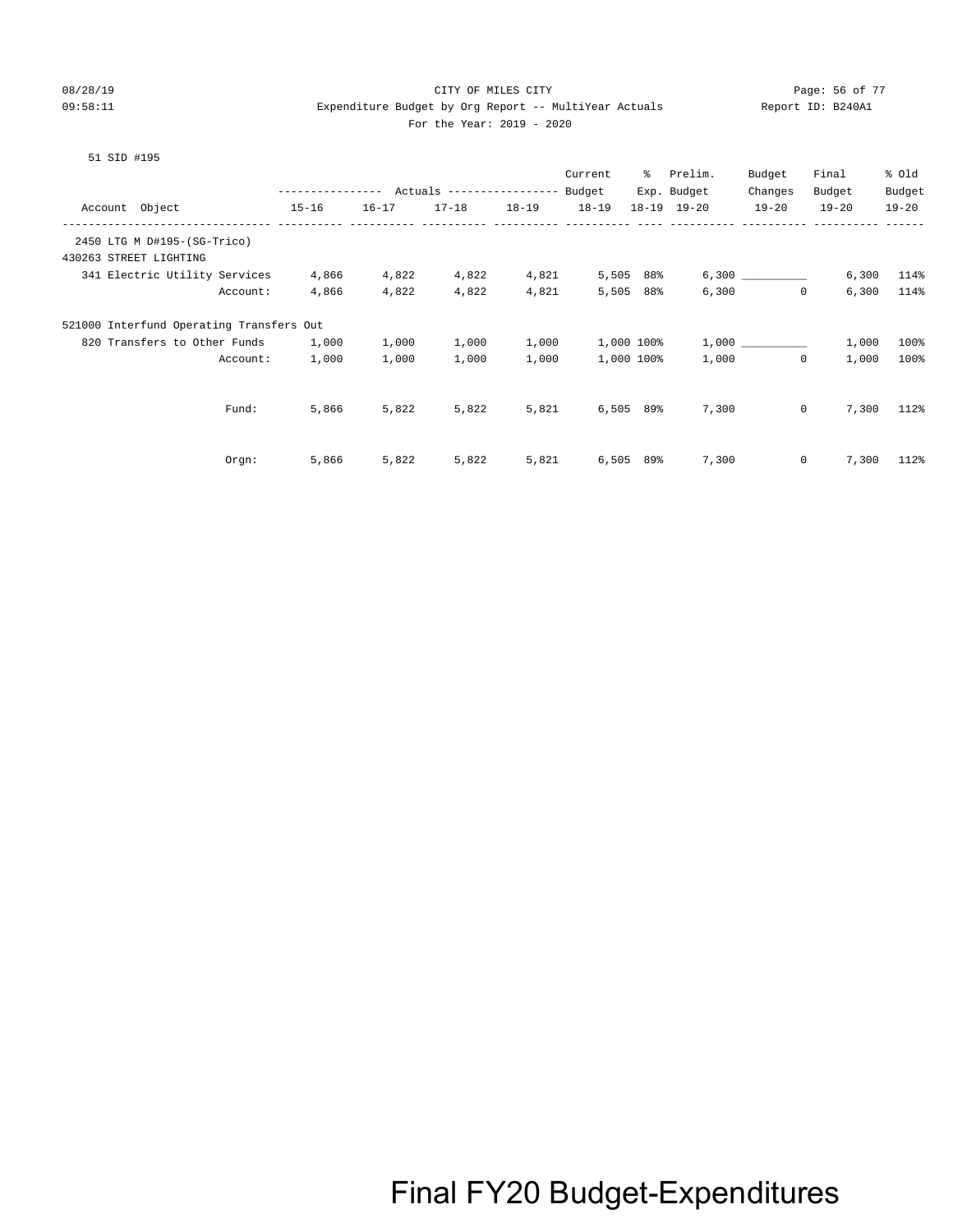#### 08/28/19 Page: 57 of 77 CITY OF MILES CITY CONTROL PAGE: 57 OF 77 09:58:11 Expenditure Budget by Org Report -- MultiYear Actuals Report ID: B240A1 For the Year: 2019 - 2020

#### 72 SID #202

|                                          |                  |           |                                  |           | Current   | နွ         | Prelim.     | Budget       | Final     | % Old     |
|------------------------------------------|------------------|-----------|----------------------------------|-----------|-----------|------------|-------------|--------------|-----------|-----------|
|                                          | ---------------- |           | Actuals ----------------- Budget |           |           |            | Exp. Budget | Changes      | Budget    | Budget    |
| Account Object                           | $15 - 16$        | $16 - 17$ | $17 - 18$                        | $18 - 19$ | $18 - 19$ |            | 18-19 19-20 | $19 - 20$    | $19 - 20$ | $19 - 20$ |
|                                          |                  |           |                                  |           |           |            |             |              |           |           |
| 2470 LTG M D#202-(SG-MDU&NV)             |                  |           |                                  |           |           |            |             |              |           |           |
| 430263 STREET LIGHTING                   |                  |           |                                  |           |           |            |             |              |           |           |
| 341 Electric Utility Services            | 3,406            | 4,556     | 4,158                            | 1,306     |           | 4,300 30%  | 4,300       | $-2,000$     | 2,300     | 53%       |
| 533 Machinery and Equipment R            | 3,345            | 2,436     | 2,739                            | 5,419     |           | 2,800 194% | 4,000       | 2,000        | 6,000     | 214%      |
| Account:                                 | 6,751            | 6,992     | 6,897                            | 6,725     |           | 7,100 95%  | 8,300       | $\mathbf 0$  | 8,300     | 116%      |
| 521000 Interfund Operating Transfers Out |                  |           |                                  |           |           |            |             |              |           |           |
| 820 Transfers to Other Funds             | 1,000            | 1,000     | 1,000                            | 1,000     |           | 1,000 100% |             |              | 1,000     | 100%      |
| Account:                                 | 1,000            | 1,000     | 1,000                            | 1,000     |           | 1,000 100% | 1,000       | $\mathbf 0$  | 1,000     | 100%      |
|                                          |                  |           |                                  |           |           |            |             |              |           |           |
| Fund:                                    | 7,751            | 7,992     | 7,897                            | 7,725     |           | 8,100 95%  | 9,300       | $\mathbf{0}$ | 9,300     | 114%      |
| Orgn:                                    | 7,751            | 7,992     | 7,897                            | 7,725     | 8,100     | 95%        | 9,300       | 0            | 9,300     | 114%      |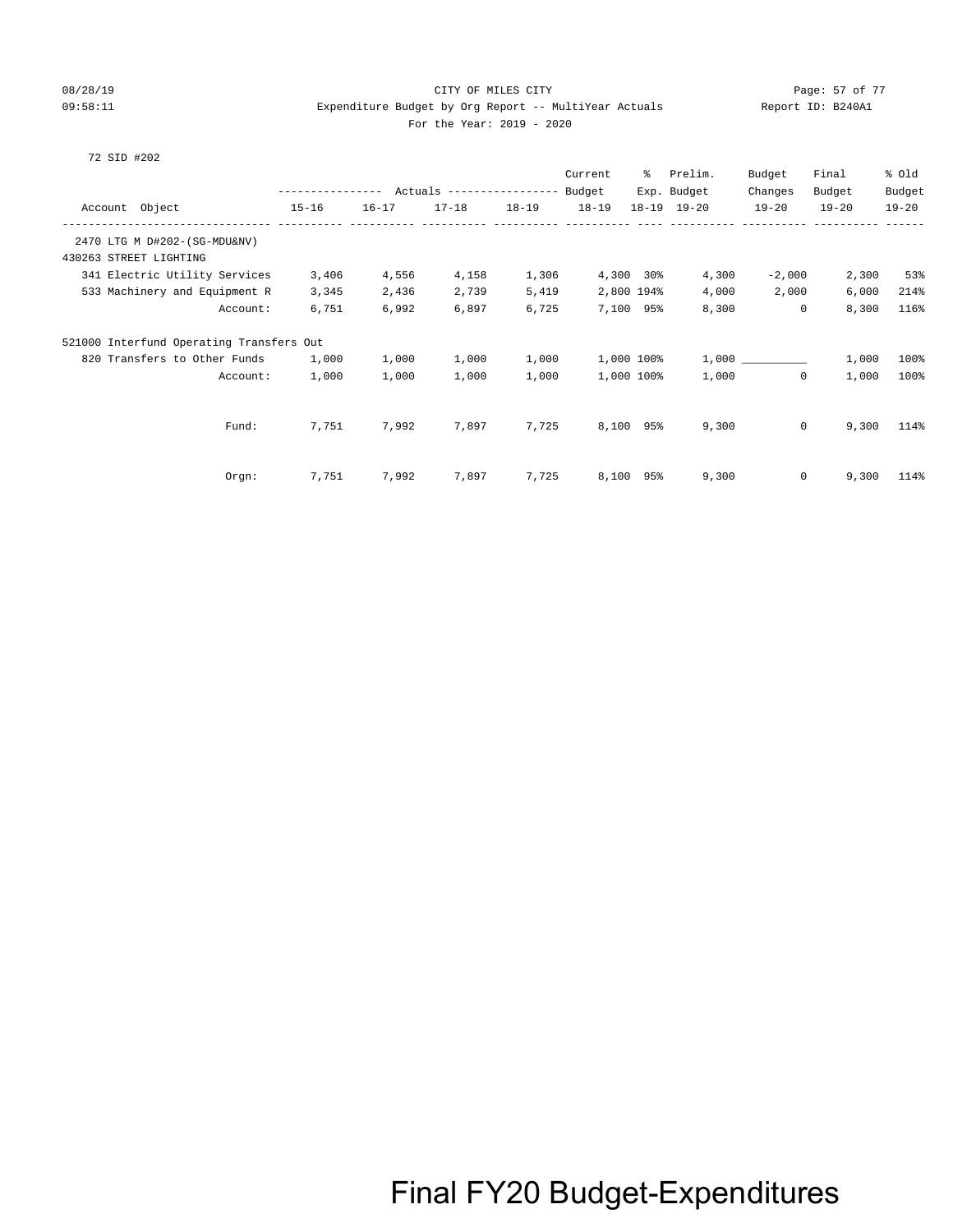#### 08/28/19 Page: 58 of 77 CITY OF MILES CITY CONTROL PAGE: 58 OF 77 09:58:11 Expenditure Budget by Org Report -- MultiYear Actuals Report ID: B240A1 For the Year: 2019 - 2020

80 Water Purification

|                                         |           |           |                                  |           | Current     | ႜ              | Prelim.     | Budget               | Final                   | % old          |
|-----------------------------------------|-----------|-----------|----------------------------------|-----------|-------------|----------------|-------------|----------------------|-------------------------|----------------|
|                                         |           |           | Actuals ----------------- Budget |           |             |                | Exp. Budget | Changes              | Budget                  | Budget         |
| Account Object                          | $15 - 16$ | $16 - 17$ | $17 - 18$                        | $18 - 19$ | 18-19       |                | 18-19 19-20 | $19 - 20$            | $19 - 20$               | $19 - 20$      |
| 5210 WATER UTILITY                      |           |           |                                  |           |             |                |             |                      |                         |                |
| 430540 Water Purification and Treatment |           |           |                                  |           |             |                |             |                      |                         |                |
| 210 Office Supplies and Mater           | 272       | 157       | 454                              | 219       |             | 400 55%        |             | 400 000              | 400                     | 100%           |
| 214 Small Items of Equipment            | 65        | 6,571     | 687                              | 410       | 6,000       | 7%             |             |                      | 3,000                   | 50%            |
| 220 Operating Expenses                  | 1,566     | 2,386     | 2,610                            | 1,456     | 3,000       | 49%            |             |                      | 3,000                   | 100%           |
| 222 Chemicals, Lab & Med Suppl          | 52,487    | 68,168    | 55,721                           | 50,696    | 60,000      | 84%            |             | $60,000$ ___________ | 60,000                  | 100%           |
| 226 Clothing and Uniforms               | 431       | 199       | 384                              | 316       |             | 500 63%        |             | $500$ __________     | 500                     | 100%           |
| 230 Repair and Maintenance Su           | 5,031     | 6,570     | 8,036                            | 9,545     | 9,500 100%  |                |             | 10,000               | 10,000                  | 105%           |
| 231 Gas, Oil, Diesel Fuel, Gr           | 771       | 553       | 816                              | 1,413     | 1,000 141%  |                |             |                      | 2,000                   | 200%           |
| 241 Consumable Tools                    | 105       | 94        | 3                                |           | 150         | 0 %            |             |                      | 0                       | 0 <sub>8</sub> |
| 311 Postage, Box Rent, Etc.             | 53        | 83        | 75                               | 29        | 150         | 19%            |             | 100 000              | 100                     | 67%            |
| 320 Printing, Duplicating, Ty           |           |           |                                  |           | 100         | 0 <sup>°</sup> |             | 100 000              | 100                     | 100%           |
| 330 Publicity, Subscriptions            | 30        |           |                                  |           | 400         | 0%             |             |                      | 750                     | 188%           |
| 334 Memberships, Registration           | 203       | 68        | 445                              | 208       | 450         | 46%            |             |                      | 300                     | 67%            |
| 352 Wtr/Swr Lab Testing                 | 3,953     | 6,053     | 7,338                            | 7,843     | 10,000      | 78%            |             |                      | 10,000                  | 100%           |
| 357 Architectual, Engineering           |           |           |                                  |           | 12,000      | 0 %            |             |                      | 8,000                   | 67%            |
| 360 Contr R & M                         | 1,151     | 3,094     | 1,406                            | 3,256     | 6,000       | 54%            |             | 4,000                | 4,000                   | 67%            |
| 369 Other Repair and Maintena           |           |           |                                  |           | 1,500       | 0%             |             |                      | 1,500                   | 100%           |
| 370 Travel                              | 601       | 771       | 560                              | 1,111     | 1,500       | 74%            |             |                      | 1,500                   | 100%           |
| 380 Training Services                   | 814       | 368       | 286                              | 678       | 1,400       | 48%            |             |                      | 1,500                   | 107%           |
| 382 Books                               |           |           | 164                              |           | 200         | 0 <sup>°</sup> |             |                      | 200                     | 100%           |
| 533 Machinery and Equipment R           |           |           |                                  |           | 1,000       | 0 %            |             |                      | 500                     | 50%            |
| 940 Machinery & Equipment               |           |           |                                  |           | 5,000       | 0 %            |             |                      | 5,000                   | 100%           |
| Account:                                | 67,533    | 95,135    | 78,985                           | 77,180    | 120,250     | 64%            | 112,350     |                      | $\circ$<br>112,350      | 93%            |
| Fund:                                   | 67,533    | 95,135    | 78,985                           | 77,180    | 120,250 64% |                | 112,350     |                      | $\mathbf{0}$<br>112,350 | 93%            |
| $0$ rgn:                                | 67,533    | 95,135    | 78,985                           | 77,180    | 120,250 64% |                | 112,350     |                      | $\mathbf{0}$<br>112,350 | 93%            |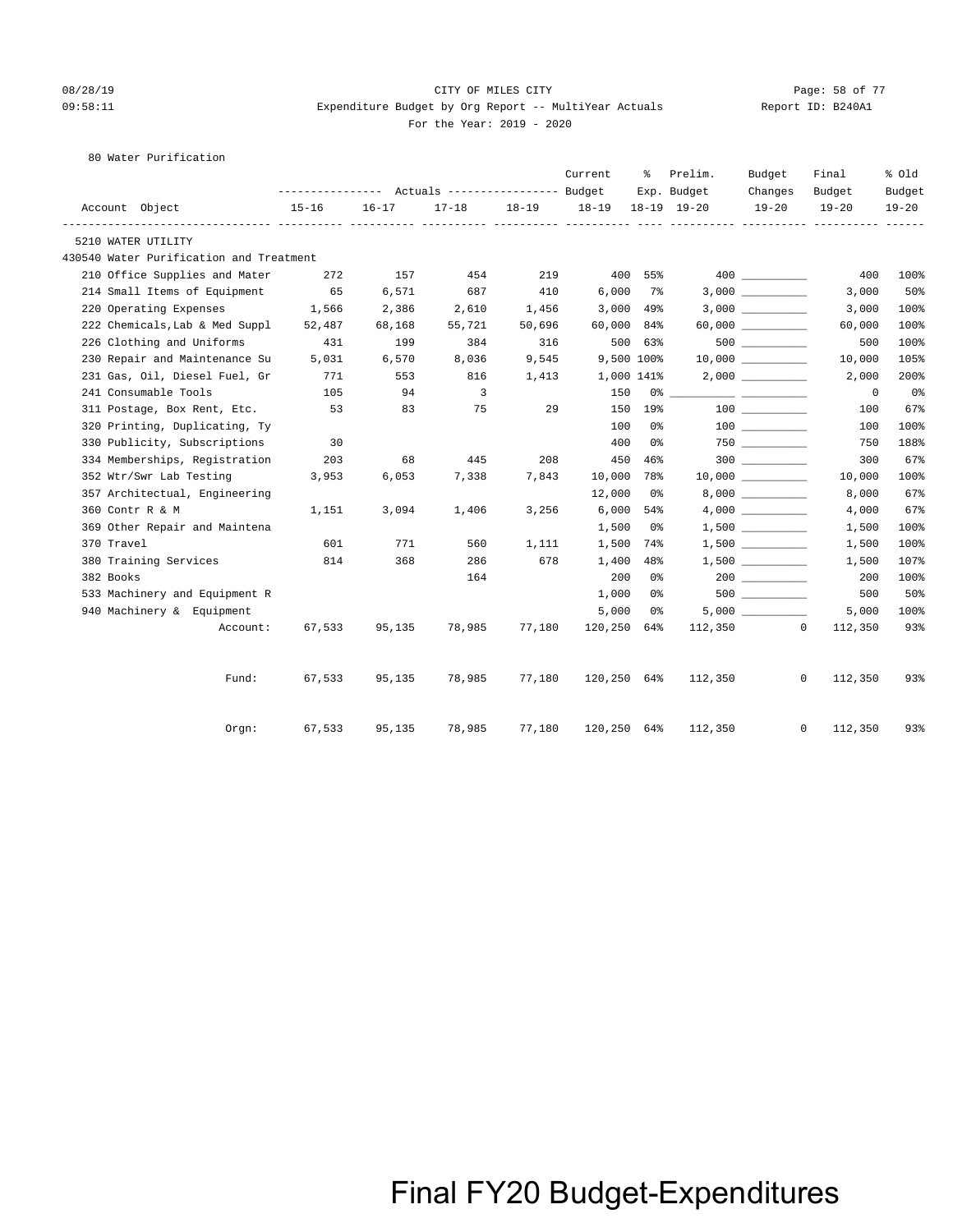#### 08/28/19 Page: 59 of 77 CITY OF MILES CITY CONTROL PAGE: 59 of 77 09:58:11 Expenditure Budget by Org Report -- MultiYear Actuals Report ID: B240A1 For the Year: 2019 - 2020

#### 87 Airport

|          |                                                        | ------------- |                | Actuals ----------------- Budget |                | Current   | ႜ                        | Prelim.<br>Exp. Budget | Budget<br>Changes         | Final<br>Budget            | % old<br>Budget |
|----------|--------------------------------------------------------|---------------|----------------|----------------------------------|----------------|-----------|--------------------------|------------------------|---------------------------|----------------------------|-----------------|
|          | Account Object                                         | $15 - 16$     | $16 - 17$      | $17 - 18$                        | $18 - 19$      | $18 - 19$ |                          | $18 - 19$ $19 - 20$    | $19 - 20$                 | $19 - 20$                  | $19 - 20$       |
|          | 4056 Airport- Capital Improvement Plan                 |               |                |                                  |                |           |                          |                        |                           |                            |                 |
|          | 430300 Airport (87)                                    |               |                |                                  |                |           |                          |                        |                           |                            |                 |
|          | 360 Contr R & M                                        | 5,813         | 30,500         |                                  |                |           | 0<br>0%                  |                        |                           | 0                          | 0 <sup>8</sup>  |
|          | Account:                                               | 5,813         | 30,500         |                                  |                |           | $0$ ****                 | $\mathbf 0$            |                           | $\mathbf 0$<br>$\mathbf 0$ | 0%              |
|          | 521000 Interfund Operating Transfers Out               |               |                |                                  |                |           |                          |                        |                           |                            |                 |
|          | 820 Transfers to Other Funds                           | 10,621        |                |                                  |                |           | 0%<br>0                  |                        |                           | 0                          | 0 <sup>8</sup>  |
|          | Account:                                               | 10,621        |                |                                  |                |           | $0***8$                  | $\mathbf 0$            |                           | $\mathbf 0$<br>0           | 0%              |
|          | Fund:                                                  | 16,434        | 30,500         |                                  |                |           | 0<br>0%                  | 0                      |                           | 0<br>0                     | 0%              |
|          |                                                        |               |                |                                  |                |           |                          |                        |                           |                            |                 |
|          | 5310 SEWER UTILITY                                     |               |                |                                  |                |           |                          |                        |                           |                            |                 |
|          | 430300 Airport (87)<br>230 Repair and Maintenance Su   | 595           |                |                                  |                |           | 0<br>0%                  |                        |                           | 0                          | 0%              |
|          | Account:                                               | 595           |                |                                  |                |           | $\Omega$<br>$***$ $%$    | $\mathbf 0$            | $\mathbf 0$               | 0                          | 0%              |
|          |                                                        |               |                |                                  |                |           |                          |                        |                           |                            |                 |
|          | Fund:                                                  | 595           |                |                                  |                |           | 0<br>0%                  | 0                      |                           | 0<br>$\mathbf 0$           | 0%              |
|          | 5610 AIRPORT OPERATING                                 |               |                |                                  |                |           |                          |                        |                           |                            |                 |
|          | 430300 Airport (87)                                    |               |                |                                  |                |           |                          |                        |                           |                            |                 |
|          | 111 Salaries and Wages - Perm                          | 90,638        | 99,546         | 93,090                           | 82,708         |           | 100,020 83%              |                        |                           | 100,260                    | 100%            |
|          | 121 OVERTIME-PERMANENT                                 | 435           | 2,829          | 4,190                            | 2,024          |           | 2,800 72%                |                        |                           | 2,800                      | 100%            |
|          | 131 VACATION                                           | 154           | 2,123          | 7,290                            | 7,405          |           | 2,100 353%               |                        | $2,100$ _________         | 2,100                      | 100%            |
|          | 132 SICK LEAVE                                         |               | 1,755          | 1,263                            | 528            |           | 1,800 29%                |                        | $1,800$ __________        | 1,800                      | 100%            |
|          | 133 OTHER LEAVE PAY                                    | 414           | 3,635          | 7,167                            | 4,058          |           | 3,197 127%               |                        |                           | 3,203                      | 100%            |
|          | 134 HOLIDAY PAY                                        | 136           | 1,557          | 920                              | 71             | 1,600     | $4\%$                    |                        |                           | 1,600                      | 100%            |
|          | 141 Unemployment Insurance                             | 138           | 168            | 286                              | 340            |           | 167 204%                 |                        |                           | 168                        | 101%            |
|          | 142 Workers' Compensation                              | 5,017         | 6,137          | 5,762                            | 5,525          |           | 6,140 90%                |                        |                           | 6,154                      | 100%            |
|          | 143 Health Insurance                                   | 14,573        | 16,599         | 13,736                           | 20,969         |           | 17,753 118%              |                        | 19,073 __________         | 19,073                     | 107%            |
| 144 FICA |                                                        | 6,680         | 8,456          | 8,744                            | 7,428          |           | 8,531 87%                |                        | 8,550 __________          | 8,550                      | 100%            |
| 145 PERS |                                                        | 18,952        | 33,843         | 17,851                           | 6,784          |           | 9,445 72%                |                        |                           | 9,690                      | 103%            |
|          | 196 CLOTHING ALLOTMENT                                 | 375           | 375            | 375                              | 300            |           | 375 80%                  |                        | $375$ __________<br>$600$ | 375                        | 100%            |
|          | 210 Office Supplies and Mater                          | 928           | 781            | 617                              | 823            |           | 600 137%<br>500 830%     |                        |                           | 600                        | 100%<br>50%     |
|          | 214 Small Items of Equipment<br>220 Operating Expenses | 470<br>6,911  | 4,229<br>4,712 | 4,538                            | 4,150<br>4,678 |           |                          |                        |                           | 250<br>4,000               | 114%            |
|          | 230 Repair and Maintenance Su                          | 25,566        | 12,294         | 11,381                           | 8,104          |           | 3,500 134%<br>8,000 101% | $8,000$ $\_\_$         |                           | 8,000                      | 100%            |
|          | 231 Gas, Oil, Diesel Fuel, Gr                          | 1,716         | 1,945          | 5,001                            | 3,755          |           | 2,000 188%               |                        |                           | 2,500                      | 125%            |
|          | 237 Aviation Fuel                                      | 244,458       | 264,572        | 459,057                          | 213,058        |           | 250,000 85%              |                        |                           | 300,000                    | 120%            |
|          | 239 Tires, Tubes Etc.                                  |               | 398            | 977                              | 181            | 2,500     | 7%                       |                        |                           | 2,500                      | 100%            |
|          | 250 Supplies for Resale                                |               | 326            | 1,921                            | 860            | 1,000     | 86%                      |                        |                           | 1,000                      | 100%            |
|          | 311 Postage, Box Rent, Etc.                            | 7             | 181            | 277                              | 131            |           | 300 44%                  |                        | $200$                     | 200                        | 67%             |
|          | 319 Other Communication and T                          | 676           | 723            | 1,712                            | 1,157          |           | 1,000 116%               |                        |                           | 1,200                      | 120%            |
|          | 330 Publicity, Subscriptions                           | 271           | 592            | 1,184                            | 1,307          |           | 1,000 131%               |                        |                           | 1,200                      | 120%            |
|          | 334 Memberships, Registration                          | 691           | 490            | 490                              | 490            |           | 500 98%                  |                        | $600$                     | 600                        | 120%            |
|          | 341 Electric Utility Services                          | 7,964         | 10,090         | 10,137                           | 9,745          |           | 9,000 108%               |                        |                           | 10,000                     | 111%            |
|          | 344 Gas Utility Service                                | 3,399         | 5,027          | 6,333                            | 5,798          |           | 5,000 116%               | $5,000$ $\_\_$         |                           | 5,000                      | 100%            |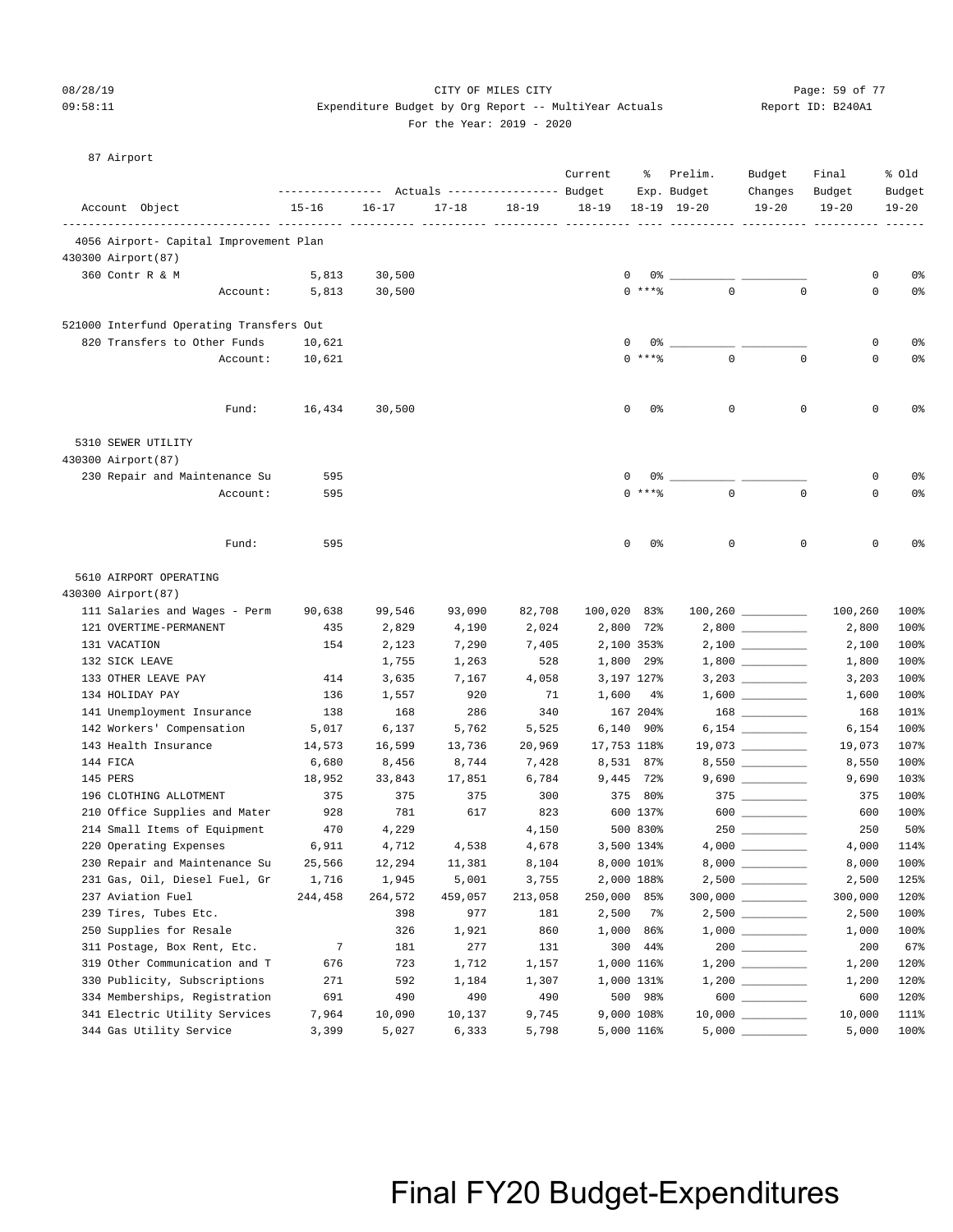#### 08/28/19 CITY OF MILES CITY Page: 60 of 77 09:58:11 Expenditure Budget by Org Report -- MultiYear Actuals Report ID: B240A1 For the Year: 2019 - 2020

#### 87 Airport

|                                            |           | --------------- Actuals ---------------- Budget |           |           | Current               | ႜ           | Prelim.                                                                                                                                                                                                                                                                                                                | Budget                      | Final               | % old               |
|--------------------------------------------|-----------|-------------------------------------------------|-----------|-----------|-----------------------|-------------|------------------------------------------------------------------------------------------------------------------------------------------------------------------------------------------------------------------------------------------------------------------------------------------------------------------------|-----------------------------|---------------------|---------------------|
| Account Object                             | $15 - 16$ | $16 - 17$                                       | $17 - 18$ | $18 - 19$ | $18 - 19$             |             | Exp. Budget<br>18-19 19-20                                                                                                                                                                                                                                                                                             | Changes<br>$19 - 20$        | Budget<br>$19 - 20$ | Budget<br>$19 - 20$ |
| 345 Telephone                              | 2,774     | 2,440                                           | 3,529     | 1,920     | ----- ---------- ---- | $3,500$ 55% |                                                                                                                                                                                                                                                                                                                        | ----------- ---------- ---- | 3,000               | $- - - -$<br>86%    |
| 347 Internet                               | 528       | 313                                             | 316       | 206       | 400                   | 52%         |                                                                                                                                                                                                                                                                                                                        | $400$ _________             | 400                 | 100%                |
| 350 Professional Services                  | 707       | 2,500                                           | 2,806     | $-86$     |                       | $1,500 -68$ |                                                                                                                                                                                                                                                                                                                        |                             | 1,000               | 67%                 |
| 356 Purchased Services/Projec              | 18,974    |                                                 |           |           | $\mathbf{0}$          | 0 %         |                                                                                                                                                                                                                                                                                                                        |                             | 0                   | 0%                  |
| 363 R&M Vehicles/Equip/Labor-              | 3,310     | 6,660                                           | 10,781    | 8,652     |                       | 6,000 144%  |                                                                                                                                                                                                                                                                                                                        |                             | 6,000               | 100%                |
| 367 Plumbing, Heating, Electr              |           |                                                 |           |           | 1,000                 | 0%          |                                                                                                                                                                                                                                                                                                                        |                             | 1,000               | 100%                |
| 370 Travel                                 |           |                                                 |           | 681       |                       | $0***$ $*$  |                                                                                                                                                                                                                                                                                                                        |                             | 0                   | 0%                  |
| 380 Training Services                      | 173       |                                                 |           |           | 150                   | 0 %         |                                                                                                                                                                                                                                                                                                                        |                             | 150                 | 100%                |
| 511 Insurance on Buildings                 | 3,155     | 3,108                                           | 3,329     | 3,118     |                       | 3,118 100%  |                                                                                                                                                                                                                                                                                                                        |                             | 3,440               | 110%                |
| 512 Insurance on Vehicles & E              | 1,695     | 2,544                                           | 2,440     | 2,610     |                       | 1,854 141%  |                                                                                                                                                                                                                                                                                                                        |                             | 2,038               | 110%                |
| True #                                     |           |                                                 |           |           |                       |             |                                                                                                                                                                                                                                                                                                                        |                             |                     |                     |
| 513 Liability                              | 4,615     | 4,615                                           | 4,615     | 4,875     |                       | 4,793 102%  |                                                                                                                                                                                                                                                                                                                        |                             | 4,800               | 100%                |
| 530 Rent                                   | 12,950    |                                                 |           |           | 0                     | $0\%$ _     |                                                                                                                                                                                                                                                                                                                        |                             | 0                   | 0 <sup>8</sup>      |
| 925 Industrial Park Project-A              |           |                                                 |           |           | 164,000               | 0 %         |                                                                                                                                                                                                                                                                                                                        |                             | 180,000             | 110%                |
| 939 AIP-3-30-055-017-2018                  |           |                                                 |           |           | $\mathbf 0$           | 0 %         | 411,550                                                                                                                                                                                                                                                                                                                | 7,370                       | 418,920 ******      |                     |
| 944 Snow Removal Enviironment              |           |                                                 |           |           | 140,044               |             | $0$ $\frac{1}{2}$ $\frac{1}{2}$ $\frac{1}{2}$ $\frac{1}{2}$ $\frac{1}{2}$ $\frac{1}{2}$ $\frac{1}{2}$ $\frac{1}{2}$ $\frac{1}{2}$ $\frac{1}{2}$ $\frac{1}{2}$ $\frac{1}{2}$ $\frac{1}{2}$ $\frac{1}{2}$ $\frac{1}{2}$ $\frac{1}{2}$ $\frac{1}{2}$ $\frac{1}{2}$ $\frac{1}{2}$ $\frac{1}{2}$ $\frac{1}{2}$ $\frac{1}{2$ |                             | $\mathbf 0$         | 0 <sup>8</sup>      |
| Account:                                   | 479,450   | 505,563                                         | 692,115   | 414,353   |                       |             | 765,187 54% 1,106,201                                                                                                                                                                                                                                                                                                  |                             | 7,370 1,113,571     | 145%                |
| 430320 Airport - Improvements              |           |                                                 |           |           |                       |             |                                                                                                                                                                                                                                                                                                                        |                             |                     |                     |
| 360 Contr R & M                            |           |                                                 |           | 28,825    | 280,000 10%           |             |                                                                                                                                                                                                                                                                                                                        |                             | 13,510              | 5%                  |
| 940 Machinery & Equipment                  |           |                                                 |           |           | 0                     | 0%          |                                                                                                                                                                                                                                                                                                                        |                             |                     | 20,000 ******       |
| Account:                                   |           |                                                 |           | 28,825    | 280,000 10%           |             | 33,510                                                                                                                                                                                                                                                                                                                 | $\circ$                     | 33,510              | $11$ %              |
| 430500 Water Operating                     |           |                                                 |           |           |                       |             |                                                                                                                                                                                                                                                                                                                        |                             |                     |                     |
| 645 Equipment-Principle                    |           |                                                 | 242       |           | 0                     |             | $0$ $\frac{1}{2}$ $\frac{1}{2}$ $\frac{1}{2}$ $\frac{1}{2}$ $\frac{1}{2}$ $\frac{1}{2}$ $\frac{1}{2}$ $\frac{1}{2}$ $\frac{1}{2}$ $\frac{1}{2}$ $\frac{1}{2}$ $\frac{1}{2}$ $\frac{1}{2}$ $\frac{1}{2}$ $\frac{1}{2}$ $\frac{1}{2}$ $\frac{1}{2}$ $\frac{1}{2}$ $\frac{1}{2}$ $\frac{1}{2}$ $\frac{1}{2}$ $\frac{1}{2$ |                             | 0                   | 0 <sup>8</sup>      |
| Account:                                   |           |                                                 | 242       |           |                       | $0$ ****    | $\mathbf 0$                                                                                                                                                                                                                                                                                                            | $\mathbf 0$                 | $\mathbf 0$         | 0 <sup>8</sup>      |
| 490500 Other Debt Service Payments         |           |                                                 |           |           |                       |             |                                                                                                                                                                                                                                                                                                                        |                             |                     |                     |
| 220 Operating Expenses                     | 16        |                                                 |           |           | 0                     |             |                                                                                                                                                                                                                                                                                                                        |                             | 0                   | 0 <sup>8</sup>      |
| 642 Interest - Aeronautics Lo              | 535       | 357                                             | 178       |           | $\mathbf 0$           |             |                                                                                                                                                                                                                                                                                                                        |                             | 0                   | 0 <sup>8</sup>      |
| 645 Equipment-Principle                    |           |                                                 | $-242$    |           | 0                     |             |                                                                                                                                                                                                                                                                                                                        |                             | 0                   | 0%                  |
| 646 Equipment-Interest                     | 531       | 266                                             | 29        |           | 0                     |             |                                                                                                                                                                                                                                                                                                                        |                             | 0                   | 0%                  |
| 648 MT Aero Principle 06-2015<br>Correct # |           |                                                 |           |           | 16,953                | 0%          |                                                                                                                                                                                                                                                                                                                        |                             | 16,953              | 100%                |
| 649 MT Aero Interest06-2015<br>Correct #   | 2,755     | 2,479                                           | 2,204     | 1,928     |                       | 1,929 100%  |                                                                                                                                                                                                                                                                                                                        |                             | 1,653               | 86%                 |
| 651 Interest-Purchase Fuel Tr              | 749       | 1,308                                           | 282       |           | 0                     | 0%          |                                                                                                                                                                                                                                                                                                                        |                             | 0                   | 0%                  |
| Account:                                   | 4,586     | 4,410                                           | 2,451     | 1,928     | 18,882 10%            |             | 18,606                                                                                                                                                                                                                                                                                                                 | $\Omega$                    | 18,606              | 98%                 |
| 521000 Interfund Operating Transfers Out   |           |                                                 |           |           |                       |             |                                                                                                                                                                                                                                                                                                                        |                             |                     |                     |
| 820 Transfers to Other Funds               | 18,336    | 19,608                                          | 19,292    | 18,474    | 18,474 100%           |             |                                                                                                                                                                                                                                                                                                                        |                             | 20,191              | 109%                |
| Adm Fees \$ 20191- True #                  |           |                                                 |           |           |                       |             |                                                                                                                                                                                                                                                                                                                        |                             |                     |                     |
| Account:                                   | 18,336    | 19,608                                          | 19,292    | 18,474    | 18,474 100%           |             | 20,191                                                                                                                                                                                                                                                                                                                 | 0                           | 20,191              | 109%                |
|                                            |           |                                                 |           |           |                       |             |                                                                                                                                                                                                                                                                                                                        |                             |                     |                     |
| Fund:                                      | 502,372   | 529,581                                         | 714,100   |           |                       |             | 463,580 1,082,543 43% 1,178,508                                                                                                                                                                                                                                                                                        |                             | 7,370 1,185,878     | 109%                |
| Orgn:                                      | 519,401   | 560,081                                         | 714,100   |           |                       |             | 463,580 1,082,543 43% 1,178,508                                                                                                                                                                                                                                                                                        |                             | 7,370 1,185,878     | 109%                |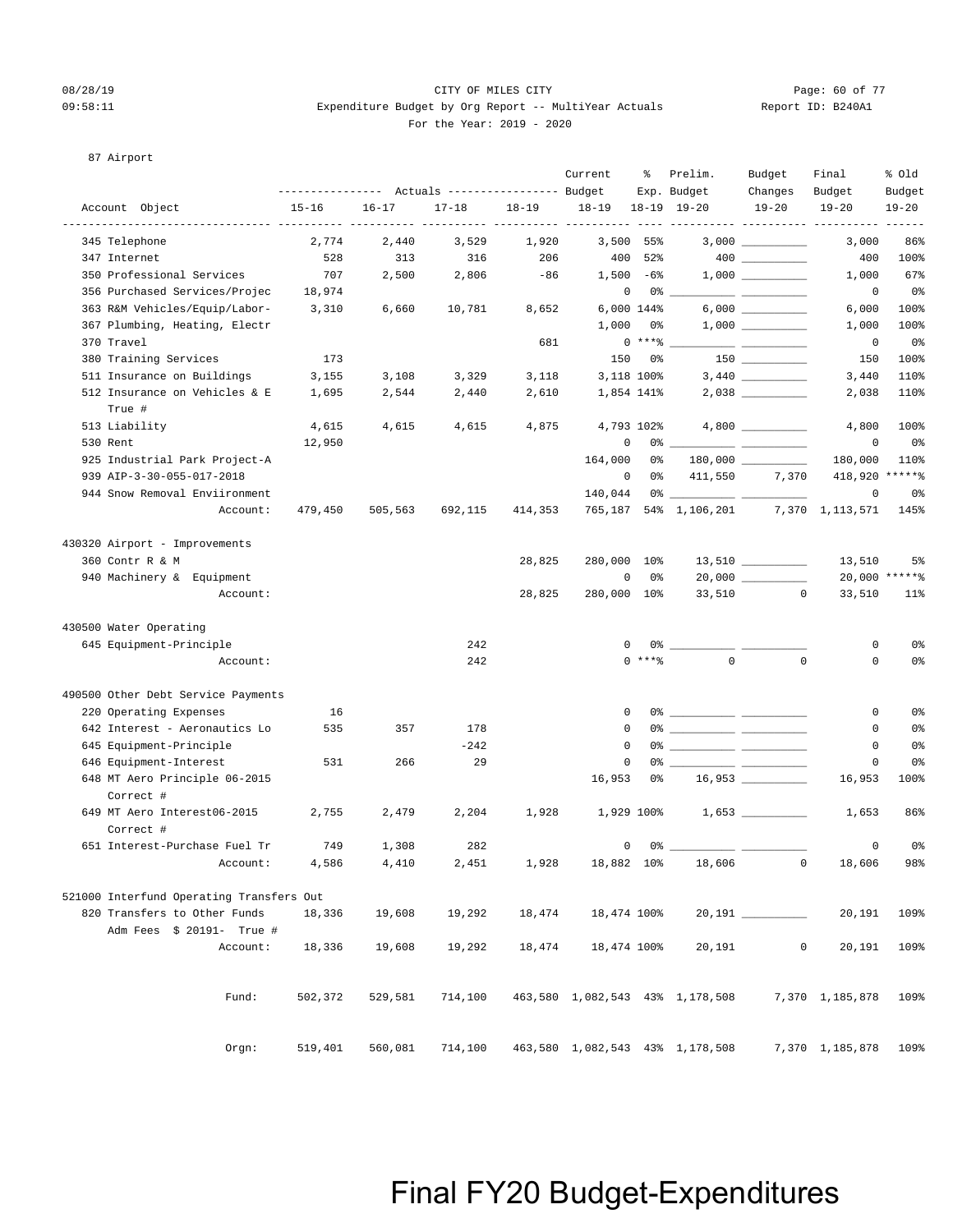#### 08/28/19 CITY OF MILES CITY Page: 61 of 77 09:58:11 Expenditure Budget by Org Report -- MultiYear Actuals Report ID: B240A1 For the Year: 2019 - 2020

#### 95 HB473

|                             |           |            |                           |           | Current   | ွေ  | Prelim.     | Budget    | Final                   | % Old     |
|-----------------------------|-----------|------------|---------------------------|-----------|-----------|-----|-------------|-----------|-------------------------|-----------|
|                             |           | ---------- | Actuals ----------------- |           | Budget    |     | Exp. Budget | Changes   | Budget                  | Budget    |
| Account Object              | $15 - 16$ | $16 - 17$  | $17 - 18$                 | $18 - 19$ | $18 - 19$ |     | 18-19 19-20 | $19 - 20$ | $19 - 20$               | $19 - 20$ |
| 2821 HB473- Fuel Tax        |           |            |                           |           |           |     |             |           |                         |           |
| 430233 Roadway/Re-surfacing |           |            |                           |           |           |     |             |           |                         |           |
| 935 HB473 Tax Match Program |           |            | 65,816                    |           | 143,599   | 0 % |             | 138,752   | 138,752                 | 97%       |
| 5% match from 204 & HB473   |           |            |                           |           |           |     |             |           |                         |           |
| Account:                    |           |            | 65,816                    |           | 143,599   | 0%  | 138,752     |           | $\mathsf{O}$<br>138,752 | 96%       |
|                             |           |            |                           |           |           |     |             |           |                         |           |
| Fund:                       |           |            | 65,816                    |           | 143,599   | 0 % | 138,752     |           | $\mathsf{O}$<br>138,752 | 96%       |
|                             |           |            |                           |           |           |     |             |           |                         |           |
|                             |           |            |                           |           |           |     |             |           |                         |           |
| Orgn:                       |           |            | 65,816                    |           | 143,599   | 0%  | 138,752     |           | $\mathsf{O}$<br>138,752 | 96%       |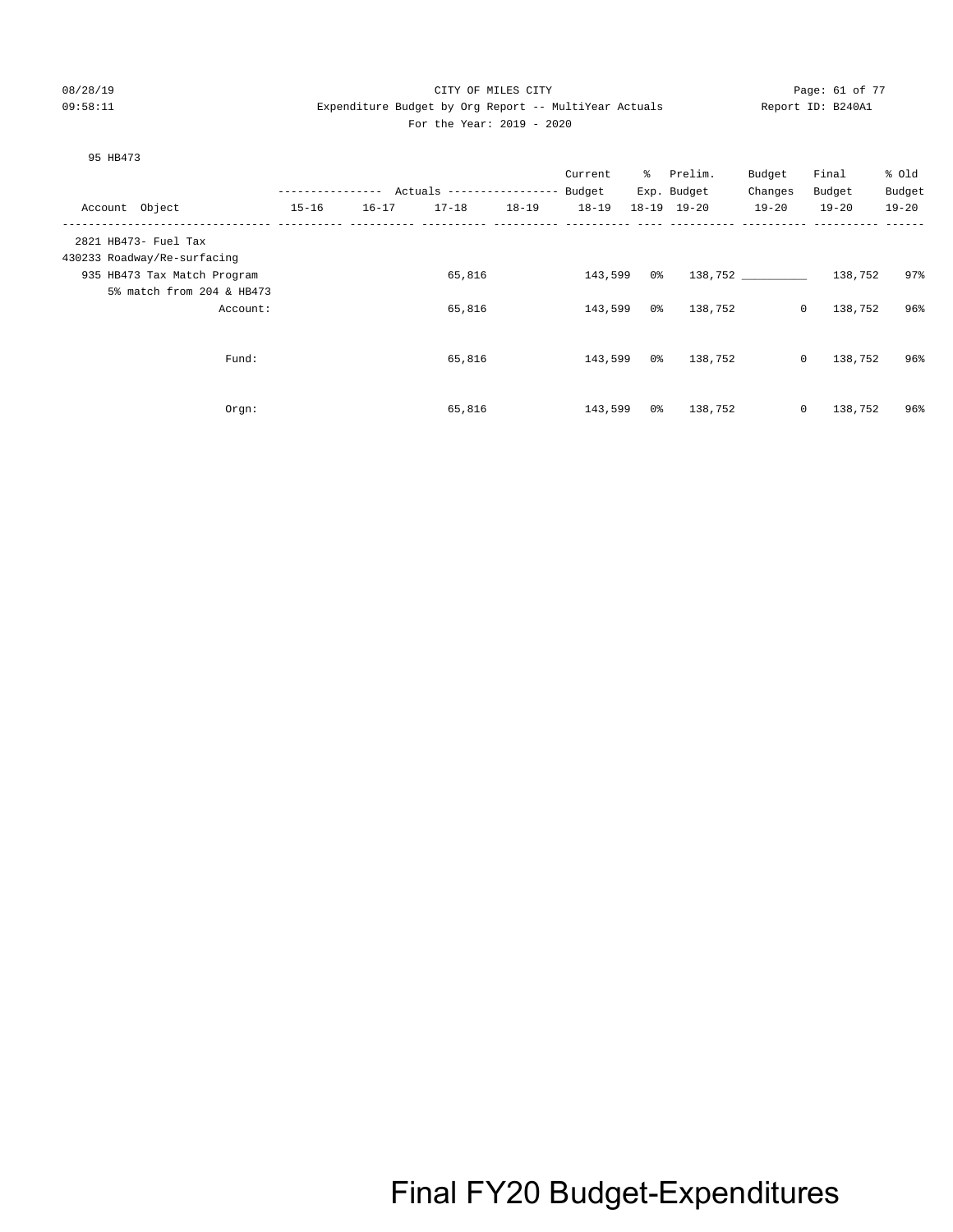#### 08/28/19 CITY OF MILES CITY Page: 62 of 77 09:58:11 Expenditure Budget by Org Report -- MultiYear Actuals Report ID: B240A1 For the Year: 2019 - 2020

|  | 105 Enhanced 911 |  |
|--|------------------|--|
|--|------------------|--|

|                                                       |          |                                      |                 |                                                     |           | Current     | ႜ       | Prelim.     | Budget    | Final                   | % old                     |
|-------------------------------------------------------|----------|--------------------------------------|-----------------|-----------------------------------------------------|-----------|-------------|---------|-------------|-----------|-------------------------|---------------------------|
|                                                       |          |                                      |                 |                                                     |           |             |         | Exp. Budget | Changes   | Budget                  | Budget                    |
| Account Object                                        |          | $15 - 16$<br>----------- ----------- | $16 - 17$       | $17 - 18$<br>----------- ---------- ---------- ---- | $18 - 19$ | $18 - 19$   |         | 18-19 19-20 | $19 - 20$ | $19 - 20$               | $19 - 20$<br>----- ------ |
| 2850 911 EMERGENCY                                    |          |                                      |                 |                                                     |           |             |         |             |           |                         |                           |
| 420140 Crime Control and Investigation(05)            |          |                                      |                 |                                                     |           |             |         |             |           |                         |                           |
| 210 Office Supplies and Mater                         |          | 263                                  | 129             |                                                     |           | 1,000       | 0 %     |             | 1,000     | 1,000                   | 100%                      |
| 214 Small Items of Equipment                          |          | 68                                   |                 | 7,955                                               |           | 2,000       | 0%      |             |           | 2,000                   | 100%                      |
| 220 Operating Expenses                                |          | 960                                  | 788             | 750                                                 | 72        | 2,000       | $4\%$   |             |           | 2,000                   | 100%                      |
| 311 Postage, Box Rent, Etc.                           |          |                                      | $7\phantom{.0}$ |                                                     |           | 100         | 0 %     |             |           | 150                     | 150%                      |
| 320 Printing, Duplicating, Ty                         |          |                                      |                 |                                                     |           | 100         | 0 %     |             |           | 100                     | 100%                      |
| 334 Memberships, Registration                         |          |                                      |                 |                                                     |           | 400         | 0 %     |             |           | 400                     | 100%                      |
| 341 Electric Utility Services                         |          | 495                                  | 538             | 583                                                 | 596       | 600         | 99%     |             | 600       | 600                     | 100%                      |
| 345 Telephone                                         |          | 29,943                               | 18,207          | 29,598                                              | 27,150    | 28,000      | 97%     |             |           | 28,000                  | 100%                      |
| 350 Professional Services                             |          | 43,396                               | 65,461          | 67,828                                              | 82,777    | 60,000 138% |         |             |           | 70,000                  | 117%                      |
| 360 Contr R & M                                       |          |                                      |                 |                                                     | 1,902     |             | $0***8$ |             |           | $\mathbf 0$             | $0\,$ s                   |
| 370 Travel                                            |          |                                      |                 |                                                     |           | 1,000       | 0%      |             | 1,500     | 1,500                   | 150%                      |
| 380 Training Services                                 |          |                                      |                 |                                                     |           | 3,000       | 0%      |             |           | 3,000                   | 100%                      |
| 512 Insurance on Vehicles & E                         |          | 140                                  | 153             | 139                                                 | 126       |             | 127 99% |             |           | 245                     | 193%                      |
| True #                                                |          |                                      |                 |                                                     |           |             |         |             |           |                         |                           |
| 940 Machinery & Equipment                             |          |                                      | 122,941         |                                                     |           | 20,000      | 0 %     |             |           | 30,000                  | 150%                      |
| 941 911 Eq & Software (2/01)                          |          |                                      |                 |                                                     |           | 25,000      | 0%      |             |           | 401,790                 | 1607%                     |
| \$30,000 plus \$371,790 from 911 Advisory Board grant |          |                                      |                 |                                                     |           |             |         |             |           |                         |                           |
|                                                       | Account: | 75,265                               | 208,224         | 106,853                                             | 112,623   | 143,327 79% |         | 540,785     |           | $\mathbf{0}$<br>540,785 | 377%                      |
| 521000 Interfund Operating Transfers Out              |          |                                      |                 |                                                     |           |             |         |             |           |                         |                           |
| 820 Transfers to Other Funds                          |          | 112,000                              | 56,000          | 59,692                                              | 59,692    | 59,693 100% |         |             | 59,693    | 59,693                  | 100%                      |
| Transfer to GF 1000-383000 for Dispatch               |          |                                      |                 |                                                     |           |             |         |             |           |                         |                           |
|                                                       | Account: | 112,000                              | 56,000          | 59,692                                              | 59,692    | 59,693 100% |         | 59,693      |           | $\mathbf{0}$<br>59,693  | 100%                      |
|                                                       | Fund:    | 187,265                              | 264,224         | 166,545                                             | 172,315   | 203,020 85% |         | 600,478     |           | $\mathbf{0}$<br>600,478 | 295%                      |
|                                                       |          |                                      |                 |                                                     |           |             |         |             |           |                         |                           |
|                                                       | Orgn:    | 187,265                              | 264,224         | 166,545                                             | 172,315   | 203,020 85% |         | 600,478     |           | $\mathbf{0}$<br>600,478 | 295%                      |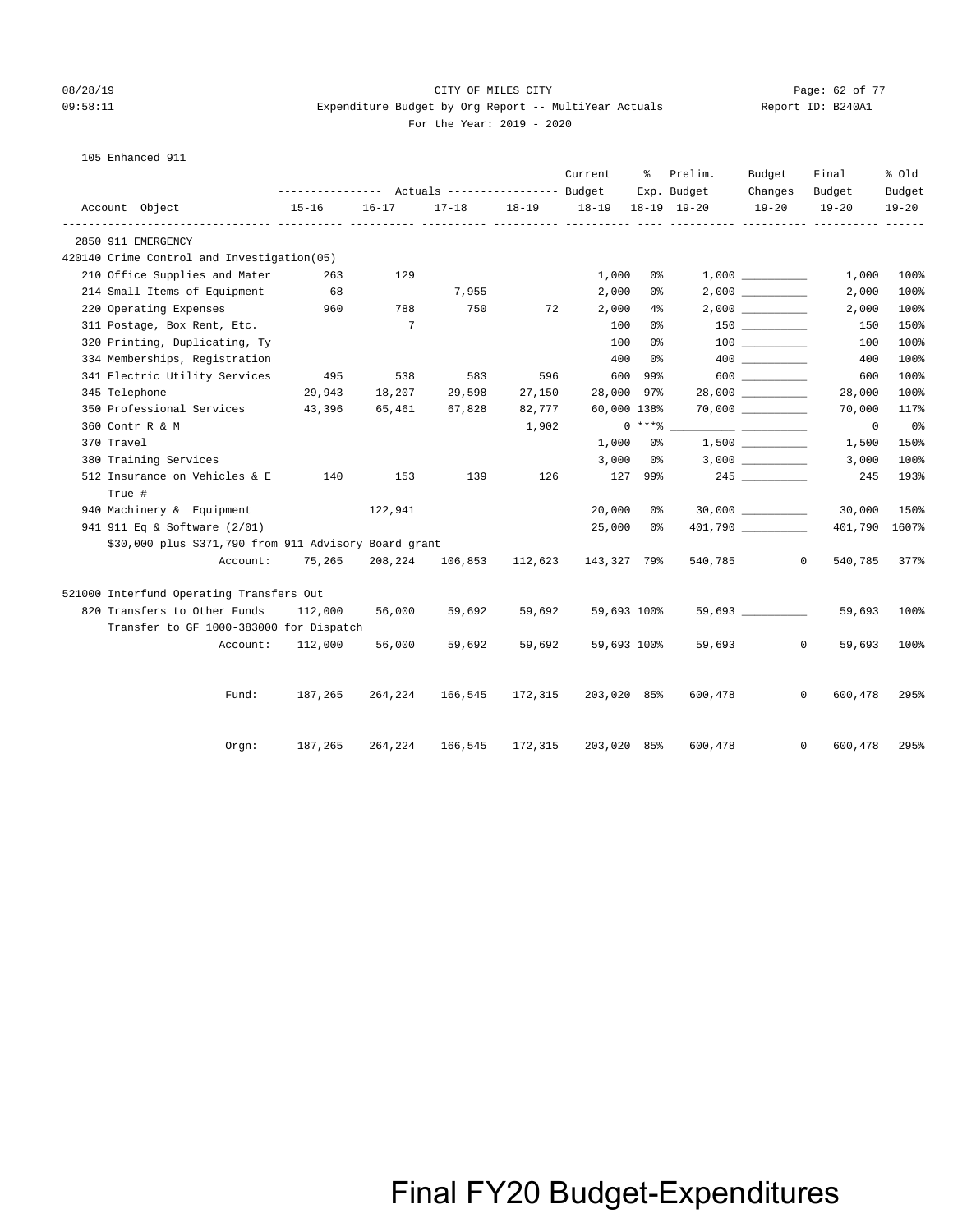#### 08/28/19 CITY OF MILES CITY Page: 63 of 77 09:58:11 Expenditure Budget by Org Report -- MultiYear Actuals Report ID: B240A1 For the Year: 2019 - 2020

107 Paved St. Maint. Dist.#204

|          |                                | ---------------- |           | Actuals ----------------- Budget |           | Current     | ႜ           | Prelim.<br>Exp. Budget | Budget<br>Changes                                                                           | Final<br>Budget        | % old<br>Budget |
|----------|--------------------------------|------------------|-----------|----------------------------------|-----------|-------------|-------------|------------------------|---------------------------------------------------------------------------------------------|------------------------|-----------------|
|          | Account Object                 | $15 - 16$        | $16 - 17$ | $17 - 18$                        | $18 - 19$ | $18 - 19$   |             | $18-19$ $19-20$        | $19 - 20$                                                                                   | $19 - 20$              | $19 - 20$       |
|          | 2510 STR MAINT DIST #204       |                  |           |                                  |           |             |             |                        |                                                                                             |                        |                 |
|          | 430220 Operations              |                  |           |                                  |           |             |             |                        |                                                                                             |                        |                 |
|          | 111 Salaries and Wages - Perm  | 200,041          | 223,825   | 238,792                          | 229,310   | 290,860 79% |             |                        |                                                                                             | 288,316                | 99%             |
|          | 121 OVERTIME-PERMANENT         | 4,284            | 9,179     | 21,927                           | 7,848     |             | $9,100$ 86% |                        |                                                                                             | 9,100                  | 100%            |
|          | 131 VACATION                   | 13,334           | 19,624    | 24,518                           | 30,186    | 19,600 154% |             |                        | $19,600$ _________                                                                          | 19,600                 | 100%            |
|          | 132 SICK LEAVE                 | 14,089           | 13,058    | 18,923                           | 11,673    | 13,000 90%  |             |                        | $13,000$ __________                                                                         | 13,000                 | 100%            |
|          | 133 OTHER LEAVE PAY            | 2,292            | 3,160     | 2,758                            | 2,740     | 4,727 58%   |             |                        | $4,735$ ___________                                                                         | 4,735                  | 100%            |
|          | 134 HOLIDAY PAY                | 407              | 3,002     | 2,041                            | 4,550     | 3,000 152%  |             |                        |                                                                                             | 3,000                  | 100%            |
|          | 141 Unemployment Insurance     | 353              | 409       | 762                              | 1,005     |             | 511 197%    |                        | $507$ __________                                                                            | 507                    | 99%             |
|          | 142 Workers' Compensation      | 13,192           | 15,245    | 15,985                           | 17,293    | 17,277 100% |             |                        | $17,128$ _________                                                                          | 17,128                 | 99%             |
|          | 143 Health Insurance           | 39,790           | 44,645    | 51,585                           | 50,377    | 61,691 82%  |             |                        | 66,278 __________                                                                           | 66,278                 | 107%            |
| 144 FICA |                                | 17,263           | 20,208    | 22,721                           | 20,883    | 26,032 80%  |             |                        |                                                                                             | 25,838                 | 99%             |
| 145 PERS |                                | 19,223           | 22,554    | 25,561                           | 24,313    | 28,822 84%  |             |                        | 29,283 _________                                                                            | 29,283                 | 102%            |
|          | 196 CLOTHING ALLOTMENT         | 768              | 776       | 833                              | 951       |             | 900 106%    |                        |                                                                                             | 1,000                  | 111%            |
|          | 210 Office Supplies and Mater  | 340              | 547       | 836                              | 1,186     |             | $3,000$ 40% |                        |                                                                                             | 3,000                  | 100%            |
|          | 214 Small Items of Equipment   | 6,039            | 3,457     | 747                              | 7,097     | 15,000 47%  |             |                        | $25,000$ ___________                                                                        | 25,000                 | 167%            |
|          | Steamer                        |                  |           |                                  |           |             |             |                        |                                                                                             |                        |                 |
|          | 220 Operating Expenses         | 10,060           | 14,595    | 17,032                           | 15,997    | 18,000 89%  |             |                        |                                                                                             | 20,000                 | 111%            |
|          | 222 Chemicals, Lab & Med Suppl |                  | 132       |                                  | 1,239     | 1,000 124%  |             |                        | $1,500$ _________                                                                           | 1,500                  | 150%            |
|          | 226 Clothing and Uniforms      | 390              | 287       | 518                              | 857       |             | 700 122%    |                        | $900$                                                                                       | 900                    | 129%            |
|          | 230 Repair and Maintenance Su  | 7,637            | 9,009     | 8,241                            | 4,048     | 16,000 25%  |             |                        |                                                                                             | 10,000                 | 63%             |
|          | 231 Gas, Oil, Diesel Fuel, Gr  | 23,648           | 26,950    | 44,976                           | 35,822    | 40,000 90%  |             |                        | 40,000 __________                                                                           | 40,000                 | 100%            |
|          | 241 Consumable Tools           |                  |           |                                  |           | 2,000       | 0 %         |                        |                                                                                             | 50                     | 3 <sup>°</sup>  |
|          | 242 Sign Parts and Supplies    | 7,246            | 8,934     | 4,713                            | 4,541     | 8,000       | 57%         |                        |                                                                                             | 8,000                  | 100%            |
|          | 311 Postage, Box Rent, Etc.    | 20               | 34        | 13                               | 196       |             | 75 261%     |                        | $200$ ________                                                                              | 200                    | 267%            |
|          | 320 Printing, Duplicating, Ty  |                  |           |                                  |           | 100         | 0%          |                        |                                                                                             | 100                    | 100%            |
|          | 330 Publicity, Subscriptions   | 175              | 84        |                                  |           | 500         | 0%          |                        | $500$                                                                                       | 500                    | 100%            |
|          | 331 Publication of Formal & L  | 290              | 201       |                                  | 610       |             | 500 122%    |                        |                                                                                             | 500                    | 100%            |
|          | 334 Memberships, Registration  | 151              | 285       | 227                              | 165       | 350         | 47%         |                        |                                                                                             | 350                    | 100%            |
|          | 341 Electric Utility Services  | 5,390            | 1,253     | 1,198                            | 1,510     |             | 1,060 142%  |                        |                                                                                             | 1,210                  | 114%            |
|          | 344 Gas Utility Service        | 1,846            | 590       | 266                              | 569       | 1,050 54%   |             |                        |                                                                                             | 1,200                  | 114%            |
|          | 345 Telephone                  | 1,535            | 1,271     | 1,454                            | 1,086     | 2,000       | 54%         |                        | $1\, , \, 0\, 0\, 0 \quad \underline{\hspace{1cm}} \rule{2.5cm}{0.4cm} \rule{2.5cm}{0.4cm}$ | 1,000                  | 50%             |
|          | 346 Garbage Service            |                  |           |                                  |           | 175         | 0%          |                        |                                                                                             | 175                    | 100%            |
|          | 347 Internet                   |                  |           |                                  |           | 200         | 0%          |                        | $200$ ________                                                                              | 200                    | 100%            |
|          | 350 Professional Services      | 2,369            | 11,830    | 3,503                            | 6,455     | 50,000 13%  |             |                        |                                                                                             | 50,000                 | 100%            |
|          | 360 Contr R & M                | 5,215            | 6,831     | 5,240                            | 1,440     | 10,000 14%  |             |                        | $10,000$ __________                                                                         | 10,000                 | 100%            |
|          | 363 R&M Vehicles/Equip/Labor-  | 89,046           | 100,693   | 114,927                          | 87,284    | 100,000 87% |             |                        |                                                                                             | 100,000                | 100%            |
|          | 370 Travel                     | 196              | 50        | 294                              | 438       | 1,000 44%   |             | $1,000$ $\_\_$         |                                                                                             | 1,000                  | 100%            |
|          | 380 Training Services          | 660              | 810       | 344                              | 228       |             | 1,000 23%   |                        |                                                                                             | 1,000                  | 100%            |
|          | 382 Books                      | 23               | 112       |                                  |           | 200         | $0\,$ s     |                        | $\begin{tabular}{c} 100 \end{tabular}$                                                      | 100                    | 50%             |
|          | 511 Insurance on Buildings     | 769              | 748       | 667                              | 645       |             | 646 100%    |                        |                                                                                             | 703                    | 109%            |
|          | 512 Insurance on Vehicles & E  | 2,694            | 3,034     | 3,253                            | 3,492     |             | 3,492 100%  |                        |                                                                                             | 3,469                  | 99%             |
|          | True #                         |                  |           |                                  |           |             |             |                        |                                                                                             |                        |                 |
|          | 513 Liability                  | 3,036            | 7,092     | 15,721                           | 9,501     |             | 8,952 106%  |                        |                                                                                             | 12,722                 | 142%            |
|          | 531 Building & Office Rental   | 4,200            | 4,200     | 4,200                            | 4,200     |             | 4,200 100%  |                        |                                                                                             | 4,200                  | 100%            |
|          | 532 Land Rental                | 5,174            | 5,329     | 5,729                            | 5,654     |             | 8,100 70%   |                        |                                                                                             | 8,100                  | 100%            |
|          | Account:                       | 503,185          | 584,043   | 660,505                          | 595,389   | 772,820 77% |             | 782,964                |                                                                                             | $\mathbf 0$<br>782,964 | 101%            |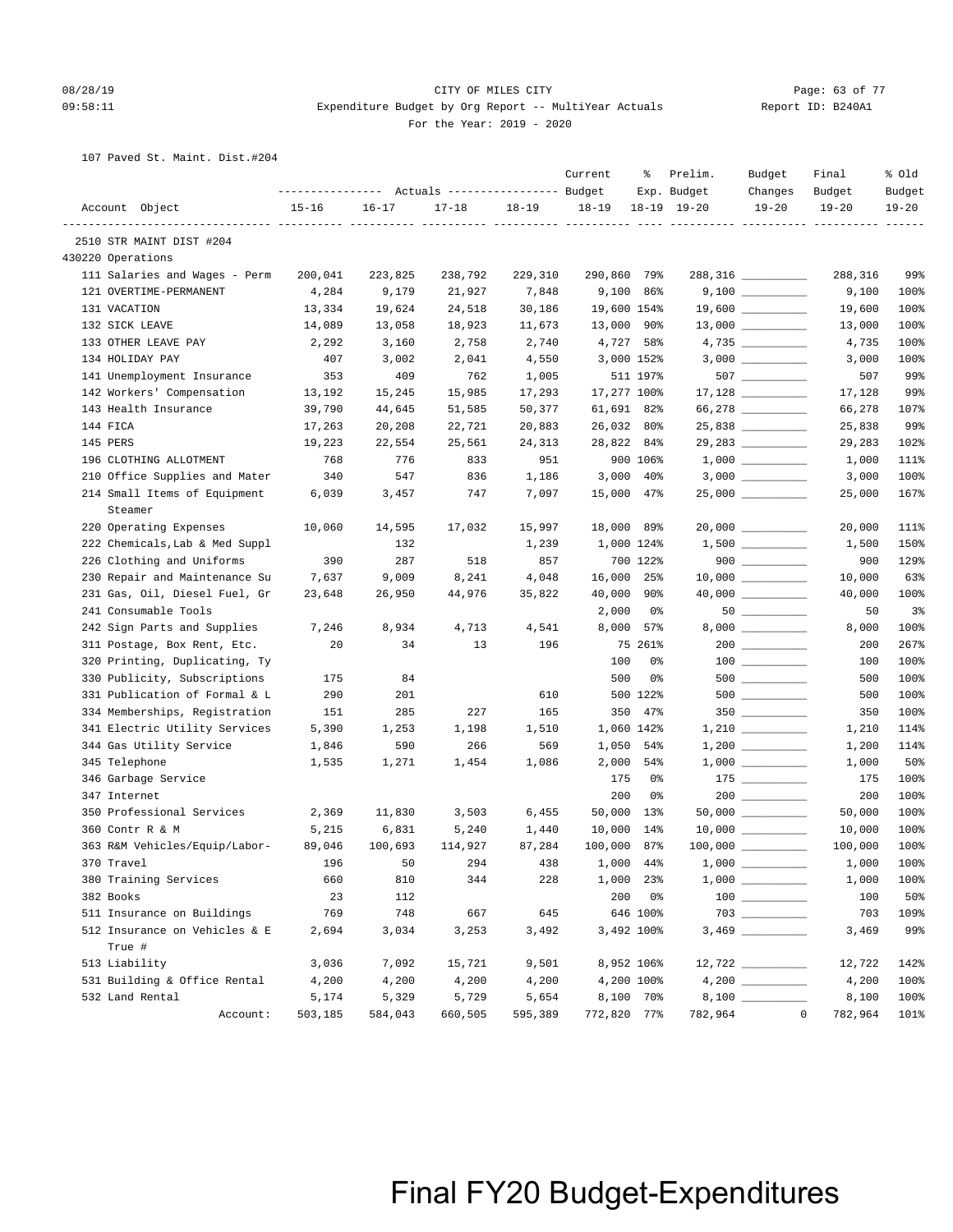### 08/28/19 Page: 64 of 77 CHTY OF MILES CITY 09:58:11 Expenditure Budget by Org Report -- MultiYear Actuals Report ID: B240A1

#### For the Year: 2019 - 2020

107 Paved St. Maint. Dist.#204

|                                                               |           |           |           |           | Current      | ៖       | Prelim.                                                  | Budget                | Final          | % old           |
|---------------------------------------------------------------|-----------|-----------|-----------|-----------|--------------|---------|----------------------------------------------------------|-----------------------|----------------|-----------------|
|                                                               |           |           |           |           |              |         | Exp. Budget                                              | Changes               | Budget         | Budget          |
| Account Object                                                | $15 - 16$ | $16 - 17$ | $17 - 18$ | $18 - 19$ | $18 - 19$    |         | 18-19 19-20                                              | $19 - 20$             | $19 - 20$      | $19 - 20$       |
| 430233 Roadway/Re-surfacing                                   |           |           |           |           |              |         |                                                          |                       |                |                 |
| 230 Repair and Maintenance Su                                 |           |           |           | 23,935    | 100,000 24%  |         |                                                          | $80,000$ _________    | 80,000         | 80%             |
| 350 Professional Services                                     | 215,170   | 50,510    | 244,570   |           | 25,000       | 0%      |                                                          |                       | 5,000          | 20%             |
| Account:                                                      | 215,170   | 50,510    | 244,570   | 23,935    | 125,000 19%  |         |                                                          | 85,000 0              | 85,000         | 68%             |
| 430234 CURB AND GUTTER                                        |           |           |           |           |              |         |                                                          |                       |                |                 |
| 350 Professional Services                                     | 120,898   | 59,459    | 90,166    | 43,393    | 75,000 58%   |         |                                                          |                       | 40,000         | 53%             |
| 940 Machinery & Equipment                                     |           |           |           | 636,845   |              | $0***8$ |                                                          |                       | $\circ$        | 0%              |
| Account:                                                      | 120,898   | 59,459    | 90,166    | 680,238   | 75,000 907%  |         |                                                          | 40,000<br>$\circ$     | 40,000         | 53%             |
| 430235 Storm Drain & Culvert Maintenance                      |           |           |           |           |              |         |                                                          |                       |                |                 |
| 220 Operating Expenses                                        | 308       |           |           |           | $\mathbf 0$  |         | 0 %                                                      |                       | $\mathbf 0$    | 0%              |
| 230 Repair and Maintenance Su 44,233                          |           | 67,527    | 50,315    | 45,309    | 50,000 91%   |         |                                                          | $60,000$ ____________ | 60,000         | 120%            |
| 350 Professional Services                                     | 4,875     | 47,265    | 12,646    | 10,184    | 20,000       | 51%     |                                                          |                       | 10,000         | 50%             |
| Account:                                                      | 49,416    | 114,792   | 62,961    | 55,493    | 70,000 79%   |         |                                                          | 70,000 0              | 70,000         | 100%            |
| 430236 Darling Addition Project                               |           |           |           |           |              |         |                                                          |                       |                |                 |
| 220 Operating Expenses                                        |           |           |           |           | 100,000      | 0 %     |                                                          | $400,000$ __________  | 400,000        | 400%            |
| 230 Repair and Maintenance Su                                 |           |           |           |           | 450,000      | 0 %     |                                                          | $500,000$ ___________ | 500,000        | 111%            |
| 350 Professional Services                                     |           |           |           |           | 350,000      | 0 %     |                                                          |                       | 200,000        | 57%             |
| Account:                                                      |           |           |           |           | 900,000      |         | 0% 1,100,000 0 1,100,000                                 |                       |                | 122%            |
| 521000 Interfund Operating Transfers Out                      |           |           |           |           |              |         |                                                          |                       |                |                 |
| 820 Transfers to Other Funds                                  | 237,599   | 105,688   | 163,644   | 321,530   |              |         | 321,530 100% 99,536 _________                            |                       | 99,536         | 31%             |
| Admin Fees \$55,861- True #                                   |           |           |           |           |              |         |                                                          |                       |                |                 |
| HB473- 5% of the Revenue for Fund 2821- \$6938- Needs updated |           |           |           |           |              |         |                                                          |                       |                |                 |
| Planner 32% \$17,537 True #                                   |           |           |           |           |              |         |                                                          |                       |                |                 |
| Rent to 6040 \$ \$19,200                                      |           |           |           |           |              |         |                                                          |                       |                |                 |
| Account:                                                      | 237,599   | 105,688   | 163,644   | 321,530   | 321,530 100% |         | 99,536                                                   | $\mathbf{0}$          | 99,536         | 30 <sub>8</sub> |
| Fund:                                                         | 1,126,268 |           |           |           |              |         | 914,492  1,221,846  1,676,585  2,264,350  74%  2,177,500 |                       | 0, 2, 177, 500 | 96%             |
| Orgn:                                                         | 1,126,268 |           |           |           |              |         | 914,492 1,221,846 1,676,585 2,264,350 74% 2,177,500      |                       | 0, 2, 177, 500 | 96%             |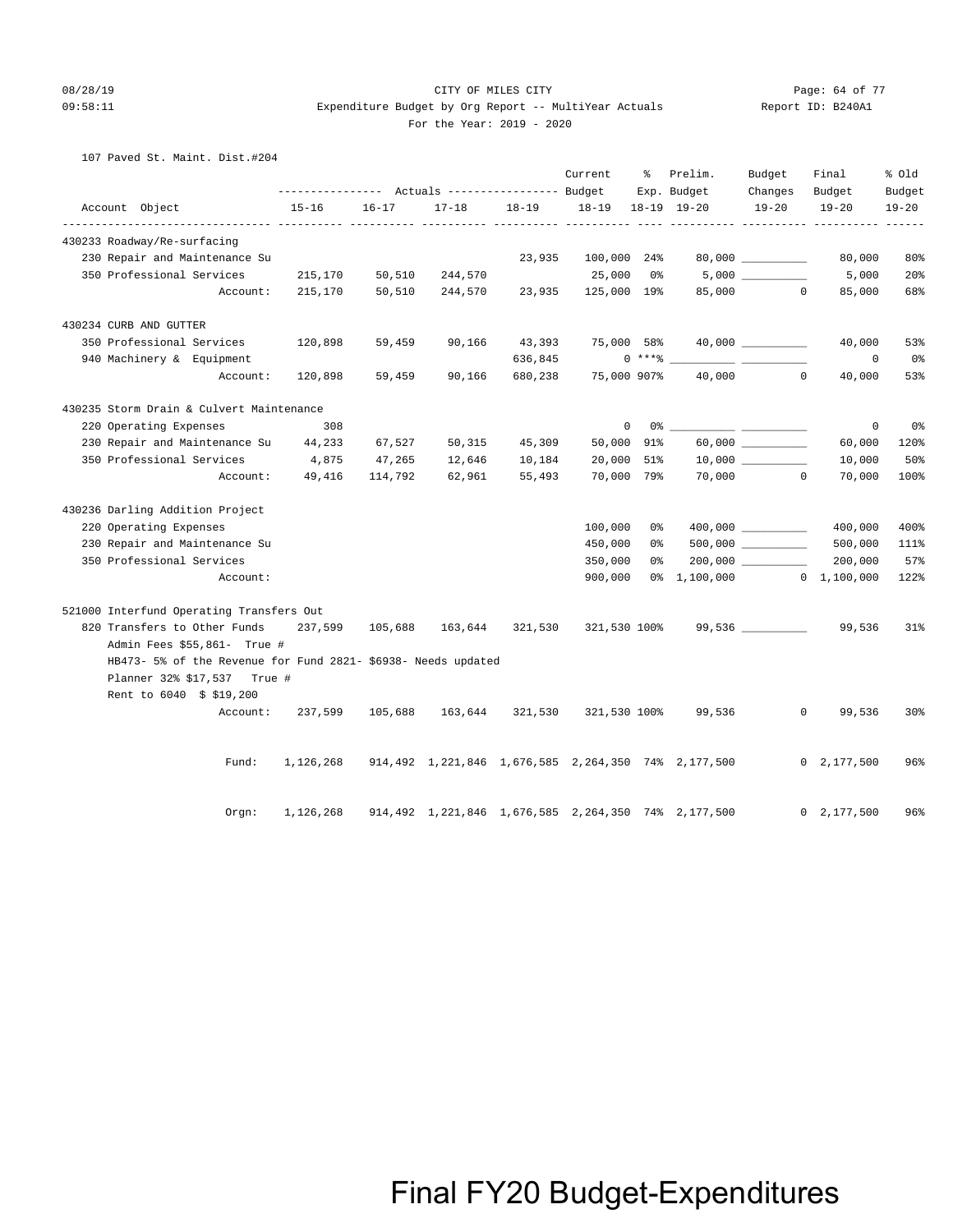#### 08/28/19 Page: 65 of 77 CITY OF MILES CITY CONTROL PAGE: 65 of 77

#### 09:58:11 Expenditure Budget by Org Report -- MultiYear Actuals Report ID: B240A1 For the Year: 2019 - 2020

108 Street Maintenance (North Side)

|                                |           |           | Actuals ----------------- Budget |           | Current     | ႜ           | Prelim.<br>Exp. Budget | Budget<br>Changes                      | Final<br>Budget | % old<br>Budget |
|--------------------------------|-----------|-----------|----------------------------------|-----------|-------------|-------------|------------------------|----------------------------------------|-----------------|-----------------|
| Account Object                 | $15 - 16$ | $16 - 17$ | $17 - 18$                        | $18 - 19$ | $18 - 19$   |             | 18-19 19-20            | $19 - 20$                              | $19 - 20$       | $19 - 20$       |
| 2510 STR MAINT DIST #204       |           |           | -----------------------          |           |             |             | ----------- ---------- |                                        |                 |                 |
| 430220 Operations              |           |           |                                  |           |             |             |                        |                                        |                 |                 |
| 363 R&M Vehicles/Equip/Labor-  |           |           | 28                               |           | 0           | 0%          |                        |                                        | 0               | 0%              |
| Account:                       |           |           | 28                               |           |             | $0***$      | $\mathbf 0$            | $\mathbf 0$                            | 0               | 0%              |
|                                |           |           |                                  |           |             |             |                        |                                        |                 |                 |
| 430233 Roadway/Re-surfacing    |           |           |                                  |           |             |             |                        |                                        |                 |                 |
| 350 Professional Services      |           | 5,455     |                                  |           | 0           |             | 0 %                    |                                        | 0               | 0%              |
| Account:                       |           | 5,455     |                                  |           |             | $0***$      | $\mathbf 0$            | $\mathbf 0$                            | $\mathbf 0$     | 0%              |
| Fund:                          |           | 5,455     | 28                               |           | 0           | 0%          | 0                      | 0                                      | $\mathbf 0$     | 0%              |
| 2520 STR MAINT DIST #205       |           |           |                                  |           |             |             |                        |                                        |                 |                 |
| 430220 Operations              |           |           |                                  |           |             |             |                        |                                        |                 |                 |
| 111 Salaries and Wages - Perm  | 60,002    | 64,331    | 68,967                           | 66,553    | 77,380 86%  |             |                        | 76,636                                 | 76,636          | 99%             |
| 121 OVERTIME-PERMANENT         | 1,286     | 2,450     | 5,580                            | 2,079     |             | 2,500 83%   |                        |                                        | 2,500           | 100%            |
| 131 VACATION                   | 3,877     | 5,990     | 6,856                            | 8,669     |             | 6,000 144%  |                        |                                        | 6,000           | 100%            |
| 132 SICK LEAVE                 | 4,127     | 3,825     | 5,304                            | 3,479     |             | $3,800$ 92% |                        |                                        | 3,800           | 100%            |
| 133 OTHER LEAVE PAY            | 869       | 1,139     | 1,018                            | 920       |             | 1,176 78%   |                        | $1,178 \ \ \underline{\hspace{1.5cm}}$ | 1,178           | 100%            |
| 134 HOLIDAY PAY                | 104       | 751       | 512                              | 1,153     |             | 800 144%    |                        | $800$                                  | 800             | 100%            |
| 141 Unemployment Insurance     | 106       | 118       | 218                              | 291       |             | 137 212%    |                        |                                        | 136             | 99%             |
| 142 Workers' Compensation      | 3,686     | 4,154     | 4,342                            | 4,728     |             | 4,740 100%  |                        |                                        | 4,697           | 99%             |
| 143 Health Insurance           | 11,813    | 12,944    | 14,516                           | 14,850    | 16,333 91%  |             |                        | $17,547$ _________                     | 17,547          | 107%            |
| 144 FICA                       | 5,171     | 5,840     | 6,529                            | 6,080     | 7,038       | 86%         |                        |                                        | 6,981           | 99%             |
| 145 PERS                       | 5,748     | 6,498     | 7,288                            | 7,024     |             | 7,763 90%   |                        |                                        | 7,882           | 102%            |
| 196 CLOTHING ALLOTMENT         | 228       | 228       | 239                              | 269       | 300         | 90%         |                        |                                        | 300             | 100%            |
| 210 Office Supplies and Mater  | 128       | 179       | 283                              | 322       | 1,000       | 32%         |                        |                                        | 1,000           | 100%            |
| 214 Small Items of Equipment   | 1,510     | 840       | 187                              | 1,774     | 2,000       | 89%         |                        |                                        | 2,000           | 100%            |
| 220 Operating Expenses         | 2,421     | 3,822     | 4,258                            | 3,997     | 4,500       | 89%         |                        |                                        | 4,500           | 100%            |
| 222 Chemicals, Lab & Med Suppl |           |           |                                  | 210       | 500         | 42%         |                        |                                        | 500             | 100%            |
| 226 Clothing and Uniforms      | 98        | 29        | 119                              | 202       |             | 200 101%    |                        |                                        | 250             | 125%            |
| 230 Repair and Maintenance Su  | 1,988     | 2,059     | 1,607                            | 1,389     | 5,000       | 28%         |                        | $5,000$ __________                     | 5,000           | 100%            |
| 231 Gas, Oil, Diesel Fuel, Gr  | 5,698     | 6,911     | 11,468                           | 8,956     | 10,000      | 90%         |                        | $10,000$ _________                     | 10,000          | 100%            |
| 242 Sign Parts and Supplies    | 1,811     | 2,233     | 1,080                            | 1,134     | 2,500       | 45%         |                        | $2,500$ __________                     | 2,500           | 100%            |
| 311 Postage, Box Rent, Etc.    | 8         | 9         | 331                              | 60        |             | 40 150%     |                        | 60                                     | 60              | 150%            |
| 320 Printing, Duplicating, Ty  |           |           | 52                               |           | 0           | 0%          |                        |                                        | 0               | 0 <sup>o</sup>  |
| 330 Publicity, Subscriptions   | 83        | 13        |                                  |           | 150         | 0%          |                        |                                        | 100             | 67%             |
| 331 Publication of Formal & L  |           | 25        |                                  | 123       |             | $0***8$     |                        |                                        | 0               | 0 <sup>°</sup>  |
| 334 Memberships, Registration  | 38        | 39        | 58                               | 41        | 50          | 82%         |                        |                                        | 50              | 100%            |
| 341 Electric Utility Services  | 38        | 56        | 78                               | 82        | 150         | 55%         |                        |                                        | 170             | 113%            |
| 344 Gas Utility Service        | 19        | 93        | 74                               | 134       | 200         | 67%         |                        | 270                                    | 270             | 135%            |
| 345 Telephone                  | 614       | 490       | 568                              | 452       | 750         | 60%         |                        | $600$                                  | 600             | 80%             |
| 350 Professional Services      | 477       | 179       | 201                              | 414       | 10,000      | $4\%$       |                        | $10,000$ _________                     | 10,000          | 100%            |
| 360 Contr R & M                | 841       | 1,009     | 868                              | 747       | 1,242       | 60%         |                        |                                        | 1,500           | 121%            |
| 363 R&M Vehicles/Equip/Labor-  | 31,847    | 31,233    | 34,727                           | 38,932    | 35,000 111% |             |                        | $35,000$ _________                     | 35,000          | 100%            |
| 370 Travel                     | 108       | 72        | 74                               | 110       | 250         | 44%         |                        | $250$ _________                        | 250             | 100%            |
| 380 Training Services          | 165       | 243       | 86                               | 57        | 200         | 29%         |                        | $200$ _________                        | 200             | 100%            |
| 382 Books                      | 12        |           |                                  |           | 100         | 0%          |                        |                                        | 100             | 100%            |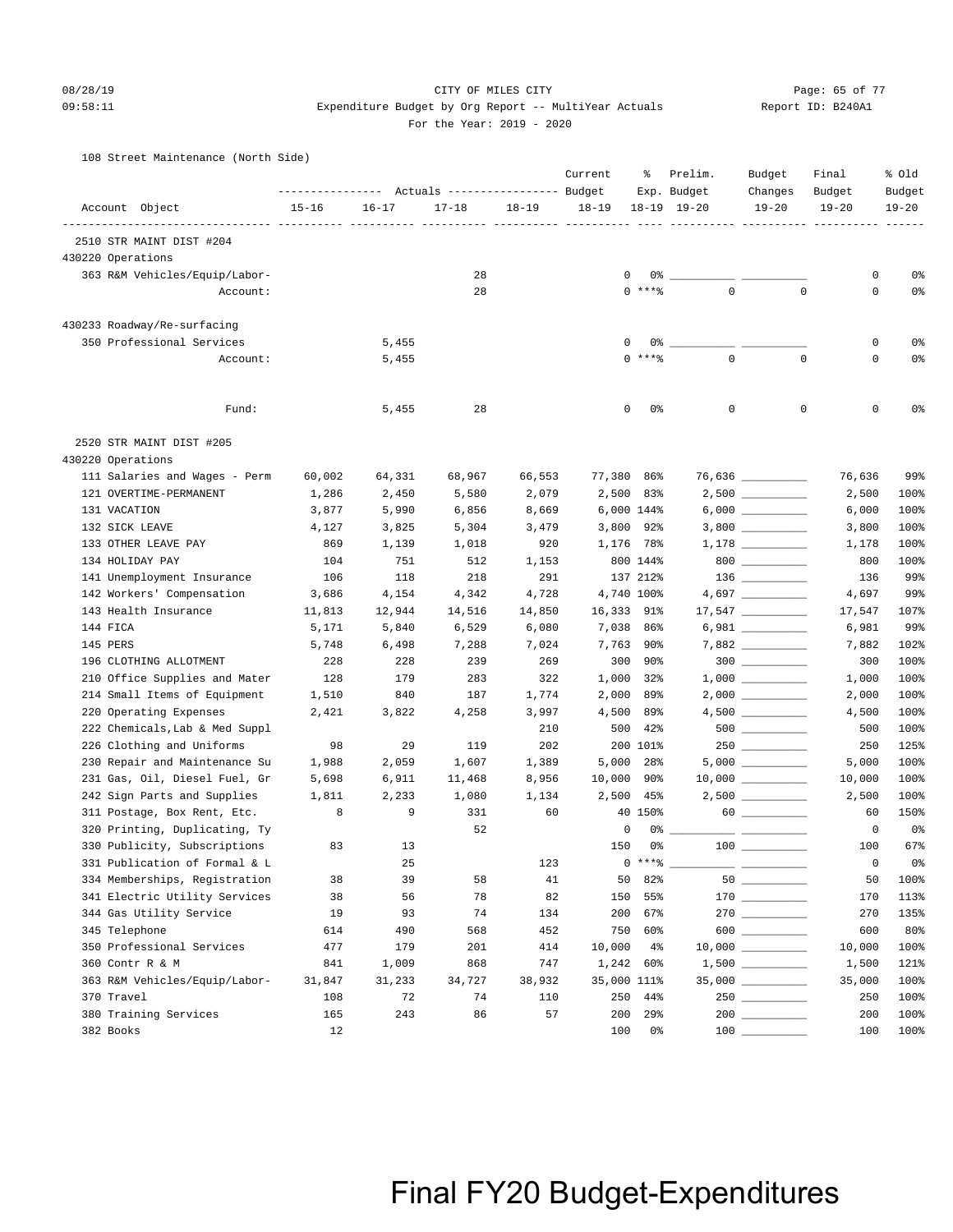#### 08/28/19 CITY OF MILES CITY Page: 66 of 77 09:58:11 Expenditure Budget by Org Report -- MultiYear Actuals Report ID: B240A1 For the Year: 2019 - 2020

#### 108 Street Maintenance (North Side)

|                                          |                                                 |                |                                 |         | Current                            | ႜႜၟ      | Prelim.                                  | Budget      | Final                                         | % Old     |
|------------------------------------------|-------------------------------------------------|----------------|---------------------------------|---------|------------------------------------|----------|------------------------------------------|-------------|-----------------------------------------------|-----------|
|                                          | --------------- Actuals ---------------- Budget |                |                                 |         |                                    |          | Exp. Budget                              | Changes     | Budget                                        | Budget    |
| Account Object                           | $15 - 16$                                       | $16 - 17$      |                                 |         | 17-18 18-19 18-19 18-19 19-20<br>. |          |                                          | $19 - 20$   | $19 - 20$<br>----------- ---------- --------- | $19 - 20$ |
| 511 Insurance on Buildings               | 192                                             | 187            | 167                             | 161     |                                    | 162 99%  |                                          | 176         | 176                                           | 109%      |
| 512 Insurance on Vehicles & E 673        |                                                 | 761            | 813                             | 873     |                                    | 873 100% |                                          | 868 300     | 868                                           | 99%       |
| True #                                   |                                                 |                |                                 |         |                                    |          |                                          |             |                                               |           |
| 513 Liability                            | 761                                             |                | 1,416 3,177 2,375 2,238 106%    |         |                                    |          |                                          |             | 3,350                                         | 150%      |
| 531 Building & Office Rental 2,000       |                                                 | 2,000          | $2,000$ $2,000$ $2,000$ $100\%$ |         |                                    |          |                                          | 2,000       | 2,000                                         | 100%      |
| 532 Land Rental                          |                                                 |                | 60                              |         |                                    |          | $1,500$ 0% $1,500$ <u>______________</u> |             | 1,500                                         | 100%      |
|                                          | Account: 148,547 162,166 183,705                |                |                                 | 180,640 | 208,572 87%                        |          |                                          | $210,401$ 0 | 210,401                                       | 100%      |
| 430233 Roadway/Re-surfacing              |                                                 |                |                                 |         |                                    |          |                                          |             |                                               |           |
| 230 Repair and Maintenance Su            |                                                 |                |                                 | 261     |                                    |          | $0***$ $\frac{1}{1}$                     |             | $\circ$                                       | 0%        |
| 350 Professional Services                | 405,149                                         | 13,838 136,620 |                                 | 11,313  | 125,000                            | 9%       |                                          | 125,000     | 125,000                                       | 100%      |
| Account:                                 | 405,149                                         | 13,838         | 136,620                         | 11,574  |                                    |          | 125,000 9% 125,000 0                     |             | 125,000                                       | 100%      |
| 430235 Storm Drain & Culvert Maintenance |                                                 |                |                                 |         |                                    |          |                                          |             |                                               |           |
| 230 Repair and Maintenance Su 2,766      |                                                 | 1,924          |                                 |         | 500                                | 0%       |                                          | 500 000     | 500                                           | 100%      |
| 350 Professional Services                |                                                 |                |                                 |         | 10,000                             | 0 %      |                                          |             | 10,000                                        | 100%      |
| Account:                                 | 2,766                                           | 1,924          |                                 |         | 10,500                             | 0 응      |                                          | 10,500 0    | 10,500                                        | 100%      |
| 521000 Interfund Operating Transfers Out |                                                 |                |                                 |         |                                    |          |                                          |             |                                               |           |
| 820 Transfers to Other Funds             | 66,619                                          | 34,214         | 47,248                          | 85,647  | 85,646 100%                        |          |                                          |             | 30,149                                        | 35%       |
| Garage Rent- $$ 4,800$                   |                                                 |                |                                 |         |                                    |          |                                          |             |                                               |           |
| Planner- 8% 4,385 True #                 |                                                 |                |                                 |         |                                    |          |                                          |             |                                               |           |
| Admin- \$20,964 True #                   |                                                 |                |                                 |         |                                    |          |                                          |             |                                               |           |
| Account:                                 | 66,619                                          | 34,214         | 47,248                          | 85,647  | 85,646 100%                        |          | 30,149                                   | $\circ$     | 30,149                                        | 35%       |
|                                          |                                                 |                |                                 |         |                                    |          |                                          |             |                                               |           |
| Fund:                                    | 623,081                                         | 212,142        | 367,573                         |         | 277,861 429,718 65%                |          | 376,050                                  |             | 376,050<br>$\mathbf{0}$                       | 87%       |
| Orgn:                                    | 623,081                                         | 217,597        | 367,601                         | 277,861 | 429,718 65%                        |          | 376,050                                  | $\mathbf 0$ | 376,050                                       | 87%       |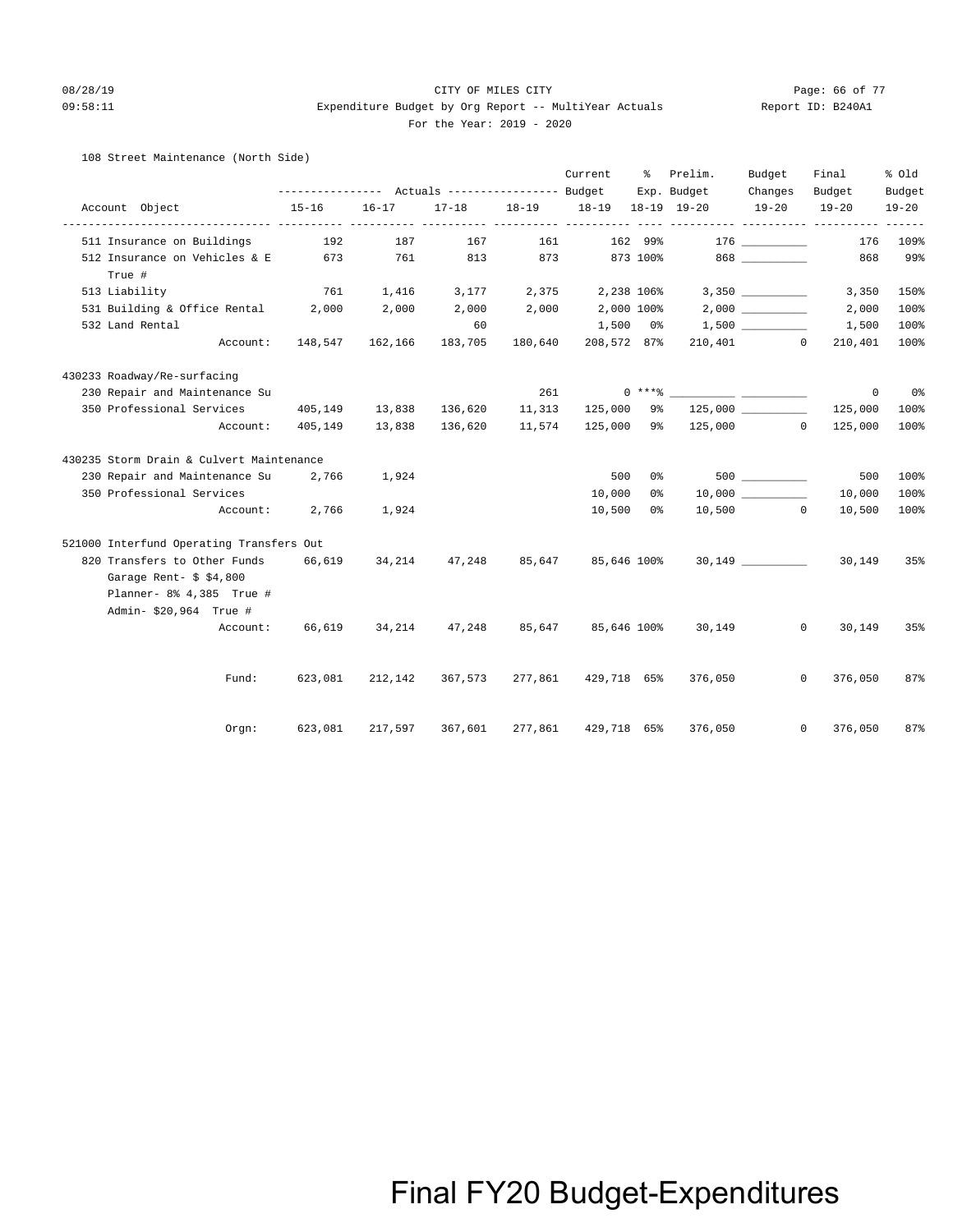### 08/28/19 CITY OF MILES CITY Page: 67 of 77

#### 09:58:11 Expenditure Budget by Org Report -- MultiYear Actuals Report ID: B240A1 For the Year: 2019 - 2020

109 Milestown Estates Maintenance Dist.

|                   |                                             |                 |           |             |               | Current                       |          | % Prelim.   | Budget                                                                                                                                                                                                                                                                                                                                                                                                                                                                                                                                                                                                          | Final                      | % Old     |
|-------------------|---------------------------------------------|-----------------|-----------|-------------|---------------|-------------------------------|----------|-------------|-----------------------------------------------------------------------------------------------------------------------------------------------------------------------------------------------------------------------------------------------------------------------------------------------------------------------------------------------------------------------------------------------------------------------------------------------------------------------------------------------------------------------------------------------------------------------------------------------------------------|----------------------------|-----------|
|                   |                                             |                 |           |             |               |                               |          | Exp. Budget | Changes                                                                                                                                                                                                                                                                                                                                                                                                                                                                                                                                                                                                         | Budget                     | Budget    |
| Account Object    |                                             | $15 - 16$       | $16 - 17$ |             |               | 17-18 18-19 18-19 18-19 19-20 |          |             | $19 - 20$                                                                                                                                                                                                                                                                                                                                                                                                                                                                                                                                                                                                       | $19 - 20$                  | $19 - 20$ |
|                   | 2540 STR MAINT DIST#207-(MILESTOWN ESTATES) |                 |           |             |               |                               |          |             |                                                                                                                                                                                                                                                                                                                                                                                                                                                                                                                                                                                                                 |                            |           |
| 430220 Operations |                                             |                 |           |             |               |                               |          |             |                                                                                                                                                                                                                                                                                                                                                                                                                                                                                                                                                                                                                 |                            |           |
|                   | 111 Salaries and Wages - Perm 3,163         |                 | 3,265     |             |               | 3,446 3,322 3,772 88%         |          |             |                                                                                                                                                                                                                                                                                                                                                                                                                                                                                                                                                                                                                 | 3,736                      | 99%       |
|                   | 121 OVERTIME-PERMANENT                      | 80              | 134       | 293         | 108           |                               | 100 108% |             |                                                                                                                                                                                                                                                                                                                                                                                                                                                                                                                                                                                                                 | 100                        | 100%      |
| 131 VACATION      |                                             | 218             | 297       | 355         | 440           |                               | 300 147% |             | 300                                                                                                                                                                                                                                                                                                                                                                                                                                                                                                                                                                                                             | 300                        | 100%      |
| 132 SICK LEAVE    |                                             | 212             | 195       | 275         | 174           |                               | 200 87%  |             |                                                                                                                                                                                                                                                                                                                                                                                                                                                                                                                                                                                                                 | 200                        | 100%      |
|                   | 133 OTHER LEAVE PAY                         | 40              | 47        | 44          | 36            |                               | 39 92%   |             | 39                                                                                                                                                                                                                                                                                                                                                                                                                                                                                                                                                                                                              | 39                         | 100%      |
| 134 HOLIDAY PAY   |                                             | $7\overline{ }$ | 40        | 25          | 61            |                               | 40 153%  |             | 40                                                                                                                                                                                                                                                                                                                                                                                                                                                                                                                                                                                                              | 40                         | 100%      |
|                   | 141 Unemployment Insurance                  | $5^{\circ}$     | 6         | 11          | 15            |                               | 7 214%   |             | 7                                                                                                                                                                                                                                                                                                                                                                                                                                                                                                                                                                                                               | $\overline{7}$             | 100%      |
|                   | 142 Workers' Compensation                   | 195             | 208       | 216         | 233           |                               | 228 102% |             | 225 and $\sim$                                                                                                                                                                                                                                                                                                                                                                                                                                                                                                                                                                                                  | 225                        | 99%       |
|                   | 143 Health Insurance                        | 622             | 657       | 729         | 744           |                               | 710 105% |             |                                                                                                                                                                                                                                                                                                                                                                                                                                                                                                                                                                                                                 | 763                        | 107%      |
| 144 FICA          |                                             | 275             | 297       | 328         | 304           |                               | 340 89%  |             |                                                                                                                                                                                                                                                                                                                                                                                                                                                                                                                                                                                                                 | 338                        | 99%       |
| 145 PERS          |                                             | 305             | 330       | 368         | 352           |                               | 383 92%  |             | $\begin{array}{c}\n 389 \quad \textcolor{red}{\overline{\qquad \qquad }} \quad \textcolor{red}{\overline{\qquad \qquad }} \quad \textcolor{red}{\overline{\qquad \qquad }} \quad \textcolor{red}{\overline{\qquad \qquad }} \quad \textcolor{red}{\overline{\qquad \qquad }} \quad \textcolor{red}{\overline{\qquad \qquad }} \quad \textcolor{red}{\overline{\qquad \qquad }} \quad \textcolor{red}{\overline{\qquad \qquad }} \quad \textcolor{red}{\overline{\qquad \qquad }} \quad \textcolor{red}{\overline{\qquad \qquad }} \quad \textcolor{red}{\overline{\qquad \qquad }} \quad \textcolor{red}{\over$ | 389                        | 102%      |
|                   | 196 CLOTHING ALLOTMENT                      | 12              | 12        | 12          | 14            | 20 70%                        |          |             |                                                                                                                                                                                                                                                                                                                                                                                                                                                                                                                                                                                                                 | 20                         | 100%      |
|                   | 350 Professional Services                   | 149             |           |             | $\frac{1}{2}$ | $1,000$ 0%                    |          |             |                                                                                                                                                                                                                                                                                                                                                                                                                                                                                                                                                                                                                 | 1,000                      | 100%      |
|                   | Account:                                    | 5,283           | 5,488     | 6,102       | 5,804         | 7,139 81%                     |          |             | 7,157 0                                                                                                                                                                                                                                                                                                                                                                                                                                                                                                                                                                                                         | 7,157                      | 100%      |
|                   | 510330 Comprehensive Liability Insurance    |                 |           |             |               |                               |          |             |                                                                                                                                                                                                                                                                                                                                                                                                                                                                                                                                                                                                                 |                            |           |
| 513 Liability     |                                             | 40              | 24        | 130         |               |                               | 57 100%  |             |                                                                                                                                                                                                                                                                                                                                                                                                                                                                                                                                                                                                                 | 62                         | 109%      |
|                   | Account:                                    | 40              | 24        | 130         |               |                               | 57 100%  |             | 62 0                                                                                                                                                                                                                                                                                                                                                                                                                                                                                                                                                                                                            | 62                         | 108%      |
|                   | Fund:                                       | 5,323           | 5,512     | 6,232       |               | 5,861 7,196 81%               |          | 7,219       |                                                                                                                                                                                                                                                                                                                                                                                                                                                                                                                                                                                                                 | 7,219<br>$0 \qquad \qquad$ | 100%      |
|                   |                                             |                 |           |             |               |                               |          |             |                                                                                                                                                                                                                                                                                                                                                                                                                                                                                                                                                                                                                 |                            |           |
|                   | $Orgn$ :                                    | 5,323           |           | 5,512 6,232 |               | 5,861 7,196 81%               |          | 7,219       |                                                                                                                                                                                                                                                                                                                                                                                                                                                                                                                                                                                                                 | $\overline{0}$<br>7,219    | 100%      |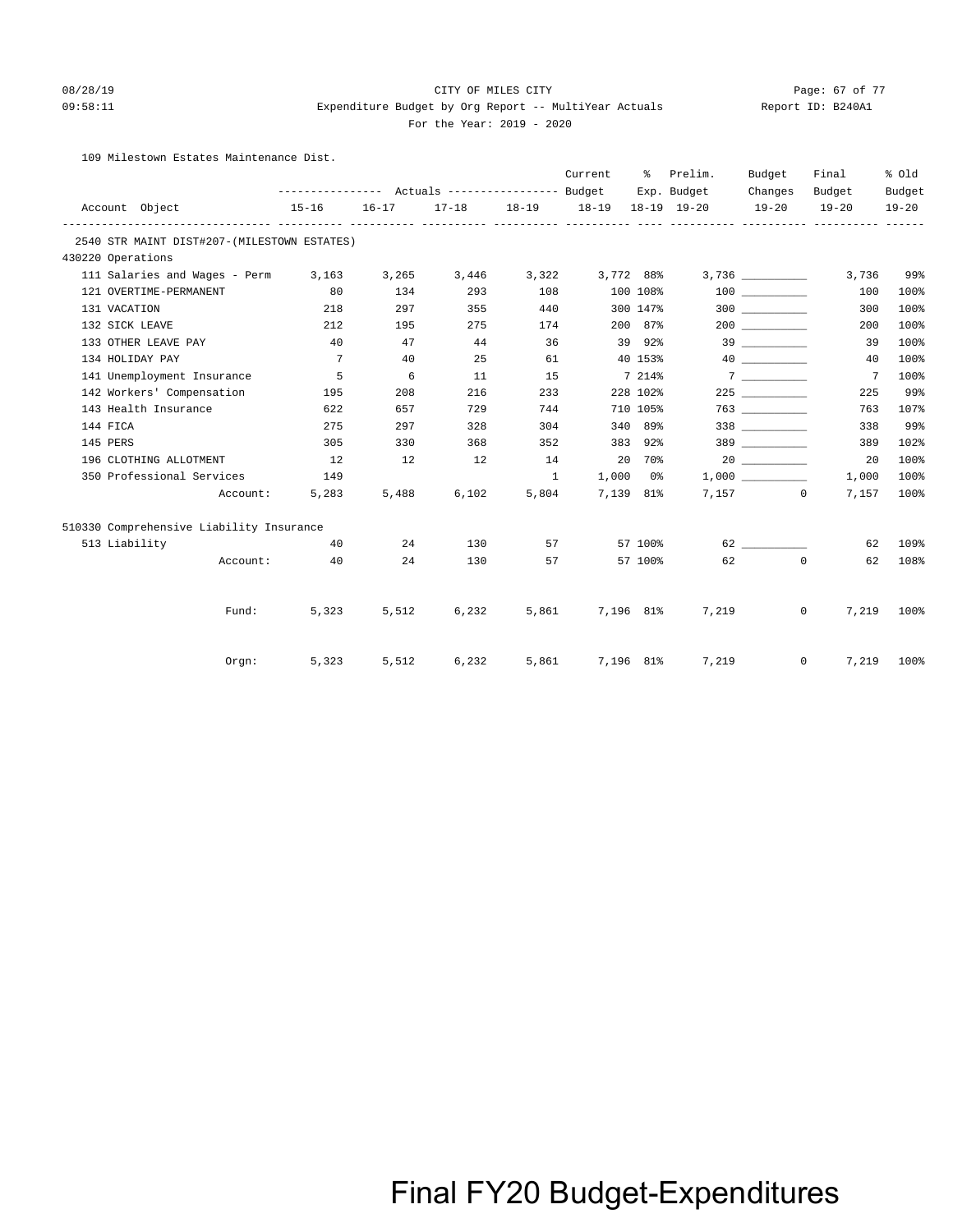#### 08/28/19 CITY OF MILES CITY Page: 68 of 77 09:58:11 Expenditure Budget by Org Report -- MultiYear Actuals Report ID: B240A1  $2019 - 2020$

| 10<br>$\sim$ | STD |  | 21 |  |
|--------------|-----|--|----|--|
|--------------|-----|--|----|--|

|                                          |           |       | --------------- Actuals ---------------- Budget |                        | Current          |              | % Prelim.<br>Exp. Budget                  | Budget<br>Changes | Final<br>Budget         | % old<br>Budget |
|------------------------------------------|-----------|-------|-------------------------------------------------|------------------------|------------------|--------------|-------------------------------------------|-------------------|-------------------------|-----------------|
| Account Object                           | $15 - 16$ |       |                                                 |                        |                  |              | 16-17 17-18 18-19 18-19 18-19 19-20 19-20 |                   | $19 - 20$               | $19 - 20$       |
| 3670 SID 211                             |           |       |                                                 |                        |                  |              |                                           |                   |                         |                 |
| 490500 Other Debt Service Payments       |           |       |                                                 |                        |                  |              |                                           |                   |                         |                 |
| 643 Principal- SID 211 1,882             |           |       | 3,666 3,712 3,759 3,759 100%                    |                        |                  |              |                                           |                   | 3,806                   | 101%            |
| True #                                   |           |       |                                                 |                        |                  |              |                                           |                   |                         |                 |
| 644 Interest- SID 211                    | 278       | 883   | 1,331                                           | 1,559                  |                  |              | $1,560$ 100% $1,541$ _________            |                   | 1,541                   | 99%             |
| True #                                   |           |       |                                                 |                        |                  |              |                                           |                   |                         |                 |
| Account:                                 | 2,160     | 4,549 | 5,043                                           | 5,318                  |                  | 5,319 100%   |                                           | 5,347             | $\circ$<br>5,347        | 100%            |
| 521000 Interfund Operating Transfers Out |           |       |                                                 |                        |                  |              |                                           |                   |                         |                 |
| 820 Transfers to Other Funds             |           | 2,985 |                                                 |                        |                  | $\mathbf{0}$ |                                           |                   | $\mathbf{0}$            | 0%              |
| Account:                                 |           | 2,985 |                                                 |                        |                  | $0$ ****     | $\Omega$                                  | $\circ$           | $\Omega$                | 0%              |
|                                          |           |       |                                                 |                        |                  |              |                                           |                   |                         |                 |
| Fund:                                    | 2,160     | 7,534 |                                                 | 5,043 5,318 5,319 100% |                  |              | 5,347                                     |                   | $\overline{0}$<br>5,347 | 100%            |
|                                          |           |       |                                                 |                        |                  |              |                                           |                   |                         |                 |
| Orem:                                    | 2,160     | 7,534 | 5,043                                           |                        | 5,318 5,319 100% |              | 5,347                                     |                   | $\circ$<br>5,347        | 100%            |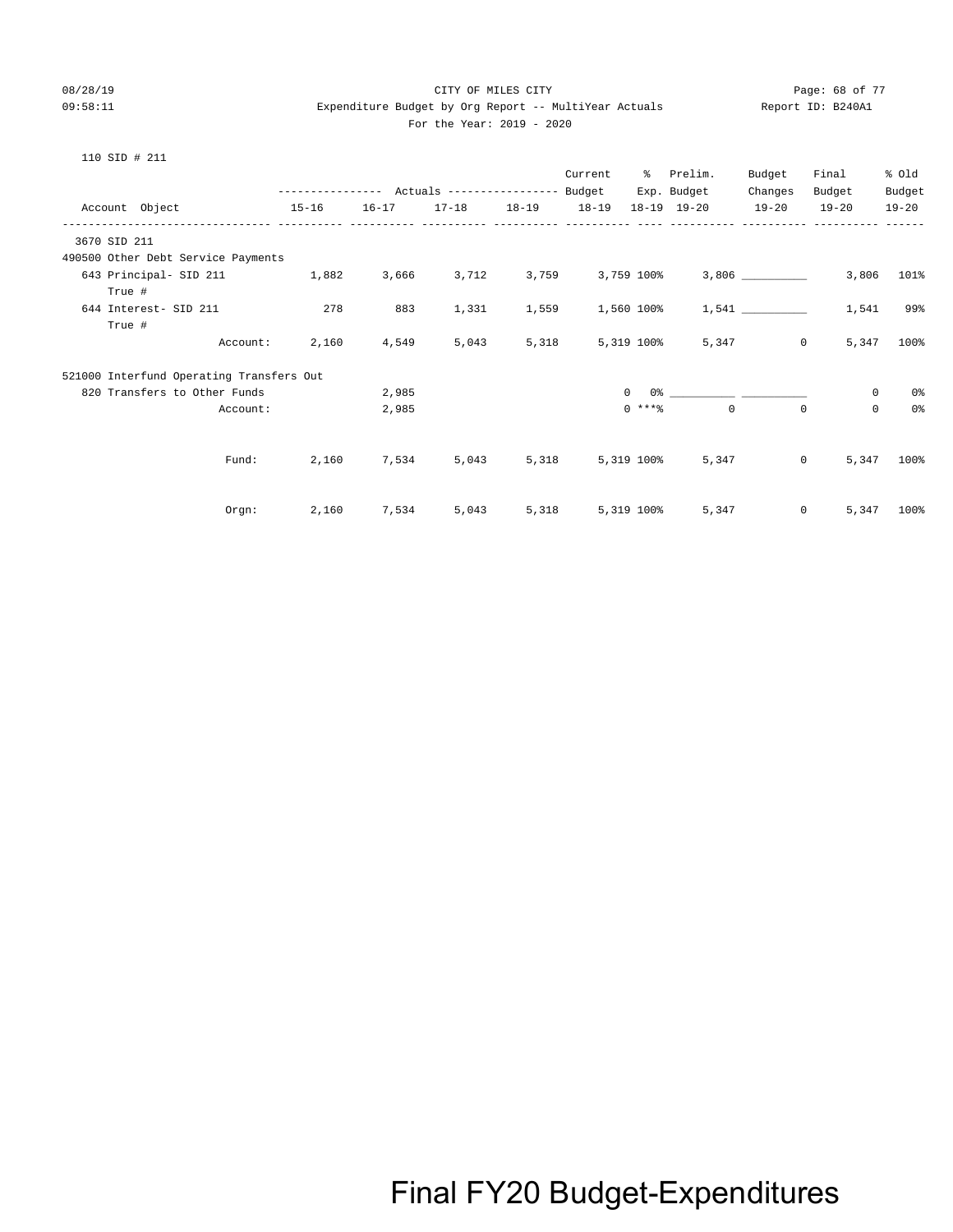#### 08/28/19 CITY OF MILES CITY Page: 69 of 77 09:58:11 Expenditure Budget by Org Report -- MultiYear Actuals Report ID: B240A1 For the Year: 2019 - 2020

### 111 One Time Endowments-Library

|                              | ---------------- |           | Actuals ---------------- |           | Current<br>Budget | ိ                    | Prelim.<br>Exp. Budget | Budget<br>Changes | Final<br>Budget | % Old<br>Budget |
|------------------------------|------------------|-----------|--------------------------|-----------|-------------------|----------------------|------------------------|-------------------|-----------------|-----------------|
| Account Object               | $15 - 16$        | $16 - 17$ | $17 - 18$                | $18 - 19$ | $18 - 19$         |                      | 18-19 19-20            | $19 - 20$         | $19 - 20$       | $19 - 20$       |
| 2880 LIBRARY GRANTS          |                  |           |                          |           |                   |                      |                        |                   |                 |                 |
| 460100 Library Services(16)  |                  |           |                          |           |                   |                      |                        |                   |                 |                 |
| 214 Small Items of Equipment |                  |           |                          |           |                   | 0%<br>$\mathbf{0}$   |                        | 2,000             |                 | $2,000$ ***** % |
| 350 Professional Services    |                  |           |                          |           |                   | $\overline{0}$<br>0% |                        | 1,500             |                 | $1,500$ ******  |
| Account:                     |                  |           |                          |           |                   | $0$ ****             | 3,500                  | $\mathbf{0}$      |                 | $3,500$ *****%  |
| Fund:                        |                  |           |                          |           |                   | $\mathbf{0}$<br>0%   | 3,500                  | $\circ$           |                 | $3,500$ ***** \ |
|                              |                  |           |                          |           |                   |                      |                        |                   |                 |                 |
| Orgn:                        |                  |           |                          |           |                   | $\mathbf 0$<br>0%    | 3,500                  | $\mathbf{0}$      |                 | $3,500$ ***** \ |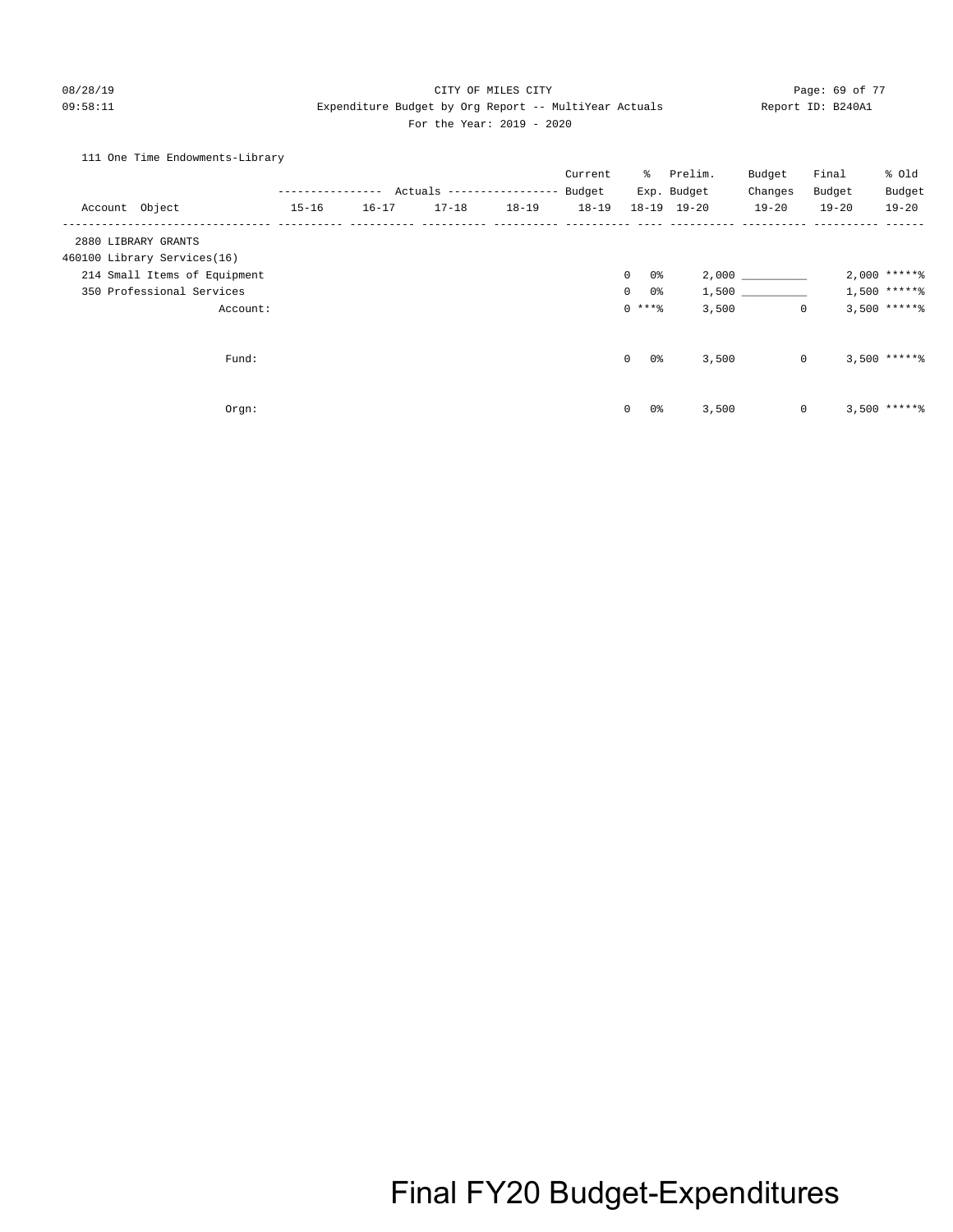#### 08/28/19 Page: 70 of 77 CITY OF MILES CITY CONTROL PAGE: 70 of 77 09:58:11 Expenditure Budget by Org Report -- MultiYear Actuals Report ID: B240A1 For the Year: 2019 - 2020

112 Library Board of Trustees-Library

|                             |           | ------------ | Actuals ----------------- |           | Current<br>Budget |                       | % Prelim.<br>Exp. Budget | Budget<br>Changes | Final<br>Budget | % old<br>Budget   |
|-----------------------------|-----------|--------------|---------------------------|-----------|-------------------|-----------------------|--------------------------|-------------------|-----------------|-------------------|
| Account Object              | $15 - 16$ | $16 - 17$    | $17 - 18$                 | $18 - 19$ | $18 - 19$         |                       | 18-19 19-20              | $19 - 20$         | $19 - 20$       | $19 - 20$         |
| 2880 LIBRARY GRANTS         |           |              |                           |           |                   |                       |                          |                   |                 |                   |
| 460100 Library Services(16) |           |              |                           |           |                   |                       |                          |                   |                 |                   |
| 350 Professional Services   |           |              |                           |           |                   | $\circ$<br>0 %        |                          | 10,000            |                 | 10,000 ******     |
| 360 Contr R & M             |           |              |                           |           |                   | 0 %<br>$\overline{0}$ |                          | 40,000            |                 | 40,000 ******     |
| 382 Books                   |           |              |                           |           |                   | $\overline{0}$<br>0 % |                          | 10,000 000        |                 | $10,000$ *****%   |
| Account:                    |           |              |                           |           |                   | $0***$ $*$            | 60,000                   | $\circ$           |                 | $60,000$ ***** \$ |
| Fund:                       |           |              |                           |           |                   | 0 %<br>$\overline{0}$ | 60,000                   | $\mathbf{0}$      |                 | $60,000$ *****%   |
| Orgn:                       |           |              |                           |           |                   | 0<br>0%               | 60,000                   | $\mathbf{0}$      |                 | $60,000$ *****%   |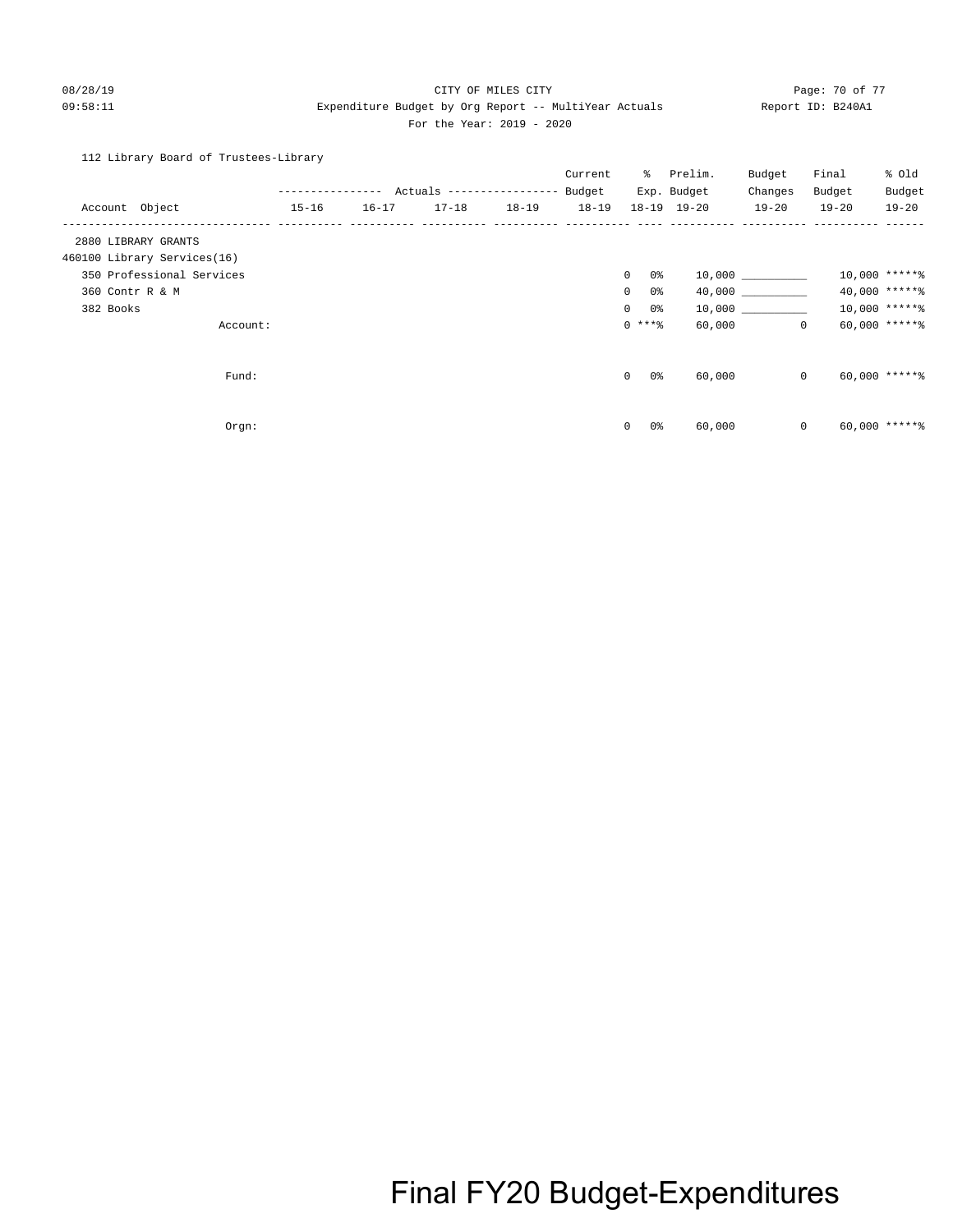#### 08/28/19 Page: 71 of 77 CITY OF MILES CITY CONTROL PAGE: 71 of 77 Page: 71 of 77 09:58:11 Expenditure Budget by Org Report -- MultiYear Actuals Report ID: B240A1 For the Year: 2019 - 2020

#### 201 Flood Prevention

|          |                                         | ---------------- |              | Actuals ----------------- Budget      |           | Current         | ႜ               | Prelim.<br>Exp. Budget | Budget<br>Changes                   | Final<br>Budget | % old<br>Budget   |
|----------|-----------------------------------------|------------------|--------------|---------------------------------------|-----------|-----------------|-----------------|------------------------|-------------------------------------|-----------------|-------------------|
|          | Account Object                          | $15 - 16$        | $16 - 17$    | $17 - 18$                             | $18 - 19$ | $18 - 19$       |                 | 18-19 19-20            | $19 - 20$                           | $19 - 20$       | $19 - 20$         |
|          | ------------- ---<br>1000 GENERAL       | ------- ----     | ------- ---- |                                       |           | ---- ---------- |                 |                        |                                     |                 |                   |
|          | 431200 Flood Control                    |                  |              |                                       |           |                 |                 |                        |                                     |                 |                   |
|          | 111 Salaries and Wages - Perm           | 14,126           | 14,168       | 13,956                                | 15,524    | 16,104 96%      |                 |                        |                                     | 16,128          | 100%              |
|          | 131 VACATION                            | 1,048            | 985          | 720                                   | 1,041     |                 | 1,000 104%      |                        |                                     | 1,000           | 100%              |
|          | 132 SICK LEAVE                          | 541              | 512          | 1,175                                 | 782       |                 | 500 156%        |                        |                                     | 500             | 100%              |
|          | 133 OTHER LEAVE PAY                     |                  | 773          | 358                                   | 883       |                 | 1,016 87%       |                        | $1,017$ _________                   | 1,017           | 100%              |
|          | 141 Unemployment Insurance              | 24               | 25           | 41                                    | 64        |                 | 26 246%         |                        | $28 \ \ \underline{\hspace{1.5cm}}$ | 28              | 108%              |
|          | 142 Workers' Compensation               | 866              | 919          | 833                                   | 1,048     |                 | 1,067 98%       |                        |                                     | 1,069           | 100%              |
|          | 143 Health Insurance                    | 3,109            | 3,320        | 3,456                                 | 3,573     |                 | 3,551 101%      |                        |                                     | 3,815           | 107%              |
| 144 FICA |                                         | 1,206            | 1,248        | 1,230                                 | 1,385     |                 | 1,424 97%       |                        | 1,426                               | 1,426           | 100%              |
| 145 PERS |                                         | 1,300            | 1,325        | 1,345                                 | 1,505     |                 | 1,577 95%       |                        |                                     | 1,616           | 102%              |
|          | 196 CLOTHING ALLOTMENT                  | 60               | 60           | 60                                    | 60        |                 | 60 100%         |                        | $60$                                | 60              | 100%              |
|          | 210 Office Supplies and Mater           | 121              | 131          | 366                                   | 351       |                 | 500 70%         |                        |                                     | 400             | 80%               |
|          | 214 Small Items of Equipment            | 804              |              | 200                                   | 546       |                 | 500 109%        |                        |                                     | 500             | 100%              |
|          | 220 Operating Expenses                  | 1,009            | 345          | 1,057                                 |           | 500             | 0%              |                        |                                     | 500             | 100%              |
|          | 231 Gas, Oil, Diesel Fuel, Gr           |                  | 119          | 60                                    | 518       |                 | 300 173%        |                        |                                     | 500             | 167%              |
|          | 311 Postage, Box Rent, Etc.             | 2,521            | 2,088        | 2,242                                 | 2,574     | 3,000           | 86%             |                        | $3,000$ _________                   | 3,000           | 100%              |
|          | 330 Publicity, Subscriptions            |                  |              |                                       |           | 950             | 0%              |                        |                                     | 100             | 11%               |
|          | 331 Publication of Formal & L           | 2,538            | 1,836        | 1,945                                 | 1,508     | 2,000           | 75%             |                        |                                     | 2,000           | 100%              |
|          | 334 Memberships, Registration           | 140              | 150          | 230                                   | 160       |                 | $0***8$         |                        |                                     | 200             | $*****$           |
|          | 345 Telephone                           |                  |              |                                       |           | 50              | 0%              |                        |                                     | 50              | 100%              |
|          | 350 Professional Services               | 32,003           | 301,510      | 121,902                               | 47,037    | 371,000 13%     |                 |                        |                                     | 58,000          | 16%               |
|          | USACE- \$250,000<br>70/30 Split         |                  |              |                                       |           |                 |                 |                        |                                     |                 |                   |
|          | Murdo \$ 10,000<br>70/30 Split          |                  |              |                                       |           |                 |                 |                        |                                     |                 |                   |
|          | KLJ<br>\$60,000<br>70/30 Split          |                  |              |                                       |           |                 |                 |                        |                                     |                 |                   |
|          | Slough Grant- \$81,167.92 left on grant |                  |              | \$40,583.96 Split 50/50 between 204 & |           |                 |                 |                        |                                     |                 |                   |
|          | 205                                     |                  |              |                                       |           |                 |                 |                        |                                     |                 |                   |
|          | 370 Travel                              | 1,171            | 343          | 372                                   | 823       |                 | 1,000 82%       |                        |                                     | 1,000           | 100%              |
|          | Kalispell-AMFM Training                 |                  |              |                                       |           |                 |                 |                        |                                     |                 |                   |
|          | 380 Training Services                   |                  | 79           | 265                                   | 130       | 200             | 65%             |                        |                                     | 200             | 100%              |
|          | 382 Books                               | 23               |              |                                       |           | 0               | 0%              |                        |                                     | 50              | $***$ * * * * $-$ |
|          | 532 Land Rental                         |                  |              | 150                                   |           | 150             | 0%              |                        | $150$ ________                      | 150             | 100%              |
|          | 540 Special Assessments                 |                  | 250          |                                       |           | 300             | 0%              |                        | $300$                               | 300             | 100%              |
|          | 940 Machinery & Equipment               |                  | 5,000        |                                       |           | $\mathbf 0$     | 0%              |                        |                                     | $\mathbf 0$     | 0%                |
|          | Account:                                | 62,610           | 335,186      | 151,963                               | 79,512    | 406,775         | 20 <sub>8</sub> | 93,609                 | $\mathbf 0$                         | 93,609          | 23%               |
|          | 490500 Other Debt Service Payments      |                  |              |                                       |           |                 |                 |                        |                                     |                 |                   |
|          | 652 Principle- Flood Study Lo           |                  |              | 28,006                                | 28,092    | 46,925 60%      |                 | 28,799 _____           |                                     | 28,799          | 61%               |
|          | True # with additional \$175,000 loan   |                  |              |                                       |           |                 |                 |                        |                                     |                 |                   |
|          | 653 Interest- Flood Study Loa           |                  |              | 3,584                                 | 4,408     |                 | 7,792 57%       |                        |                                     | 3,764           | 48%               |
|          | True # with additional \$175,000 loan   |                  |              |                                       |           |                 |                 |                        |                                     |                 |                   |
|          | Account:                                |                  |              | 31,590                                | 32,500    | 54,717 59%      |                 | 32,563                 | 0                                   | 32,563          | 59%               |
|          |                                         |                  |              |                                       |           |                 |                 |                        |                                     |                 |                   |
|          | Fund:                                   | 62,610           | 335,186      | 183,553                               | 112,012   | 461,492 24%     |                 | 126,172                | 0                                   | 126,172         | 27%               |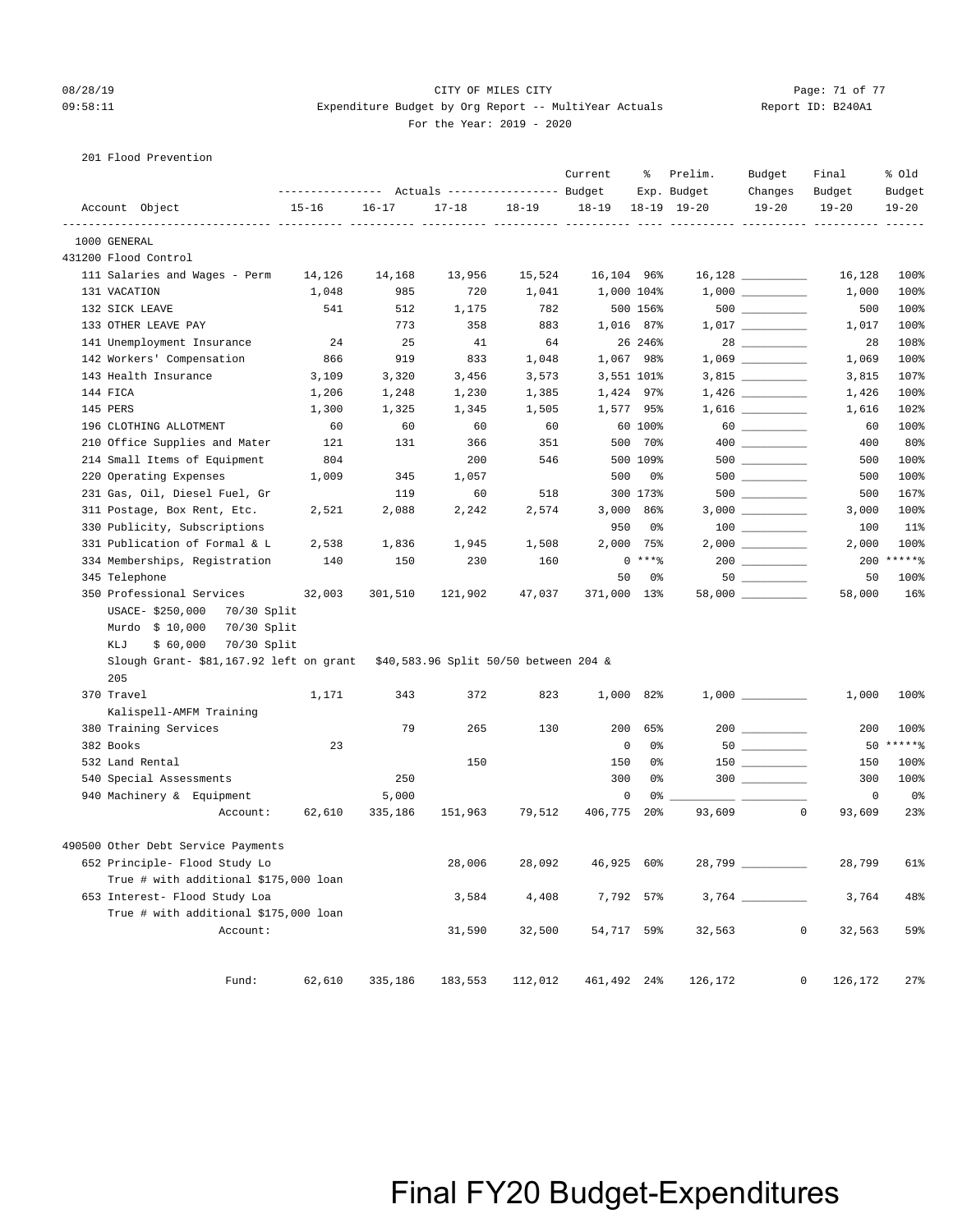#### 08/28/19 Page: 72 of 77 CITY OF MILES CITY 09:58:11 Expenditure Budget by Org Report -- MultiYear Actuals Report ID: B240A1 For the Year: 2019 - 2020

#### 201 Flood Prevention

|                                          |           | -------   | Actuals ----------------- |           | Current<br>Budget | ိ         | Prelim.<br>Exp. Budget | Budget<br>Changes | Final<br>Budget | % old<br>Budget |
|------------------------------------------|-----------|-----------|---------------------------|-----------|-------------------|-----------|------------------------|-------------------|-----------------|-----------------|
| Account Object                           | $15 - 16$ | $16 - 17$ | $17 - 18$                 | $18 - 19$ | $18 - 19$         | $18 - 19$ | $19 - 20$              | $19 - 20$         | $19 - 20$       | $19 - 20$       |
| 2260 EMERGENCY DISASTER                  |           |           |                           |           |                   |           |                        |                   |                 |                 |
| 521000 Interfund Operating Transfers Out |           |           |                           |           |                   |           |                        |                   |                 |                 |
| 820 Transfers to Other Funds             |           | 96        | 51                        | 18,181    | 18,727            | 97%       | 549                    |                   | 549             | 3 <sup>°</sup>  |
| Taxes left to receive                    |           |           |                           |           |                   |           |                        |                   |                 |                 |
| Account:                                 |           | 96        | 51                        | 18,181    | 18,727 97%        |           | 549                    | $\mathbf 0$       | 549             | 2 <sup>°</sup>  |
|                                          |           |           |                           |           |                   |           |                        |                   |                 |                 |
| Fund:                                    |           | 96        | 51                        | 18,181    | 18,727 97%        |           | 549                    | $\mathbf 0$       | 549             | 2 <sup>°</sup>  |
|                                          |           |           |                           |           |                   |           |                        |                   |                 |                 |
| Orgn:                                    | 62,610    | 335,282   | 183,604                   | 130,193   | 480,219           | 27%       | 126,721                | 0                 | 126,721         | 26%             |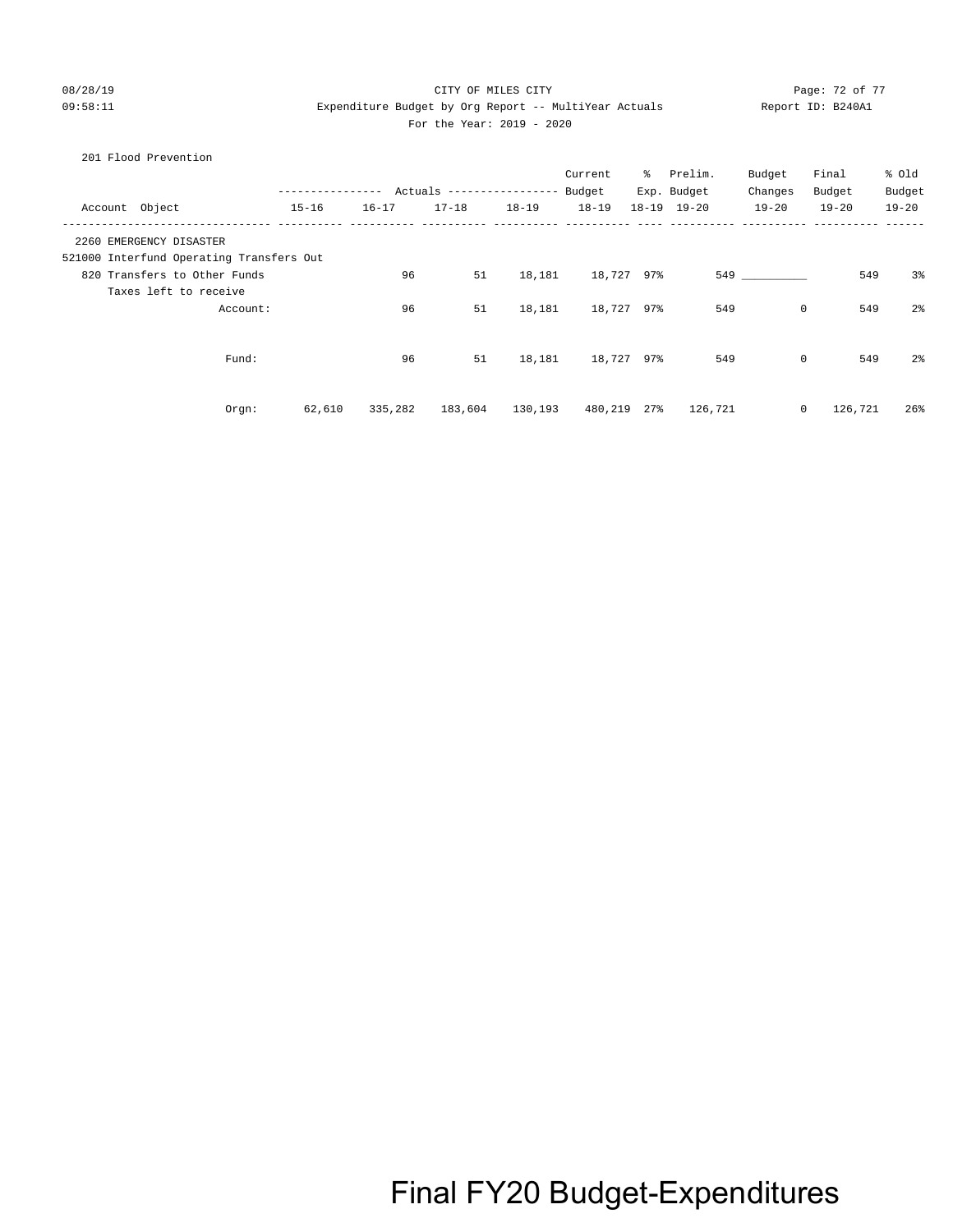# 08/28/19 Page: 73 of 77 CITY OF MILES CITY CONTROL PAGE: 73 of 77 Page: 73 of 77 09:58:11 Expenditure Budget by Org Report -- MultiYear Actuals Report ID: B240A1 For the Year: 2019 - 2020

## 301 Elections

|                  |                        | . <u>.</u> . |           | Actuals ----------------- |           | Current<br>Budget | ႜႜ             | Prelim.<br>Exp. Budget | Budget<br>Changes | Final<br>Budget | % Old<br>Budget |
|------------------|------------------------|--------------|-----------|---------------------------|-----------|-------------------|----------------|------------------------|-------------------|-----------------|-----------------|
| Account Object   |                        | $15 - 16$    | $16 - 17$ | $17 - 18$                 | $18 - 19$ | $18 - 19$         |                | 18-19 19-20            | $19 - 20$         | $19 - 20$       | $19 - 20$       |
| 1000 GENERAL     |                        |              |           |                           |           |                   |                |                        |                   |                 |                 |
| 410600 Elections |                        |              |           |                           |           |                   |                |                        |                   |                 |                 |
|                  | 300 PURCHASED SERVICES | 5,361        |           | 8,048                     |           | 10,000            | 0%             |                        |                   | 10,000          | 100%            |
|                  | Account:               | 5,361        |           | 8,048                     |           | 10,000            | 0%             | 10,000                 | $\circ$           | 10,000          | 100%            |
|                  | Fund:                  | 5,361        |           | 8,048                     |           | 10,000            | 0 %            | 10,000                 | $\circ$           | 10,000          | 100%            |
|                  | Orgn:                  | 5,361        |           | 8,048                     |           | 10,000            | 0 <sup>o</sup> | 10,000                 | $\mathbf 0$       | 10,000          | 100%            |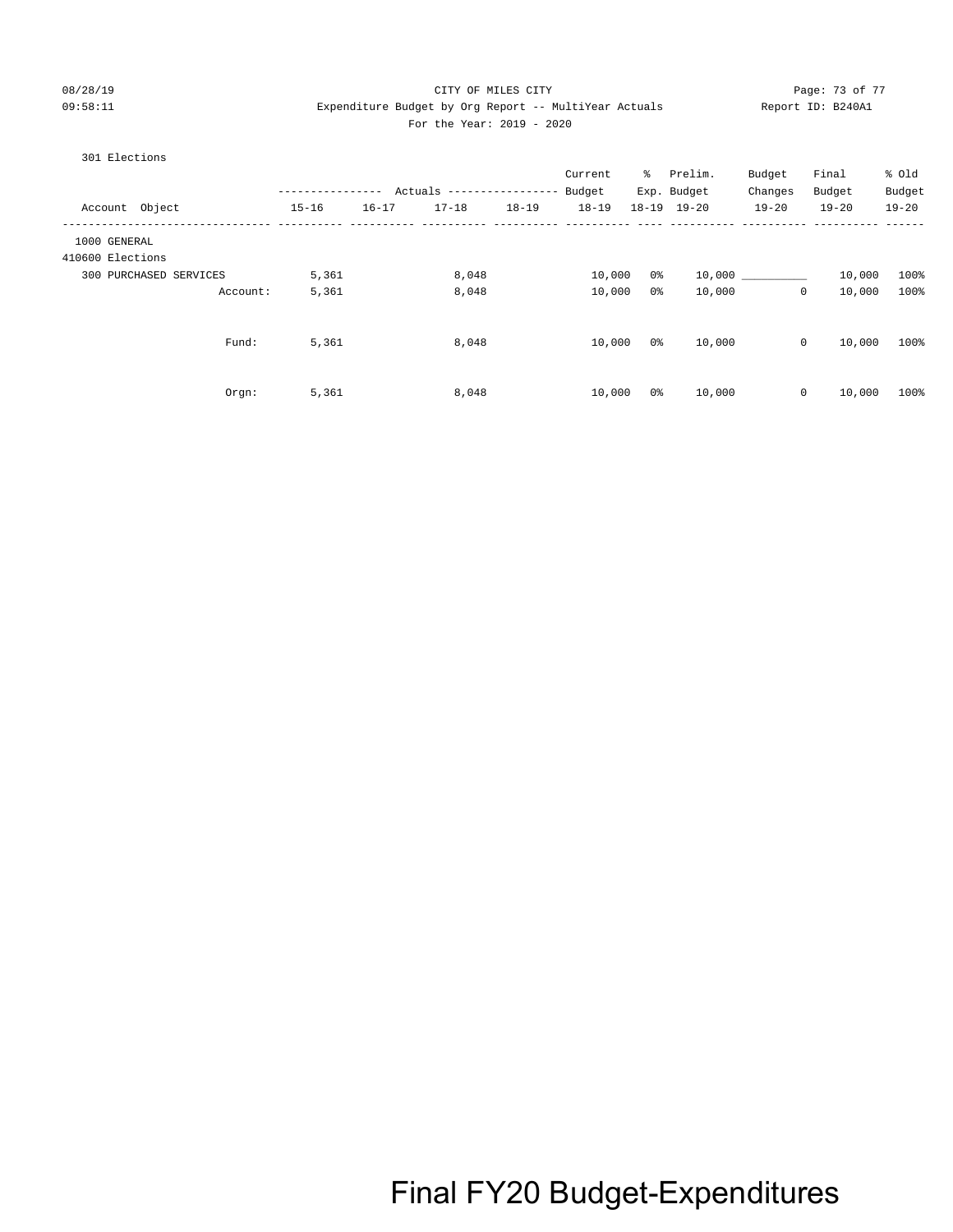## 08/28/19 Page: 74 of 77 CHTY OF MILES CITY 09:58:11 Expenditure Budget by Org Report -- MultiYear Actuals Report ID: B240A1 For the Year: 2019 - 2020

## 302 Local Government/Study Commission

|                                          |                                                 |           |    |                         | Current | ႜ                          | Prelim.                                                                                                                | Budget      | Final     | % 01d                         |
|------------------------------------------|-------------------------------------------------|-----------|----|-------------------------|---------|----------------------------|------------------------------------------------------------------------------------------------------------------------|-------------|-----------|-------------------------------|
|                                          | --------------- Actuals ---------------- Budget |           |    |                         |         |                            | Exp. Budget                                                                                                            | Changes     | Budget    | Budget                        |
| Account Object                           | $15 - 16$                                       | $16 - 17$ |    | $17-18$ $18-19$ $18-19$ |         |                            | $18-19$ $19-20$                                                                                                        | $19 - 20$   | $19 - 20$ | $19 - 20$                     |
| 2350 Local Government/Study Commission   |                                                 |           |    |                         |         |                            |                                                                                                                        |             |           |                               |
| 410130 Committees and Special Bodies     |                                                 |           |    |                         |         |                            |                                                                                                                        |             |           |                               |
| 210 Office Supplies and Mater            |                                                 | 1,191     |    |                         |         | 0                          |                                                                                                                        |             |           | $\mathbf 0$<br>0 <sup>°</sup> |
| 220 Operating Expenses                   | 57                                              |           |    |                         |         | 0<br>0%                    | <u> 1999 - Johann John Harry Harry Harry Harry Harry Harry Harry Harry Harry Harry Harry Harry Harry Harry Harry H</u> |             |           | 0 <sup>8</sup><br>0           |
| 311 Postage, Box Rent, Etc.              |                                                 | 1,235     |    |                         |         | 0%<br>0                    | <u> 1990 - Johann John Harry Harry Harry Harry Harry Harry Harry Harry Harry Harry Harry Harry Harry Harry Harry</u>   |             |           | 0 <sup>°</sup><br>$\Omega$    |
| 320 Printing, Duplicating, Ty            |                                                 | 5         |    |                         |         | 0<br>በ*                    | <u> 1990 - Johann John Harry John Harry Harry Harry Harry Harry Harry Harry Harry Harry Harry Harry Harry Harry H</u>  |             |           | 0 <sup>8</sup><br>$\Omega$    |
| 350 Professional Services                |                                                 | 2,603     |    |                         |         | 0<br>0%                    |                                                                                                                        |             |           | 0 <sup>°</sup><br>0           |
| 370 Travel                               | 466                                             | 809       |    |                         |         | 0<br>0 <sup>°</sup>        |                                                                                                                        |             |           | 0 <sup>°</sup><br>0           |
| Account:                                 | 523                                             | 5,843     |    |                         |         | $0$ ****                   | $\Omega$                                                                                                               | $\Omega$    |           | $\mathbf 0$<br>0 <sup>8</sup> |
| 521000 Interfund Operating Transfers Out |                                                 |           |    |                         |         |                            |                                                                                                                        |             |           |                               |
| 820 Transfers to Other Funds             |                                                 | 5,266     | 16 |                         |         | $\Omega$<br>0응             |                                                                                                                        | 25          |           | $25****$                      |
| Account:                                 |                                                 | 5,266     | 16 |                         |         | $0$ ****                   | 25                                                                                                                     | $\mathbf 0$ |           | $25****$                      |
|                                          |                                                 |           |    |                         |         |                            |                                                                                                                        |             |           |                               |
| Fund:                                    | 523                                             | 11,109    | 16 |                         |         | 0 <sup>o</sup><br>$\Omega$ | 25                                                                                                                     | $\Omega$    |           | $25$ ******                   |
|                                          |                                                 |           |    |                         |         |                            |                                                                                                                        |             |           |                               |
| Orgn:                                    | 523                                             | 11,109    | 16 |                         |         | 0 <sup>8</sup><br>0        | 25                                                                                                                     | 0           |           | $25****$                      |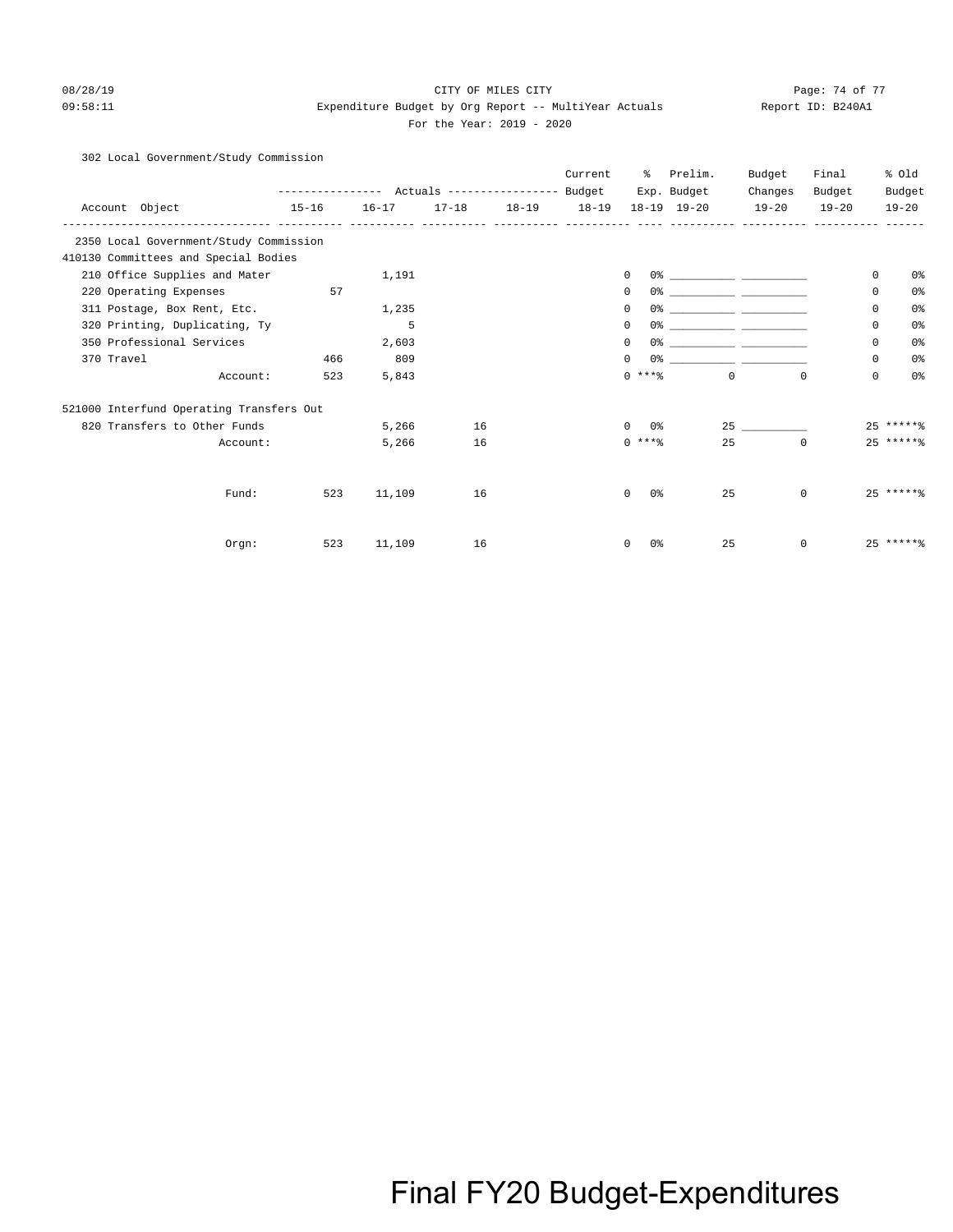## 08/28/19 Page: 75 of 77 CHTY OF MILES CITY 09:58:11 Expenditure Budget by Org Report -- MultiYear Actuals Report ID: B240A1 For the Year: 2019 - 2020

# 501 Capital Purchases Current % Prelim. Budget Final % Old ---------------- Actuals ----------------- Budget Exp. Budget Changes Budget Budget Account Object 15-16 16-17 17-18 18-19 18-19 18-19 19-20 19-20 19-20 19-20

| Account opject                             | ⊥J ⊥∪  |        |        |         |              |                    |                               |             |             |                |
|--------------------------------------------|--------|--------|--------|---------|--------------|--------------------|-------------------------------|-------------|-------------|----------------|
| 4000 General Fund Capitol Improvement Fund |        |        |        |         |              |                    |                               |             |             |                |
| 410100 Legislative Services(02)            |        |        |        |         |              |                    |                               |             |             |                |
| 940 Machinery & Equipment                  | 70,898 | 39,866 | 54,966 | 19,099  | 164,705 12%  |                    | 17,000                        | 40,640      | 57,640      | 35%            |
| \$14,500- Police vehicle                   |        |        |        |         |              |                    |                               |             |             |                |
| 40,640 for Fire/Police PAR                 |        |        |        |         |              |                    |                               |             |             |                |
| Account:                                   | 70,898 | 39,866 | 54,966 | 19,099  | 164,705 12%  |                    | 17,000                        | 40,640      | 57,640      | 34%            |
| 420140 Crime Control and Investigation(05) |        |        |        |         |              |                    |                               |             |             |                |
| 230 Repair and Maintenance Su              |        |        |        | 6,700   |              | $0 \times + *$ $*$ |                               |             | 0           | 0 <sup>8</sup> |
| Account:                                   |        |        |        | 6,700   |              | $0***$             | $\mathbf 0$                   | $\Omega$    | $\mathbf 0$ | 0 <sup>°</sup> |
| 460433 Park Operations(13)                 |        |        |        |         |              |                    |                               |             |             |                |
| 350 Professional Services                  |        |        |        | 119,561 |              |                    | 119,561 100% ________________ |             | $\mathbf 0$ | 0 <sup>8</sup> |
| Account:                                   |        |        |        | 119,561 | 119,561 100% |                    | $\mathbf 0$                   | $\mathbf 0$ | $\mathbf 0$ | 0 <sup>°</sup> |
|                                            |        |        |        |         |              |                    |                               |             |             |                |
| Fund:                                      | 70,898 | 39,866 | 54,966 | 145,360 | 284,266 51%  |                    | 17,000                        | 40,640      | 57,640      | 20%            |
| Orgn:                                      | 70,898 | 39,866 | 54,966 | 145,360 | 284,266 51%  |                    | 17,000                        | 40,640      | 57,640      | 20%            |
|                                            |        |        |        |         |              |                    |                               |             |             |                |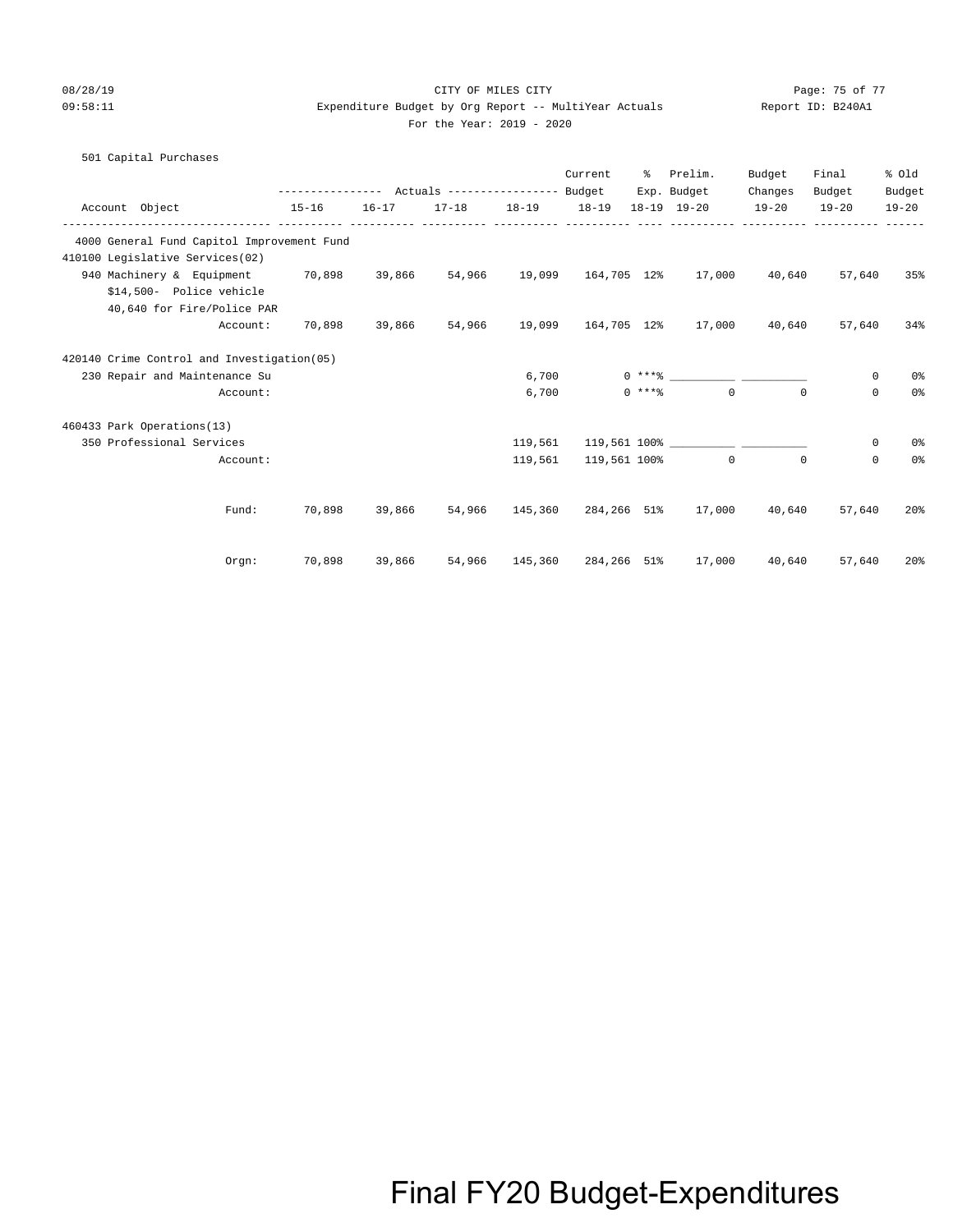# 08/28/19 Page: 76 of 77 CHTY OF MILES CITY 09:58:11 Expenditure Budget by Org Report -- MultiYear Actuals Report ID: B240A1 For the Year: 2019 - 2020

910 Public Works City Garage

|                                          |           | ---------------    Actuals ----------------    Budget |           |            | Current      | ್ಠಿ            | Prelim.<br>Exp. Budget | Budget<br>Changes                                       | Final<br>Budget        | % old<br>Budget |
|------------------------------------------|-----------|-------------------------------------------------------|-----------|------------|--------------|----------------|------------------------|---------------------------------------------------------|------------------------|-----------------|
| Account Object                           | $15 - 16$ | $16 - 17$                                             | $17 - 18$ | $18 - 19$  | $18 - 19$    |                | $18 - 19$ $19 - 20$    | $19 - 20$                                               | $19 - 20$              | $19 - 20$       |
| ----------------<br>6040 PUBLIC WORKS    |           |                                                       |           | ------ --- |              |                |                        |                                                         | $---$                  | $- - - -$       |
| 430220 Operations                        |           |                                                       |           |            |              |                |                        |                                                         |                        |                 |
| 111 Salaries and Wages - Perm            | 78,375    | 83,493                                                | 86,508    | 82,943     | 86,420 96%   |                |                        |                                                         | 93,656                 | 108%            |
| 121 OVERTIME-PERMANENT                   | 911       | 1,152                                                 | 7,802     | 2,834      |              | 1,200 236%     |                        |                                                         | 1,200                  | 100%            |
| 131 VACATION                             | 7,735     | 7,549                                                 | 7,012     | 9,886      |              | 7,500 132%     |                        |                                                         | 7,500                  | 100%            |
| 132 SICK LEAVE                           | 8,482     | 7,012                                                 | 9,335     | 6,639      |              | 7,000 95%      |                        |                                                         | 7,000                  | 100%            |
| 133 OTHER LEAVE PAY                      | 2,658     | 2,897                                                 | 2,543     | 4,047      |              | 2,900 140%     |                        |                                                         | 2,900                  | 100%            |
| 134 HOLIDAY PAY                          | 438       | 277                                                   | 426       | 1,552      |              | 270 575%       |                        |                                                         | 1,700                  | 630%            |
| 141 Unemployment Insurance               | 148       | 154                                                   | 285       | 379        |              | 158 240%       |                        | $169$                                                   | 169                    | 107%            |
| 142 Workers' Compensation                | 5,404     | 5,696                                                 | 5,704     | 6,106      |              | 5,975 102%     |                        |                                                         | 6,389                  | 107%            |
| 143 Health Insurance                     | 17,487    | 18,678                                                | 19,257    | 19,355     | 19,262 100%  |                |                        | $21,457$ _________                                      | 21,457                 | 111%            |
| 144 FICA                                 | 7,533     | 7,818                                                 | 8,651     | 8,217      |              | 8,055 102%     |                        |                                                         | 8,608                  | 107%            |
| 145 PERS                                 | 8,154     | 11,698                                                | 9,624     | 9,247      |              | 8,918 104%     |                        |                                                         | 9,756                  | 109%            |
| 196 CLOTHING ALLOTMENT                   | 338       | 338                                                   | 338       | 338        |              | 400 85%        |                        |                                                         | 400                    | 100%            |
| 210 Office Supplies and Mater            | 1,043     | 511                                                   | 71        | 2,100      |              | 500 420%       |                        |                                                         | 500                    | 100%            |
| 214 Small Items of Equipment             | 10,179    | 9,297                                                 | 10,025    | 5,363      | 10,000 54%   |                |                        |                                                         | 5,000                  | 50%             |
| 220 Operating Expenses                   | 2,753     | 1,540                                                 | 2,108     | 1,164      | 2,000        | 58%            |                        |                                                         | 2,000                  | 100%            |
| 222 Chemicals, Lab & Med Suppl           | 28        |                                                       |           |            | 100          | 0 <sup>°</sup> |                        | $\begin{tabular}{c} 100 \end{tabular}$                  | 100                    | 100%            |
| 226 Clothing and Uniforms                | 255       | 135                                                   | 450       | 568        |              | 400 142%       |                        | 450 and $\sim$                                          | 450                    | 113%            |
| 230 Repair and Maintenance Su            | 526       | 356                                                   | 687       | 564        | 700          | 81%            |                        | $\begin{array}{c}\n700 \quad \text{---} \\ \end{array}$ | 700                    | 100%            |
| 231 Gas, Oil, Diesel Fuel, Gr            | 257       | 166                                                   | 567       | 768        |              | 700 110%       |                        | $800$                                                   | 800                    | 114%            |
| 241 Consumable Tools                     | 54        |                                                       | 96        |            | 100          | 0 <sup>o</sup> |                        | $\begin{array}{c} 100 \\ - \end{array}$                 | 100                    | 100%            |
| 341 Electric Utility Services            | 4,518     | 4,708                                                 | 5,927     | 6,222      |              | 5,287 118%     |                        |                                                         | 6,500                  | 123%            |
| 342 Water Utility Services               | 1,222     | 1,246                                                 | 1,271     | 1,296      |              | 1,300 100%     |                        |                                                         | 1,500                  | 115%            |
| 343 Sewer Utility Services               | 842       | 1,452                                                 | 1,481     | 1,511      |              | 1,200 126%     |                        |                                                         | 1,600                  | 133%            |
| 344 Gas Utility Service                  | 1,090     | 1,922                                                 | 3,201     | 2,747      |              | 2,600 106%     |                        |                                                         | 3,000                  | 115%            |
| 345 Telephone                            | 582       | 415                                                   | 1,206     | 442        |              | 1,000 44%      |                        |                                                         | 500                    | 50%             |
| 346 Garbage Service                      | 3,993     | 999                                                   | 356       | 999        |              | 515 194%       |                        | 500 000                                                 | 500                    | 97%             |
| 347 Internet                             | 705       | 611                                                   | 724       | 657        |              | 550 119%       |                        | 550                                                     | 550                    | 100%            |
| 350 Professional Services                | 413       | 1,059                                                 | 305       | 947        |              | 500 189%       |                        | $500$ _________                                         | 500                    | 100%            |
| 360 Contr R & M                          | 5,051     | 2,000                                                 | 1,588     |            | 1,000        | 0%             |                        |                                                         | 1,000                  | 100%            |
| 370 Travel                               |           |                                                       |           |            | 200          | 0%             |                        |                                                         | 200                    | 100%            |
| 380 Training Services                    |           |                                                       |           | 20         |              | 200 10%        | $200$ $\phantom{0}$    |                                                         | 200                    | 100%            |
| Account:                                 | 171,174   | 173,179                                               | 187,548   | 176,911    | 176,910 100% |                | 186,435                |                                                         | $\Omega$<br>186,435    | 105%            |
| 510330 Comprehensive Liability Insurance |           |                                                       |           |            |              |                |                        |                                                         |                        |                 |
| 513 Liability                            | 1,061     | 647                                                   | 1,064     | 1,459      |              | 1,459 100%     | $1,616$ $-$            |                                                         | 1,616                  | 111%            |
| Account:                                 | 1,061     | 647                                                   | 1,064     | 1,459      |              | 1,459 100%     | 1,616                  |                                                         | $\mathbf{0}$<br>1,616  | 110%            |
|                                          |           |                                                       |           |            |              |                |                        |                                                         |                        |                 |
| Fund:                                    | 172,235   | 173,826                                               | 188,612   | 178,370    | 178,369 100% |                | 188,051                |                                                         | $\mathbf 0$<br>188,051 | 105%            |
| Orgn:                                    | 172,235   | 173,826                                               | 188,612   | 178,370    | 178,369 100% |                | 188,051                |                                                         | $\mathbf 0$<br>188,051 | 105%            |